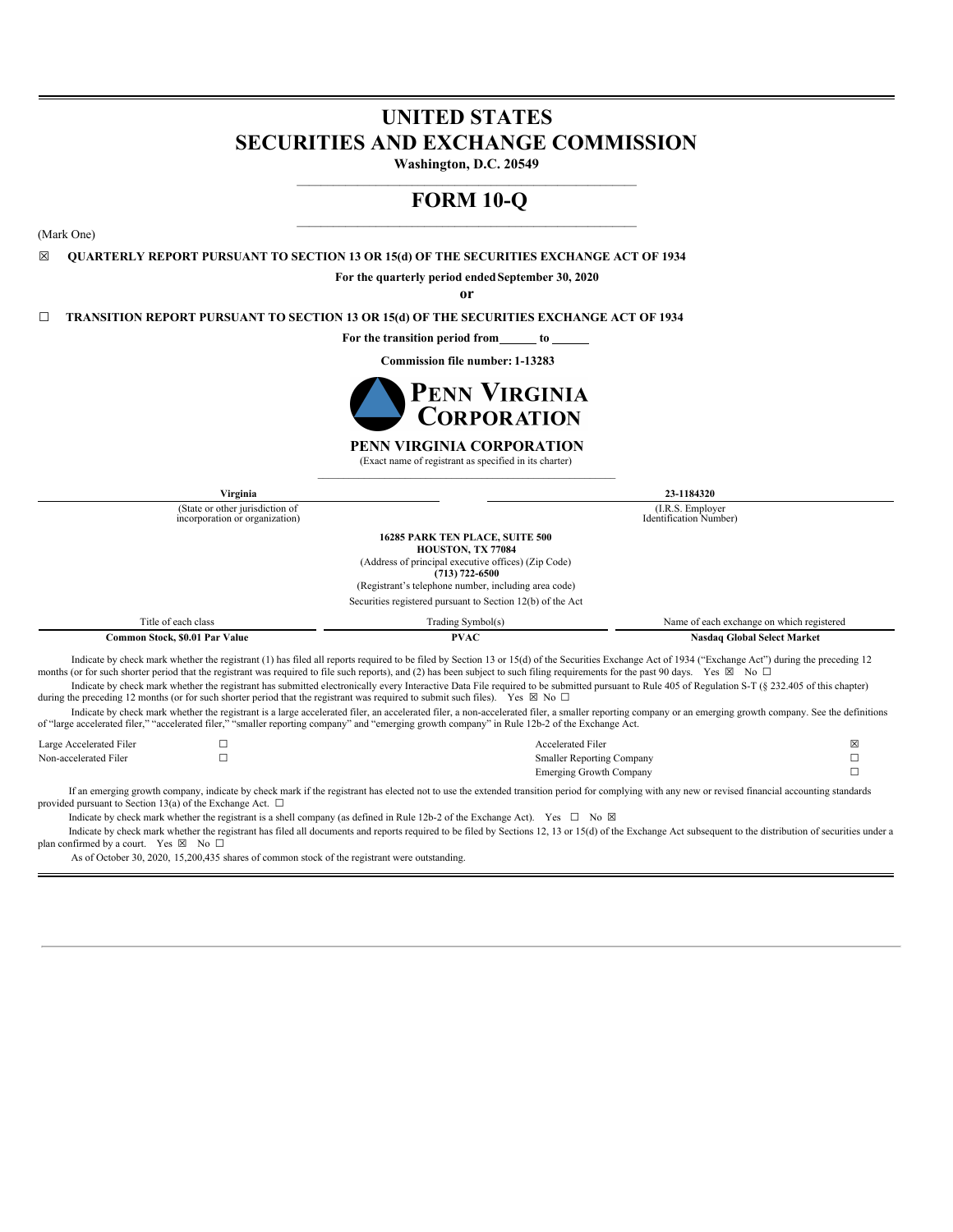### **PENN VIRGINIA CORPORATION QUARTERLY REPORT ON FORM 10-Q**

## **For the Quarterly Period Ended September 30, 2020**

## **Table of Contents**

| <b>Part I - Financial Information</b>                                                        |                                 |
|----------------------------------------------------------------------------------------------|---------------------------------|
| Item                                                                                         | Page                            |
| Financial Statements - unaudited.<br>1.                                                      |                                 |
| Condensed Consolidated Statements of Operations                                              | $\overline{3}$                  |
| Condensed Consolidated Statements of Comprehensive Income                                    | $\overline{4}$                  |
| Condensed Consolidated Balance Sheets                                                        | $\overline{2}$                  |
| Condensed Consolidated Statements of Cash Flows                                              | $\underline{6}$                 |
| Notes to Condensed Consolidated Financial Statements:                                        |                                 |
| 1. Nature of Operations                                                                      | $\overline{1}$                  |
| 2. Basis of Presentation                                                                     | $\overline{1}$                  |
| 3. Acquisitions                                                                              | $\frac{9}{9}$                   |
| 4. Accounts Receivable and Revenues from Contracts with Customers                            |                                 |
| 5. Derivative Instruments                                                                    |                                 |
| 6. Property and Equipment                                                                    | $\frac{11}{14}$ $\frac{14}{16}$ |
| 7. Long-Term Debt                                                                            |                                 |
| 8. Income Taxes                                                                              |                                 |
| 9. Leases                                                                                    | $\frac{16}{18}$                 |
| 10. Supplemental Balance Sheet Detail                                                        |                                 |
| 11. Fair Value Measurements                                                                  | 18                              |
| 12. Commitments and Contingencies                                                            |                                 |
| 13. Shareholders' Equity                                                                     | $\frac{19}{20}$ $\frac{21}{22}$ |
| 14. Share-Based Compensation and Other Benefit Plans                                         |                                 |
| 15. Interest Expense                                                                         |                                 |
| 16. Earnings per Share                                                                       | 23                              |
| Forward-Looking Statements                                                                   | $\overline{23}$                 |
| Management's Discussion and Analysis of Financial Condition and Results of Operations.<br>2. |                                 |
| Overview and Executive Summary                                                               | 25                              |
| Key Developments                                                                             | 27                              |
| <b>Financial Condition</b>                                                                   | $\frac{29}{34}$ $\frac{41}{41}$ |
| <b>Results of Operations</b>                                                                 |                                 |
| Off Balance Sheet Arrangements                                                               |                                 |
| <b>Critical Accounting Estimates</b>                                                         | $\overline{41}$                 |
| Quantitative and Qualitative Disclosures About Market Risk.<br>3.                            | $\frac{42}{5}$                  |
| Controls and Procedures.<br>4.                                                               | 43                              |
| <b>Part II - Other Information</b>                                                           |                                 |
| Legal Proceedings.<br>1.                                                                     | $\frac{44}{1}$                  |
| Risk Factors.<br>1A.                                                                         |                                 |
| 5.<br>Other Information.                                                                     | $\frac{44}{15}$                 |
| Exhibits.<br>6.                                                                              | $\frac{46}{5}$                  |
| Signatures                                                                                   | $\overline{47}$                 |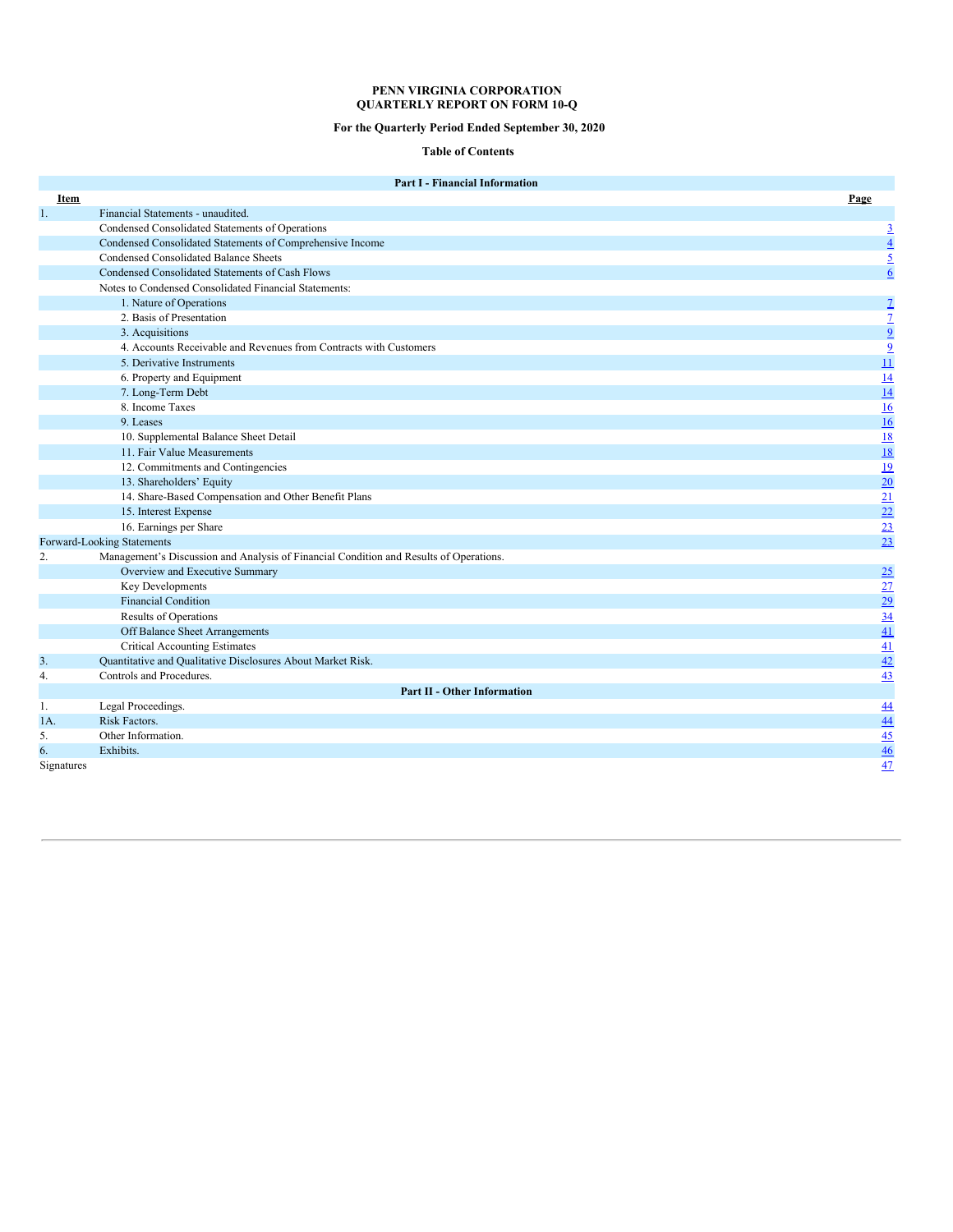## **Part I. FINANCIAL INFORMATION**

## <span id="page-2-0"></span>**Item 1.** *Financial Statements.*

#### **PENN VIRGINIA CORPORATION CONDENSED CONSOLIDATED STATEMENTS OF OPERATIONS** – **unaudited (in thousands, except per share data)**

|                                               |               | Three Months Ended September 30, |            |         | Nine Months Ended September 30, |              |               |           |  |
|-----------------------------------------------|---------------|----------------------------------|------------|---------|---------------------------------|--------------|---------------|-----------|--|
|                                               |               | 2020                             |            | 2019    |                                 | 2020         |               | 2019      |  |
| <b>Revenues</b>                               |               |                                  |            |         |                                 |              |               |           |  |
| Crude oil                                     | <sup>\$</sup> | 63,227                           | $^{\circ}$ | 110,618 | -S                              | 190,732      | <sup>\$</sup> | 319,461   |  |
| Natural gas liquids                           |               | 2,824                            |            | 3,546   |                                 | 6,295        |               | 12,596    |  |
| Natural gas                                   |               | 2,563                            |            | 4,215   |                                 | 7,273        |               | 13,782    |  |
| Gain on sales of assets, net                  |               |                                  |            | 77      |                                 | 14           |               | 118       |  |
| Other revenues, net                           |               | 797                              |            | 848     |                                 | 1,958        |               | 1,342     |  |
| Total revenues                                |               | 69,411                           |            | 119,304 |                                 | 206,272      |               | 347,299   |  |
| <b>Operating expenses</b>                     |               |                                  |            |         |                                 |              |               |           |  |
| Lease operating                               |               | 8,275                            |            | 11,868  |                                 | 27,901       |               | 33,234    |  |
| Gathering, processing and transportation      |               | 5,760                            |            | 6,600   |                                 | 16,797       |               | 16,937    |  |
| Production and ad valorem taxes               |               | 4,368                            |            | 7,401   |                                 | 13,152       |               | 20,672    |  |
| General and administrative                    |               | 8,585                            |            | 6,876   |                                 | 23,801       |               | 20,173    |  |
| Depreciation, depletion and amortization      |               | 37,038                           |            | 46,519  |                                 | 114,891      |               | 129,687   |  |
| Impairments of oil and gas properties         |               | 235,989                          |            |         |                                 | 271,498      |               |           |  |
| Total operating expenses                      |               | 300,015                          |            | 79,264  |                                 | 468,040      |               | 220,703   |  |
| <b>Operating income (loss)</b>                |               | (230, 604)                       |            | 40,040  |                                 | (261,768)    |               | 126,596   |  |
| Other income (expense)                        |               |                                  |            |         |                                 |              |               |           |  |
| Interest expense                              |               | (7, 497)                         |            | (8,736) |                                 | (24,213)     |               | (27,270)  |  |
| Derivatives                                   |               | (6,891)                          |            | 24,248  |                                 | 109,879      |               | (30, 166) |  |
| Other, net                                    |               | 21                               |            | (248)   |                                 | (42)         |               | (134)     |  |
| Income (loss) before income taxes             |               | (244, 971)                       |            | 55,304  |                                 | (176, 144)   |               | 69,026    |  |
| Income tax (expense) benefit                  |               | 1,558                            |            | (942)   |                                 | 1,110        |               | (1,736)   |  |
| Net income (loss)                             | S             | (243, 413)                       | -S         | 54,362  | <sup>\$</sup>                   | (175, 034)   | <sup>\$</sup> | 67,290    |  |
| Net income (loss) per share:                  |               |                                  |            |         |                                 |              |               |           |  |
| <b>Basic</b>                                  | \$            | $(16.03)$ \$                     |            | 3.60    | <sup>\$</sup>                   | $(11.54)$ \$ |               | 4.45      |  |
| Diluted                                       | $\mathbb{S}$  | $(16.03)$ \$                     |            | 3.59    | <sup>\$</sup>                   | $(11.54)$ \$ |               | 4.44      |  |
| Weighted average shares outstanding - basic   |               | 15,183                           |            | 15,110  |                                 | 15,168       |               | 15,105    |  |
| Weighted average shares outstanding - diluted |               | 15,183                           |            | 15,160  |                                 | 15,168       |               | 15,165    |  |

<span id="page-2-1"></span>*See accompanying notes to condensed consolidated financial statements.*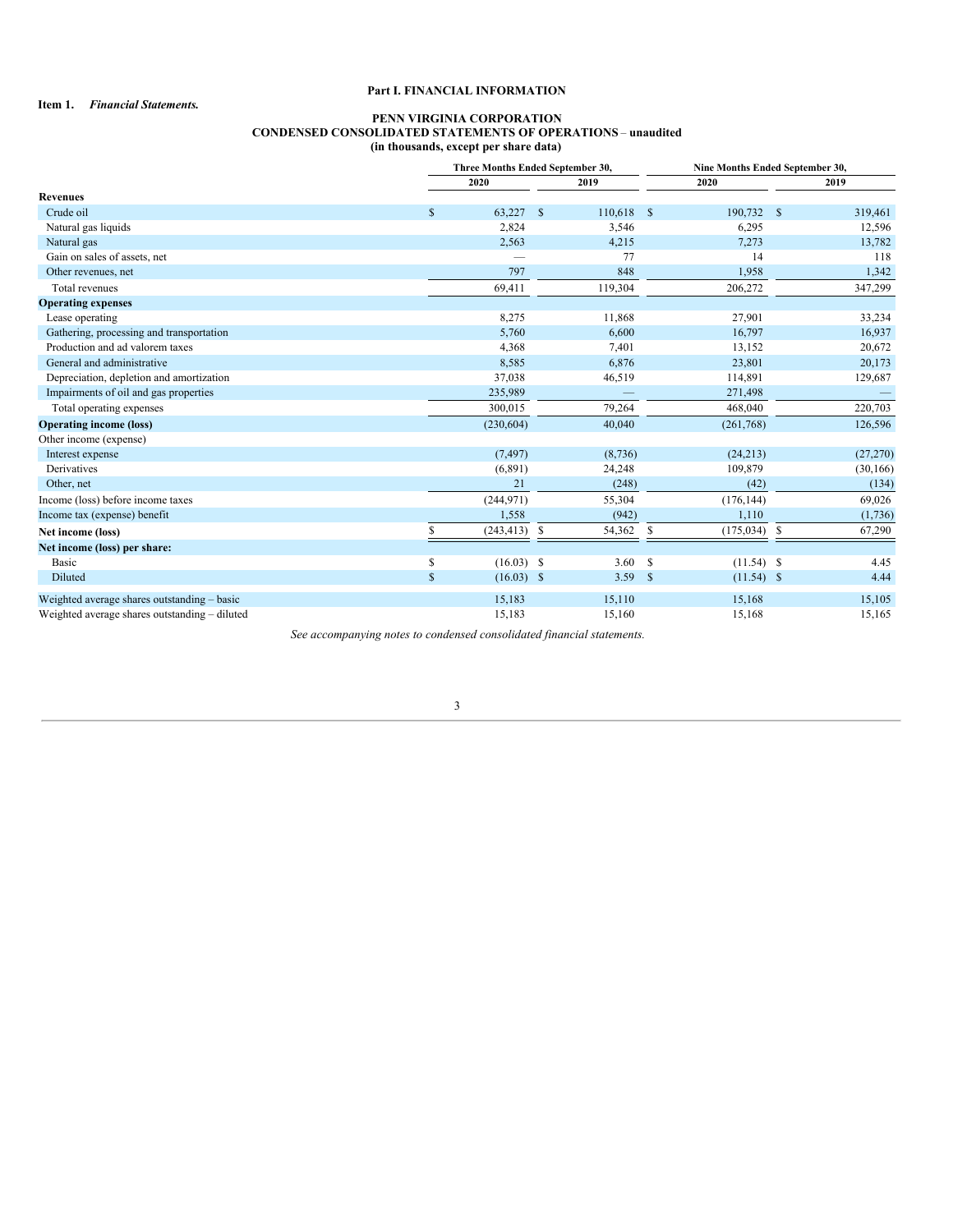#### **PENN VIRGINIA CORPORATION CONDENSED CONSOLIDATED STATEMENTS OF COMPREHENSIVE INCOME** – **unaudited (in thousands)**

<span id="page-3-0"></span>

|                                                              | Three Months Ended September 30, |  |        | Nine Months Ended September 30, |                |  |        |
|--------------------------------------------------------------|----------------------------------|--|--------|---------------------------------|----------------|--|--------|
|                                                              | 2019<br>2020                     |  |        |                                 | 2020           |  | 2019   |
| Net income (loss)                                            | $(243, 413)$ \$                  |  | 54,362 |                                 | $(175,034)$ \$ |  | 67,290 |
| Other comprehensive loss:                                    |                                  |  |        |                                 |                |  |        |
| Change in pension and postretirement obligations, net of tax | (2)                              |  |        |                                 | (4)            |  | (2)    |
|                                                              | (2)                              |  |        |                                 | (4)            |  |        |
| Comprehensive income (loss)                                  | $(243, 415)$ \$                  |  | 54.362 |                                 | (175, 038)     |  | 67,288 |

*See accompanying notes to condensed consolidated financial statements.*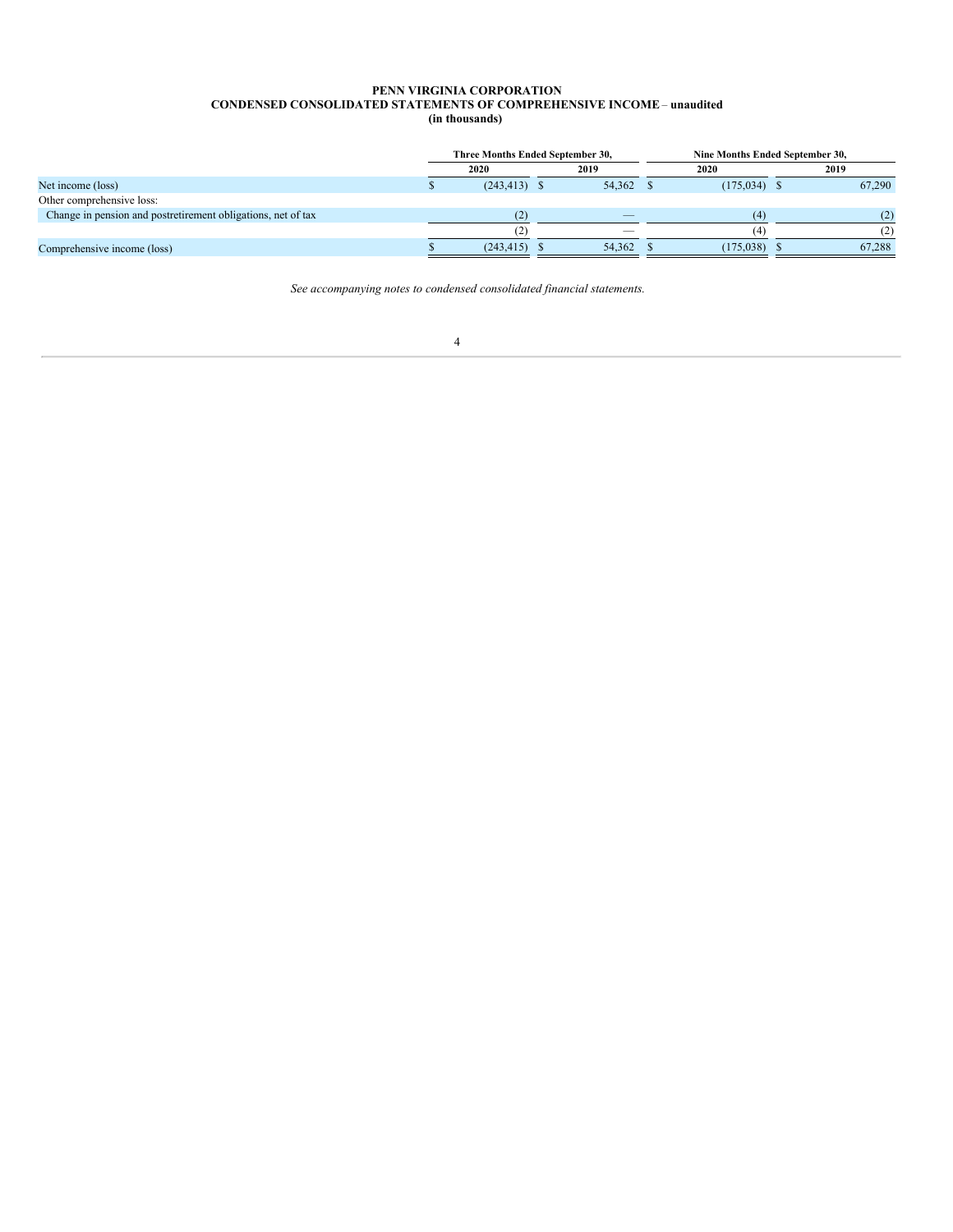#### **PENN VIRGINIA CORPORATION CONDENSED CONSOLIDATED BALANCE SHEETS** – **unaudited (in thousands, except share data)**

|                                                                                                                                                                          |      | September 30,<br>2020 |              | December 31,<br>2019 |
|--------------------------------------------------------------------------------------------------------------------------------------------------------------------------|------|-----------------------|--------------|----------------------|
| Assets                                                                                                                                                                   |      |                       |              |                      |
| Current assets                                                                                                                                                           |      |                       |              |                      |
| Cash and cash equivalents                                                                                                                                                | \$   | 20,516                | $\mathbb{S}$ | 7,798                |
| Accounts receivable, net of allowance for credit losses                                                                                                                  |      | 26,030                |              | 70,716               |
| Derivative assets                                                                                                                                                        |      | 50,414                |              | 4,131                |
| Income taxes receivable                                                                                                                                                  |      |                       |              | 1,236                |
| Other current assets                                                                                                                                                     |      | 12,836                |              | 4,458                |
| Total current assets                                                                                                                                                     |      | 109,796               |              | 88,339               |
| Property and equipment, net (full cost method)                                                                                                                           |      | 835,500               |              | 1,120,425            |
| Derivative assets                                                                                                                                                        |      | 2,619                 |              | 2,750                |
| Other assets                                                                                                                                                             |      | 5,259                 |              | 6,724                |
| Total assets                                                                                                                                                             | \$   | 953,174               | \$           | 1,218,238            |
| <b>Liabilities and Shareholders' Equity</b>                                                                                                                              |      |                       |              |                      |
| <b>Current liabilities</b>                                                                                                                                               |      |                       |              |                      |
| Accounts payable and accrued liabilities                                                                                                                                 | \$   | 48,345                | \$           | 105,824              |
| Derivative liabilities                                                                                                                                                   |      | 22,861                |              | 23,450               |
| Total current liabilities                                                                                                                                                |      | 71,206                |              | 129,274              |
| Other liabilities                                                                                                                                                        |      | 8,443                 |              | 8,382                |
| Deferred income taxes                                                                                                                                                    |      | 1,393                 |              | 1,424                |
| Derivative liabilities                                                                                                                                                   |      | 5,542                 |              | 3,385                |
| Long-term debt, net                                                                                                                                                      |      | 518,858               |              | 555,028              |
| Commitments and contingencies (Note 12)                                                                                                                                  |      |                       |              |                      |
| Shareholders' equity:                                                                                                                                                    |      |                       |              |                      |
| Preferred stock of \$0.01 par value $-5,000,000$ shares authorized; none issued                                                                                          |      |                       |              |                      |
| Common stock of \$0.01 par value - 45,000,000 shares authorized; 15,200,435 and 15,135,598 shares issued as of September 30,<br>2020 and December 31, 2019, respectively |      | 152                   |              | 151                  |
| Paid-in capital                                                                                                                                                          |      | 202,766               |              | 200,666              |
| Retained earnings                                                                                                                                                        |      | 144,877               |              | 319,987              |
| Accumulated other comprehensive loss                                                                                                                                     |      | (63)                  |              | (59)                 |
| Total shareholders' equity                                                                                                                                               |      | 347.732               |              | 520,745              |
| Total liabilities and shareholders' equity                                                                                                                               | $\$$ | 953,174               | $\mathbb{S}$ | 1,218,238            |

<span id="page-4-0"></span>*See accompanying notes to condensed consolidated financial statements.*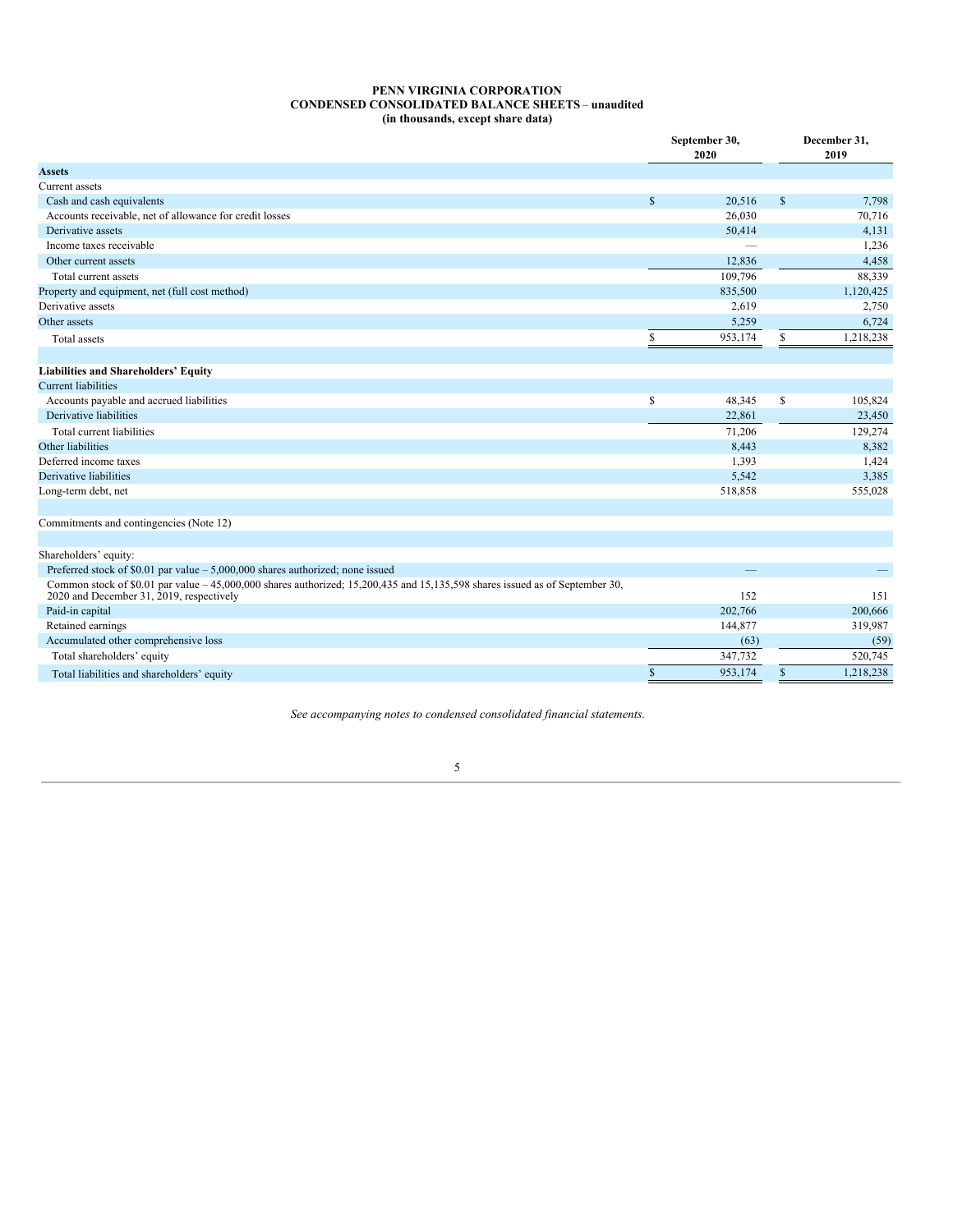#### **PENN VIRGINIA CORPORATION CONDENSED CONSOLIDATED STATEMENTS OF CASH FLOWS** – **unaudited (in thousands)**

**Nine Months Ended September 30, 2020 2019 Cash flows from operating activities** Net income (loss) 67,290 Adjustments to reconcile net income (loss) to net cash provided by operating activities: Depreciation, depletion and amortization 114,891 129,687 Impairments of oil and gas properties 271,498 — Derivative contracts: Net (gains) losses (109,879) 30,166 Cash settlements and premiums received (paid), net 65,295 (4,330) Deferred income tax expense (benefit) (31) 2,972 Gain on sales of assets, net (118) (118) (118) Non-cash interest expense 2,544 2,544 Share-based compensation 2,582 3,101 Other, net 23 39 Changes in operating assets and liabilities, net 17,056 12,862 Net cash provided by operating activities 189,723 244,213 **Cash flows from investing activities** Acquisitions, net — (5,956) Capital expenditures (139,010) (291,733) Proceeds from sales of assets, net 83 215 Net cash used in investing activities (138,927) (297,474) **Cash flows from financing activities** Proceeds from credit facility borrowings 62,400 62,400 62,400 62,400 62,400 62,400 62,400 62,400 62,400 62,400 63,400 62,400 63,400 63,400 63,400 63,400 63,400 63,400 63,400 63,400 63,400 63,400 63,400 63,400 63,400 63,400 Repayment of credit facility borrowings (89,000) (13,000) Debt issuance costs paid (2,616) (2,616) (2,616) (2,616) Net cash provided by (used in) financing activities (38,078) 46,784 Net increase (decrease) in cash and cash equivalents (6,477) (6,477) Cash and cash equivalents – beginning of period 7,798 17,864 Cash and cash equivalents – end of period  $\overline{\text{S}}$  20,516  $\overline{\text{S}}$  20,516  $\overline{\text{S}}$  11,387 **Supplemental disclosures:** Cash paid for: Interest, net of amounts capitalized 24,721 Income taxes, net of (refunds)  $\qquad \qquad$  (2,471)  $\qquad \qquad$  (3.471)  $\qquad \qquad$  (3.471)  $\qquad \qquad$ Reorganization items, net  $\sim$  79 Non-cash investing and financing activities: Changes in accounts receivable related to acquisitions (152) (152) Changes in accrued liabilities related to acquisitions  $\sim$  (504)

*See accompanying notes to condensed consolidated financial statements*.

Changes in accrued liabilities related to capital expenditures **1996** (30,579) \$ 2,672 Changes in other liabilities for asset retirement obligations related to acquisitions **S** and the set of the set of the set of the set of the set of the set of the set of the set of the set of the set of the set of the set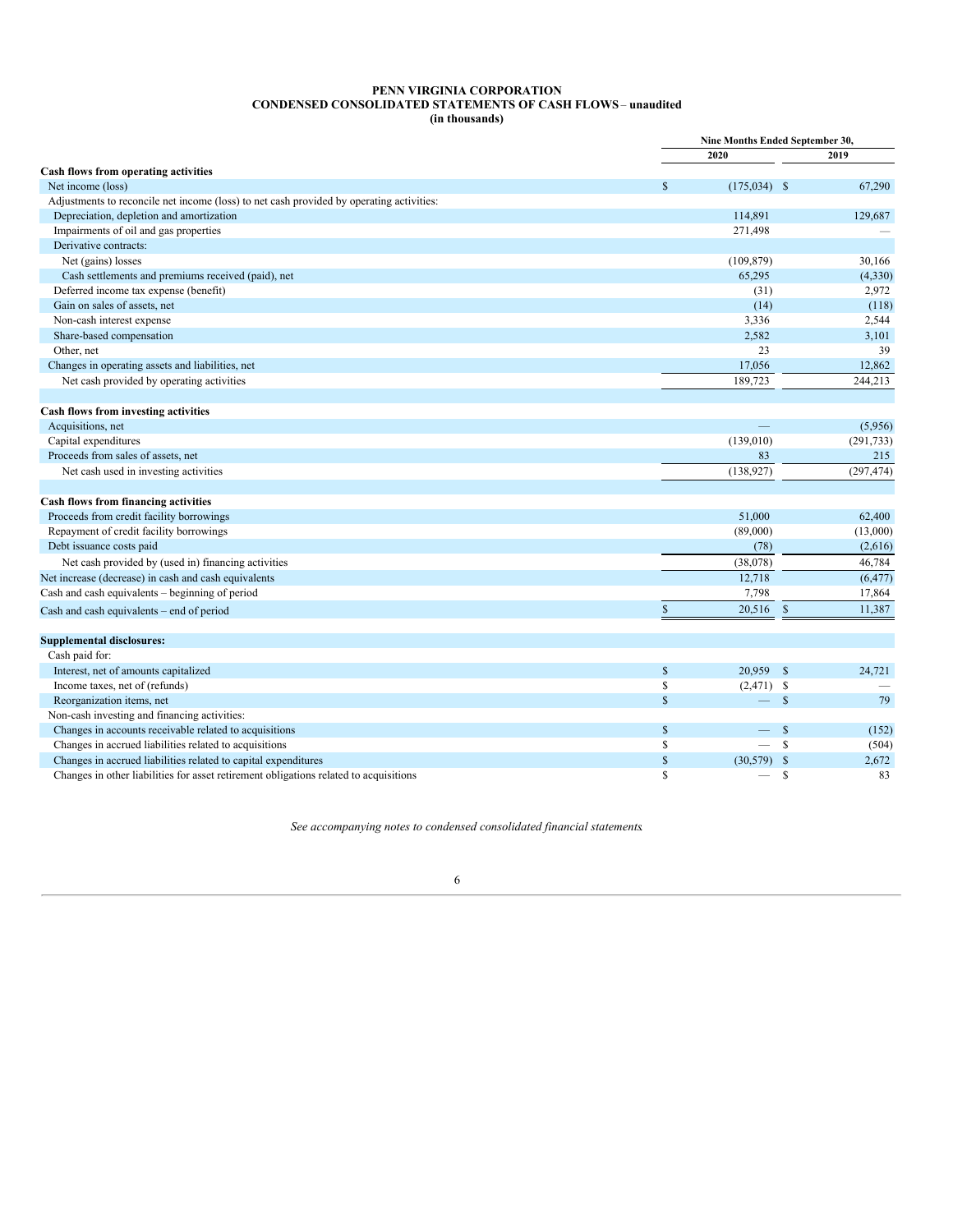### **PENN VIRGINIA CORPORATION NOTES TO CONDENSED CONSOLIDATED FINANCIAL STATEMENTS** – **unaudited For the Quarterly Period Ended September 30, 2020 (in thousands, except per share amounts or where otherwise indicated)**

### <span id="page-6-0"></span>**1. Nature of Operations**

Penn Virginia Corporation (together with its consolidated subsidiaries, unless the context otherwise requires, "Penn Virginia," the "Company," "we," "us" or "our") is an independent oil and gas company focused on the onshore exploration, development and production of oil, natural gas liquids ("NGLs") and natural gas. Our current operations consist of drilling unconventional horizontal development wells and operating our producing wells in the Eagle Ford Shale (the "Eagle Ford") in Gonzales, Lavaca, Fayette and DeWitt Counties in South Texas. We operate in and report our financial results and disclosures as one segment, which is the exploration, development and production of crude oil, NGLs and natural gas.

### <span id="page-6-1"></span>**2. Basis of Presentation**

Our unaudited Condensed Consolidated Financial Statements include the accounts of Penn Virginia and all of our subsidiaries. Intercompany balances and transactions have been eliminated. Our Condensed Consolidated Financial Statements have been prepared in conformity with accounting principles generally accepted in the United States of America ("GAAP"). Preparation of these statements involves the use of estimates and judgments where appropriate. In the opinion of management, all adjustments, consisting of normal recurring accruals, considered necessary for a fair presentation of our Condensed Consolidated Financial Statements, have been included. Our Condensed Consolidated Financial Statements should be read in conjunction with the Consolidated Financial Statements and Notes included in our Annual Report on Form 10-K for the year ended December 31, 2019. Operating results for the nine months ended September 30, 2020 are not necessarily indicative of the results that may be expected for the year ending December 31, 2020.

#### *Adoption of Recently Issued Accounting Pronouncements*

Effective January 1, 2020, we adopted and began applying the relevant guidance provided in the Financial Accounting Standards Board's ("FASB") Accounting Standards Update ("ASU") 2016–13, *Measurement of Credit Losses on Financial Instruments*("ASU 2016–13"). We adopted ASU 2016–13 using the optional transition approach with a charge to the beginning balance of retained earnings as of January 1, 2020 (see Note 4 for the impact and disclosures associated with the adoption of ASU 2016–13). Comparative periods and related disclosures have not been restated for the application of ASU 2016–13.

#### *Risks and Uncertainties*

As an oil and gas exploration and development company, we are exposed to a number of risks and uncertainties that are inherent to our industry. In addition to such industry-specific risks, the global public health crisis associated with the novel coronavirus ("COVID-19") has, and is anticipated to continue to have, an adverse effect on global economic activity for the immediate future and has resulted in travel restrictions, business closures, limitations to person-to-person contact and the institution of quarantining and other restrictions on movement in many communities. The slowdown in global economic activity attributable to COVID-19 has resulted in a dramatic decline in the demand for energy, which directly impacts our industry and the Company. In addition, global crude oil prices experienced a collapse starting in early March 2020 as a direct result of disagreements between the Organization of the Petroleum Exporting Countries ("OPEC") and Russia (together with OPEC, collectively "OPEC+") with respect to production curtailments. Production curtailment allocations were ultimately agreed to by OPEC+ in the second quarter of 2020 and while these curtailment efforts have generally held through the third quarter of 2020 leading to a modest recovery in prices from their historic lows at the height of the COVID-19 pandemic, the group is scheduled to formally meet again at the end of November 2020 to assess the circumstances heading into 2021.

Despite a significant decline in drilling by U.S. producers that began in mid-March 2020, domestic supply and demand imbalances continue to create operational stress with respect to capacity limitations associated with storage, pipeline and refining infrastructure, particularly within the Gulf Coast region. Limited progress in containing the COVID-19 pandemic domestically, including the effects of recent spikes in many regions of the United States, including Texas, has hampered economic recovery. Furthermore, government stimulus and economic relief efforts are uncertain and additional economic support may be required in order to stabilize and enhance current domestic economic activity levels. These efforts are further impacted by election year uncertainties and related political conflicts. The combined effect of these global and domestic factors is anticipated to have a continuing adverse impact on the industry in general and our operations specifically.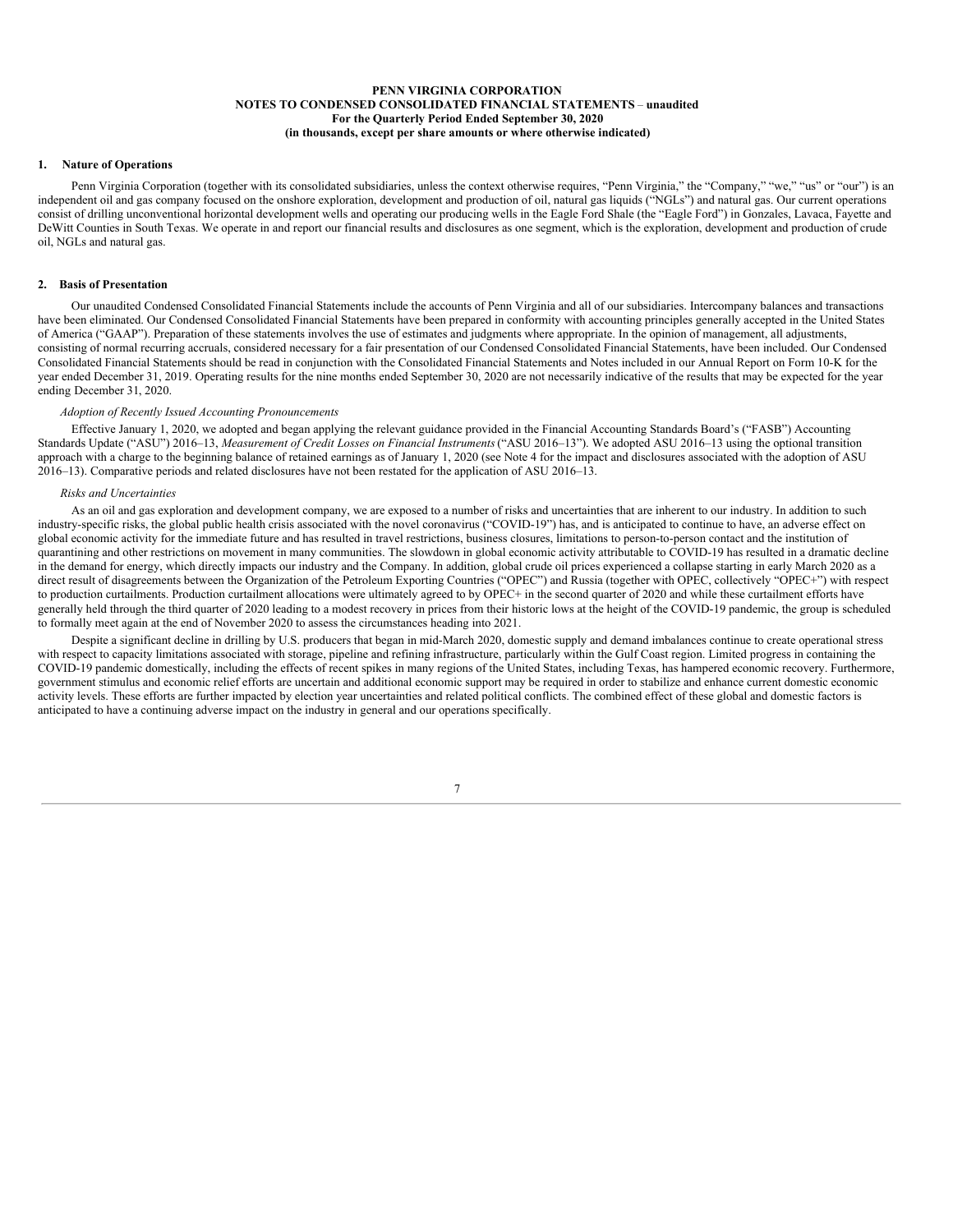During 2020, we initiated several actions to mitigate the anticipated adverse economic conditions for the immediate future and to support our financial position and liquidity. The more significant actions that we took during that time included: (i) temporarily suspending our drilling program from April through September 2020, (ii) curtailing production through selected well shut-ins for a period of several weeks in April and May, (iii) securing crude oil storage capacity (see Note 12) in order to maintain a reasonable level of production to (a) allow for the continued marketing of NGLs and natural gas rather than delaying revenues through additional shut-ins and (b) capitalize on potential increases in commodity prices, (iv) substantially expanding the scope and range of our commodity derivatives portfolio (see Note 5), (v) utilizing certain provisions of the Coronavirus Aid, Relief and Economic Security Act (the "CARES Act") and related regulations, the most significant of which resulted in the receipt in June 2020 of an accelerated refund of our remaining refundable alternative minimum tax ("AMT") credit carryforwards in the amount of \$2.5 million and (vi) elimination of annual cost-ofliving and similar adjustments to our salaries and wages for 2020, and in July 2020, a limited reduction-in-force ("RIF"). We incurred and paid employee termination and severance benefits of approximately \$0.2 million in connection with the limited RIF and those costs have been included in G&A.

#### *Executive Transition*

In August 2020, we appointed Darrin Henke our new president and chief executive officer, or CEO, and director following the retirement of John Brooks. We incurred incremental G&A costs of approximately \$1.2 million, in connection with Mr. Henke's appointment and Mr. Brooks' separation.

#### *Going Concern Presumption*

Our unaudited Condensed Consolidated Financial Statements have been prepared on a going concern basis, which contemplates the realization of assets and the satisfaction of liabilities and other commitments in the normal course of business.

### *Subsequent Events*

On November 2, 2020, we entered into the following agreements in connection with the previously announced strategic transaction between the Company and certain affiliates of Juniper Capital Advisors, L.P. ("Juniper"):

- a Contribution Agreement (the "Contribution Agreement"), among the Company, a newly formed subsidiary of the Company (the "Partnership"), and an affiliate of Juniper ("Purchaser"), pursuant to which, among other things, upon the satisfaction of the terms and conditions set forth therein, (i) the Company will contribute to the Partnership all of its equity interests in Penn Virginia Holding Corp., a Delaware corporation, that will be converted into a limited liability company prior to the closing date of the Transactions (as defined below) (the "Closing Date"), in exchange for a number of newly issued common units representing limited partner interests of the Partnership (the "Common Units") equal to the number of shares of the Company's common stock outstanding as of the Closing Date and (ii) Purchaser will contribute to the Partnership, as a capital contribution, \$150 million in exchange for 17,142,857 newly issued Common Units. In addition, the Company will issue to Purchaser 171,429 shares of newly designated Series A Preferred Stock, par value \$0.01, of the Company (the "Preferred Stock") (which Preferred Stock will be a non-economic voting interest), at a price equal to the par value of the shares acquired (such transactions contemplated by the Contribution Agreement, the "Equity Transaction"); and
- an Asset Contribution Agreement (the "Asset Agreement"), by and among Rocky Creek Resources, LLC, an affiliate of Juniper ("Rocky Creek"), the Company and the Partnership, pursuant to which the Company will purchase certain oil and gas leasehold and other real and personal property interests in Lavaca County, Texas and Fayette County, Texas and assume certain liabilities from Rocky Creek, in exchange for 4,959,000 newly issued Common Units at a price per unit of \$7.74, or \$38,382,660 in the aggregate, subject to adjustment as set forth therein. In addition Rocky Creek will acquire49,590 shares of Preferred Stock at a price equal to the par value of the shares acquired (such transactions contemplated by the Asset Agreement, the "Asset Transaction" and together with the Equity Transaction, the "Transactions").

After completion of the Transactions, Juniper is expected to own approximately59 percent of Penn Virginia's equity. As part of the transaction, Juniper will be restricted from selling any of its equity securities in Penn Virginia for six months following the closing of the transaction.

We expect to use \$50.0 million of the cash proceeds to pay down and restructure our \$200 million Second Lien Credit Agreement dated as of September 29, 2017 (the "Second Lien Facility"), with the balance of the cash proceeds used to significantly reduce the amount outstanding under our credit agreement (the "Credit Facility") and to pay transaction fees and expenses.

Following the closing, Edward Geiser, Juniper's Managing Partner, will serve as Penn Virginia's Chairman of the Board, and Juniper will appoint four additional members to the Board. Darrin Henke and the other members of our senior management are expected to continue in their roles, and the Company's current directors, including Mr. Henke, will remain on the Board immediately following the closing.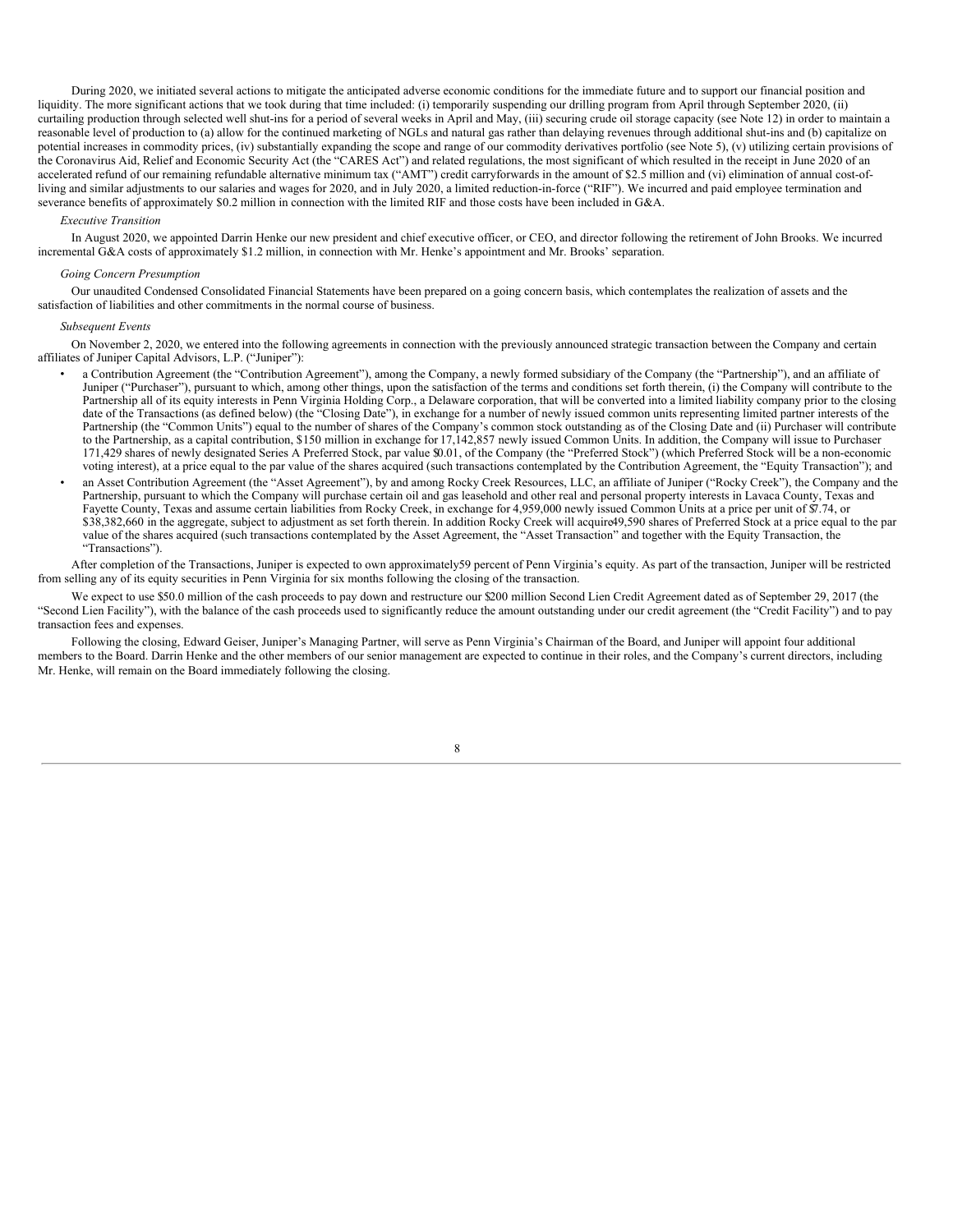On November 2, 2020, we also entered into an amendment to the Second Lien Facility. Upon the consummation of the Transactions and the satisfaction of certain other conditions precedent, including the prepayment of \$50 million of outstanding advances under the Second Lien Facility and the prepayment of \$100 million of outstanding loans under the Credit Facility (less all applicable costs, fees and expenses in connection with the Transactions and the Second Lien Facility and Credit Facility), the amendment provides that, among other things, the Second Lien Facility will be automatically amended to (1) extend the maturity date of the Second Lien Facility to September 29, 2024 (the "Maturity Date"), (2) increase the margin applicable to advances under the Second Lien Facility; (3) impose certain limitations on capital expenditures, acquisitions and investments if the Asset Coverage Ratio (as defined therein) at the end of any fiscal quarter is less than 1.25 to 1.00 and (4) require maximum and, in certain circumstances as described therein, minimum hedging arrangements. In addition, upon the consummation of the Transactions and the satisfaction of certain other conditions precedent, the guarantee of the Company will be released and the Partnership will become a guarantor.

Upon the effective date of the amendment, we will be required to make quarterly amortization payments equal to \$1,875,000, and outstanding borrowings under the Second Lien Facility will bear interest at a rate equal to, at the option of the borrower, either (a) customary reference rate based on the prime rate plus an applicable margin of 8.25% or (b) a customary London interbank offered rate ("LIBOR") plus an applicable margin of7.25%; provided that the applicable margin will increase to9.25% and 8.25% respectively during any quarter in which the quarterly amortization payment is not made.

The Transactions are expected to close in the first quarter of 2021, subject to the satisfaction of customary closing conditions, including obtaining the requisite shareholder and regulatory approvals as well as approval under the Credit Facility.

Each of the Contribution Agreement and Asset Agreement contain certain termination rights. The Contribution Agreement provides that, upon termination of the Contribution Agreement under certain circumstances, we would be required to pay Purchaser a termination fee equal to \$7,500,000 or reimburse Purchaser for certain expenses. The Asset Agreement provides that, upon termination of the Asset Agreement under certain circumstances, we would be required to pay Rocky Creek a termination fee equal to \$1,919,133 or reimburse Rocky Creek for certain expenses. In the event the Company is required to reimburse either the Purchaser's or Rocky Creek's expenses, the expense reimbursement under the Asset Agreement and Contribution Agreement will not exceed \$2,826,000 in aggregate.

During the third quarter of 2020, we incurred certain professional fees and consulting costs of approximately \$0.5 million in connection with the Transactions which were recognized in G&A.

Management has evaluated all of our activities through the issuance date of our Condensed Consolidated Financial Statements and has concluded that, other than the aforementioned Transactions, no subsequent events have occurred that would require recognition in our Condensed Consolidated Financial Statements or disclosure in the Notes thereto.

### <span id="page-8-0"></span>**3. Acquisitions**

#### *Eagle Ford Working Interests*

<span id="page-8-1"></span>In 2019, we acquired working interests in certain properties for which we are the operator from our joint venture partners therein for cash consideration of approximately \$6.5 million. Funding for this acquisition was provided by borrowings under the Credit Facility.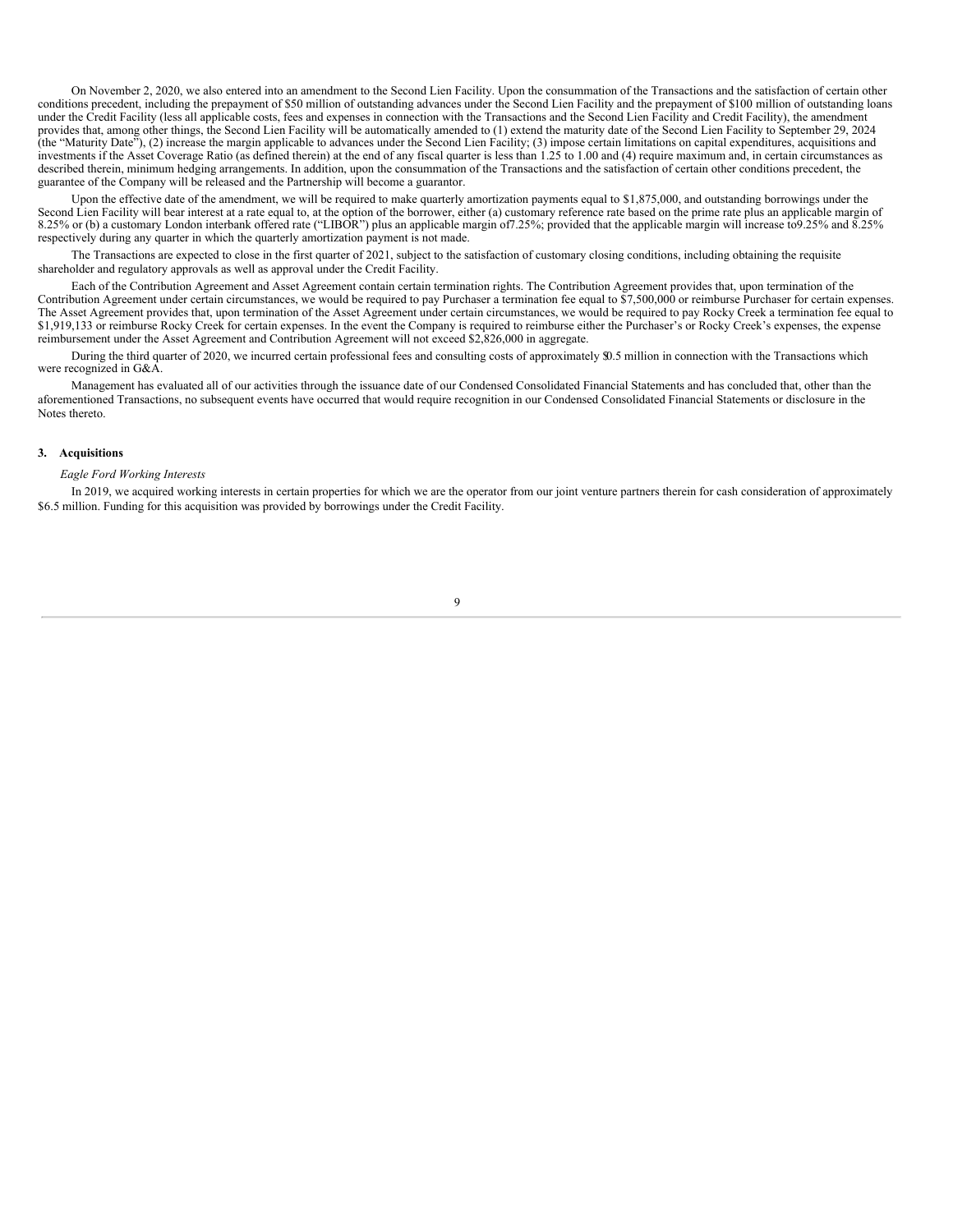#### **4. Accounts Receivable and Revenues from Contracts with Customers**

## *Accounts Receivable and Major Customers*

The following table summarizes our accounts receivable by type as of the dates presented:

|                                   | September 30, | December 31,  |
|-----------------------------------|---------------|---------------|
|                                   | 2020          | 2019          |
| Customers                         | 24,443        | 63,165<br>- 8 |
| Joint interest partners           | 1,741         | 6,929         |
| Other                             | $\sim$        | 674           |
|                                   | 26,184        | 70,768        |
| Less: Allowance for credit losses | (154)         | (52)          |
|                                   | 26,030        | 70,716        |
|                                   |               |               |

For the nine months ended September 30, 2020, three customers accounted for \$113.4 million, or approximately 56%, of our consolidated product revenues. The revenues generated from these customers during the nine months ended September 30, 2020, were \$46.0 million, \$40.4 million and \$27.0 million, or 23%, 20% and 13% of the consolidated total, respectively. As of September 30, 2020 and December 31, 2019, \$17.9 million and \$34.6 million, or approximately 73% and 55%, respectively, of our consolidated accounts receivable from customers was related to these customers. For the nine months ended September 30, 2019, four customers accounted for \$261.4 million, or approximately 76%, of our consolidated product revenues. No significant uncertainties exist related to the collectability of amounts owed to us by any of these customers. As of September 30, 2020 and December 31, 2019, the allowance for credit losses is entirely attributable to receivables from joint interest partners.

### *Credit Losses and Allowance for Credit Losses*

### *Adoption of ASU 2016–13*

Effective January 1, 2020, we adopted ASU 2016–13 and have applied the guidance therein to our portfolio of accounts receivable including those from our customers and our joint interest partners. We have adopted ASU 2016-13 using the modified retrospective method resulting in an adjustment of less than \$0.1 million to the beginning balance of retained earnings and a corresponding increase to the allowance for credit losses as of January 1, 2020.

## *Accounting Policies for Credit Losses*

We monitor and assess our portfolio of accounts receivable, including those from our customers, our joint interest partners and others, when applicable, for credit losses on a monthly basis as we originate the underlying financial assets. Our review process and related internal controls take into appropriate consideration (i) past events and historical experience with the identified portfolio segments, (ii) current economic and related conditions within the broad energy industry as well as those factors with broader applicability and (iii) reasonable supportable forecasts consistent with other estimates that are inherent in our financial statements. In order to facilitate our processes for the review and assessment of credit losses, we have identified the following portfolio segments which are described below: (i) customers for our commodity production and (ii) joint interest partners which are further stratified into the following sub-segments: (a) mutual operators which includes joint interest partners with whom we are a non-operating joint interest partner in properties for which they are the operator, (b) large partners consisting of those legal entities that maintain a working interest of at least 10 percent in properties for which we are the operator and (c) all others which includes legal entities that maintain working interests of less than 10 percent in properties for which we are the operator as well as legal entities with whom we no longer have an active joint interest relationship, but continue to have transactions, including joint venture audit settlements, that from time-to-time give rise to the origination of new accounts receivable.

*Customers*. We sell our commodity products to approximately20 customers. A substantial majority of these customers are large, internationally recognized refiners and marketers in the case of our crude oil sales and large domestic processors and interstate pipelines with respect to our NGL and natural gas sales. As noted in our disclosures regarding major customers above, a significant portion of our outstanding customer accounts receivable are concentrated within a group of up to five customers at any given time. Due primarily to the historical market efficiencies and generally timely settlements associated with commodity sale transactions for crude oil, NGLs and natural gas, we have assessed this portfolio segment at zero risk for credit loss upon the adoption of ASU 2016–13 and for each of the nine months included in the period ended September 30, 2020. Historically, we have never experienced a credit loss with such customers including the periods during the 2008-2009 financial crisis and the more recent periods of significant commodity price declines. While we believe that the receivables that originated in September 2020 will be fully collected despite the ongoing uncertainty associated with the COVID-19 pandemic and the related global energy market disruptions, future originations of customer receivables will continue to be assessed with a greater emphasis on current economic conditions and reasonable supportable forecasts.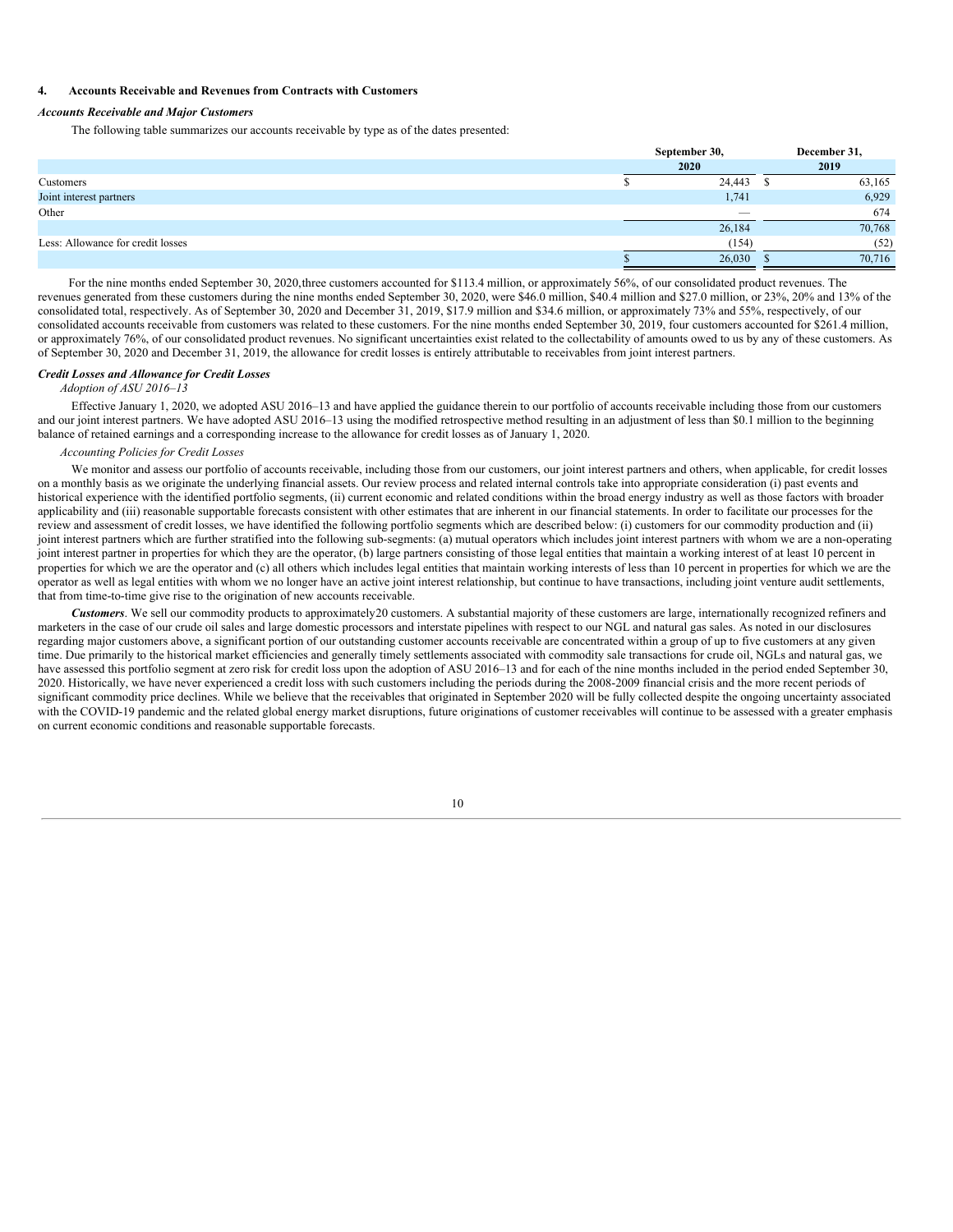*Mutual Operators*. As of September 30, 2020, we had mutual joint interest partner relationships withthree upstream producers that also operate properties within the Eagle Ford for which we have non-operated working interests. Historically we have had full and timely collection experiences with these entities and we ourselves are timely with respect to our payments to them of joint venture costs. Upon adoption of ASU 2016-13, we had assessed this portfolio segment at zero risk for credit loss; however, in light of the potential for liquidity concerns due to current economic conditions in the near-term, we have assessed receivables originating in 2020 with a five percent risk.

*Large Partners*. As of September 30, 2020,four legal entities had working interests of 10 percent or greater in properties that we operate. These entities are primarily passive investors. Historically we have had full and timely collection experiences with these entities. Upon adoption of ASU 2016–13, we had assessed this portfolio segment at a risk of one percent for credit loss; however, in light of the potential for liquidity concerns due to current economic conditions in the near-term, we have increased the assessed receivables originating in 2020 to a two percent risk.

All Others. As of September 30, 2020, approximately 30 legal entities had working interests of less than 10 percent in properties that we operate. Historically, this is the only portfolio segment with whom we have experienced credit losses. Generally, this group includes passive investors and smaller producers that may not have the wherewithal or alternative sources of liquidity to settle their obligations to us in the event of individual challenges unique to smaller entities as well as adverse economic conditions in general. Upon adoption of ASU 2016–13, we had assessed this portfolio segment at a risk of five percent for credit loss; however, in light of the potential for liquidity concerns due to current economic conditions in the near-term, we have increased the assessed receivables originated in 2020 to a 10 percent risk. As of September 30, 2020, approximately \$0.2 million of accounts receivables attributable to this portfolio segment was past due, or over 60 days.

## *Supplemental Disclosures*

The following table summarizes the activity in our allowance for credit losses, by portfolio segment, for the nine months ended September 30, 2020:

|                                      | Joint Interest Partners  |  |                          |  |                          |  |            |  |       |  |  |  |
|--------------------------------------|--------------------------|--|--------------------------|--|--------------------------|--|------------|--|-------|--|--|--|
|                                      | Customers                |  | <b>Mutual Operators</b>  |  | Large Partners           |  | All Others |  | Total |  |  |  |
| Balance at beginning of period       | __                       |  | $\overline{\phantom{m}}$ |  | $\overline{\phantom{a}}$ |  | 52         |  | 52    |  |  |  |
| Adjustment upon adoption             |                          |  | $\overline{\phantom{m}}$ |  | 60                       |  | 16         |  | 76    |  |  |  |
| Provision for expected credit losses |                          |  |                          |  |                          |  | 14         |  | 26    |  |  |  |
| Write-offs and recoveries            | __                       |  | __                       |  |                          |  |            |  |       |  |  |  |
| Balance at end of period             | $\overline{\phantom{a}}$ |  |                          |  | 67                       |  | 82         |  | 154   |  |  |  |

#### <span id="page-10-0"></span>**5. Derivative Instruments**

We utilize derivative instruments, typically swaps, put options and call options which are placed with financial institutions that we believe are acceptable credit risks, to mitigate our financial exposure to commodity price volatility associated with anticipated sales of our future production and volatility in interest rates attributable to our variable rate debt instruments. Our derivative instruments are not formally designated as hedges in the context of GAAP. While the use of derivative instruments limits the risk of adverse commodity price and interest rate movements, such use may also limit the beneficial impact of future product revenues and interest expense from favorable commodity price and interest rate movements. From time to time, we may enter into incremental derivative contracts in order to increase the notional volume of production we are hedging, restructure existing derivative contracts or enter into other derivative contracts resulting in modification to the terms of existing contracts. In accordance with our internal policies, we do not utilize derivative instruments for speculative purposes.

#### *Commodity Derivatives*

The following is a general description of the commodity derivative instruments we have employed:

*Swaps*. A swap contract is an agreement between two parties pursuant to which the parties exchange payments at specified dates on the basis of a specified notional amount, or the swap price, with the payments calculated by reference to specified commodities or indexes. The counterparty to a swap contract is required to make a payment to us based on the amount of the swap price in excess of the settlement price multiplied by the notional volume if the settlement price for any settlement period is below the swap price for such contract. We are required to make a payment to the counterparty based on the amount of the settlement price in excess of the swap price multiplied by the notional volume if the settlement price for any settlement period is above the swap price for such contract.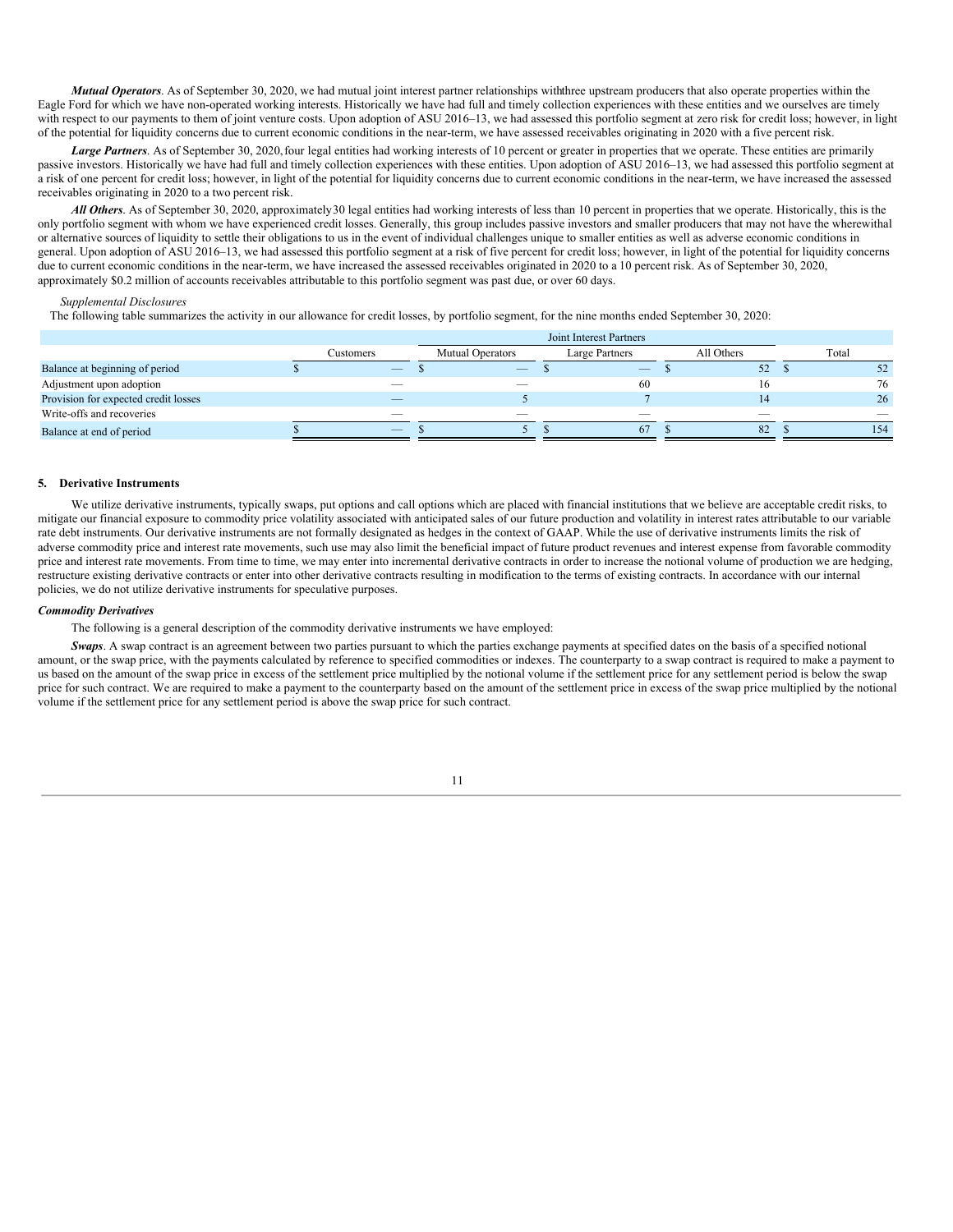*Put Options*. A put option has a defined strike, or floor price. We have entered into put option contracts in the roles of buyer and seller depending upon our particular hedging objective. The buyer of the put option pays the seller a premium to enter into the contract. When the settlement price is below the floor price, the seller pays the buyer an amount equal to the difference between the settlement price and the strike price multiplied by the notional volume. When the settlement price is above the floor price, the put option expires worthless. Certain of our purchased put options have deferred premiums. For the deferred premium puts, we agree to pay a premium to the counterparty at the time of settlement.

*Call Options*. A call option has a defined strike, or ceiling price. We have entered into call option contracts in the roles of buyer and seller depending upon our particular hedging objective. The buyer of the call option pays the seller a premium to enter into the call option. When the settlement price is above the ceiling price, the seller pays the buyer an amount equal to the difference between the settlement price and the strike price multiplied by the notional volume. When the settlement price is below the ceiling price, the call option expires worthless.

We typically combine swaps, purchased put options, purchased call options, sold put options and sold call options in order to achieve various hedging objectives. Certain of these objectives result in combinations that operate as collars which include purchased put options and sold call options, three-way collars which include purchased put options, sold put options and sold call options, and enhanced swaps, which include either sold put options or sold call options with the associated premiums rolled into an enhanced fixed price swap, among others.

We determine the fair values of our commodity derivative instruments using industry-standard models that consider various assumptions, including current market value and contractual prices for the underlying instruments, implied volatilities, time value and nonperformance risk. For the current market prices, we use third-party quoted forward prices, as applicable, for NYMEX West Texas Intermediate ("NYMEX WTI"), Magellan East Houston ("MEH") crude oil and NYMEX Henry Hub ("NYMEX HH") natural gas closing prices as of the end of the reporting period. Nonperformance risk is incorporated by utilizing discount rates adjusted for the credit risk of our counterparties if the derivative is in an asset position, and our own credit risk if the derivative is in a liability position.

The following table sets forth our commodity derivative positions, presented on a net basis by period of maturity, as of September 30, 2020:

|                                                  | 4Q2020       |               | 1O2021 |              | 202021 |    | 302021 |               | 4Q2021 |
|--------------------------------------------------|--------------|---------------|--------|--------------|--------|----|--------|---------------|--------|
| <b>NYMEX WTI Crude Swaps</b>                     |              |               |        |              |        |    |        |               |        |
| Average Volume Per Day (barrels)                 | 10,174       |               | 3,333  |              | 3,297  |    |        |               |        |
| Weighted Average Swap Price (\$/barrel)          | \$<br>57.59  | <sup>\$</sup> | 55.89  | S            | 55.89  |    |        |               |        |
| <b>NYMEX WTI Purchased Puts/Sold Calls</b>       |              |               |        |              |        |    |        |               |        |
| Average Volume Per Day (barrels)                 | 2,000        |               | 6,667  |              | 6,593  |    | 4,891  |               | 4,891  |
| Weighted Average Purchased Put Price (\$/barrel) | \$<br>48.00  | -S            | 44.50  | $\mathbf{s}$ | 44.50  | -S | 40.67  | $\mathcal{S}$ | 40.67  |
| Weighted Average Sold Call (\$/barrel)           | \$<br>57.10  | <sup>\$</sup> | 53.53  | - S          | 53.53  | -S | 53.50  | -S            | 53.50  |
| <b>NYMEX WTI Sold Puts</b>                       |              |               |        |              |        |    |        |               |        |
| Average Volume Per Day (barrels)                 | 3,783        |               | 11,667 |              | 11,538 |    | 4,891  |               | 4,891  |
| Weighted Average Sold Put Price (\$/barrel)      | \$<br>43.55  | $\mathbf{\$}$ | 36.93  | <sup>S</sup> | 36.93  | -S | 35.00  | <sup>\$</sup> | 35.00  |
| <b>MEH-WTI Basis Swaps</b>                       |              |               |        |              |        |    |        |               |        |
| Average Volume Per Day (barrels)                 | 6,348        |               |        |              |        |    |        |               |        |
| Weighted Average Fixed Basis Price (\$/barrel)   | \$<br>1.31   |               |        |              |        |    |        |               |        |
| <b>NYMEX WTI Crude CMA Roll Basis Swaps</b>      |              |               |        |              |        |    |        |               |        |
| Average Volume Per Day (barrels)                 | 2,174        |               |        |              |        |    |        |               |        |
| Weighted Average Swap Price (\$/barrel)          | \$<br>(0.42) |               |        |              |        |    |        |               |        |
| <b>NYMEX HH Purchased Puts/Sold Calls</b>        |              |               |        |              |        |    |        |               |        |
| Average Volume Per Day (MMBtus)                  | 12,804       |               | 10,000 |              | 9,890  |    | 9,783  |               | 9,783  |
| Weighted Average Purchased Put (\$/MMBtu)        | \$<br>2.00   | \$            | 2.61   | S            | 2.61   | S  | 2.61   | <sup>\$</sup> | 2.61   |
| Weighted Average Sold Call (\$/MMBtu)            | \$<br>2.21   | <sup>\$</sup> | 3.12   | - \$         | 3.12   | -S | 3.12   | <sup>\$</sup> | 3.12   |
| <b>NYMEX HH Sold Puts</b>                        |              |               |        |              |        |    |        |               |        |
| Average Volume Per Day (MMBtus)                  |              |               | 6,667  |              | 6,593  |    | 6,522  |               | 6,522  |
| Weighted Average Sold Put Price (\$/MMBtus)      |              | S             | 2.00   | S            | 2.00   | S  | 2.00   | -S            | 2.00   |

As of September 30, 2020, we were unhedged with respect to NGL production.

#### *Interest Rate Derivatives*

We have entered into a series of interest rate swap contracts (the "Interest Rate Swaps") to establish fixed interest rates on a portion of our variable interest rate indebtedness under the Credit Facility and the Second Lien Facility. The notional amount of the Interest Rate Swaps totals \$300 million, with us paying a weighted average fixed rate of 1.36% on the notional amount, and the counterparties paying a variable rate equal to LIBOR through May 2022.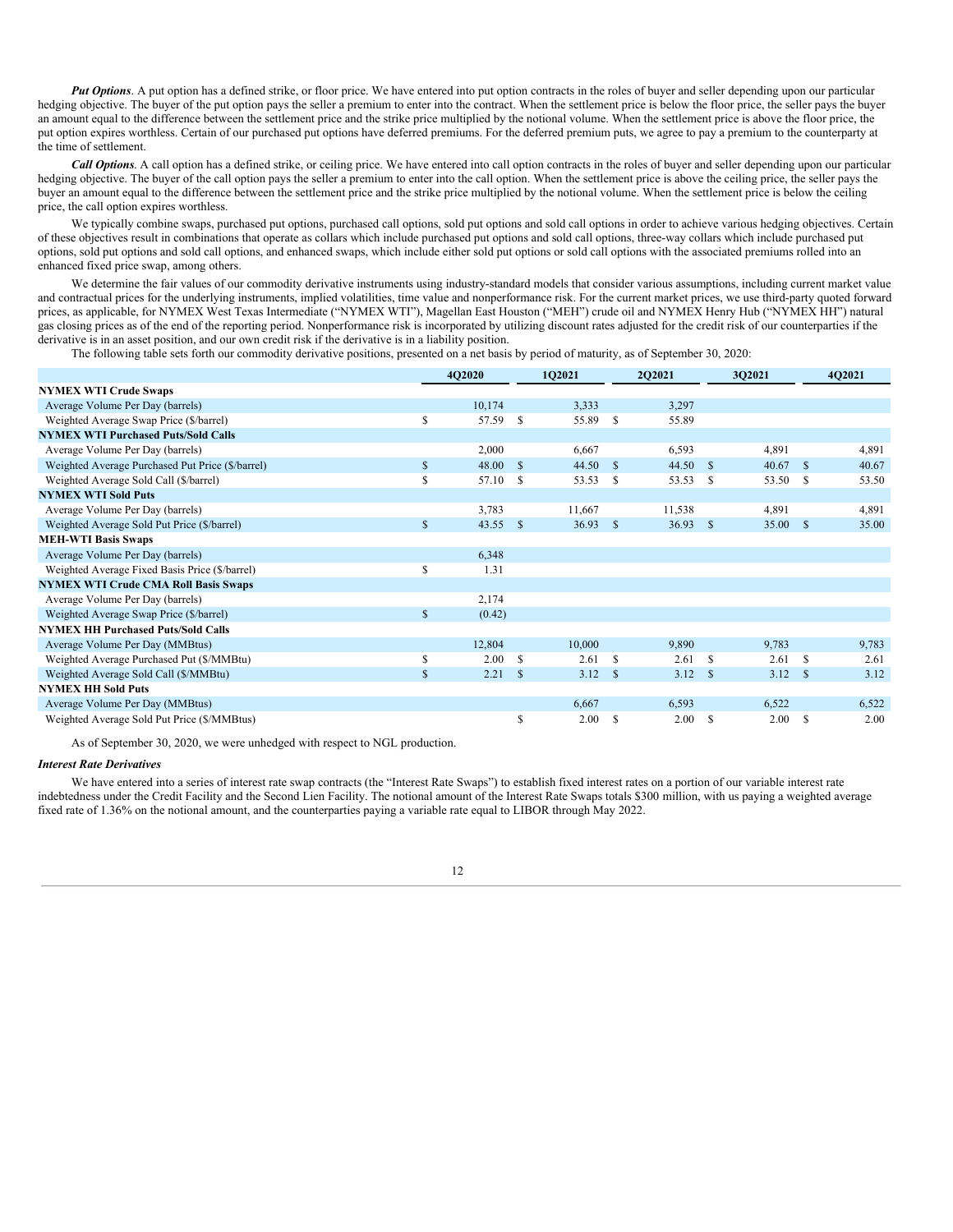### *Financial Statement Impact of Derivatives*

The impact of our derivative activities on income is included in the "Derivatives" caption on our Condensed Consolidated Statements of Operations. The effects of derivative gains and (losses) and cash settlements are reported as adjustments to reconcile net income to net cash provided by operating activities. These items are recorded in the "Derivative contracts" section of our Condensed Consolidated Statements of Cash Flows under "Net (gains) losses" and "Cash settlements, net."

The following table summarizes the effects of our derivative activities for the periods presented:

|                                                                                                                           | Three Months Ended September 30, |                          | Nine Months Ended September 30, |              |  |           |  |
|---------------------------------------------------------------------------------------------------------------------------|----------------------------------|--------------------------|---------------------------------|--------------|--|-----------|--|
|                                                                                                                           | 2020                             | 2019                     | 2020                            |              |  | 2019      |  |
| Interest rate swap gains (losses) recognized in the Consolidated Statements of<br>Operations                              | 32                               | $\overline{\phantom{m}}$ |                                 | $(7,527)$ \$ |  |           |  |
| Commodity gains (losses) recognized in the Consolidated Statements of Operations                                          | (6,923)                          | 24,248                   |                                 | 117,406      |  | (30, 166) |  |
|                                                                                                                           | (6,891)                          | 24.248                   |                                 | 109,879      |  | (30, 166) |  |
|                                                                                                                           |                                  |                          |                                 |              |  |           |  |
| Interest rate cash settlements recognized in the Consolidated Statements of Cash<br>Flows                                 | $(919)$ \$                       |                          |                                 | $(1,287)$ \$ |  |           |  |
| Commodity cash settlements and premiums received (paid) recognized in the<br><b>Consolidated Statements of Cash Flows</b> | 7,337                            | (423)                    |                                 | 66.582       |  | (4,330)   |  |
|                                                                                                                           | 6,418                            | (423)                    |                                 | 65,295       |  | (4,330)   |  |

The following table summarizes the fair values of our derivative instruments presented on a gross basis, as well as the locations of these instruments on our Condensed Consolidated Balance Sheets as of the dates presented:

|                         |                                            |                   | <b>September 30, 2020</b> |  |                    | <b>December 31, 2019</b> |               |  |                    |  |
|-------------------------|--------------------------------------------|-------------------|---------------------------|--|--------------------|--------------------------|---------------|--|--------------------|--|
|                         |                                            | <b>Derivative</b> |                           |  | <b>Derivative</b>  | <b>Derivative</b>        |               |  | <b>Derivative</b>  |  |
| Type                    | <b>Balance Sheet Location</b>              | <b>Assets</b>     |                           |  | <b>Liabilities</b> | <b>Assets</b>            |               |  | <b>Liabilities</b> |  |
| Interest rate contracts | Derivative assets/liabilities - current    |                   | $\frac{1}{2}$             |  | 3.601              |                          | $\frac{1}{2}$ |  |                    |  |
| Commodity contracts     | Derivative assets/liabilities – current    |                   | 50,414                    |  | 19.260             |                          | 4.131         |  | 23,450             |  |
| Interest rate contracts | Derivative assets/liabilities - noncurrent |                   | __                        |  | 2,639              |                          | $-$           |  |                    |  |
| Commodity contracts     | Derivative assets/liabilities – noncurrent |                   | 2.619                     |  | 2.903              |                          | 2.750         |  | 3,385              |  |
|                         |                                            |                   | 53,033                    |  | 28,403             |                          | 6,881         |  | 26,835             |  |

As of September 30, 2020, we reported net commodity derivative assets of \$30.9 million and net Interest Rate Swap liabilities of \$6.2 million. The contracts associated with these positions are with seven counterparties for commodity derivatives and four counterparties for Interest Rate Swaps, all of which are investment grade financial institutions and are participants in the Credit Facility. This concentration may impact our overall credit risk in that these counterparties may be similarly affected by changes in economic or other conditions.

<span id="page-12-0"></span>The agreements underlying our derivative instruments include provisions for the netting of settlements with the counterparties for contracts of similar type. We have neither paid to, nor received from, our counterparties any cash collateral in connection with our derivative positions. Furthermore, our derivative contracts are not subject to margin calls or similar accelerations. No significant uncertainties exist related to the collectability of amounts that may be owed to us by these counterparties.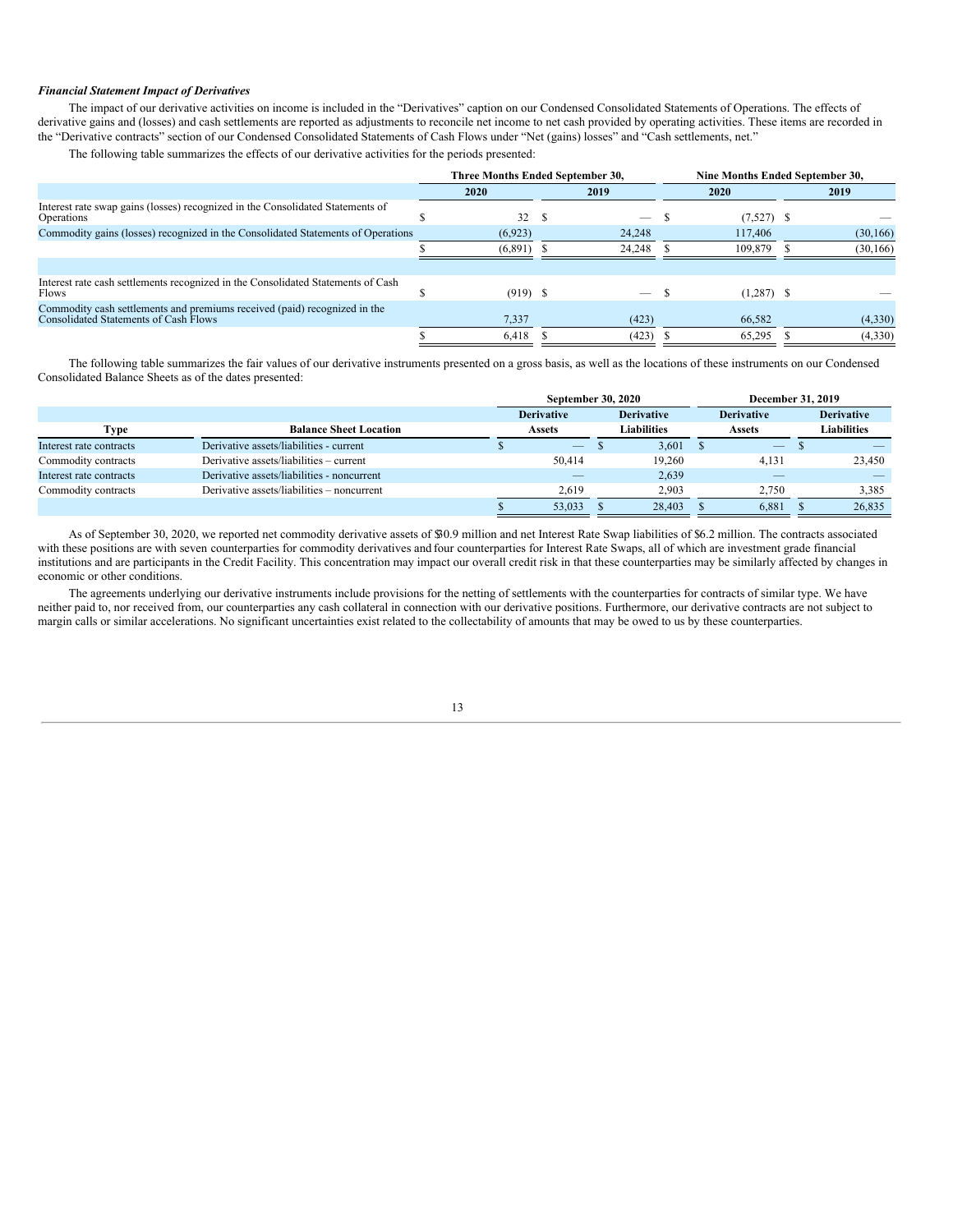## **6. Property and Equipment**

The following table summarizes our property and equipment as of the dates presented:

|                                                      | September 30,<br>2020 | December 31,<br>2019 |
|------------------------------------------------------|-----------------------|----------------------|
| Oil and gas properties:                              |                       |                      |
| Proved                                               | 1,509,097             | 1,409,219            |
| Unproved                                             | 52,910                | 53,200               |
| Total oil and gas properties                         | 1,562,007             | 1,462,419            |
| Other property and equipment                         | 27,495                | 25,915               |
| Total properties and equipment                       | 1,589,502             | 1,488,334            |
| Accumulated depreciation, depletion and amortization | (754,002)             | (367,909)            |
|                                                      | 835,500               | 1,120,425            |

Unproved property costs of \$52.9 million and \$53.2 million have been excluded from amortization as of September 30, 2020 and December 31, 2019, respectively. We transferred \$4.5 million and \$0.2 million of undeveloped leasehold costs associated with acreage unlikely to be drilled or associated with proved undeveloped reserves, including capitalized interest, from unproved properties to the full cost pool during the nine months ended September 30, 2020 and 2019, respectively. We capitalized internal costs of \$1.3 million and \$3.2 million and interest of \$2.1 million and \$3.2 million during the nine months ended September 30, 2020 and 2019, respectively, in accordance with our accounting policies. Average depreciation, depletion and amortization per barrel of oil equivalent of proved oil and gas properties was \$16.63 and \$17.47 for the nine months ended September 30, 2020 and 2019, respectively.

At the end of each quarterly reporting period, the unamortized cost of our oil and gas properties, net of deferred income taxes, is limited to the sum of the estimated discounted future net revenues from proved properties adjusted for costs excluded from amortization and related income taxes (the "Ceiling Test"). As of September 30, 2020, the carrying value of our proved oil and gas properties exceeded the limit determined by the Ceiling Test by \$236.0 million. Accordingly, we recorded an impairment of our oil and gas properties by this amount in the three months ended September 30, 2020 and, when combined with the \$35.5 million recorded in the second quarter, \$271.5 million in the nine months ended September 30, 2020. Because the Ceiling Test utilizes commodity prices based on a trailing twelve month average, it does not, as of September 30, 2020, fully reflect the substantial decline in commodity prices due to the economic impact of the COVID-19 pandemic and the ongoing disruption in global energy markets. Accordingly, we may incur additional impairments during the fourth quarter of 2020 and into the first quarter of 2021.

## <span id="page-13-0"></span>**7. Long-Term Debt**

\_\_\_\_\_\_\_\_\_\_\_\_\_\_\_\_\_\_\_\_\_\_\_

The following table summarizes our debt obligations as of the dates presented:

|           |                                                                                 |                           | <b>December 31, 2019</b>                                                            |
|-----------|---------------------------------------------------------------------------------|---------------------------|-------------------------------------------------------------------------------------|
| Principal | Unamortized<br>Discount and<br><b>Deferred Issuance</b><br>Costs <sup>1,2</sup> | Principal                 | Unamortized<br>Discount and<br><b>Deferred Issuance</b><br>$\cos ts$ <sup>1,2</sup> |
| 324,400   |                                                                                 | 362,400                   |                                                                                     |
| 200,000   | 5,542                                                                           | 200,000                   | 7,372                                                                               |
| 524,400   | 5,542                                                                           | 562,400                   | 7,372                                                                               |
| (1,814)   |                                                                                 | (2, 415)                  |                                                                                     |
| (3,728)   |                                                                                 | (4,957)                   |                                                                                     |
| 518,858   |                                                                                 | 555,028                   |                                                                                     |
|           |                                                                                 | <b>September 30, 2020</b> |                                                                                     |

Excludes issuance costs of the Credit Facility, which represent costs attributable to the access to credit over its contractual term, that have been presented as a component of Other assets (see Note 10) and are being amortized over the term of the Credit Facility using the straight-line method. 1

<sup>2</sup> Discount and issuance costs of the Second Lien Facility are being amortized over the term of the underlying loan using the effective-interest method.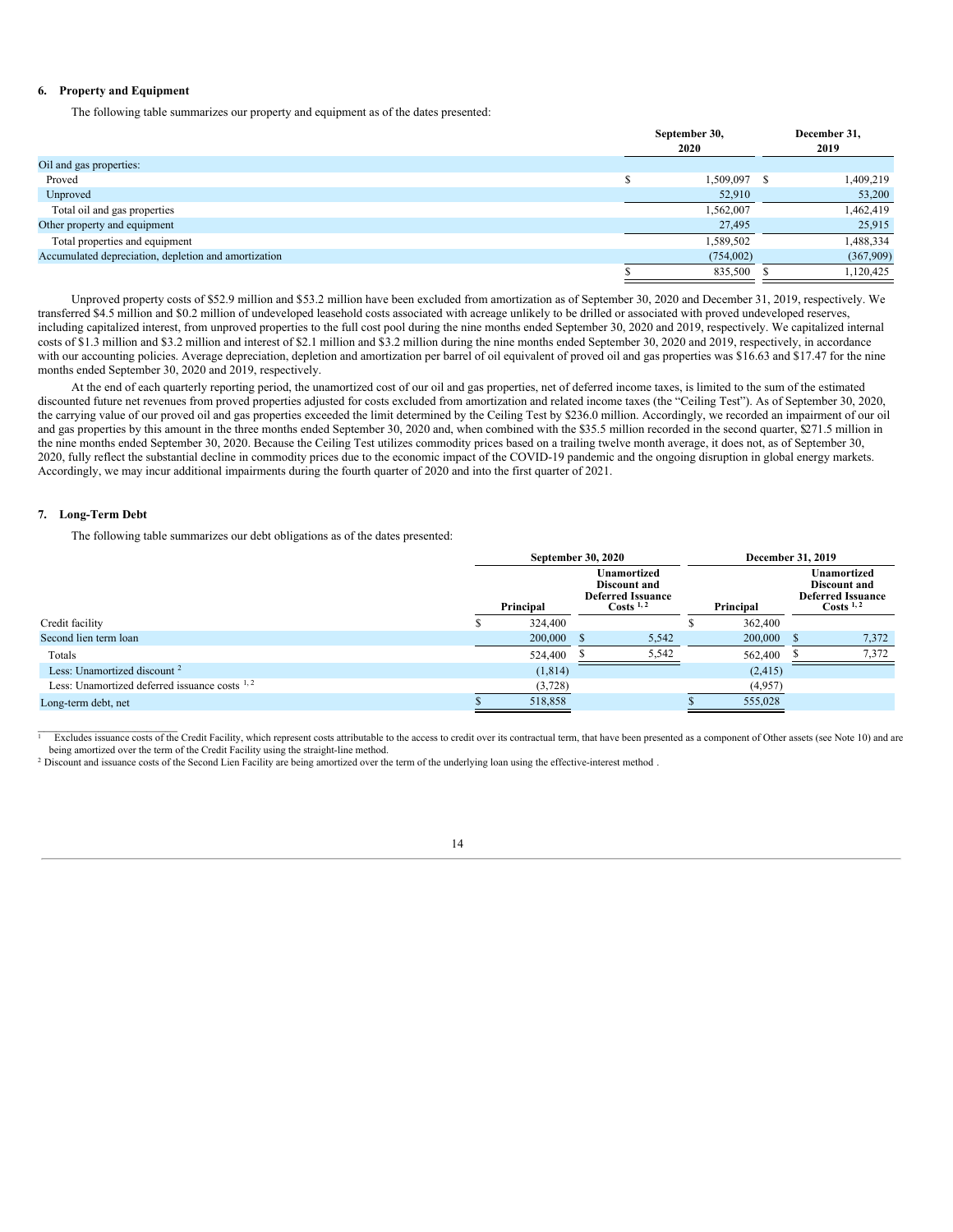#### *Credit Facility*

In April 2020, we entered into the Borrowing Base Redetermination Agreement and Amendment No. 7 to Credit Agreement (the "Seventh Amendment"). The Seventh Amendment, which became effective on April 30, 2020, provides a \$1.0 billion revolving commitment and initially provided for a \$400 million borrowing base, including a \$25 million sublimit for the issuance of letters of credit. The borrowing base decreased to \$375 million in accordance with the terms of the Seventh Amendment effective July 1, 2020 and, effective October 1, 2020, availability under the Credit Facility is further limited to a maximum of \$350 million until the next redetermination of the borrowing base. During the nine months ended September 30, 2020, we incurred and capitalized approximately \$0.1 million of issue and other costs associated with the Seventh Amendment and wrote-off \$0.9 million of previously capitalized issue costs due to the decrease in the borrowing base associated with the Seventh Amendment. Availability under the Credit Facility may not exceed the lesser of the aggregate commitments or the borrowing base, provided that effective October 1, 2020, availability under the Credit Facility is limited to a maximum of \$350 million. The borrowing base under the Credit Facility is redetermined semi-annually, generally in the Spring and Fall of each year. The Fall 2020 borrowing base redetermination is in process. Additionally, we and the Credit Facility lenders may, upon request, initiate a redetermination at any time during the six-month period between scheduled redeterminations. The Credit Facility is available to us for general corporate purposes, including working capital. We had \$0.4 million in letters of credit outstanding as of September 30, 2020 and December 31, 2019.

The Credit Facility is scheduled to mature in May 2024; provided that on June 30, 2022, unless we have either extended the maturity date of the Second Lien Facility described below to a date that is at least 91 days after May 7, 2024 or have repaid our Second Lien Facility in full, the maturity date of the Credit Facility will be June 30, 2022.

The outstanding borrowings under the Credit Facility bear interest at a rate equal to, at our option, either (a) a customary reference rate plus an applicable margin ranging from 1.50% to 2.50%, determined based on the utilization level under the Credit Facility or (b) a Eurodollar rate, including LIBOR through 2021, plus an applicable margin ranging from 2.50% to 3.50%, determined based on the utilization level under the Credit Facility. Interest on reference rate borrowings is payable quarterly in arrears and is computed on the basis of a year of 365/366 days, and interest on Eurodollar borrowings is payable every one, three or six months, at the election of the borrower, and is computed on the basis of a year of 360 days. As of September 30, 2020, the actual weighted-average interest rate on the outstanding borrowings under the Credit Facility was 3.41%. Unused commitment fees are charged at a rate of0.50%.

The Credit Facility is guaranteed by us and all of our subsidiaries (the "Guarantor Subsidiaries"). The guarantees under the Credit Facility are full and unconditional and joint and several. Substantially all of our consolidated assets are held by the Guarantor Subsidiaries. There are no significant restrictions on our ability or any of the Guarantor Subsidiaries to obtain funds through dividends, advances or loans. The obligations under the Credit Facility are secured by a first priority lien on substantially all of our assets.

The Credit Facility requires us to maintain (1) a minimum current ratio (as defined in the Credit Facility, which considers the unused portion of the total commitment as a current asset), measured as of the last day of each fiscal quarter of 1.00 to 1.00 and (2) a maximum leverage ratio (consolidated indebtedness to adjusted earnings before interest, taxes, depreciation, depletion, amortization and exploration expenses, both as defined in the Credit Facility), measured as of the last day of each fiscal quarter of 3.50 to 1.00.

The Credit Facility also contains customary affirmative and negative covenants, including as to compliance with laws (including environmental laws, ERISA and anticorruption laws), maintenance of required insurance, delivery of quarterly and annual financial statements, oil and gas engineering reports and budgets, weekly cash balance reports, maintenance and operation of property (including oil and gas properties), restrictions on the incurrence of liens and indebtedness, merger, consolidation or sale of assets, payment of dividends, and transactions with affiliates and other customary covenants. In addition, the Credit Facility contains certain anti-cash hoarding provisions, including the requirement to repay outstanding loans and cash collateralize outstanding letters of credit on a weekly basis in the amount of any cash on the balance sheet (subject to certain exceptions) in excess of \$25 million.

The Credit Facility contains events of default and remedies. If we do not comply with the financial and other covenants in the Credit Facility, the lenders may, subject to customary cure rights, require immediate payment of all amounts outstanding under the Credit Facility.

As of September 30, 2020, and through the date upon which the Condensed Consolidated Financial Statements were issued, we were in compliance with all of the covenants under the Credit Facility.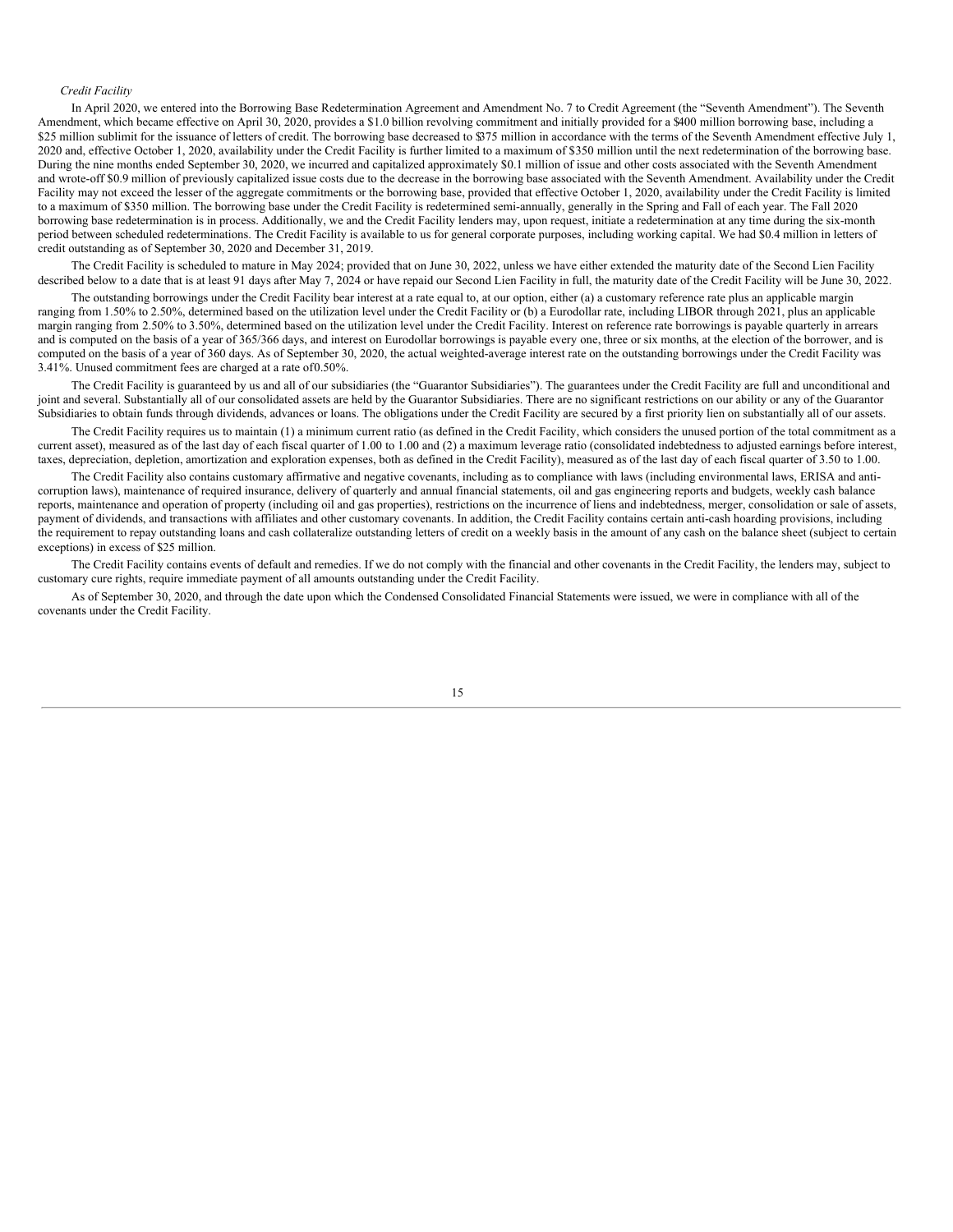#### *Second Lien Facility*

On September 29, 2017, we entered into the Second Lien Facility. We received net proceeds of \$187.8 million from the Second Lien Facility net of an original issue discount ("OID") of \$4.0 million and issue costs of \$8.2 million. The proceeds from the Second Lien Facility were used to fund a significant acquisition and related fees and expenses. The maturity date under the Second Lien Facility is currently September 29, 2022. In connection with the anticipated closing of the Transactions, the maturity of the Second Lien Facility will be extended to September 2024 (see the discussion in Note 2 for further detail with respect to the amendment to the Second Lien Facility dated November 2, 2020).

The outstanding borrowings under the Second Lien Facility bear interest at a rate equal to, at our option, either (a) a customary reference rate based on the prime rate plus an applicable margin of 6.00% or (b) a customary LIBOR rate, with a floor of1.00%, plus an applicable margin of 7.00%. As of September 30, 2020, the actual interest rate of outstanding borrowings under the Second Lien Facility was 8.00%. Amounts under the Second Lien Facility were borrowed at a price of98% with an initial interest rate of 8.34%, resulting in an effective interest rate of9.89%. Interest on reference rate borrowings is payable quarterly in arrears and is computed on the basis of a year of 365/366 days, and interest on eurocurrency borrowings is payable every one or three months (including in three-month intervals if we select a six-month interest period), at our election and is computed on the basis of a 360-day year. We have the right, to the extent permitted under the Credit Facility and an intercreditor agreement between the lenders under the Credit Facility and the lenders under the Second Lien Facility, to prepay loans under the Second Lien Facility at any time, subject to customary "breakage" costs with respect to eurocurrency loans.

The Second Lien Facility is collateralized by substantially all of the Company's and its subsidiaries' assets with lien priority subordinated to the liens securing the Credit Facility. The obligations under the Second Lien Facility are guaranteed by us and the Guarantor Subsidiaries.

The Second Lien Facility has no financial covenants, but contains customary affirmative and negative covenants, including as to compliance with laws (including environmental laws, ERISA and anti-corruption laws), maintenance of required insurance, delivery of quarterly and annual financial statements, oil and gas engineering reports and budgets, maintenance and operation of property (including oil and gas properties), restrictions on the incurrence of liens and indebtedness, merger, consolidation or sale of assets, payment of dividends and transactions with affiliates and other customary covenants.

As illustrated in the table above, the OID and issue costs of the Second Lien Facility are presented as reductions to the outstanding term loans. These costs are subject to amortization using the interest method over the five-year term of the Second Lien Facility.

As of September 30, 2020, and through the date upon which the Consolidated Financial Statements were issued, we were in compliance with all of the covenants under the Second Lien Facility.

#### <span id="page-15-0"></span>**8. Income Taxes**

We recognized a federal and state income tax expense for the nine months ended September 30, 2020 at the blended rate of 21.6%. The federal and state tax expense was offset by an adjustment to the valuation allowance against our net deferred tax assets resulting in an effective tax rate of 0.6%, which is fully attributable to the State of Texas. The provision also reflects a reclassification of \$1.2 million from deferred tax assets for our remaining refundable AMT credit carryforwards which were accelerated due to certain income tax provisions provided in the CARES Act. In June 2020, we received a refund of \$2.5 million for the aforementioned AMT credit carryforwards. Our net deferred income tax liability balance of \$1.4 million as of September 30, 2020 is fully attributable to the State of Texas and primarily related to property and equipment.

We recognized a federal and state income tax benefit for the nine months ended September 30, 2019 at the blended rate of 21.6%; however, the federal and state tax expense was offset by an adjustment to the valuation allowance against our net deferred tax assets resulting in an effective tax rate of 2.5% which related to Texas deferred tax expense.

We had no liability for unrecognized tax benefits as of September 30, 2020. There wereno interest and penalty charges recognized during the periods ended September 30, 2020 and 2019. Tax years from 2015 forward remain open to examination by the major taxing jurisdictions to which the Company is subject; however, net operating losses originating in prior years are subject to examination when utilized.

#### <span id="page-15-1"></span>**9. Leases**

#### *Lease Arrangements and Supplemental Disclosures*

We generally have lease arrangements for office facilities and certain office equipment, certain field equipment including compressors, drilling rigs, crude oil storage tank capacity, land easements and similar arrangements for rights-of-way and certain gas gathering and gas lift assets. Our short-term leases included in the disclosures below are primarily comprised of our contractual arrangements with certain vendors for operated drilling rigs, crude oil storage tank capacity and our field compressors. Our primary variable lease was represented by our field gas gathering and gas lift agreement with a midstream service provider and the lease payments are charged on a volumetric basis at a contractual fixed rate.

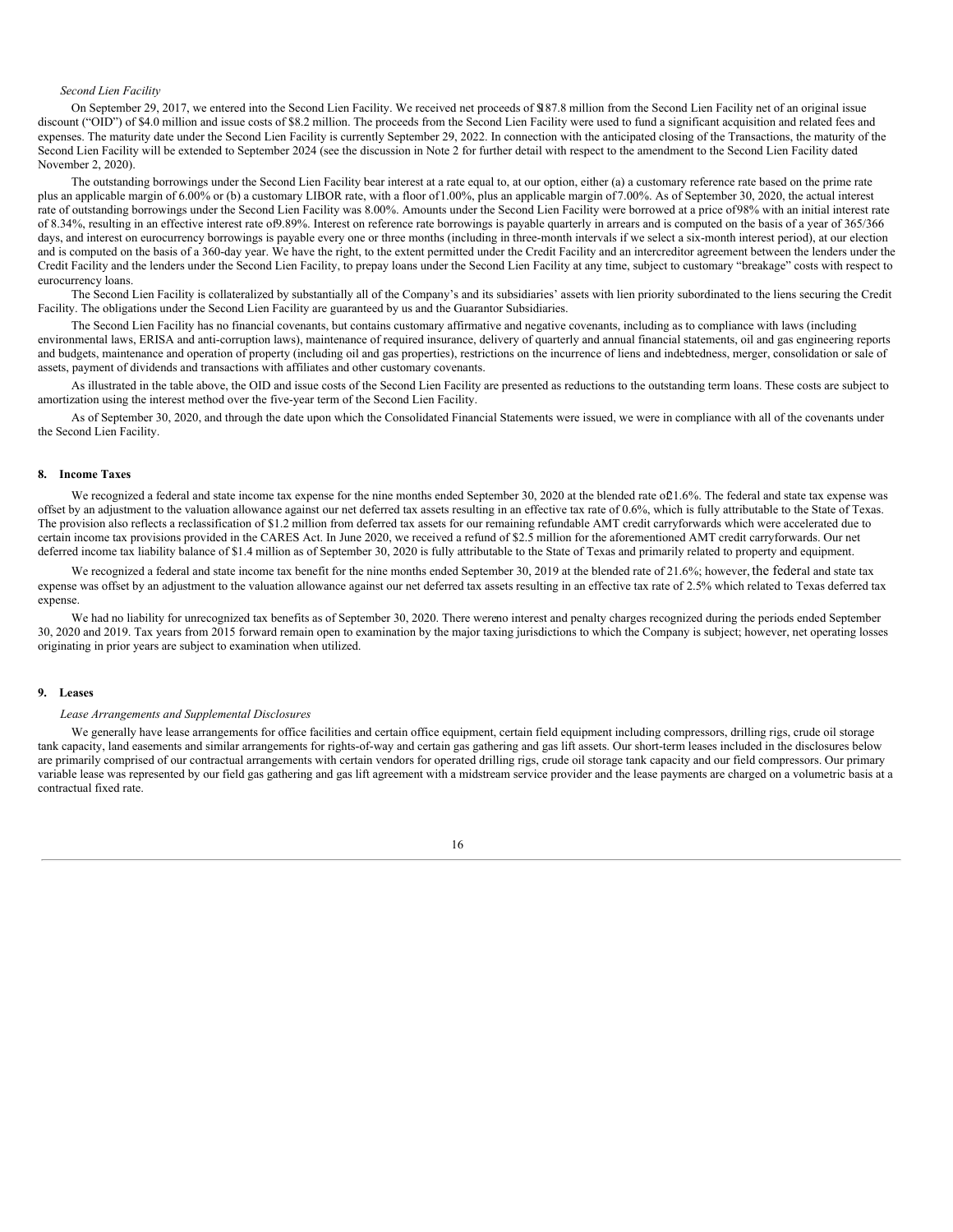The following table summarizes the components of our total lease cost for the periods presented:

|                                                                                                   | Three Months Ended September 30, |      |         |  | Nine Months Ended September 30, |      |           |
|---------------------------------------------------------------------------------------------------|----------------------------------|------|---------|--|---------------------------------|------|-----------|
|                                                                                                   | 2020                             | 2019 | 2020    |  |                                 | 2019 |           |
| Operating lease cost                                                                              | 215S                             |      | 208     |  | 645                             |      | 565       |
| Short-term lease cost                                                                             | 2,675                            |      | 9.969   |  | 18.566                          |      | 33,024    |
| Variable lease cost                                                                               | 5,754                            |      | 6,777   |  | 16,401                          |      | 17,420    |
| Less: Amounts charged as drilling costs $1$                                                       | (1.978)                          |      | (9.224) |  | (16.309)                        |      | (30, 865) |
| Total lease cost recognized in the Condensed Consolidated Statement of<br>Operations <sup>2</sup> | 6.666                            |      | 7.730   |  | 19.303                          |      | 20,144    |
|                                                                                                   |                                  |      |         |  |                                 |      |           |

Represents the combined gross amounts incurred and (i) capitalized as drilling costs for our working interest share and (ii) billed to joint interest partners for their working interest share for short-term leases of operated drilling rigs.

<sup>2</sup> Includes \$3.0 million and \$3.9 million and \$8.6 million and \$8.9 million recognized in Gathering, processing and transportation expense ("GPT"), \$3.5 million and \$3.6 million and \$10.1 million and \$10.1 million and \$10.7 million recognized in Lease operating expense ("LOE") for the three and nine months ended September 30, 2020 and 2019, respectively, and \$ 0.2 million and \$0.6 million recognized in G&A for each<br>of the three and nine

The following table summarizes supplemental cash flow information related to leases for the periods presented:

|                                                                         | Three Months Ended September 30, |                          | Nine Months Ended September 30, |     |  |      |  |  |
|-------------------------------------------------------------------------|----------------------------------|--------------------------|---------------------------------|-----|--|------|--|--|
|                                                                         | 2020                             | 2019                     | 2020                            |     |  | 2019 |  |  |
| Cash paid for amounts included in the measurement of lease liabilities: |                                  |                          |                                 |     |  |      |  |  |
| Operating cash flows from operating leases                              | 236                              | 221                      |                                 | 707 |  | 442  |  |  |
| ROU assets obtained in exchange for lease obligations:                  |                                  |                          |                                 |     |  |      |  |  |
| Operating leases $1$                                                    | 82                               | $\overline{\phantom{a}}$ |                                 | 388 |  |      |  |  |

1<br>Includes \$2.5 million recognized upon the adoption of Accounting Standards Codification Topic 842 ("ASC842") in 2019.

The following table summarizes supplemental balance sheet information related to leases as of the dates presented:

<span id="page-16-0"></span>

|                                                                               |   | September 30, | December 31, |
|-------------------------------------------------------------------------------|---|---------------|--------------|
|                                                                               |   | 2020          | 2019         |
| ROU assets – operating leases                                                 |   | 2,625         | 2,740        |
| Current operating lease obligations                                           |   | 953           | 847          |
| Noncurrent operating lease obligations                                        |   | 1,948         | 2,232        |
| Total operating lease obligations                                             |   | 2,901         | 3,079        |
| Weighted-average remaining lease term – operating leases                      |   | 3.3 years     | 4.1 years    |
| Weighted-average discount rate – operating leases                             |   | $3.25 \%$     | 5.97 $%$     |
| Remaining maturities of operating lease obligations as of September 30, 2020: |   |               |              |
| 2020                                                                          | S | 236           |              |
| 2021                                                                          |   | 936           |              |
| 2022                                                                          |   | 874           |              |
| 2023                                                                          |   | 872           |              |
| 2024 and thereafter                                                           |   | 145           |              |
| Total undiscounted lease payments                                             |   | 3,063         |              |
| Less: imputed interest                                                        |   | (162)         |              |
| Total operating lease obligations                                             |   | 2,901         |              |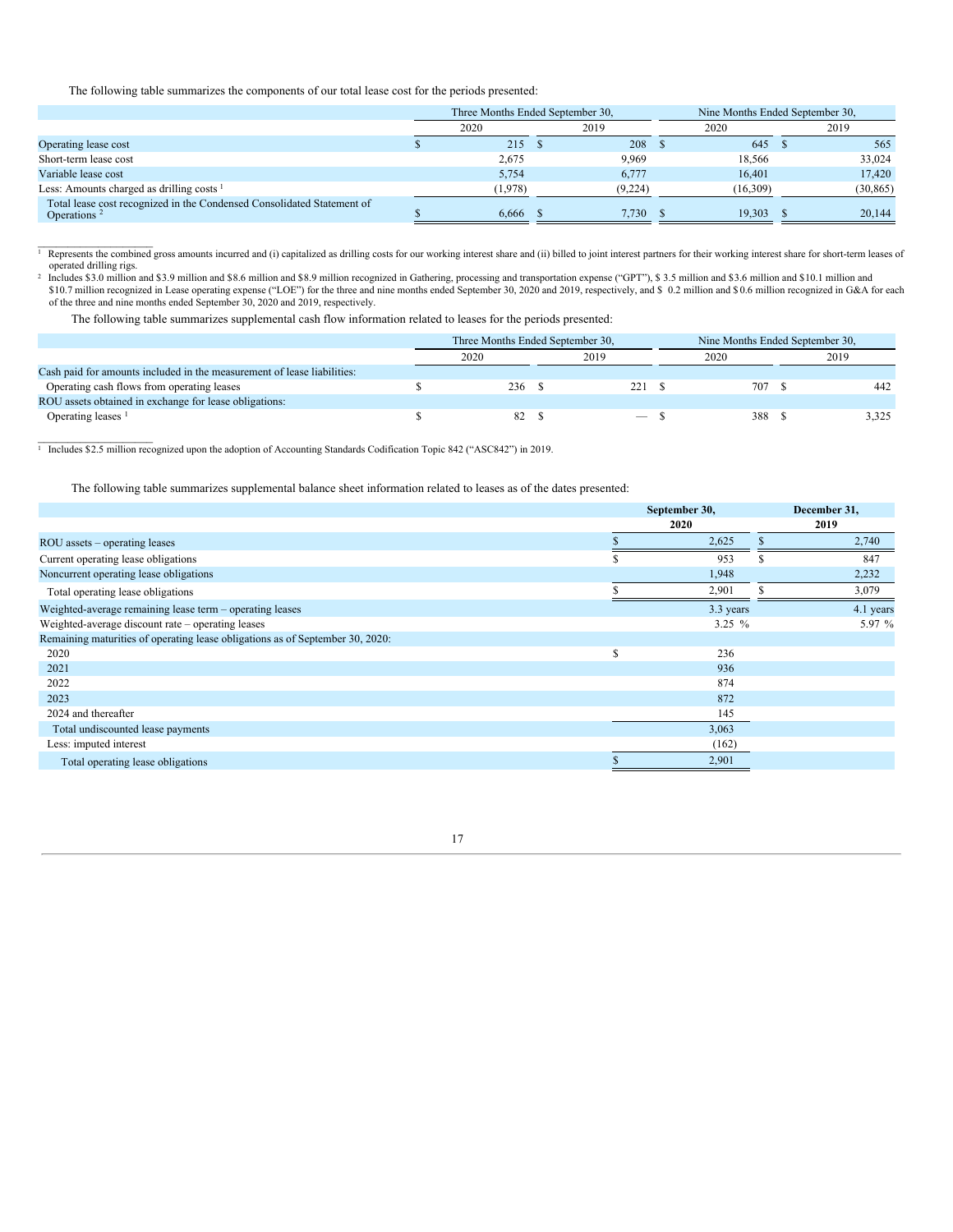## **10. Supplemental Balance Sheet Detail**

The following table summarizes components of selected balance sheet accounts as of the dates presented:

|                                                                                      | September 30, | December 31,           |
|--------------------------------------------------------------------------------------|---------------|------------------------|
|                                                                                      | 2020          | 2019                   |
| Other current assets:                                                                |               |                        |
| $\mathbf S$<br>Tubular inventory and well materials 1                                | 6,430         | $\mathbf{s}$<br>2,989  |
| Prepaid expenses <sup>1</sup>                                                        | 6,406         | 1,469                  |
|                                                                                      | 12,836        | 4,458<br><sup>S</sup>  |
| Other assets:                                                                        |               |                        |
| Deferred issuance costs of the Credit Facility, net of amortization<br><sup>\$</sup> | $2,524$ \$    | 3,952                  |
| Right-of-use assets – operating leases                                               | 2,625         | 2,740                  |
| Other                                                                                | 110           | 32                     |
|                                                                                      | 5,259         | 6,724<br>S             |
| Accounts payable and accrued liabilities:                                            |               |                        |
| <sup>\$</sup><br>Trade accounts payable                                              | 3,522         | $\mathbf{s}$<br>30,098 |
| Drilling costs                                                                       | 4,651         | 18,832                 |
| Royalties                                                                            | 27,936        | 44,537                 |
| Production, ad valorem and other taxes                                               | 5,352         | 3,244                  |
| Compensation                                                                         | 3,877         | 5,272                  |
| Interest                                                                             | 647           | 730                    |
| Current operating lease obligations                                                  | 953           | 847                    |
| Other                                                                                | 1,407         | 2,264                  |
|                                                                                      | 48,345        | 105,824<br>S           |
| Other liabilities:                                                                   |               |                        |
| \$<br>Asset retirement obligations                                                   | 5,321         | -S<br>4,934            |
| Noncurrent operating lease obligations                                               | 1,948         | 2,232                  |
| Defined benefit pension obligations                                                  | 785           | 873                    |
| Postretirement health care benefit obligations                                       | 389           | 343                    |
|                                                                                      | 8,443         | 8,382<br>S             |

The balances as of September 30, 2020 include \$ 3.9 million for the purchase of certain tubular and well materials and \$ 3.6 million for the prepayment of drilling and completion services in advance of the restart of drill

## <span id="page-17-0"></span>**11. Fair Value Measurements**

 $\mathcal{L}_\text{max}$ 

We apply the authoritative accounting provisions included in GAAP for measuring the fair value of both our financial and nonfinancial assets and liabilities. Fair value is an exit price representing the expected amount we would receive upon the sale of an asset or that we would expect to pay to transfer a liability in an orderly transaction with market participants at the measurement date.

Our financial instruments that are subject to fair value disclosure consist of cash and cash equivalents, accounts receivable, accounts payable, derivatives and our Credit Facility and Second Lien Facility borrowings. As of September 30, 2020, the carrying values of all of these financial instruments approximated fair value.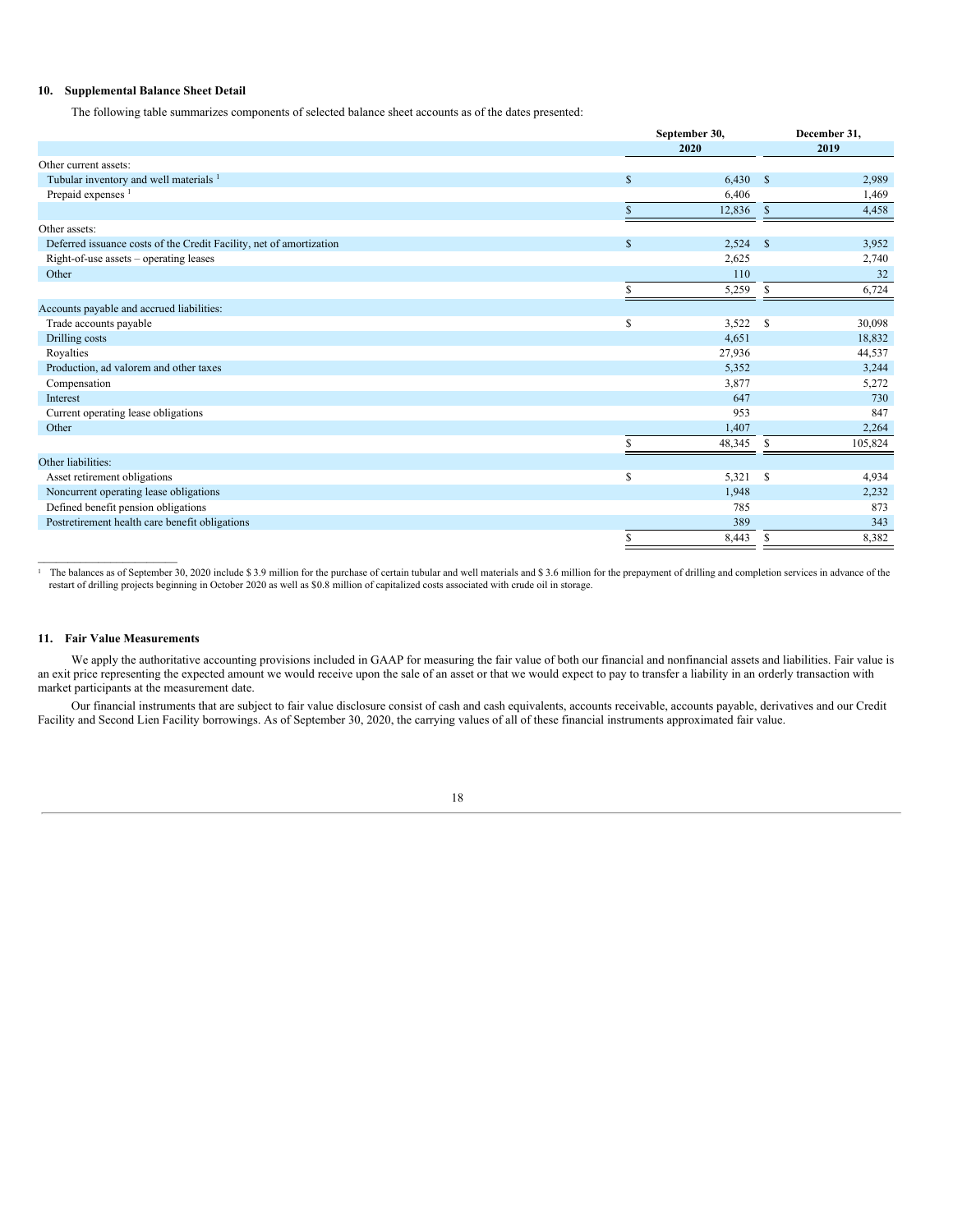### *Recurring Fair Value Measurements*

Certain financial assets and liabilities are measured at fair value on a recurring basis on our Condensed Consolidated Balance Sheets.The following tables summarize the valuation of those assets and (liabilities) as of the dates presented:

|                                               |  |                          |                                              |                          | As of September 30, 2020 |                          |     |         |  |  |
|-----------------------------------------------|--|--------------------------|----------------------------------------------|--------------------------|--------------------------|--------------------------|-----|---------|--|--|
|                                               |  | <b>Fair Value</b>        | <b>Fair Value Measurement Classification</b> |                          |                          |                          |     |         |  |  |
| <b>Description</b>                            |  | Measurement              |                                              | <b>Level 1</b>           |                          | Level 2                  |     | Level 3 |  |  |
| Assets:                                       |  |                          |                                              |                          |                          |                          |     |         |  |  |
| Interest rate swap assets – current           |  | $\frac{1}{2}$            |                                              | $\hspace{0.05cm}$        |                          | $\overline{\phantom{a}}$ |     |         |  |  |
| Interest rate swap assets – noncurrent        |  | $\overline{\phantom{m}}$ |                                              | $\overline{\phantom{0}}$ |                          | $\qquad \qquad -$        |     |         |  |  |
| Commodity derivative assets – current         |  | 50,414 \$                |                                              | $\overline{\phantom{m}}$ |                          | 50,414                   | - S |         |  |  |
| Commodity derivative assets – noncurrent      |  | $2,619$ \$               |                                              |                          | <sup>\$</sup>            | $2,619$ \$               |     |         |  |  |
| <b>Liabilities:</b>                           |  |                          |                                              |                          |                          |                          |     |         |  |  |
| Interest rate swap liabilities – current      |  | $(3,601)$ \$             |                                              | $\qquad \qquad = \qquad$ | <sup>\$</sup>            | $(3,601)$ \$             |     |         |  |  |
| Interest rate swap liabilities – noncurrent   |  | $(2,639)$ \$             |                                              | $\overline{\phantom{a}}$ |                          | $(2,639)$ \$             |     |         |  |  |
| Commodity derivative liabilities - current    |  | $(19,260)$ \$            |                                              | $\overline{\phantom{0}}$ | <sup>\$</sup>            | $(19,260)$ \$            |     |         |  |  |
| Commodity derivative liabilities - noncurrent |  | $(2,903)$ \$             |                                              |                          |                          | $(2,903)$ \$             |     |         |  |  |

|                                               | As of December 31, 2019 |               |  |                                              |     |                |  |         |  |  |  |  |  |
|-----------------------------------------------|-------------------------|---------------|--|----------------------------------------------|-----|----------------|--|---------|--|--|--|--|--|
|                                               | <b>Fair Value</b>       |               |  | <b>Fair Value Measurement Classification</b> |     |                |  |         |  |  |  |  |  |
| Description                                   | Measurement             |               |  | <b>Level 1</b>                               |     | <b>Level 2</b> |  | Level 3 |  |  |  |  |  |
| Assets:                                       |                         |               |  |                                              |     |                |  |         |  |  |  |  |  |
| Commodity derivative assets – current         |                         | $4,131$ \$    |  | $\overline{\phantom{m}}$                     |     | $4,131$ \$     |  | __      |  |  |  |  |  |
| Commodity derivative assets - noncurrent      | æ                       | $2,750$ \$    |  |                                              |     | $2,750$ \$     |  |         |  |  |  |  |  |
| <b>Liabilities:</b>                           |                         |               |  |                                              |     |                |  |         |  |  |  |  |  |
| Commodity derivative liabilities – current    |                         | $(23,450)$ \$ |  |                                              | -39 | $(23,450)$ \$  |  |         |  |  |  |  |  |
| Commodity derivative liabilities - noncurrent |                         | $(3,385)$ \$  |  | $\overline{\phantom{a}}$                     |     | (3,385)        |  |         |  |  |  |  |  |

Changes in economic conditions or model-based valuation techniques may require the transfer of financial instruments from one level of the fair value hierarchy to another level. In such instances, the transfer is deemed to have occurred at the beginning of the quarterly period in which the event or change in circumstances that caused the transfer occurred. There were no transfers during the nine months ended September 30, 2020 and 2019.

We used the following methods and assumptions to estimate fair values for the financial assets and liabilities described below:

- *Commodity derivatives*: We determine the fair values of our commodity derivative instruments using industry-standard models that consider various assumptions including current market and contractual prices for the underlying instruments, implied volatilities, time value and non-performance risk. For the current market prices, we use third-party quoted forward prices, as applicable, for NYMEX WTI, MEH crude oil and NYMEX HH natural gas closing prices as of the end of the reporting periods. Each of these is a Level 2 input.
- *Interest rate swaps*: We determine the fair values of our interest rate swaps using an income approach valuation technique that connects future cash flows to a single discounted value. We estimate the fair value of the swaps based on published interest rate yield curves as of the date of the estimate. Each of these is a Level 2 input.

#### *Non-Recurring Fair Value Measurements*

<span id="page-18-0"></span>The most significant non-recurring fair value measurements utilized in the preparation of our Condensed Consolidated Financial Statements are those attributable to the initial determination of AROs associated with the ongoing development of new oil and gas properties. The determination of the fair value of AROs is based upon regional market and facility specific information. The amount of an ARO and the costs capitalized represent the estimated future cost to satisfy the abandonment obligation using current prices that are escalated by an assumed inflation factor after discounting the future cost back to the date that the abandonment obligation was incurred using a rate commensurate with the risk, which approximates our cost of funds. Because these significant fair value inputs are typically not observable, we have categorized the initial estimates as Level 3 inputs.

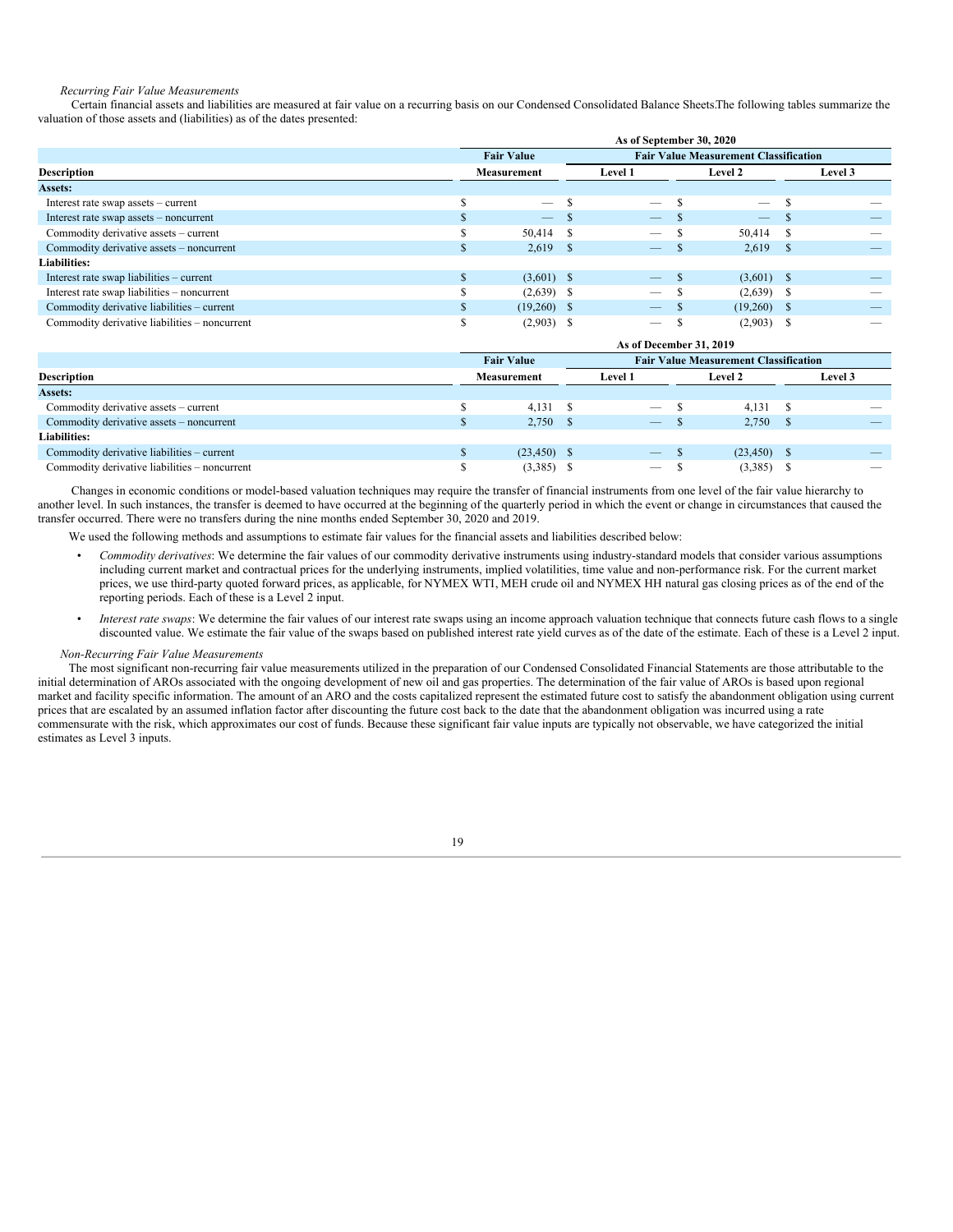#### **12. Commitments and Contingencies**

#### *Drilling and Completion Commitments*

In the first half of 2020, we released our contracted drilling rigs in connection with the suspension of our drilling program. Costs of \$.0 million associated with temporary stand-by status and the demobilization of the rigs in connection with their release were capitalized to our full cost pool. Beginning in September 2020, we entered into drilling contracts on pad-to-pad bases pursuant to which we intend to drill at least two pads in the fourth quarter 2020. We prepaid \$1.0 million in costs in connection with such agreements.

In August 2020, we terminated an agreement for certain frac services and related materials that was in effect for calendar year 2020. In September 2020, we prepaid \$2.0 million to an alternative frac service provider in connection with the restart of our limited drilling and completion program beginning in October 2020.

#### *Crude Oil Storage*

In the first half of 2020, we secured crude oil storage capacity with Nuevo Dos Gathering and Transportation, LLC ("Nuevo G&T") for up to 70,000 barrels through October 2020 as a supplement ("Nuevo supplemental capacity") to our current dedicated capacity of approximately 180,000 barrels of tank shell capacity at Nuevo G&T*'*s central delivery point facility in Lavaca County, Texas. The total remaining obligation under the Nuevo supplemental capacity was less than \$0.1 million as of September 30, 2020. In April 2020, we secured additional crude oil storage capacity for up to approximately 90,000 barrels with a downstream interstate pipeline at their facility in DeWitt County, Texas, for an initial term of up to six months beginning in May 2020. The total remaining obligation under this agreement is less than \$0.1 million as of September 30, 2020. As amended or otherwise extended prior to September 2020, this agreement and the Nuevo supplemental capacity agreement will continue on a month-to-month basis thereafter, for less than \$0.1 million per month, and can be terminated by either party with 45 days' notice. Costs associated with these agreements are in the form of monthly fixed rate short-term leases and are charged as incurred on a monthly basis to GPT.

#### *Gathering and Intermediate Transportation Commitments*

We have long-term agreements with Nuevo G&T and Nuevo Dos Marketing, LLC ("Nuevo Marketing" and together with Nuevo G&T, collectively "Nuevo") to provide gathering and intermediate pipeline transportation services for a substantial portion of our crude oil and condensate production in as well as volume capacity support for certain downstream interstate pipeline transportation.

Nuevo is obligated to gather and transport our crude oil and condensate from within a dedicated area in the Eagle Ford via a gathering system and intermediate takeaway pipeline connecting to a downstream interstate pipeline operated by a third party through 2041. We have a minimum volume commitment ("MVC") of 8,000 gross barrels of oil per day to Nuevo through 2031 under the gathering agreement. We are obligated to deliver the first 20,000 gross barrels of oil per day produced from Gonzales, Lavaca, Fayette and DeWitt Counties, Texas.

Under a marketing agreement, we have a commitment to sell8,000 barrels per day of crude oil (gross) to Nuevo, or to any third party, utilizing Nuevo Marketing's capacity on a downstream interstate pipeline through 2026.

Under each of the agreements with Nuevo, credits for deliveries of volumes in excess of the volume commitment may be applied to any deficiency arising in the succeeding 12-month period.

Excluding the application of existing credits that we have earned during the preceding 12-month period ended September 30, 2020 for deliveries of volumes in excess of the volume commitment, and the potential impact of the effects of price escalation from commodity price changes, if any, the minimum fee requirements attributable to the MVC under the gathering and transportation agreement are as follows: \$3.2 million for the remainder of 2020, \$13.0 million per year for 2021 through 2025, \$7.4 million for 2026, \$3.8 million per year for 2027 through 2030 and \$2.2 million for 2031.

#### *Legal, Environmental Compliance and Other Claims*

<span id="page-19-0"></span>We are involved, from time to time, in various legal proceedings arising in the ordinary course of business. While the ultimate results of these proceedings cannot be predicted with certainty, our management believes that these claims will not have a material effect on our financial position, results of operations or cash flows. As of September 30, 2020, we had AROs of approximately \$5.3 million attributable to the plugging of abandoned wells. As of September 30, 2020, we had an estimated reserve of approximately \$0.1 million for certain claims made against us regarding previously divested operations included in "Accounts payable and accrued liabilities."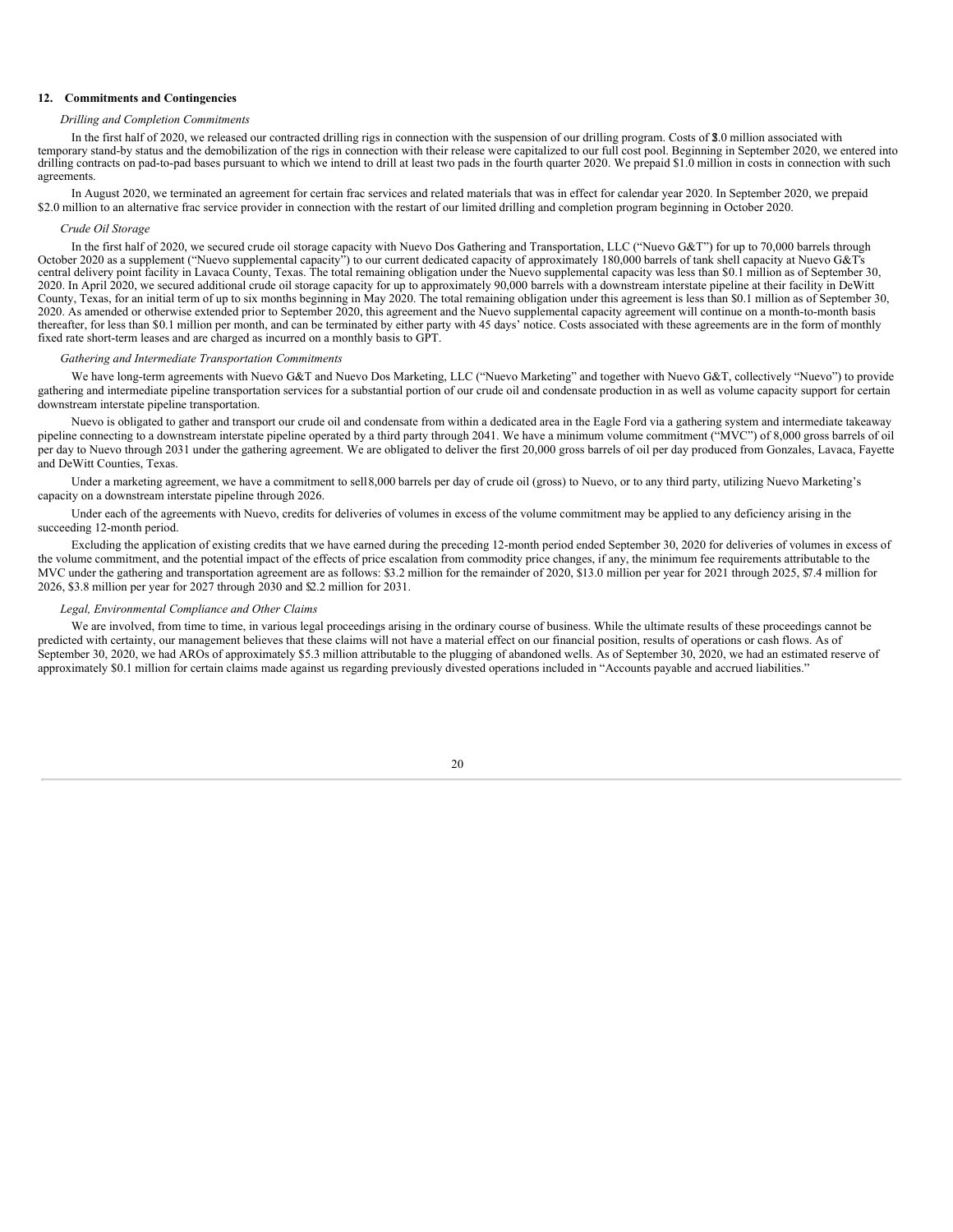## **13. Shareholders' Equity**

The following tables summarize the components of our shareholders' equity and the changes therein as of and for the quarterly periods in 2020 and 2019.

| Common Stock |  | Paid-in Capital |  | <b>Retained Earnings</b> |    | <b>Accumulated Other</b><br>Comprehensive Loss |              | Total Shareholders'<br>Equity |
|--------------|--|-----------------|--|--------------------------|----|------------------------------------------------|--------------|-------------------------------|
| 151          |  | 200,666         |  | 319,987                  |    | (59)                                           | <sup>S</sup> | 520,745                       |
|              |  |                 |  | 163,094                  |    |                                                |              | 163,094                       |
|              |  |                 |  | (76)                     |    |                                                |              | (76)                          |
|              |  | 556             |  | $-$                      |    | (1                                             |              | 556                           |
| 152          |  | 201,222         |  | 483,005                  | Ж. | (60)                                           |              | 684,319                       |
|              |  |                 |  | (94, 715)                |    |                                                |              | (94, 715)                     |
|              |  | 936             |  |                          |    | $^{(1)}$                                       |              | 935                           |
| 152          |  | 202,158         |  | 388,290                  |    | (61)                                           |              | 590,539                       |
|              |  |                 |  | (243, 413)               |    |                                                |              | (243, 413)                    |
|              |  | 608             |  |                          |    | (2)                                            |              | 606                           |
| 152          |  |                 |  | 144,877                  |    | (63)                                           |              | 347,732                       |
|              |  |                 |  | 202,766<br>$\sim$        |    |                                                |              |                               |

 $\frac{1}{1}$  Attributable to the adoption of ASU 2016–13 as of January 1, 2020 (see Note 4).

<sup>2</sup> Includes equity-classified share-based compensation of \$2.6 million during the nine months ended September 30, 2020. During the nine months ended September 30, 2020, 45,435 and 19,402 shares of common stock were issued in connection with the vesting of certain time-vested restricted stock units ("RSUs") and performance restricted stock units ("PRSUs"), net of shares withheld for income taxes.

|                                                         | Common Stock             | Paid-in Capital |         | <b>Retained Earnings</b> |          | <b>Accumulated Other</b><br>Comprehensive Income |  | Total Shareholders'<br>Equity |
|---------------------------------------------------------|--------------------------|-----------------|---------|--------------------------|----------|--------------------------------------------------|--|-------------------------------|
| Balance as of December 31, 2018                         | 151                      |                 | 197,630 |                          | 249,492  | 82                                               |  | 447,355                       |
| Net loss                                                |                          |                 |         |                          | (38,697) |                                                  |  | (38,697)                      |
| Cumulative effect of change in accounting principle $1$ | $\overline{\phantom{a}}$ |                 |         |                          | (94)     |                                                  |  | (94)                          |
| All other changes <sup>2</sup>                          |                          |                 | 381     |                          | $\sim$   | (1)                                              |  | 380                           |
| Balance as of March 31, 2019                            | 151                      |                 | 198,011 |                          | 210,701  | 81                                               |  | 408,944                       |
| Net income                                              |                          |                 |         |                          | 51,625   |                                                  |  | 51,625                        |
| All other changes $2$                                   |                          |                 | 986     |                          |          | (1)                                              |  | 985                           |
| Balance as of June 30, 2019                             | 151                      |                 | 198,997 |                          | 262,326  | 80                                               |  | 461,554                       |
| Net income                                              |                          |                 |         |                          | 54,362   |                                                  |  | 54,362                        |
| All other changes $2$                                   |                          |                 | 742     |                          |          |                                                  |  | 742                           |
| Balance as of September 30, 2019                        | 151                      |                 | 199,739 |                          | 316,688  | 80                                               |  | 516,658                       |
|                                                         |                          |                 |         |                          |          |                                                  |  |                               |

 $\overline{a}$  Attributable to the adoption of ASC Topic 842 as of January 1, 2019 (see Note 9).  $\overline{1}$ 

<span id="page-20-0"></span><sup>2</sup> Includes equity-classified share-based compensation of \$3.1 million during the nine months ended September 30, 2019. During the nine months ended September 30, 2019, 42,534 shares of common stock were issued in connection with the vesting of certain RSUs, net of shares withheld for income taxes.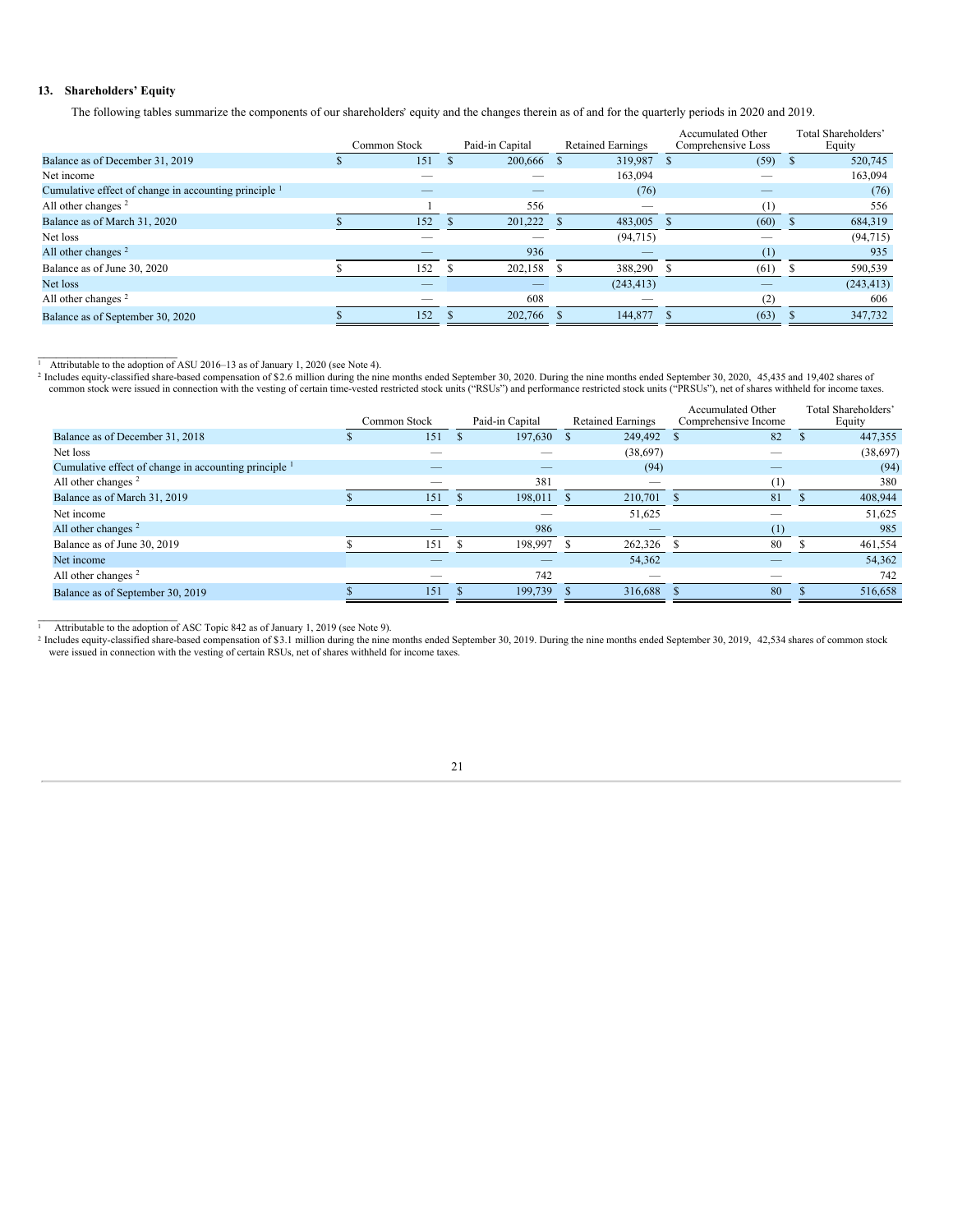#### **14. Share-Based Compensation and Other Benefit Plans**

#### *Share-Based Compensation*

We recognize share-based compensation expense related to our share-based compensation plans as a component of G&A expenses in our Condensed Consolidated Statements of Operations.

We reserved a total of 1,424,600 shares of common stock for issuance under the Penn Virginia Corporation Management Incentive Plan (the "Plan") for share-based compensation awards. A total of 584,497 RSUs and 201,491 PRSUs have been granted to employees and directors under the Plan through September 30, 2020. Additionally, in the third quarter of 2020, 57,500 RSUs and 57,500 PRSUs were issued outside the Plan to Mr. Henke as an inducement award upon his appointment as our President and CEO. As of September 30, 2020, a total of 319,280 RSUs and 186,595 PRSUs are unvested and outstanding.

We recognized \$0.8 million and \$2.6 million of expense attributable to the RSUs and PRSUs for the three and nine months ended September 30, 2020, respectively and \$1.0 million and \$3.1 million for the three and nine months ended September 30, 2019, respectively.

A total of 281,382 RSUs were granted during the nine months ended September 30, 2020 with an average grant-date fair value of \$4.49. A total of 9,707 RSUs were granted during the nine months ended September 30, 2019 with an average grant-date fair value of \$30.65. The RSUs are being charged to expense on a straight-line basis over a range of less than one to five years. In the nine months ended September 30, 2020 and 2019,45,435 and 42,534 shares were issued upon vesting/settlement of RSUs, net of shares withheld for income taxes, respectively.

During the nine months ended September 30, 2020,145,399 PRSUs were granted. No PRSUs were granted during the nine months ended September 30, 2019. PRSUs were granted collectively in two to three separate tranches with individual three-year performance periods beginning in January 2017, 2018 and 2019, respectively for the pre-2019 grants. For the 2019 and March 2020 grants, the performance period is 2020 through 2022. The performance period for Mr. Henke's August 2021 PRSU inducement grant is 2021 through 2023. Vesting of the PRSUs can range from zero to 200 percent of the original grant based on the performance of our common stock relative to an industry index or, for the 2019 and 2020 grants, a defined peer group. Due to their market condition, the PRSUs are being charged to expense using graded vesting over a maximum of five years. The fair value of each PRSU award was estimated on their applicable grant date using a Monte Carlo simulation with a range of \$47.70 to \$65.28 per PRSU for the 2017 grants, \$34.02 per PRSU for the 2019 grants and \$2.40 to \$16.02 per PRSU for the 2020 grants. In the nine months ended September 30, 2020,19,402 shares were issued upon settlement of PRSUs, net of shares withheld for income taxes.

The ranges for the assumptions used in the Monte Carlo model for the PRSUs granted during 2020, 2019 and 2017 are presented as follows:

|                         | 2020                              | 2019     | 2017             |
|-------------------------|-----------------------------------|----------|------------------|
| Expected volatility     | 101.32% to 117.71%                | 49.9%    | 59.63% to 62.18% |
| Dividend yield          | 0.0 <sub>1</sub><br>$\frac{0}{0}$ | $0.0\%$  | $0.0\%$          |
| Risk-free interest rate | $0.18\%$ to $0.51\%$              | $1.66\%$ | .44% to 1.51%    |

#### *Other Benefit Plans*

We maintain the Penn Virginia Corporation and Affiliated Companies Employees 401(k) Plan (the "401(k) Plan"), a defined contribution plan, which covers substantially all of our employees. We recognized \$0.1 million and \$0.5 million of expense attributable to the 401(k) Plan for the three and nine months ended September 30, 2020, respectively, and \$0.2 million and \$0.5 million for the three and nine months ended September 30, 2019, respectively. The charges for the 401(k) Plan are recorded as a component of G&A expenses in our Condensed Consolidated Statements of Operation.

<span id="page-21-0"></span>We maintain unqualified legacy defined benefit pension and defined benefit postretirement plans that cover a limited number of former employees, all of whom retired prior to 2000. The combined expense recognized with respect to these plans was less than \$0.1 million for each of the three and nine months ended September 30, 2020 and 2019. The charges for these plans are recorded as a component of "Other income (expense)" in our Condensed Consolidated Statements of Operation.

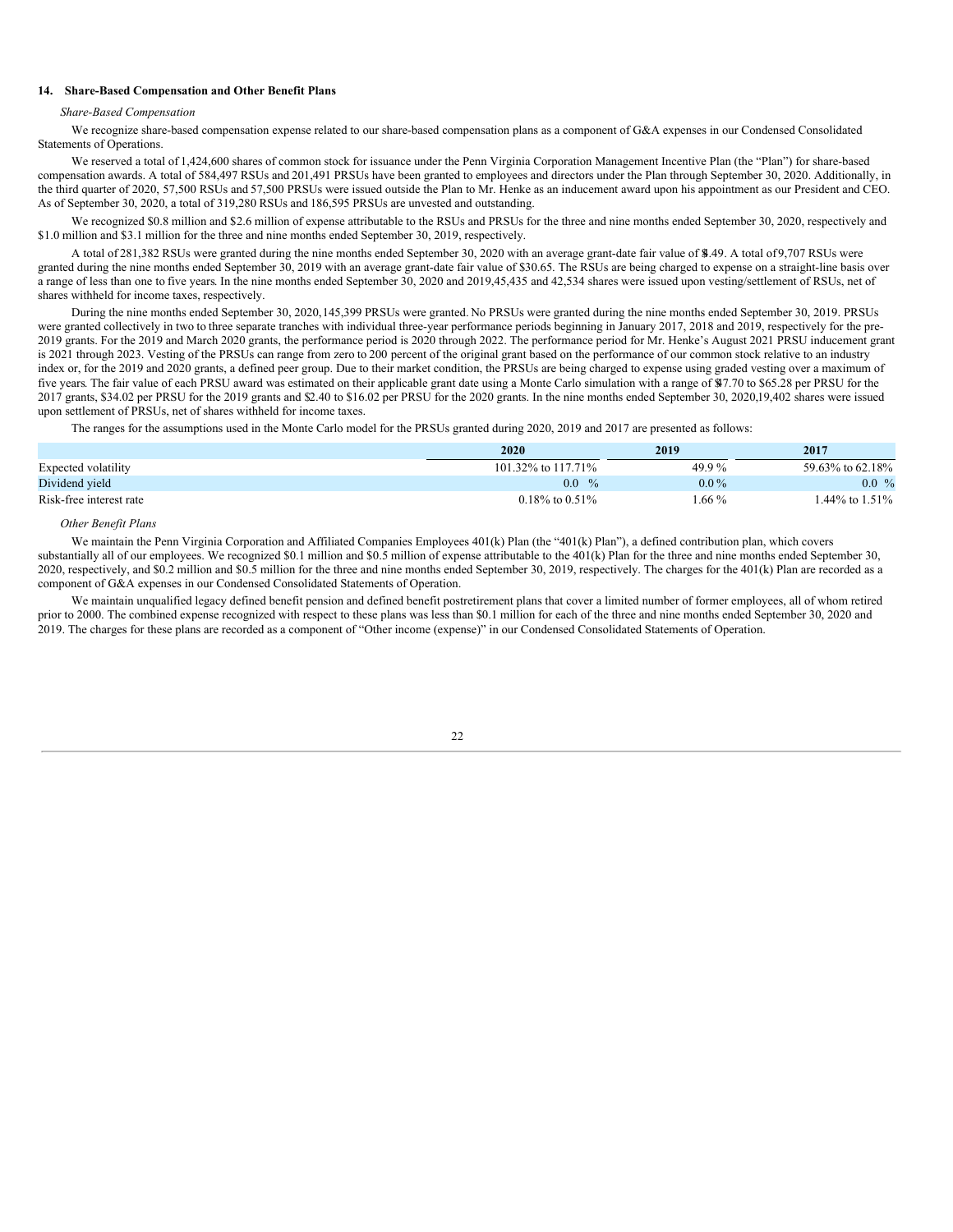## **15. Interest Expense**

The following table summarizes the components of interest expense for the periods presented:

|                                                  |      | Three Months Ended September 30, |         | Nine Months Ended September 30, |         |  |         |  |
|--------------------------------------------------|------|----------------------------------|---------|---------------------------------|---------|--|---------|--|
|                                                  | 2020 |                                  | 2019    | 2020                            |         |  | 2019    |  |
| Interest on borrowings and related fees          |      | 7,375                            | 8,945   |                                 | 22,944  |  | 27,960  |  |
| Accretion of original issue discount 1           |      | 205                              | 188     |                                 | 602     |  | 551     |  |
| Amortization of debt issuance costs <sup>2</sup> |      | 594                              | 608     |                                 | 2.734   |  | 1,993   |  |
| Capitalized interest                             |      | (677)                            | (1.005) |                                 | (2,067) |  | (3,234) |  |
|                                                  |      | 7.497                            | 8.736   |                                 | 24.213  |  | 27,270  |  |

<sup>1</sup> Attributable to the Second Lien Facility (see Note 7).<br><sup>2</sup> Includes \$0.9 million of accelerated amortization in the nine months ended September 30, 2020 attributable to the reduction in the borrowing base associated wi

## <span id="page-22-0"></span>**16. Earnings per Share**

The following table provides a reconciliation of the components used in the calculation of basic and diluted earnings per share for the periods presented:

|                                                   |                 | Three Months Ended September 30, | Nine Months Ended September 30, |        |  |  |  |  |
|---------------------------------------------------|-----------------|----------------------------------|---------------------------------|--------|--|--|--|--|
|                                                   | 2020            | 2019                             | 2020                            | 2019   |  |  |  |  |
| Net income $(\text{loss})$ – basic and diluted    | $(243, 413)$ \$ | 54.362                           | $(175,034)$ \$                  | 67,290 |  |  |  |  |
| Weighted-average shares – basic                   | 15.183          | 15.110                           | 15.168                          | 15.105 |  |  |  |  |
| Effect of dilutive securities                     |                 | 50                               |                                 | 60     |  |  |  |  |
| Weighted-average shares $-$ diluted $\frac{1}{2}$ | 15.183          | 15.160                           | 15.168                          | 15.165 |  |  |  |  |

<span id="page-22-1"></span><sup>1</sup> For the three and nine months ended September 30, 2020, approximately 0.2 million and 0.1 million potentially dilutive securities, respectively, represented by RSUs and PRSUs, had the effect of being antidilutive and were excluded from the calculation of diluted earnings per share.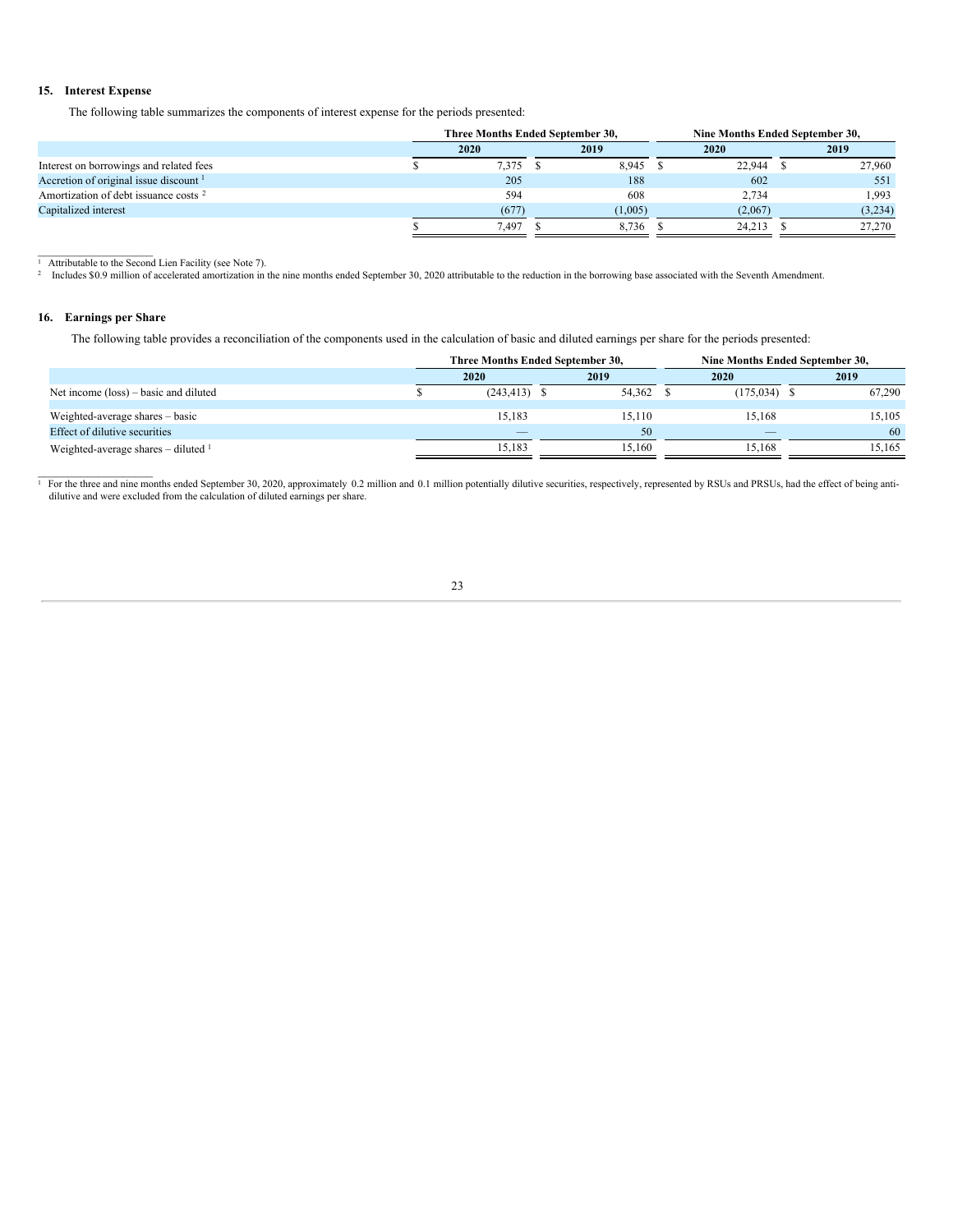#### **Forward-Looking Statements**

Certain statements contained herein that are not descriptions of historical facts are "forward-looking" statements within the meaning of Section 27A of the Securities Act of 1933, as amended, and Section 21E of the Securities Exchange Act of 1934, as amended, or the Exchange Act. We use words such as "anticipate," "guidance," "assumptions," "projects," "estimates," "expects," "continues," "intends," "plans," "believes," "forecasts," "future," "potential," "may," "possible," "could" and variations of such words or similar expressions to identify forwardlooking statements. Because such statements include risks, uncertainties and contingencies, actual results may differ materially from those expressed or implied by such forward-looking statements. These risks, uncertainties and contingencies include, but are not limited to, the following:

- risks related to the recently announced transactions with Juniper and its affiliates, including the risk that the transactions will not be completed on the timeline or terms currently contemplated, that the benefits of the transactions may not be fully realized or may take longer to realize than expected, and that management attention will be diverted to transactionrelated issues;
- the effect of the pending transactions on our stock price;
- the decline in, sustained market uncertainty of, and volatility of commodity prices for crude oil, natural gas liquids, or NGLs, and natural gas, including the recent dramatic decline of such prices
- **•** the impact of the COVID-19 pandemic, including reduced demand for oil and natural gas, economic slowdown, governmental actions, stay-at-home orders, interruptions to our operations or our customer*'*s operations;
- risks related to and the impact of actual or anticipated other world health events;
- risks related to acquisitions and dispositions, including our ability to realize their expected benefits;
- our ability to satisfy our short-term and long-term liquidity needs, including our inability to generate sufficient cash flows from operations or to obtain adequate financing, including access to the capital markets, to fund our capital expenditures and meet working capital needs;
- negative events or publicity adversely affecting our ability to maintain our relationships with our suppliers, service providers, customers, employees, and other third parties;
- plans, objectives, expectations and intentions contained in this report that are not historical;
- our ability to execute our business plan in volatile and depressed commodity price environments;
- our ability to develop, explore for, acquire and replace oil and gas reserves and sustain production;
- changes to our drilling and development program;
- our ability to generate profits or achieve targeted reserves in our development and exploratory drilling and well operations;
- our ability to meet guidance, market expectations and internal projections, including type curves;
- any impairments, write-downs or write-offs of our reserves or assets;
- the projected demand for and supply of oil, NGLs and natural gas;
- our ability to contract for drilling rigs, frac crews, materials, supplies and services at reasonable costs;
- our ability to renew or replace expiring contracts on acceptable terms;
- our ability to obtain adequate pipeline transportation capacity or other transportation for our oil and gas production at reasonable cost and to sell our production at, or at reasonable discounts to, market prices;
- the uncertainties inherent in projecting future rates of production for our wells and the extent to which actual production differs from that estimated in our proved oil and gas reserves;
- use of new techniques in our development, including choke management and longer laterals;
- drilling, completion and operating risks, including adverse impacts associated with well spacing and a high concentration of activity;
- our ability to compete effectively against other oil and gas companies;
- leasehold terms expiring before production can be established and our ability to replace expired leases; • environmental obligations, costs and liabilities that are not covered by an effective indemnity or insurance;
- the timing of receipt of necessary regulatory permits;
- the effect of commodity and financial derivative arrangements with other parties and counterparty risk related to the ability of these parties to meet their future obligations;
- the occurrence of unusual weather or operating conditions, including force majeure events;
- our ability to retain or attract senior management and key employees;
- our reliance on a limited number of customers and a particular region for substantially all of our revenues and production;
- compliance with and changes in governmental regulations or enforcement practices, especially with respect to environmental, health and safety matters;
- physical, electronic and cybersecurity breaches;
- uncertainties relating to general domestic and international economic and political conditions;
- the impact and costs associated with litigation or other legal matters;
- sustainability initiatives; and
- other factors set forth in our filings with the Securities and Exchange Commission, or SEC, including the risks set forth in Part I, Item 1A of our Annual Report on Form 10-K for the year ended December 31, 2019 and in Part II, Item 1A of the Quarterly Report on Form 10-Q for the quarter ended March 31, 2020.

The effects of the COVID-19 pandemic may give rise to risks that are currently unknown or amplify the risks associated with many of these factors.

Additional information concerning these and other factors can be found in our press releases and public filings with the SEC. Many of the factors that will determine our future results are beyond the ability of management to control or predict. Readers should not place undue reliance on forward-looking statements, which reflect management's views only as of the date hereof. All subsequent written and oral forward-looking statements attributable to us or persons acting on our behalf are expressly qualified in their entirety by these cautionary statements. We undertake no obligation to revise or update any forward-looking statements, or to make any other forward-looking statements, whether as a result of new information, future events or otherwise, except as may be required by applicable law.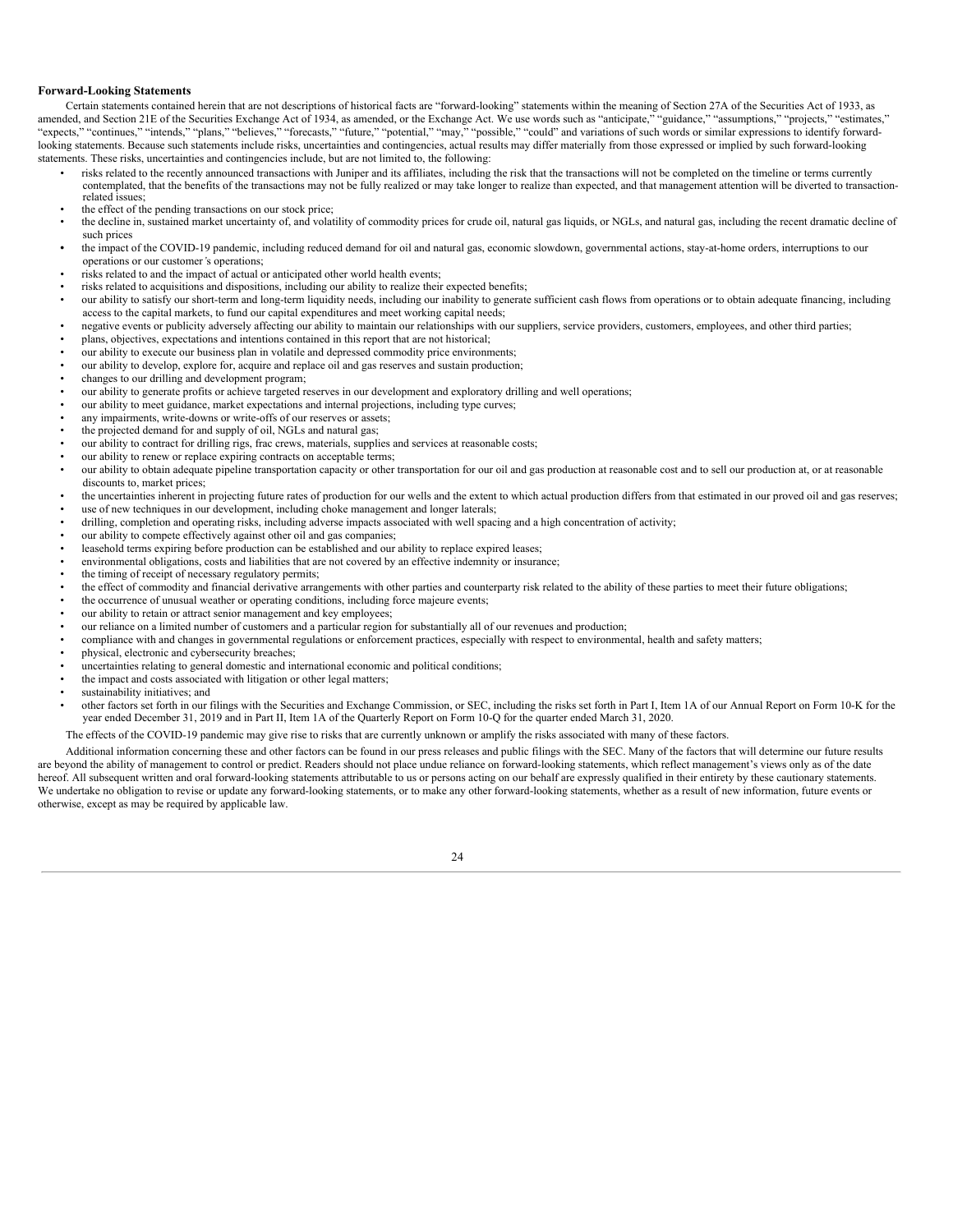#### **Item 2.** *Management's Discussion and Analysis of Financial Condition and Results of Operations.*

The following discussion and analysis of the financial condition and results of operations of Penn Virginia Corporation and its consolidated subsidiaries ("Penn Virginia," the "Company," "we," "us" or "our") should be read in conjunction with our Condensed Consolidated Financial Statements and Notes thereto included in Part I, Item 1, "Financial Statements." All dollar amounts presented in the tables that follow are in thousands unless otherwise indicated. Also, due to the combination of different units of volumetric measure, the number of decimal places presented and rounding, certain results may not calculate explicitly from the values presented in the tables. Certain statistics for the periods ended September 30, 2019 have been reclassified to conform to the 2020 presentation. References to "quarters" represent the three months ended September 30, 2020 or 2019, as applicable.

#### <span id="page-24-0"></span>**Overview and Executive Summary**

We are an independent oil and gas company focused on the onshore exploration, development and production of crude oil, natural gas liquids, or NGLs, and natural gas. Our current operations consist of drilling unconventional horizontal development wells and operating our producing wells in the Eagle Ford Shale, or the Eagle Ford, in Gonzales, Lavaca, Fayette and DeWitt Counties in South Texas.

### *Industry Environment and Recent Operating and Financial Highlights*

#### *Commodity Price and Other Economic Conditions*

As an oil and gas exploration and development company, we are exposed to a number of risks and uncertainties that are inherent to our industry. In addition to such industry-specific risks, the global public health crisis associated with the novel coronavirus, or COVID-19, has, and is anticipated to continue to have, an adverse effect on global economic activity for the immediate future and has resulted in travel restrictions, business closures, limitations to person-to-person contact and the institution of quarantining and other restrictions on movement in many communities. The slowdown in global economic activity attributable to COVID-19 has resulted in a dramatic decline in the demand for energy, which directly impacts our industry and the Company. In addition, global crude oil prices experienced a collapse starting in early March 2020 as a direct result of disagreements between the Organization of the Petroleum Exporting Countries, or OPEC, and Russia, together with OPEC, collectively OPEC+, with respect to production curtailments. Production curtailment allocations were ultimately agreed to by OPEC+ in the second quarter of 2020 and while these curtailment efforts have generally held through the third quarter of 2020 leading to a modest recovery in prices from their historic lows at the height of the COVID-19 pandemic, the group is scheduled to formally meet again at the end of November 2020 to assess the circumstances heading into 2021.

Despite a significant decline in drilling by U.S. producers that began in mid-March 2020, domestic supply and demand imbalances continue to create operational stress with respect to capacity limitations associated with storage, pipeline and refining infrastructure, particularly within the Gulf Coast region. Limited progress in containing the COVID-19 pandemic domestically, including the effects of recent spikes in many regions of the United States, including Texas, has hampered economic recovery. Furthermore, government stimulus and economic relief efforts are uncertain and additional economic support may be required in order to stabilize and enhance current domestic economic activity levels. These efforts are further impacted by election year uncertainties and related political conflicts. The combined effect of these global and domestic factors is anticipated to have a continuing adverse impact on the industry in general and our operations specifically.

The combined effect of COVID-19 and the continuing energy industry instability has led to a decline in NYMEX West Texas Intermediate, or NYMEX WTI, crude oil prices of approximately 40 percent from the beginning of January 2020, when prices were approximately \$62 per barrel, through the end of October 2020, when they were below \$40 per barrel. Prices began to increase and modestly stabilized following the implementation of the aforementioned OPEC+ production curtailments and proactive economic relief efforts in many countries, including the United States. Despite modest improvements in prices, overall crude oil pricing remains subject to significant volatility as broader economic recovery, particularly in the United States, has not progressed to a level to substantially increase energy demand as well as the likelihood of a fall season spike in COVID-19.

During 2020, we initiated several actions to mitigate the anticipated adverse economic conditions for the immediate future and to support our financial position and liquidity. The more significant actions that we took during that time included: (i) temporarily suspending our drilling program from April through September 30, 2020 (ii) curtailing production through selected well shut-ins for a period of several weeks in April and May, (iii) securing crude oil storage capacity in order to maintain a reasonable level of production to (a) allow for the continued marketing of NGLs and natural gas rather than delaying revenues through additional shut-ins and (b) capitalize on potential increases in commodity prices, (iv) substantially expanding the scope and range of our commodity derivatives portfolio, (v) utilizing certain provisions of the Coronavirus Aid, Relief and Economic Security Act, or CARES Act, and related regulations, the most significant of which resulted in the receipt in June 2020 of an accelerated refund of our remaining refundable alternative minimum tax, or AMT, credit carryforwards in the amount of \$2.5 million and (vi) elimination of annual cost-of-living and similar adjustments to our salaries and wages for 2020, and in July 2020, a limited reduction-in-force, or RIF.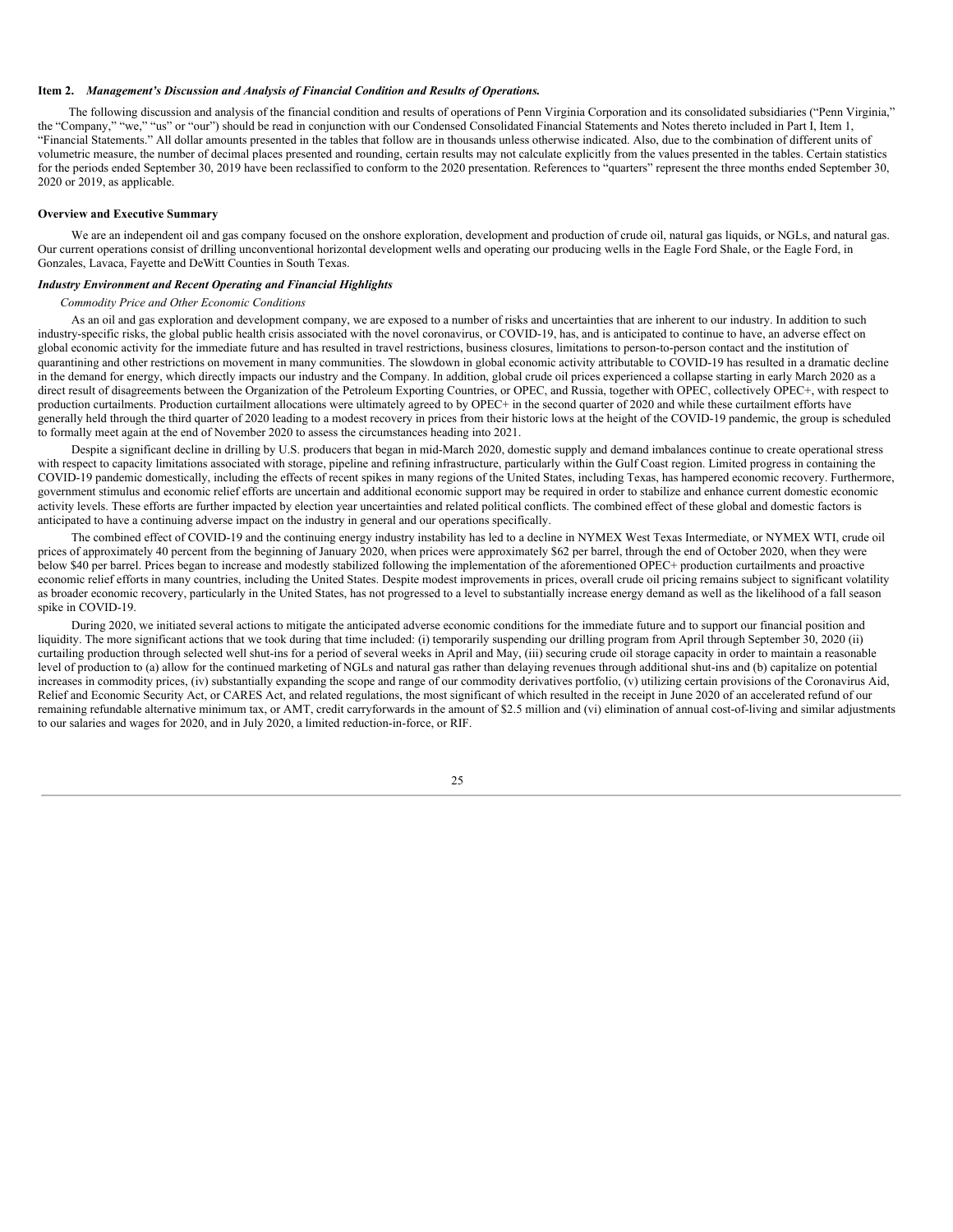These actions are described in greater detail in the discussions for*Key Developments* that follow as well as Notes 2, 5, 8 and 12 to the Condensed Consolidated Financial Statements included in Part I, Item 1, "Financial Statements."

## *Capital Expenditures and Development Progress*

We formally suspended our drilling program in April through September 30, 2020. During that period, we selectively completed and turned eight gross (7.6 net) wells to sales that were drilled prior to the program suspension. As a result of a modest improvement in commodity prices relative to the first half of 2020, we have resumed a limited drilling program in October 2020. We entered into drilling contracts on pad-to-pad bases, pursuant to which we intend to drill at least two pads in the fourth quarter 2020. This provides us with the flexibility to manage capital expenditures as we navigate changes in commodity prices.

During the nine months ended September 30, 2020, we incurred capital expenditures of approximately \$98 million with 95 percent directed to drilling and completion projects through which a total of 21 gross (18.6 net) wells were turned to sales.

#### *Sequential Quarterly Analysis*

The following summarizes our key operating and financial highlights for the three months ended September 30, 2020, with comparison to the three months ended June 30, 2020 as presented in the table that follows. The year-over-year highlights for the quarterly periods ended September 30, 2020 and 2019 are addressed in further detail in the discussions for *Financial Condition* and *Results of Operations* that follow.

- Daily sales volume declined marginally to 24,295 barrels of oil equivalent per day, or BOEPD, from 24,617 BOEPD due primarily to the continued suspension of drilling activities and the effect of natural well declines through the end of the third quarter. This was partially offset by the completion of five gross (4.8 net) wells during the third quarter that were drilled prior to the program suspension. Total sales volume decreased less than one percent to 2,235 thousand barrels of oil equivalent, or MBOE, from 2,240 MBOE due primarily to the impact of the aforementioned drilling suspension and natural well declines.
- Product revenues increased 53 percent to \$68.6 million from \$44.8 million due primarily to 56 percent higher crude oil prices, or \$22.7 million, partially offset by two percent lower crude oil sales volume, or \$0.7 million. NGL revenues were 79 percent higher due to 77 percent higher prices, or \$1.2 million. Natural gas revenues increased 27 percent due to 17 percent higher prices, or \$0.4 million, and nine percent higher sales volume, or \$0.1 million.
- Production and lifting costs (consisting of Lease operating expenses, or LOE, and Gathering, processing and transportation expenses, or GPT) decreased on an absolute basis to \$14.0 million from \$14.7 million and declined on a per unit basis to \$6.28 per BOE from \$6.56 per BOE due primarily to the effects of lower sales volume. Lower chemicals, water disposal, repairs and maintenance and contract labor costs primarily associated with the lower crude oil sales volume were partially offset by higher gas lift and natural gas gathering costs.
- Production and ad valorem taxes increased on an absolute and per unit basis to \$4.4 million and \$1.95 per BOE from \$2.6 million and \$1.17 per BOE, respectively, due to the overall effects of 53 percent higher product pricing partially offset by lower than anticipated ad valorem tax assessments.
- General and administrative, or G&A, expenses increased on an absolute and per unit basis to \$8.6 million and \$3.84 per BOE from \$8.0 million and \$3.56 per BOE, respectively, due primarily to the effects of an organizational restructuring, including employee termination and severance costs as well as higher consulting costs incurred in the third quarter of 2020.
- Depreciation, depletion and amortization, or DD&A, was relatively unchanged at \$37.0 million and \$16.57 per BOE during the third quarter as compared to \$37.1 million and \$16.58 per BOE during the second quarter.
- We recorded an impairment of our oil and gas properties of \$236.0 million as the unamortized cost of our oil and gas properties, net of deferred income taxes, exceeded the sum of discounted future net revenues from proved properties adjusted for costs excluded from amortization and related income taxes, or the Ceiling Test. The impairment is primarily attributable to a decline in the trailing twelve-month average prices of crude oil, NGLs and natural gas. We recorded an impairment of \$35.5 million as a result of similar conditions in the second quarter of 2020.
- Due to the combined impact of the matters noted in the bullets above, we incurred an operating loss of \$230.6 million in the third quarter of 2020 compared to an operating loss of \$52.5 million in second quarter of 2020.

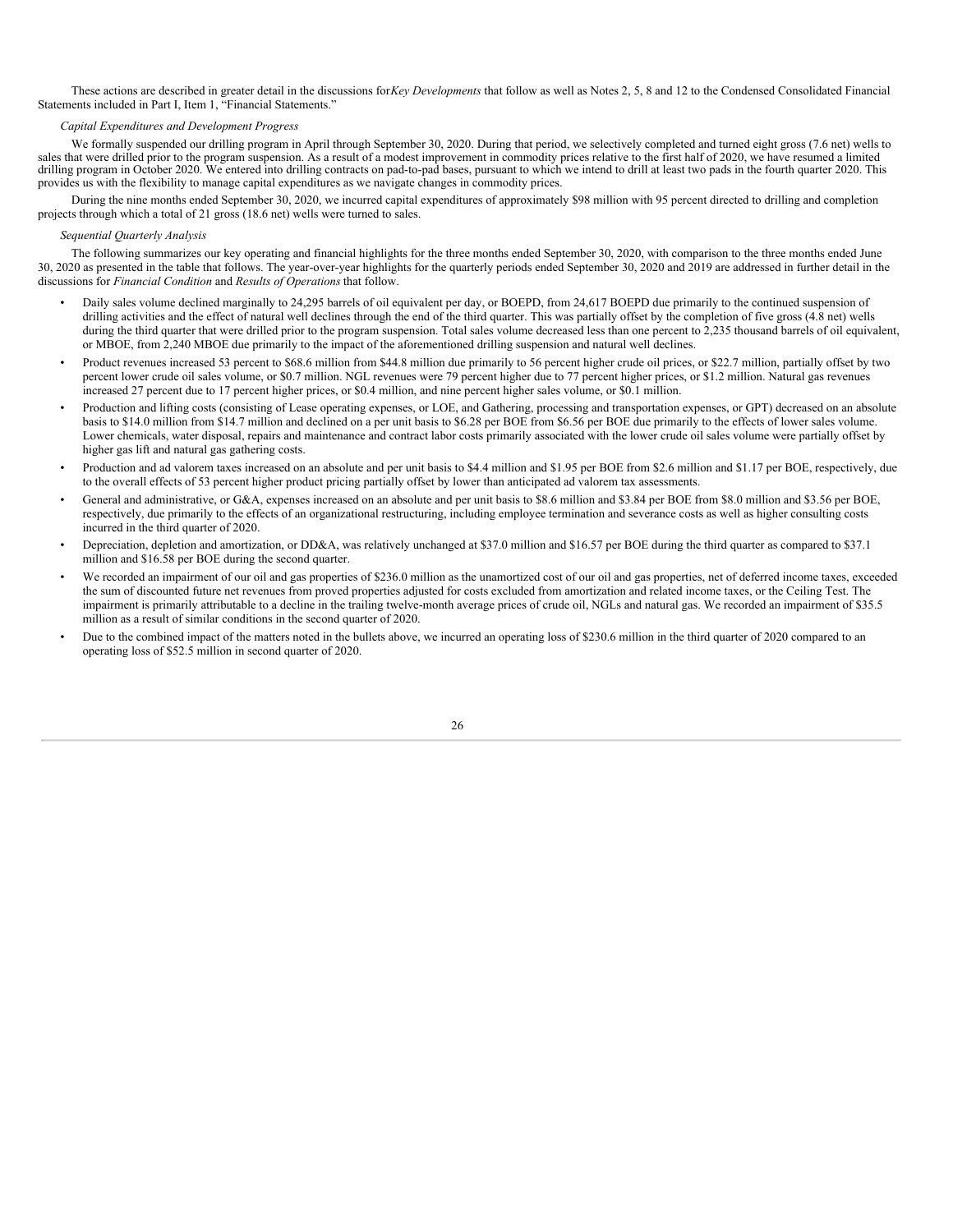The following table sets forth certain historical summary operating and financial statistics for the periods presented:

|                                                                      |              | <b>Three Months Ended</b> |              |                 |              |               |              |               |               | <b>Nine Months Ended</b> |  |  |  |
|----------------------------------------------------------------------|--------------|---------------------------|--------------|-----------------|--------------|---------------|--------------|---------------|---------------|--------------------------|--|--|--|
|                                                                      |              | September 30,             |              | <b>June 30,</b> |              | September 30, |              | September 30, |               |                          |  |  |  |
|                                                                      |              | 2020                      |              | 2020            |              | 2019          |              | 2020          |               | 2019                     |  |  |  |
| Total sales volume $(MBOE)^1$                                        |              | 2,235                     |              | 2,240           |              | 2,668         |              | 6,909         |               | 7,425                    |  |  |  |
| Average daily sales volume BOEPD $)$ <sup>1</sup>                    |              | 24,295                    |              | 24,617          |              | 29,003        |              | 25,214        |               | 27,196                   |  |  |  |
| Crude oil sales volume (MBbl) <sup>1</sup>                           |              | 1,691                     |              | 1,719           |              | 1,937         |              | 5,291         |               | 5,409                    |  |  |  |
| Crude oil sold as a percent of total <sup>1</sup>                    |              | 76 %                      |              | 77%             |              | 73 %          |              | 77 %          |               | 73 %                     |  |  |  |
| Product revenues                                                     | \$           | 68,614                    | \$           | 44,795          | $\mathbb{S}$ | 118,379       | \$           | 204,300       | $\mathbb{S}$  | 345,839                  |  |  |  |
| Crude oil revenues                                                   | \$           | 63,227                    | \$           | 41,197          | S            | 110,618       | S            | 190,732       | \$            | 319,461                  |  |  |  |
| Crude oil revenues as a percent of total                             |              | 92 %                      |              | 92 %            |              | 93 %          |              | 93 %          |               | 92 %                     |  |  |  |
| Realized prices:                                                     |              |                           |              |                 |              |               |              |               |               |                          |  |  |  |
| Crude oil (\$ per Bbl)                                               | \$           | 37.39                     | $\mathbb{S}$ | 23.97           | \$           | 57.12         | \$           | 36.05         | \$            | 59.06                    |  |  |  |
| NGLs (\$ per Bbl)                                                    | S            | 9.20                      | S            | 5.21            | S.           | 8.54          | S            | 6.86          | S             | 11.25                    |  |  |  |
| Natural gas (\$ per Mcf)                                             | \$           | 1.80                      | \$           | 1.54            | \$           | 2.22          | $\mathbb{S}$ | 1.73          | \$            | 2.56                     |  |  |  |
| Aggregate (\$ per BOE)                                               | \$           | 30.70                     | \$           | 20.00           | \$           | 44.37         | \$           | 29.57         | \$            | 46.58                    |  |  |  |
| Prices adjusted for derivatives:                                     |              |                           |              |                 |              |               |              |               |               |                          |  |  |  |
| Crude oil (\$ per Bbl)                                               | \$           | 48.28                     | S            | 50.37           | \$           | 56.71         | S            | 51.05         | S             | 57.38                    |  |  |  |
| Natural gas (\$ per Mcf)                                             | \$           | 1.88                      | \$           | 1.79            | $\mathbb{S}$ | 2.22          | $\mathbf S$  | 1.86          | \$            | 2.56                     |  |  |  |
| Aggregate (\$ per BOE)                                               | S            | 38.99                     | S            | 40.41           | S            | 44.07         | S            | 41.14         | S             | 45.36                    |  |  |  |
| Production and lifting costs:                                        |              |                           |              |                 |              |               |              |               |               |                          |  |  |  |
| Lease operating (\$ per BOE)                                         | \$           | 3.70                      | \$           | 4.06            | \$           | 4.45          | \$           | 4.04          | \$            | 4.48                     |  |  |  |
| Gathering, processing and transportation (\$ per BOE)                | \$           | 2.58                      | \$           | 2.50            | $\mathbb{S}$ | 2.47          | $\mathbb{S}$ | 2.43          | \$            | 2.28                     |  |  |  |
| Production and ad valorem taxes (\$ per BOE)                         | \$           | 1.95                      | \$           | 1.17            | \$           | 2.77          | \$           | 1.90          | \$            | 2.78                     |  |  |  |
| General and administrative (\$ per BOE) <sup>2</sup>                 | \$           | 3.84                      | $\mathbb{S}$ | 3.56            | \$           | 2.58          | $\mathbb{S}$ | 3.45          | \$            | 2.72                     |  |  |  |
| Depreciation, depletion and amortization (\$ per BOE)                | \$           | 16.57                     | S            | 16.58           | \$           | 17.43         | S            | 16.63         | \$            | 17.47                    |  |  |  |
| Capital expenditure program costs <sup>3</sup>                       | $\mathbb{S}$ | 8,042                     | $\mathbb{S}$ | 10,719          | \$           | 99,068        | $\mathbb{S}$ | 97,981        | \$            | 291,228                  |  |  |  |
| Cash provided by operating activities <sup>4</sup>                   | \$           | 60,828                    | \$           | 56,422          | \$           | 89,851        | \$           | 189,723       | \$            | 244,213                  |  |  |  |
| Cash paid for capital expenditures <sup>5</sup>                      | \$           | 26,183                    | \$           | 50,812          | \$           | 115,792       | $\mathbb{S}$ | 139,010       | \$            | 291,733                  |  |  |  |
| Cash and cash equivalents at end of period                           | \$           | 20,516                    | S            | 21,945          | \$           | 11,387        | \$           | 20,516        | \$            | 11,387                   |  |  |  |
| Debt outstanding at end of period, net <sup>6</sup>                  | \$           | 518,858                   | $\mathbf S$  | 553,234         | $\mathbb{S}$ | 562,445       | $\mathbf S$  | 518,858       | $\mathsf{\$}$ | 562,445                  |  |  |  |
| Credit available under credit facility at end of period <sup>7</sup> | S            | 50,200                    | S            | 40,200          | S            | 129,200       | S            | 50,200        | S             | 129,200                  |  |  |  |
| Net development wells drilled and completed                          |              | 4.8                       |              | 2.8             |              | 18.3          |              | 18.6          |               | 33.4                     |  |  |  |

All volumetric statistics presented above represent volumes of commodity production that were actually sold during the periods in 2020 as presented. Actual physical production volume was 2,297 MBOE (24,405 BOEPD) and 6,961 placed in temporary storage in September 2020 to be sold in the fourth quarter of 2020.  $\frac{1}{1}$  All volumetric statistics presented above represent volumes of  $\epsilon$ 

<sup>2</sup> Includes combined amounts of \$1.20, \$0.42 and \$0.39 per BOE for the three months ended September 30, 2020, June 30, 2020 and September 30, 2019, respectively, and \$0.65 and \$0.53 per BOE for the nine months ended September 30, 2020 and 2019, respectively, attributable to equity-classified share-based compensation and significant special charges, including organizational restructuring and acquisition, divestiture a

<sup>3</sup> Includes amounts accrued and excludes capitalized interest and capitalized labor.

Includes net cash received (paid) for derivative settlements and premiums received (paid) of \$6.4 million, \$59.1 million and \$(0.4) million for the three months ended September 30, 2020, June 30, 2020 and September 30, 2019, respectively, and \$65.3 million and \$(4.3) million for the nine months ended September 30, 2020 and 2019, respectively. Reflects changes in operating assets and liabilities of \$17.8 million, \$(16.9) million and \$10.9 million for the three months ended September 30, 2020, June 30, 2020 and September 30, 2019, respectively, and \$17.1 million and \$12.9 million for the nine months ended September 30, 2020 and 2019, respectively. 4

Represents actual cash paid for capital expenditures including capitalized interest and capitalized labor. 5

<span id="page-26-0"></span>Represents amounts net of unamortized discount and deferred issue costs of \$5.5 million, \$6.2 million and \$8.0 million as of September 30, 2020, June 30, 2020 and September 30, 2019, respectively. The borrowing base under the credit agreement, or Credit Facility, was reduced to \$400 million effective April 30, 2020 through June 30, 2020 at which time it was further decreased to \$375 million. Effective October 1, 2020, availability under the Credit Facility is limited to a maximum of \$350 million. 6 7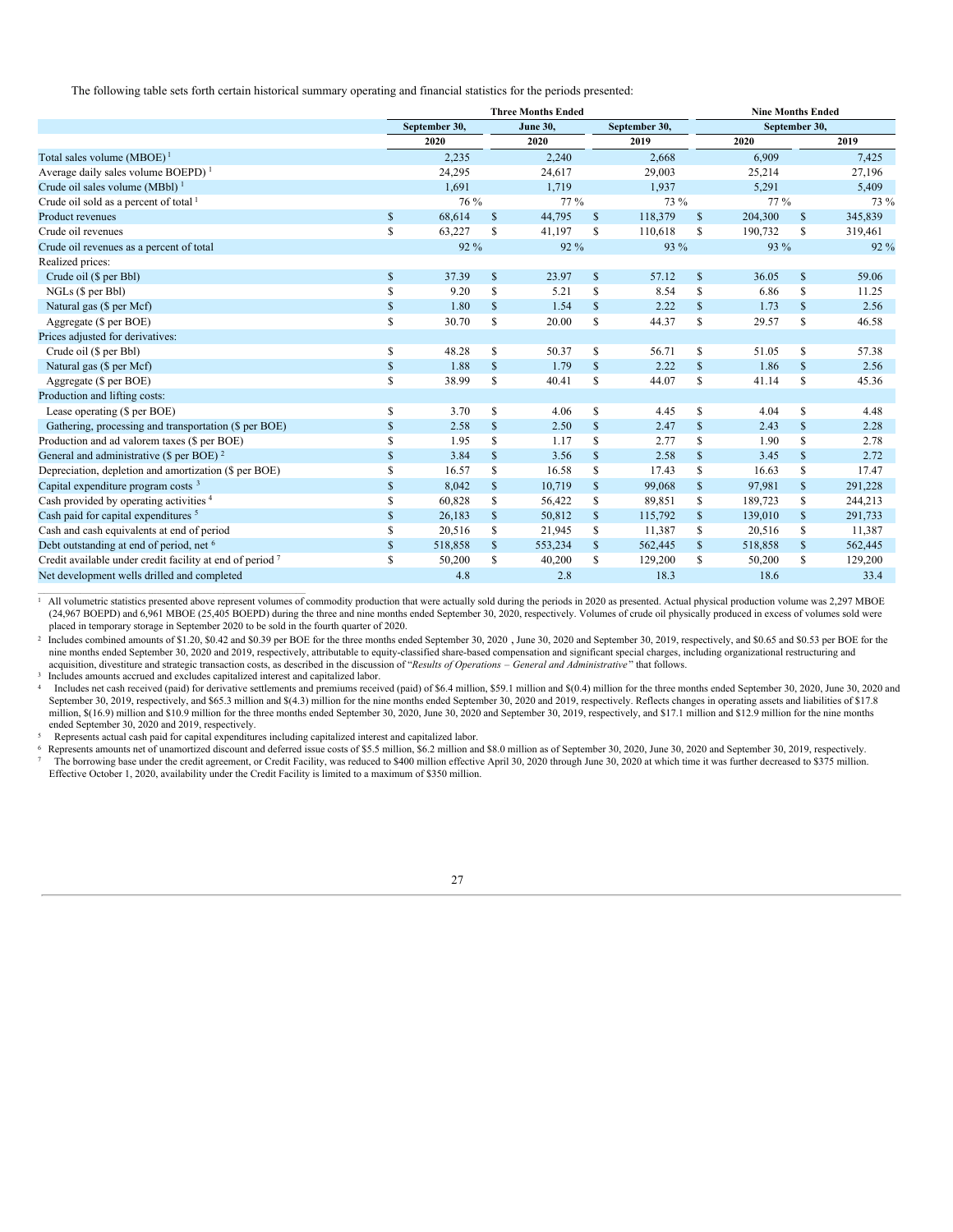#### **Key Developments**

The following general business developments had or may have a significant impact on our results of operations, financial position and cash flows:

#### *Strategic Investment by Juniper*

On November 2, 2020, we entered into agreements with certain affiliates of Juniper Capital Advisors, L.P., or Juniper whereby Juniper would, subject to the terms and conditions therein, acquire 59% of the equity in Penn Virginia's new structure in exchange for (1) a cash investment of \$150 million and (2) the contribution of \$38.4 million of complementary oil and gas assets (see Note 2 to the Condensed Consolidated Financial Statements included in Part I, Item 1, "Financial Statements." for further detail).

## *Development Plans and Production*

In October 2020, we resumed a limited drilling and completion program on a pad-to-pad basis beginning with a drilling site in the central eastern portion of our acreage holdings. During September 2020, we purchased certain tubular and well materials and made prepayments for drilling and completion services in advance of the program resumption.

Total sales volume for the third quarter of 2020 was 2,235 MBOE, or 24,295 BOEPD, with approximately 76 percent, or 1,691 MBbls, of sales volume from crude oil, 14 percent from NGLs and 10 percent from natural gas. We completed and turned five gross (4.8 net) wells to sales during the third quarter of 2020. As of September 30, 2020, we had approximately 98,300 gross (86,200 net) acres in the Eagle Ford, net of expirations. Approximately 93 percent of our acreage is held by production and substantially all is operated by us.

## *Executive Transition*

In August 2020, we appointed Darrin Henke our new president and chief executive officer, or CEO, and director following the retirement of John Brooks. We incurred incremental G&A costs, in connection with Mr. Henke's appointment and Mr. Brooks' separation as described in the discussion for *Results of Operations* that follow.

#### *Actions to Address the Economic Impact of COVID-19 and Decline in Commodity Prices*

We have initiated and pursued several actions to mitigate the anticipated adverse economic conditions for the immediate future and to support our financial position, liquidity and the efficient continuity of our operations as follows:

*Drilling and Completion Program*. We suspended our drilling program beginning in April 2020 through September 2020 with the exception of the completion early in the third quarter of certain wells that were drilled prior to the suspension. All of our contracted operated rigs at the time of the suspension were released from drilling activities in early April 2020. See Note 12 to our Condensed Consolidated Financial Statements included in Part I, Item 1, "Financial Statements" for additional information.

*Production Curtailment.* In April 2020, we shut-in production on selected wells for a period of several weeks extending through mid-May 2020. As of September 30, 2020, all but seven gross wells were back online and producing.

*Crude Oil Storage*. We secured supplemental storage capacity for our crude oil production through October 2020 and month-to-month thereafter. See Note 12 to our Condensed Consolidated Financial Statements included in Part I, Item 1, "Financial Statements" for additional information.

*Derivatives*. We substantially expanded the scope and range of our commodity derivatives portfolio and restructured certain oil hedge positions to move hedge positions from the second half of 2021 into 2020. In the second and third quarters of 2020, we received approximately \$67 million in net cash proceeds from settlements, net of premiums, of our commodity derivatives.

*Federal Relief*. We utilized a number of liquidity and income tax measures made available under the CARES Act and related regulations, the most significant of which was the application for an accelerated refund of our remaining alternative minimum tax, or AMT, credits of \$2.5 million, which was received in June 2020, that would have otherwise been payable to us over the next two years.

*Working Capital*. We are continuing to increase our diligence in collecting and managing our portfolio of joint venture receivables.

*Cost Containment*. We eliminated annual cost-of-living and similar adjustments to our salaries and wages for 2020, and in July 2020, initiated a limited RIF. We incurred and paid employee termination and severance benefits in connection with the limited RIF and those costs have been included in G&A. In addition, we have implemented protocols and systems designed to keep our employees safe and our operations at desired capacity during the COVID-19 pandemic.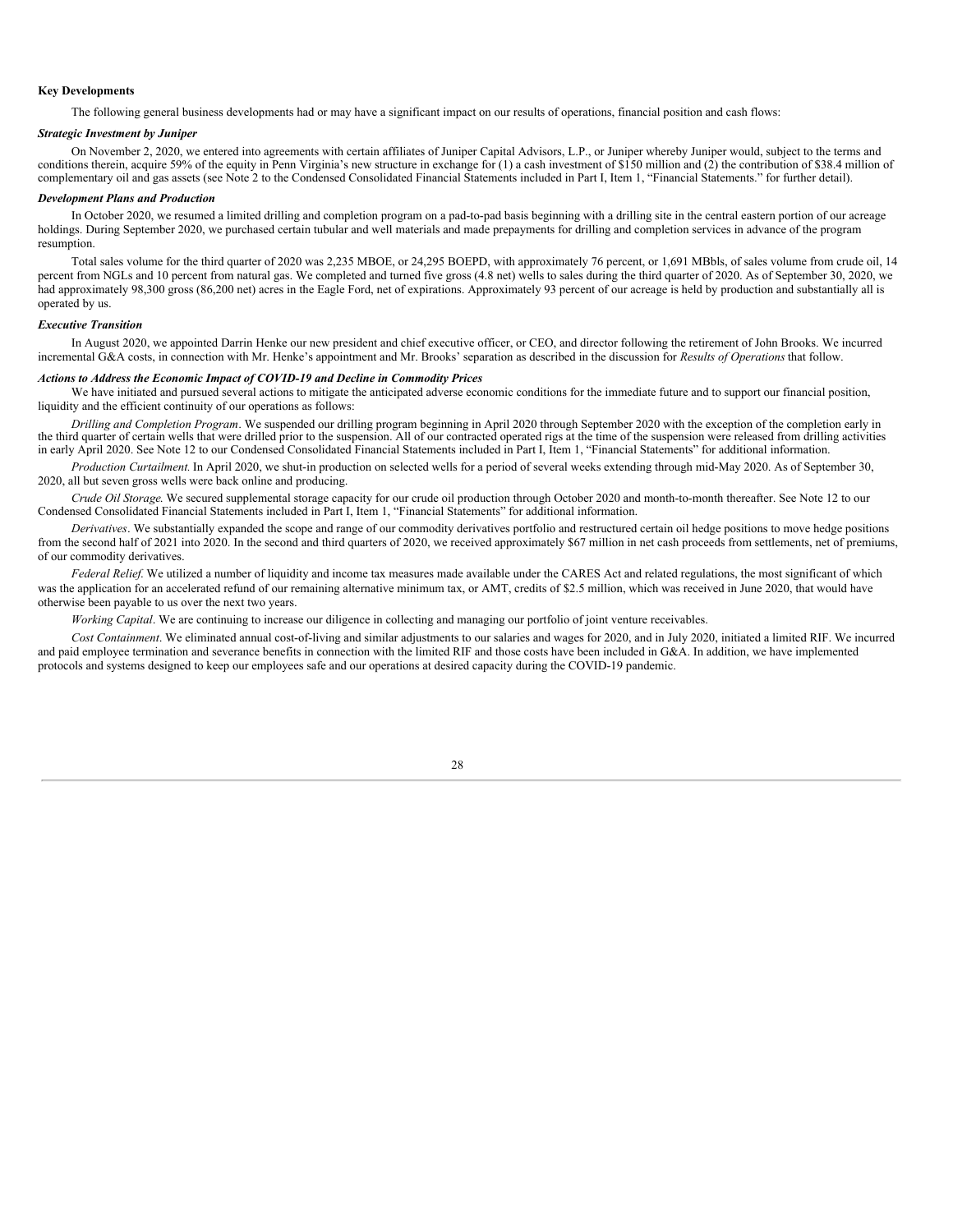#### *Commodity Hedging Program*

As of October 31, 2020, we have hedged a portion of our estimated future crude oil and natural gas production from November 1, 2020 through the first half of 2023. We are currently unhedged with respect to NGL production. The following table summarizes our net hedge positions for the periods presented:

<span id="page-28-0"></span>

|                                                  |              | 4Q2020 |               | 1Q2021  |               | 2Q2021  |      | 3Q2021 |      | 4Q2021 |              | 1H2022 |               | 2H2022   |    | 1H2023 |  |
|--------------------------------------------------|--------------|--------|---------------|---------|---------------|---------|------|--------|------|--------|--------------|--------|---------------|----------|----|--------|--|
| <b>NYMEX WTI Crude Swaps</b>                     |              |        |               |         |               |         |      |        |      |        |              |        |               |          |    |        |  |
| Average Volume Per Day (barrels)                 |              | 11,261 |               | 3,333   |               | 3,297   |      | 815    |      | 815    |              |        |               |          |    |        |  |
| Weighted Average Swap Price (\$/barrel)          | S            | 55.92  | $\mathbf{s}$  | 55.89   | S             | 55.89   | -S   | 45.54  | -S   | 45.54  |              |        |               |          |    |        |  |
| <b>NYMEX WTI Collars</b>                         |              |        |               |         |               |         |      |        |      |        |              |        |               |          |    |        |  |
| Average Volume Per Day (barrels)                 |              | 2,543  |               | 8,889   |               | 6,593   |      | 4,891  |      | 4,891  |              | 414    |               | 408      |    | 414    |  |
| Weighted Average Purchased Put Price (\$/barrel) | $\mathbb{S}$ | 46.29  | <sup>S</sup>  | 43.38   | -S            | 44.50   | - \$ | 40.67  | -S   | 40.67  | <sup>S</sup> | 40.00  | <sup>\$</sup> | 40.00    | -S | 40.00  |  |
| Weighted Average Sold Call (\$/barrel)           | S            | 54.08  | -S            | 50.93   | -S            | 53.53   | - S  | 53.50  | -S   | 53.50  | -S           | 50.00  | \$            | 50.00 \$ |    | 50.00  |  |
| <b>NYMEX WTI Purchased Puts</b>                  |              |        |               |         |               |         |      |        |      |        |              |        |               |          |    |        |  |
| Average Volume Per Day (barrels)                 |              | 1,087  |               |         |               |         |      |        |      |        |              |        |               |          |    |        |  |
| Weighted Average Purchased Put (\$/barrel)       | $\mathbb{S}$ | 40.50  |               |         |               |         |      |        |      |        |              |        |               |          |    |        |  |
| Average Volume Per Day (barrels)                 |              | 1,630  |               |         |               |         |      |        |      |        |              |        |               |          |    |        |  |
| Weighted Average Purchased Put (\$/barrel)       | $\mathbf S$  | 40.00  |               |         |               |         |      |        |      |        |              |        |               |          |    |        |  |
| <b>NYMEX WTI Sold Puts</b>                       |              |        |               |         |               |         |      |        |      |        |              |        |               |          |    |        |  |
| Average Volume Per Day (barrels)                 |              | 3,783  |               | 7,222   |               | 11,538  |      | 5,707  |      | 5,707  |              |        |               |          |    |        |  |
| Weighted Average Sold Put (\$/barrel)            | \$           | 43.55  | \$            | 38.42   | -S            | 36.93   | -S   | 35.14  | -S   | 35.14  |              |        |               |          |    |        |  |
| <b>MEH-NYMEX WTI Crude Basis Swaps</b>           |              |        |               |         |               |         |      |        |      |        |              |        |               |          |    |        |  |
| Average Volume Per Day (barrels)                 |              | 7,435  |               |         |               |         |      |        |      |        |              |        |               |          |    |        |  |
| Weighted Average Swap Price (\$/barrel)          | $\mathbb{S}$ | 1.20   |               |         |               |         |      |        |      |        |              |        |               |          |    |        |  |
| <b>NYMEX WTI Crude CMA Roll Basis Swaps</b>      |              |        |               |         |               |         |      |        |      |        |              |        |               |          |    |        |  |
| Average Volume Per Day (barrels)                 |              | 6,522  |               |         |               |         |      |        |      |        |              |        |               |          |    |        |  |
| Weighted Average Swap Price (\$/barrel)          | \$           | (0.49) |               |         |               |         |      |        |      |        |              |        |               |          |    |        |  |
| <b>NYMEX HH Collars</b>                          |              |        |               |         |               |         |      |        |      |        |              |        |               |          |    |        |  |
| Average Volume Per Day (MMBtus)                  |              | 12,804 |               | 10,000  |               | 9,890   |      | 9,783  |      | 9,783  |              |        |               |          |    |        |  |
| Weighted Average Purchased Put (\$/MMBtu)        | $\mathbb{S}$ | 2.000  | <sup>\$</sup> | 2.607 S |               | 2.607 S |      | 2.607  | - \$ | 2.607  |              |        |               |          |    |        |  |
| Weighted Average Sold Call (\$/MMBtu)            | \$           | 2.207  | <sup>\$</sup> | 3.117   | S             | 3.117   | -S   | 3.117  | -S   | 3.117  |              |        |               |          |    |        |  |
| <b>NYMEX HH Sold Puts</b>                        |              |        |               |         |               |         |      |        |      |        |              |        |               |          |    |        |  |
| Average Volume Per Day (MMBtus)                  |              |        |               | 6,667   |               | 6,593   |      | 6,522  |      | 6,522  |              |        |               |          |    |        |  |
| Weighted Average Sold Put Strike (\$/MMBtu)      |              |        | $\mathbb{S}$  | 2.000   | <sup>\$</sup> | 2.000   | -S   | 2.000  | -S   | 2.000  |              |        |               |          |    |        |  |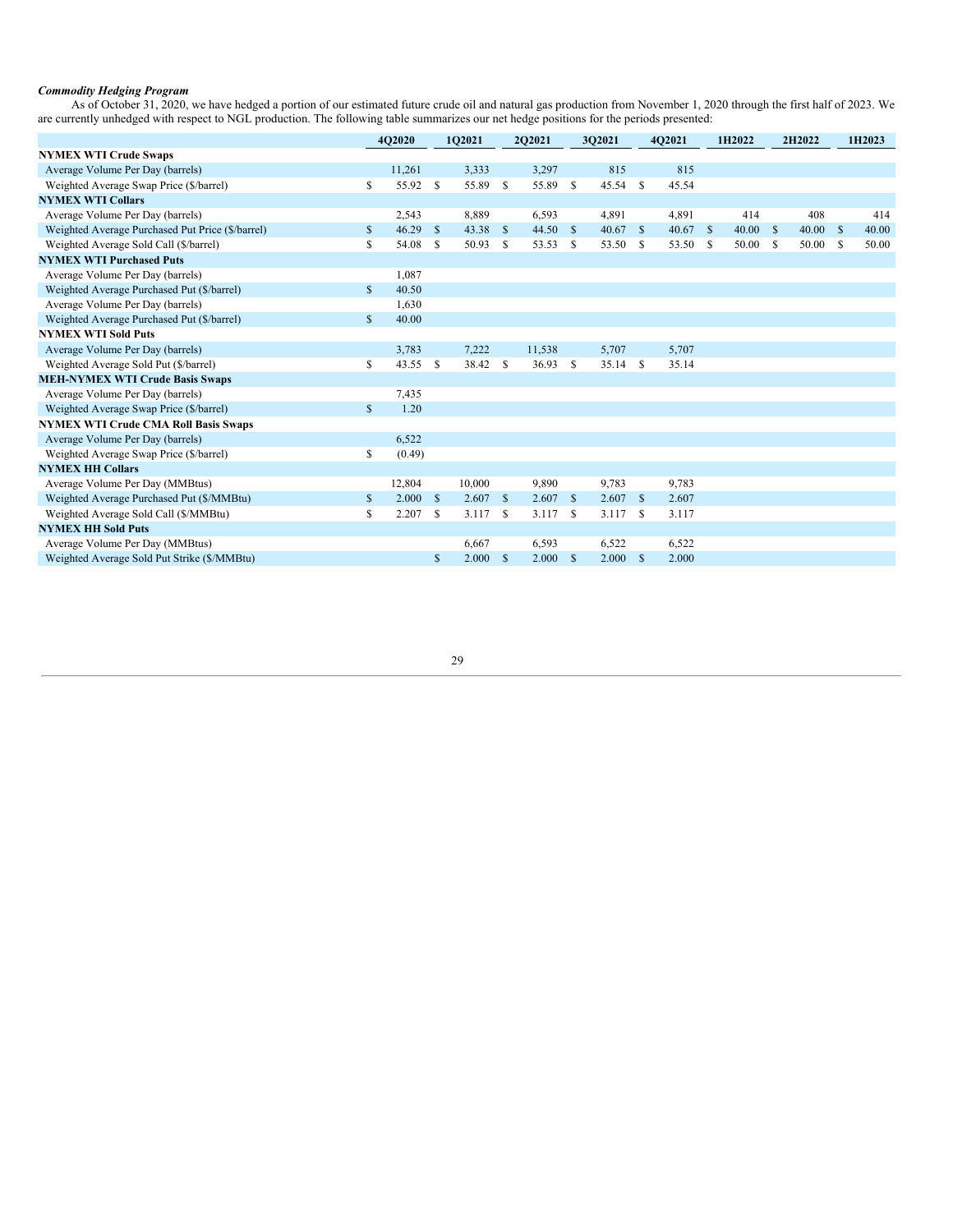### **Financial Condition**

#### *Liquidity*

Our primary sources of liquidity include our cash on hand, cash provided by operating activities and borrowings under the Credit Facility. The Credit Facility provides us with up to \$1.0 billion in borrowing commitments. Through September 30, 2020, the borrowing base under the Credit Facility was \$375 million; however, effective October 1, 2020, availability under the Credit Facility is limited to a maximum of \$350 million. As of October 30, 2020, we had \$35.2 million available under the Credit Facility.

Our cash flows from operating activities are subject to significant volatility due to changes in commodity prices for crude oil, NGL and natural gas products, as well as variations in our production. The prices for these commodities are driven by a number of factors beyond our control, including global and regional product supply and demand, weather, product distribution, refining and processing capacity and other supply chain dynamics, among other factors. All of these factors have been negatively impacted by the continuing COVID-19 pandemic and the related instability in the global energy markets. In order to mitigate this volatility, we are extensively utilizing derivative contracts with a number of financial institutions, all of which are participants in the Credit Facility, hedging a portion of our estimated future crude oil and natural gas production through the end of 2023. The level of our hedging activity and duration of the financial instruments employed depends on our desired cash flow protection, available hedge prices, the magnitude of our capital program and our operating strategy.

#### *Capital Resources*

We plan to fund our operations for the next twelve months primarily with cash on hand, cash from operating activities, including net receipts from derivative settlements and borrowings under the Credit Facility. Based upon current price and production expectations for the remainder of the year and 2021, we believe that our cash on hand, cash from operating activities and borrowings under our Credit Facility will be sufficient to fund our operations for the next twelve months; however, future cash flows are subject to a number of variables including the length and magnitude of the current global economic slowdown associated with the COVID-19 pandemic and related instability in the global energy markets.

*Cash on Hand and Cash From Operating Activities.* As of October 30, 2020, we had approximately \$16 million of cash on hand. For additional information and an analysis of our historical cash from operating activities, see the "*Cash Flows*" discussion that follows.

*Credit Facility Borrowings.* During the nine months ended September 30, 2020, we repaid \$38 million, net of borrowings, under the Credit Facility. We also repaid \$10 million during the month of October 2020. For additional information regarding the terms and covenants under the Credit Facility, see the "*Capitalization*" discussion that follows.

The following table summarizes our borrowing activity under the Credit Facility for the periods presented:

|                                       | <b>Borrowings Outstanding</b> |                      |           |  |                |                     |               |  |  |
|---------------------------------------|-------------------------------|----------------------|-----------|--|----------------|---------------------|---------------|--|--|
|                                       |                               |                      | Weighted- |  |                | Weighted-           |               |  |  |
|                                       |                               | <b>End of Period</b> | Average   |  | <b>Maximum</b> | <b>Average Rate</b> |               |  |  |
| Three months ended September 30, 2020 |                               | 324,400 \$           | 343,096   |  | 359,400        |                     | $\%$          |  |  |
| Nine months ended September 30, 2020  |                               | 324,400 \$           | 366,557   |  | 399,400        | 3.60                | $\frac{9}{6}$ |  |  |

*Proceeds from Sales of Assets*. For additional information and an analysis of our historical proceeds from sales of assets, see the "*Cash Flows*" discussion that follows.

*Capital Markets Transactions*. From time-to-time and under market conditions that we believe are favorable to us, we may consider capital market transactions, including the offering of debt and equity securities. We maintain an effective shelf registration statement to allow for optionality.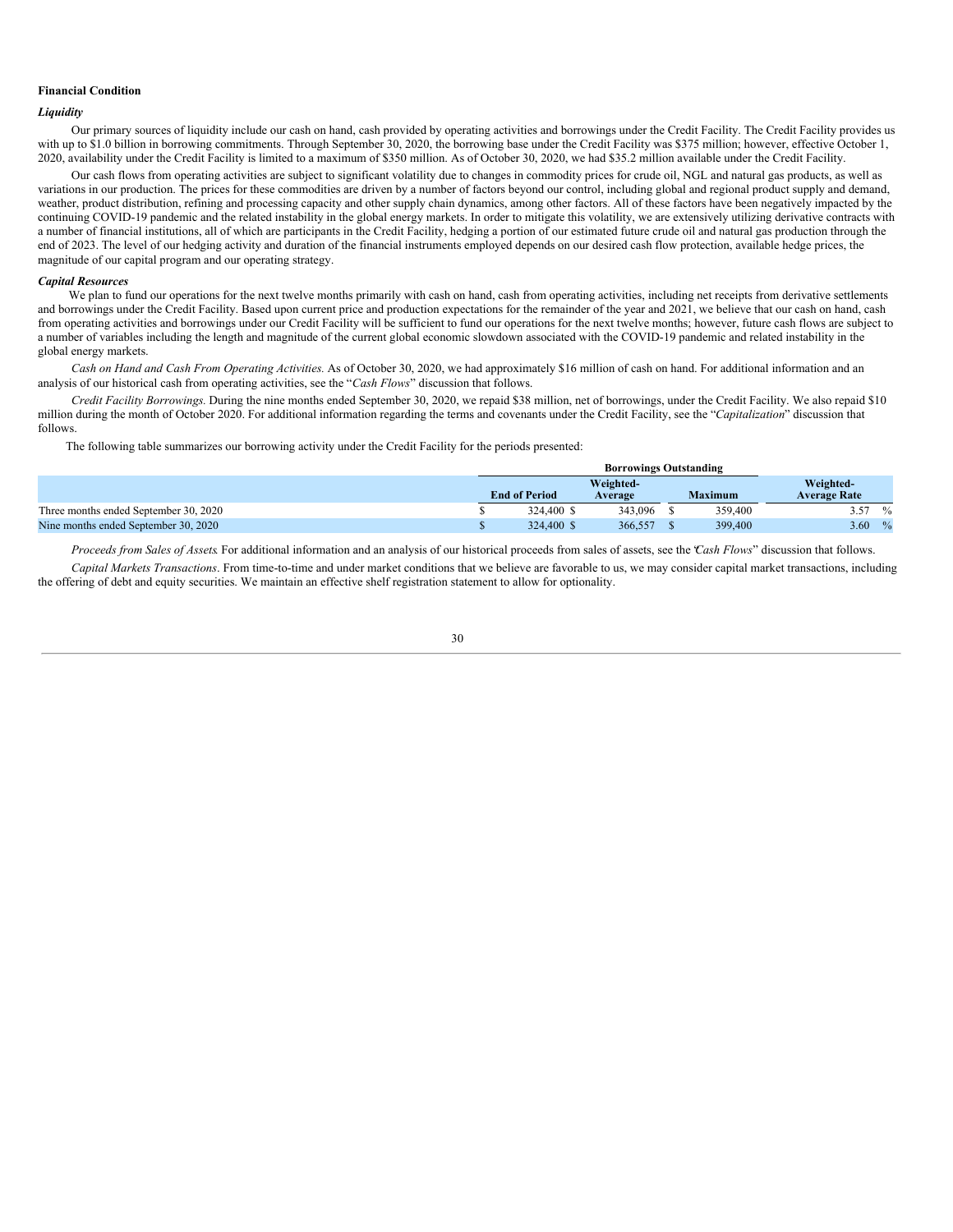#### *Cash Flows*

The following table summarizes our cash flows for the periods presented:

|                                                                        |   |               | <b>Nine Months Ended</b> |               |
|------------------------------------------------------------------------|---|---------------|--------------------------|---------------|
|                                                                        |   | September 30, |                          | September 30, |
|                                                                        |   | 2020          |                          | 2019          |
| Cash flows from operating activities                                   |   |               |                          |               |
| Operating cash flows, net of working capital changes                   | S | 144,288       | S                        | 275,328       |
| Crude oil derivative settlements and premiums received (paid), net     |   | 66,034        |                          | (4,330)       |
| Natural gas derivative settlements received, net                       |   | 548           |                          |               |
| Interest rate swap settlements paid, net                               |   | (1, 287)      |                          |               |
| Interest payments, net of amounts capitalized                          |   | (20,959)      |                          | (24, 721)     |
| Income tax refunds                                                     |   | 2,471         |                          |               |
| Organizational restructuring costs, including severance benefits, paid |   | (1,372)       |                          |               |
| Acquisition, divestiture and strategic transaction costs paid          |   |               |                          | (1,985)       |
| Reorganization-related administration fees and costs paid              |   |               |                          | (79)          |
| Net cash provided by operating activities                              |   | 189,723       |                          | 244,213       |
| Cash flows from investing activities                                   |   |               |                          |               |
| Acquisitions, net                                                      |   |               |                          | (5,956)       |
| Capital expenditures                                                   |   | (139,010)     |                          | (291, 733)    |
| Proceeds from sales of assets, net                                     |   | 83            |                          | 215           |
| Net cash used in investing activities                                  |   | (138, 927)    |                          | (297, 474)    |
| Cash flows from financing activities                                   |   |               |                          |               |
| Proceeds from (repayment of) credit facility borrowings, net           |   | (38,000)      |                          | 49,400        |
| Debt issuance costs paid                                               |   | (78)          |                          | (2,616)       |
| Net cash provided by (used in) financing activities                    |   | (38,078)      |                          | 46,784        |
| Net increase (decrease) in cash and cash equivalents                   |   | 12,718        |                          | (6, 477)      |

*Cash Flows from Operating Activities.* The decrease of \$54.5 million in net cash provided by operating activities for the nine months ended September 30, 2020 compared to the corresponding period in 2019 was primarily attributable to the substantial decline in commodity prices resulting from the adverse impact of COVID-19 on the global economy and general instability in the global energy markets as well as the effect of seven percent lower total sales volume, each of which substantially decreased our realized product revenues. The adverse impact on cash received from realized revenues was partially offset by: (i) substantially higher receipts from commodity derivatives settlements and premiums in the 2020 period, (ii) lower interest payments, net of interest rate swap payments, due to substantially lower weighted-average variable rates despite higher outstanding borrowings in the 2020 period, (iii) the receipt of an alternative minimum tax credit carryforward refund that was accelerated as a result of the CARES Act, (iv) costs paid in the 2020 period for organizational restructuring activities, including severance benefits that were lower than the combined amounts paid in the 2019 period for acquisition, divestiture and strategic transaction and reorganization-related administration fees and costs, (v) the beneficial impact in the 2020 period of cost containment efforts in both our operations and administrative functions including lower discretionary maintenance, lower contract labor and cost deferrals consistent with lower levels of business activity, the elimination of cost-of-living and similar adjustments to our salaries and wages and reduced employee headcount and (vi) improved working capital management.

*Cash Flows from Investing Activities*. As illustrated in the tables below, our cash payments for capital expenditures were significantly lower during the 2020 period as compared to the 2019 period, due primarily to the suspension of the drilling program for a substantial portion of the 2020 period, partially offset by prepayments of approximately \$7.5 million in September 2020 for certain tubular and well materials and drilling and completion services in advance of the restart of drilling projects in October 2020. In the 2019 period, we paid approximately \$6 million for the acquisition of working interests in certain properties for which we are the operator from our joint working interest partners. In addition, we received lower proceeds from the sale of scrap tubular and well materials in the 2020 period compared to the 2019 period.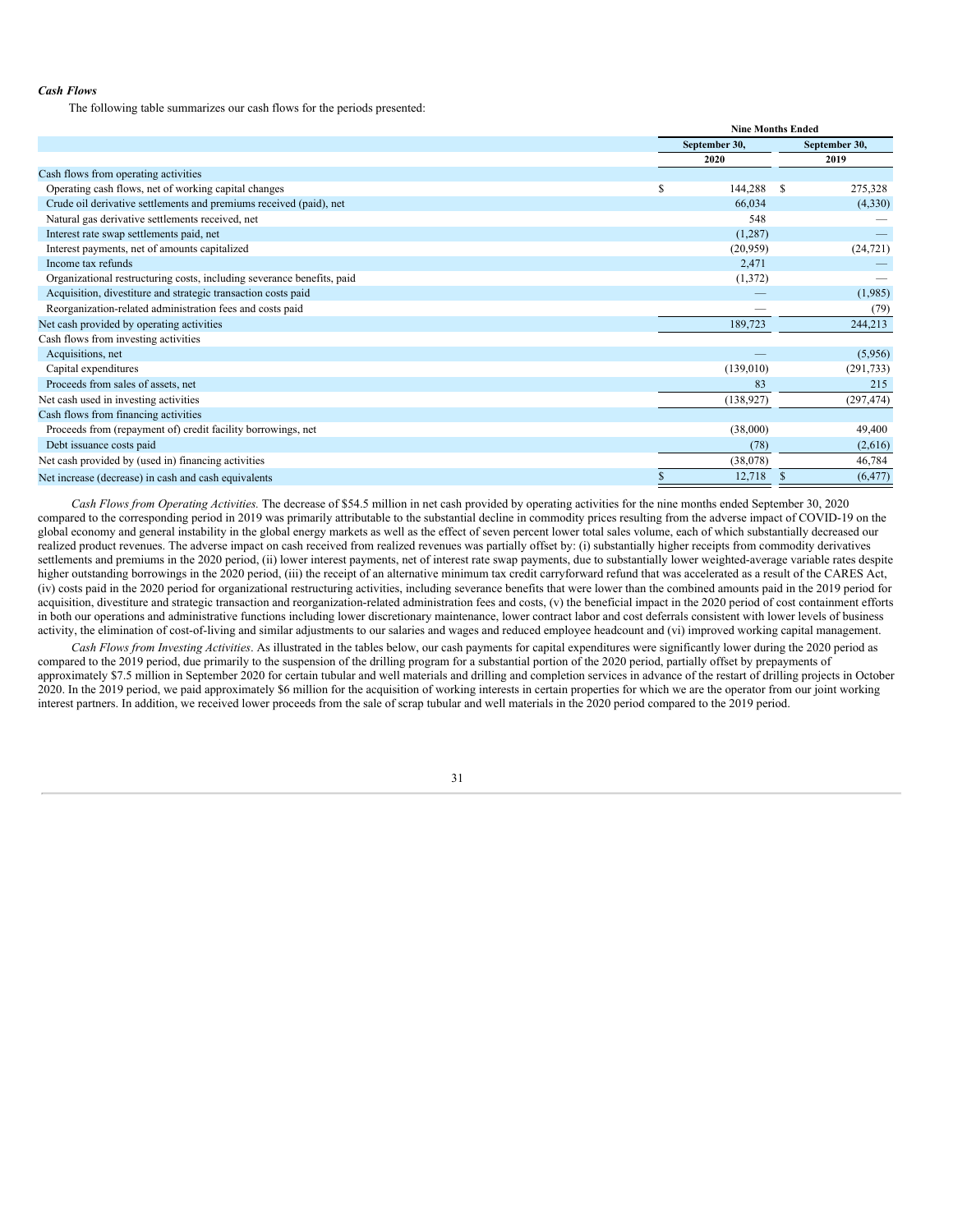The following table sets forth costs related to our capital expenditures program for the periods presented:

|                                                         | <b>Nine Months Ended</b><br>September 30,<br>2019<br>2020<br>93,443 |  |               |  |  |
|---------------------------------------------------------|---------------------------------------------------------------------|--|---------------|--|--|
|                                                         |                                                                     |  | September 30, |  |  |
|                                                         |                                                                     |  |               |  |  |
| Drilling and completion                                 |                                                                     |  | 282,421       |  |  |
| Lease acquisitions and other land-related costs         | 2,981                                                               |  | 2,352         |  |  |
| Pipeline, gathering facilities and other equipment, net | 1,221                                                               |  | 6,137         |  |  |
| Geological and geophysical (seismic) costs              | 336                                                                 |  | 318           |  |  |
|                                                         | 97.981                                                              |  | 291,228       |  |  |

The following table reconciles the total costs of our capital expenditures program with the net cash paid for capital expenditures as reported in our Condensed Consolidated Statements of Cash Flows for the periods presented:

|                                                                                         | <b>Nine Months Ended</b> |               |
|-----------------------------------------------------------------------------------------|--------------------------|---------------|
|                                                                                         | September 30,            | September 30, |
|                                                                                         | 2020                     | 2019          |
| Total capital expenditures program costs (from above)                                   | 97,981                   | 291,228       |
| Decrease (increase) in accounts payable for capital items and accrued capitalized costs | 30,579                   | (2,672)       |
| Less:                                                                                   |                          |               |
| Transfers from tubular inventory and well materials                                     | (4,759)                  | (7,068)       |
| Sales and use tax refunds received and applied to property accounts                     |                          | (2,855)       |
| Other, net                                                                              |                          | (78)          |
| Add:                                                                                    |                          |               |
| Prepayments for drilling and completion services                                        | 3,613                    |               |
| Tubular inventory and well materials purchased in advance of drilling                   | 8,200                    | 6,767         |
| Capitalized internal labor                                                              | 1,329                    | 3,177         |
| Capitalized interest                                                                    | 2,067                    | 3,234         |
| Total cash paid for capital expenditures                                                | 139,010                  | 291,733       |

*Cash Flows from Financing Activities.* The 2020 period includes repayments of \$89 million and borrowings of \$51 million under the Credit Facility. Borrowings during the 2020 period were used to fund our capital program costs at the beginning of the 2020 period and we were ultimately able to reduce outstanding borrowings due to the suspension of the drilling program and our ability to generate positive cash flows from operating activities. The 2019 period includes borrowings of \$62.4 million and repayments of \$13 million under the Credit Facility which were used to fund a portion of the capital program during that period. We also paid less than \$0.1 million and \$2.6 million of debt issue costs in the 2020 and 2019 periods, respectively, in connection with amendments to the Credit Facility.

### *Capitalization*

The following table summarizes our total capitalization as of the dates presented:

|                                     | September 30, | December 31, |
|-------------------------------------|---------------|--------------|
|                                     | 2020          | 2019         |
| Credit facility                     | 324,400       | 362,400      |
| Second lien term loan, net          | 194,458       | 192,628      |
| Total debt, net                     | 518,858       | 555,028      |
| Shareholders' equity                | 347,732       | 520,745      |
|                                     | 866,590       | 1,075,773    |
| Debt as a % of total capitalization | 60%           | 52 %         |

*Credit Facility*. The Credit Facility provides a \$1.0 billion revolving commitment and through September 30, 2020, a borrowing base of \$375 million, including a \$25 million sublimit for the issuance of letters of credit. Effective October 1, 2020, availability under the Credit Facility is limited to a maximum of \$350 million until the next redetermination of the borrowing base. The borrowing base under the Credit Facility is redetermined semi-annually, generally in the Spring and Fall of each year. The Fall 2020 borrowing base redetermination is in process. Additionally, we and the Credit Facility lenders may, upon request, initiate a redetermination at any time during the six-month period between scheduled redeterminations. The Credit Facility is available to us for general corporate purposes including working capital. We had \$0.4 million in letters of credit outstanding as of September 30, 2020 and December 31, 2019.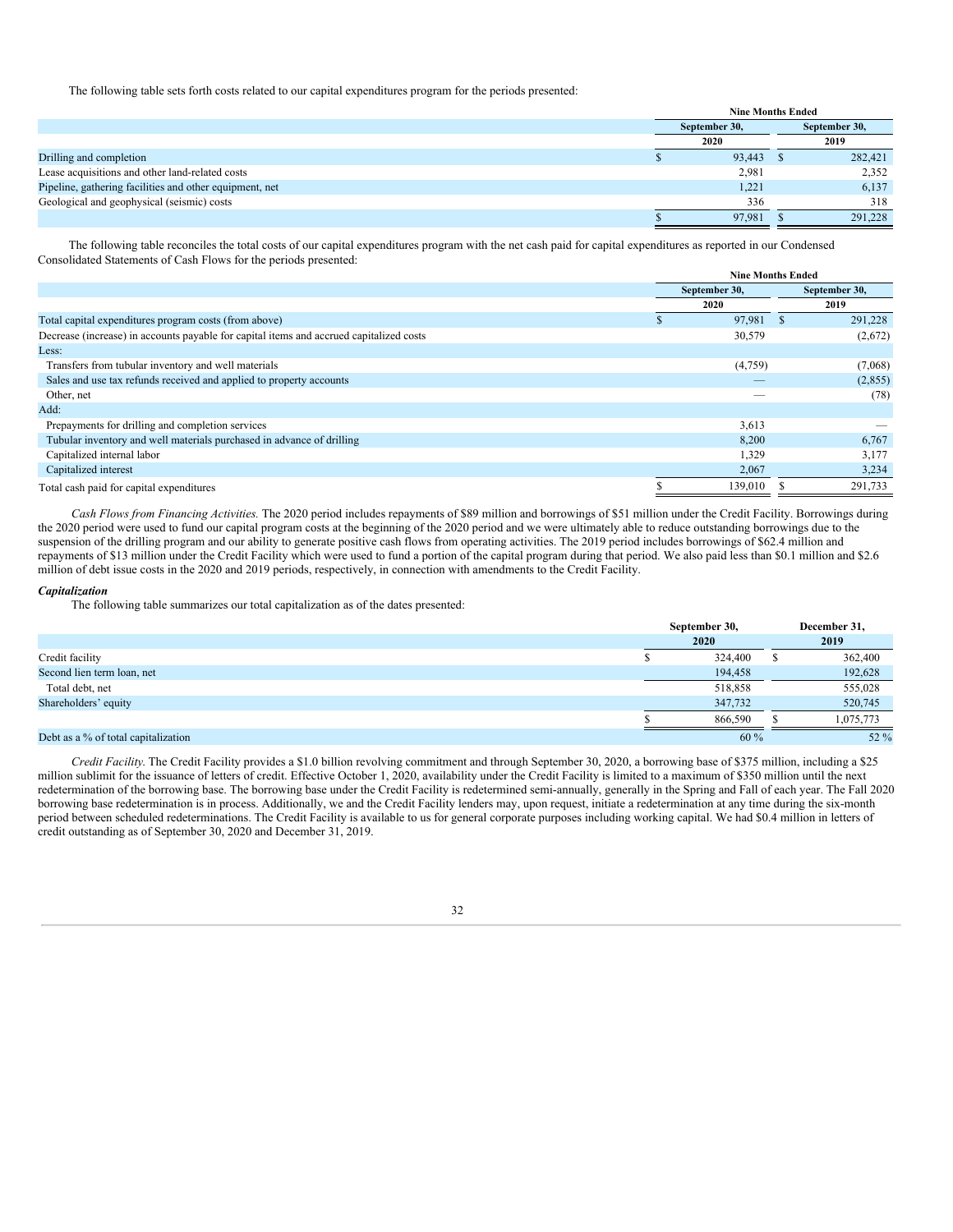The Credit Facility is scheduled to mature in May 2024; provided that in June 2022, unless we have either extended the maturity date of our \$200 million Second Lien Credit Agreement dated as of September 29, 2017, or the Second Lien Facility, to a date that is at least 91 days after May 7, 2024 or have repaid our Second Lien Facility in full, the maturity date of the Credit Facility will be June 30, 2022.

The outstanding borrowings under the Credit Facility bear interest at a rate equal to, at our option, either (a) a customary reference rate plus an applicable margin ranging from 1.50% to 2.50%, determined based on the utilization level under the Credit Facility or (b) a Eurodollar rate, including the London interbank offered rate, or LIBOR, through 2021, plus an applicable margin ranging from 2.50% to 3.50%, determined based on the utilization level under the Credit Facility. Interest on reference rate borrowings is payable quarterly in arrears and is computed on the basis of a year of 365/366 days, and interest on Eurodollar, including LIBOR, borrowings is payable every one, three or six months, at our election, and is computed on the basis of a year of 360 days. As of September 30, 2020, the actual weighted-average interest rate on the outstanding borrowings under the Credit Facility was 3.41%. Unused commitment fees are charged at a rate of 0.50%.

The Credit Facility is guaranteed by us and all of our subsidiaries, or the Guarantor Subsidiaries. The guarantees under the Credit Facility are full and unconditional and joint and several. Substantially all of our consolidated assets are held by the Guarantor Subsidiaries. There are no significant restrictions on our ability or any of the Guarantor Subsidiaries to obtain funds through dividends, advances or loans. The obligations under the Credit Facility are secured by a first priority lien on substantially all of our assets.

*Second Lien Facility*. On September 29, 2017, we entered into the Second Lien Facility. The maturity date under the Second Lien Facility is September 29, 2022. In connection with the anticipated closing of the Transactions, the maturity of the Second Lien Facility will be extended to September 2024 (see the discussion in Note 2 to the Condensed Consolidated Financial Statements included in Part I, Item 1, "Financial Statements." for further detail with respect to the amendment to the Second Lien Facility dated November 2, 2020).

The outstanding borrowings under the Second Lien Facility bear interest at a rate equal to, at our option, either (a) a customary reference rate based on the prime rate plus an applicable margin of 6.00% or (b) a customary LIBOR rate, with a floor of 1.00%, plus an applicable margin of 7.00%. Amounts under the Second Lien Facility were borrowed at a price of 98% with an initial interest rate of 8.34% resulting in an effective interest rate of 9.89%. As of September 30, 2020, the actual interest rate on outstanding borrowings under the Second Lien Facility was 8.00%. Interest on reference rate borrowings is payable quarterly in arrears and is computed on the basis of a year of 365/366 days, and interest on eurocurrency borrowings is payable every one or three months (including in three month intervals if we select a six month interest period), at our election and is computed on the basis of a year of 360 days. We have the right, to the extent permitted under the Credit Facility and an intercreditor agreement between the lenders under the Credit Facility and the lenders under the Second Lien Facility, to prepay loans under the Second Lien Facility at any time, subject to customary "breakage" costs with respect to eurocurrency loans.

The Second Lien Facility is collateralized by substantially all of the Company's and its subsidiaries' assets with lien priority subordinated to the liens securing the Credit Facility. The obligations under the Second Lien Facility are guaranteed by us and the Guarantor Subsidiaries.

*Covenant Compliance.* The Credit Facility requires us to maintain (1) a minimum current ratio of 1.00 to 1.00 and (2) a maximum leverage ratio of 3.50 to 1.00, both as defined in the Credit Facility. The Credit Facility and Second Lien Facility also contain affirmative and negative covenants, including as to compliance with laws (including environmental laws, ERISA and anti-corruption laws), maintenance of required insurance, delivery of quarterly and annual financial statements, oil and gas engineering reports and budgets, maintenance and operation of property (including oil and gas properties), restrictions on the incurrence of liens and indebtedness, merger, consolidation or sale of assets, payment of dividends, transactions with affiliates, and other customary covenants. In addition, the Credit Facility contains certain anti-cash hoarding provisions, including the requirement to repay outstanding loans and cash collateralize outstanding letters of credit on a weekly basis in the amount of any cash on the balance sheet (subject to certain exceptions) in excess of \$25 million.

The Credit Facility and Second Lien Facility contain events of default and remedies. If we do not comply with the financial and other covenants in the Credit Facility and Second Lien Facility, as applicable, the lenders thereto may, subject to customary cure rights, require immediate payment of all amounts outstanding under the Credit Facility and Second Lien Facility.

As of September 30, 2020, we were in compliance with all of the covenants under the Credit Facility and the Second Lien Facility.

<span id="page-32-0"></span>*Reference Rate Reform.* In July 2017, the U.K.'s Financial Conduct Authority, which regulates LIBOR, announced that it intends to phase out LIBOR by the end of 2021. At the present time, the Credit Facility and Second Lien Facility are contractually subject to LIBOR rates and both have terms that extend beyond 2021. The Credit Facility anticipates the phase out of LIBOR and provides for the consideration of other internationally recognized alternative rates at that time. We have not yet pursued any technical amendment or other contractual alternative to address this matter with respect to the Second Lien Facility as well as certain LIBOR-based interest rate swaps that we entered into in 2020. We are continuing to evaluate the potential impact of the eventual replacement of the LIBOR interest rate.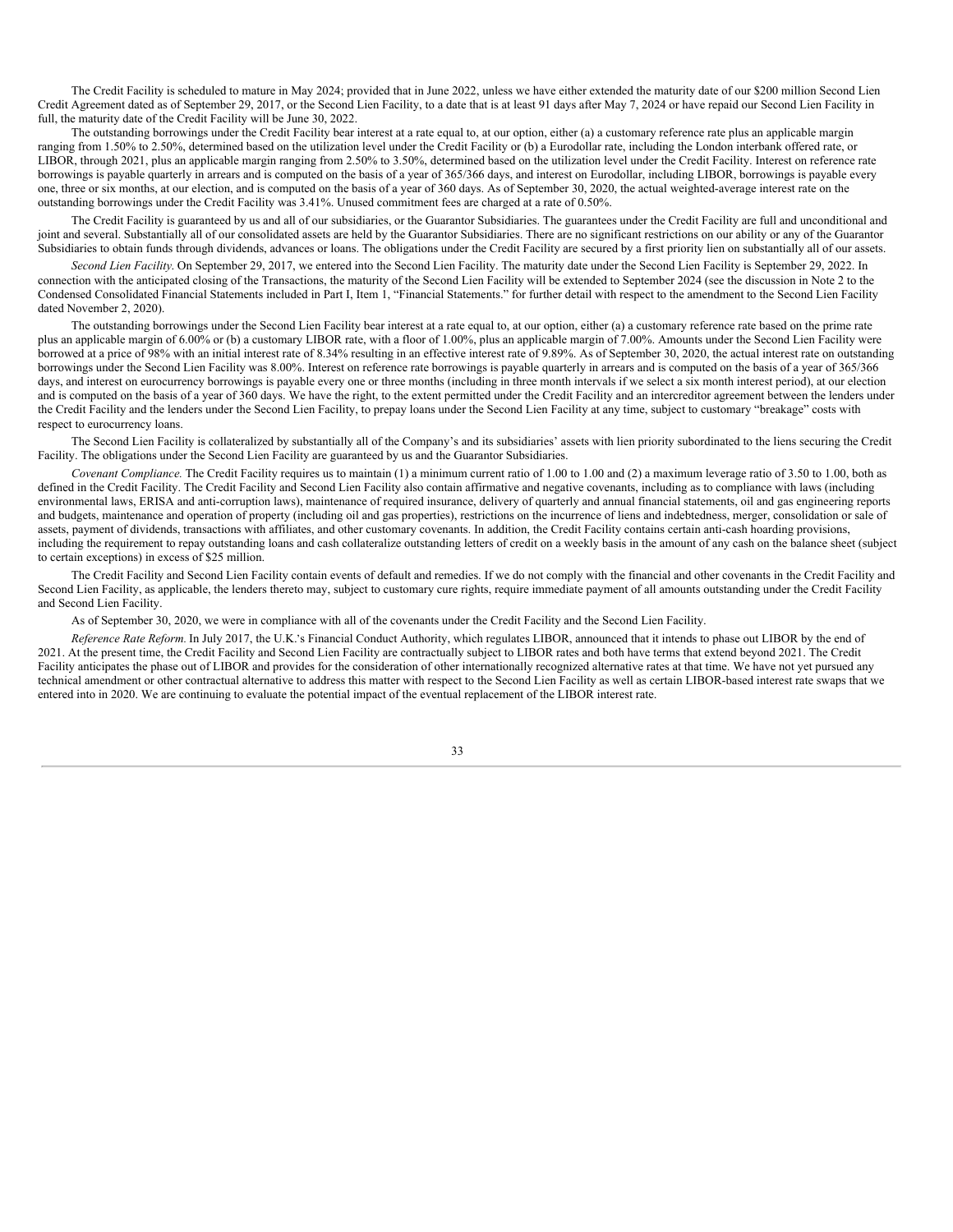## **Results of Operations**

### *Presentation of Financial Information and Changes in Accounting Principles*

### *Adoption of New Accounting Standards*

As discussed in further detail in Notes 2 and 4 to the Condensed Consolidated Financial Statements included in Part I, Item 1, "Financial Statements," we have adopted the Financial Accounting Standards Board's, or FASB, Accounting Standards Update, or ASU, *Measurement of Credit Losses on Financial Instruments*, or ASU 2016–13, effective January 1, 2020. We adopted ASU 2016–13 utilizing the optional cumulative effect transition approach. As a result of the adoption of 2016–13, certain amounts included in the caption *Other revenues, net* are not comparable between the 2020 and 2019 periods; however, we do not believe that such differences are material.

#### *Year over Year Analysis of Operating and Financial Results*

### *Sales Volume*

The following tables set forth a summary of our total and average daily sales volumes by product for the periods presented:

|                               |                                  | <b>Total Sales Volume</b> <sup>1</sup> |               |                                         | <b>Average Daily Sales Volume 1</b> |               |
|-------------------------------|----------------------------------|----------------------------------------|---------------|-----------------------------------------|-------------------------------------|---------------|
|                               |                                  |                                        | 2020 vs. 2019 |                                         |                                     | 2020 vs. 2019 |
|                               | Three Months Ended September 30. |                                        | Favorable     | <b>Three Months Ended September 30.</b> |                                     | Favorable     |
|                               | 2020                             | 2019                                   | (Unfavorable) | 2020                                    | 2019                                | (Unfavorable) |
| Crude oil (MBbl and BOPD)     | 1,691                            | 1.937                                  | (246)         | 18.383                                  | 21.050                              | (2,667)       |
| NGLs (MBbl and BOPD)          | 307                              | 415                                    | (108)         | 3,338                                   | 4,513                               | (1, 175)      |
| Natural gas (MMcf and MMcfpd) | 1.421                            | 1,899                                  | (478)         |                                         | 21                                  | (6)           |
| Total (MBOE and BOEPD)        | 2,235                            | 2.668                                  | (433)         | 24.295                                  | 29,003                              | (4,708)       |

|                               |                                 |       | 2020 vs. 2019 |                                 |           | 2020 vs. 2019 |
|-------------------------------|---------------------------------|-------|---------------|---------------------------------|-----------|---------------|
|                               | Nine Months Ended September 30, |       | Favorable     | Nine Months Ended September 30, | Favorable |               |
|                               | 2020                            | 2019  | (Unfavorable) | 2020                            | 2019      | (Unfavorable) |
| Crude oil (MBbl and BOPD)     | 5,291                           | 5,409 | (118)         | 19.309                          | 19.814    | (505)         |
| NGLs (MBbl and BOPD)          | 917                             | 1.119 | (202)         | 3.347                           | 4.100     | (753)         |
| Natural gas (MMcf and MMcfpd) | 4,206                           | 5,377 | (1, 171)      |                                 | 20        | (5)           |
| Total (MBOE and BOEPD)        | 6,909                           | 7,425 | (516)         | 25.214                          | 27,196    | (1,982)       |

<sup>1</sup> All volumetric statistics presented represent volumes of commodity production that were actually sold during the periods in 2020 as presented. Actual physical production volume was 2,297 MBOE (24,967 BOEPD) and 6,961 MBOE (25,405 BOEPD) during the three and nine months ended September 30, 2020, respectively. Volumes of crude oil physically produced in excess of volumes sold were placed in temporary storage in September 2020 to be sold in the fourth quarter of 2020.

Total sales volume decreased 16 percent and seven percent during the three and nine month periods in 2020, respectively, due primarily to fewer wells turned to sales in the 2020 periods when compared to the corresponding periods in 2019 primarily as a result of the temporary suspension of our 2020 drilling program shortly after the magnitude of the global economic downturn associated with COVID-19 pandemic became inevitable. Crude oil sales volume decreased 13 percent during the three month period in 2020 when compared to the corresponding period in 2019 due primarily to the suspension of the drilling program. While overall sales volume was lower in the nine-month period in 2020, crude oil sales volume decreased by only two percent compared to the corresponding period in 2019 due to a shift in development focus that began in the second half of 2019 to the oilier north and eastern portions of our acreage holdings. Both the three and nine-month periods in 2020 also experienced natural production declines.

Approximately 76 percent and 77 percent of total sales volume during the three and nine-month month periods in 2020 was attributable to crude oil when compared to approximately 73 percent during each of the corresponding periods in 2019. The increase in the crude oil composition of total sales volume was due primarily to the aforementioned shift in development plans that began in the second half of 2019 with less emphasis in the southeastern portion of our acreage holdings which have historically higher gas content.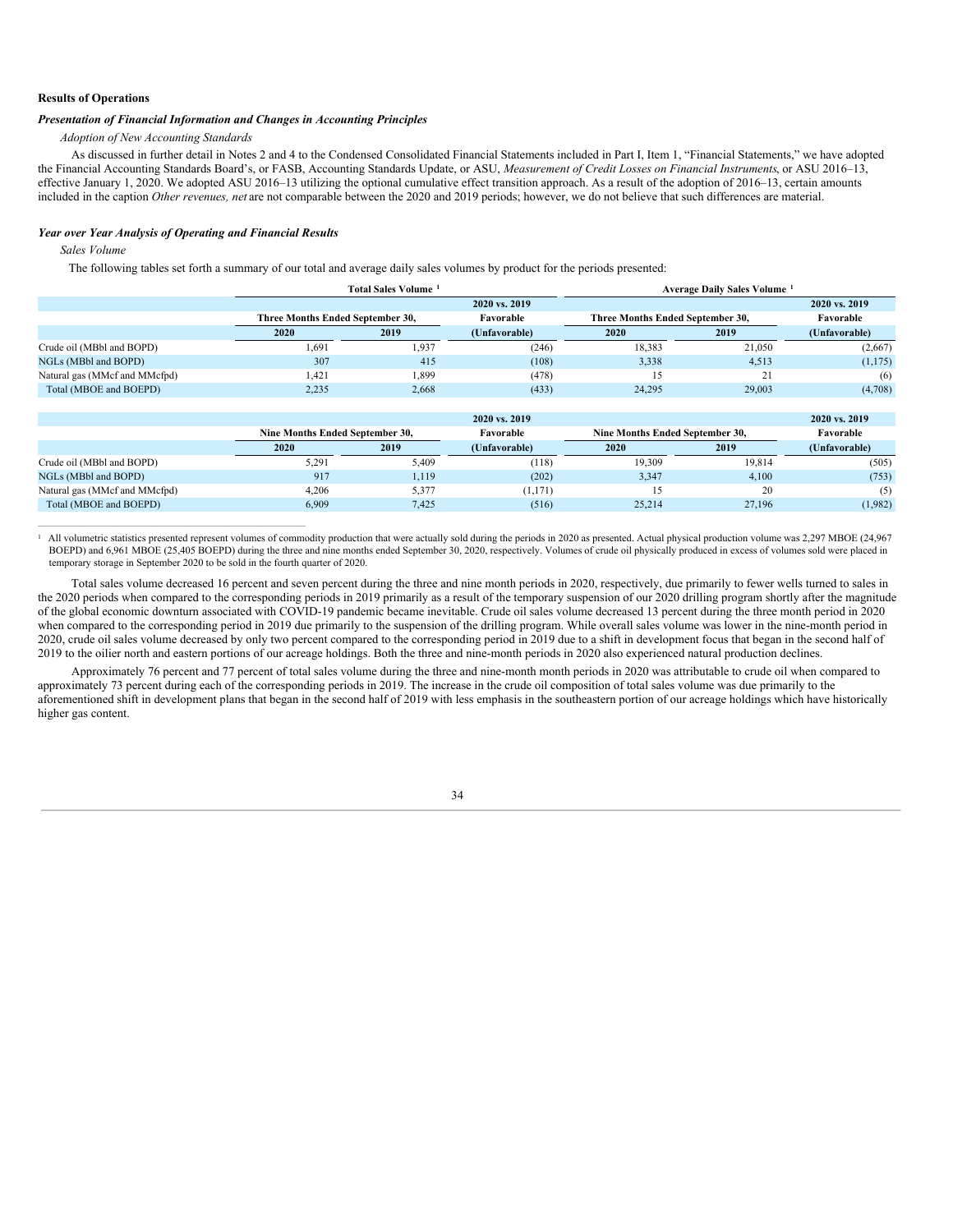## *Product Revenues and Prices*

The following tables set forth a summary of our revenues and prices per unit of volume by product for the periods presented:

|             | <b>Total Product Revenues</b>    |                                 |              |         |           |                 |                                  | <b>Product Revenues per Unit of Volume</b> |               |            |    |               |  |  |  |  |
|-------------|----------------------------------|---------------------------------|--------------|---------|-----------|-----------------|----------------------------------|--------------------------------------------|---------------|------------|----|---------------|--|--|--|--|
|             |                                  |                                 |              |         |           | 2020 vs. 2019   |                                  |                                            |               |            |    | 2020 vs. 2019 |  |  |  |  |
|             | Three Months Ended September 30, |                                 |              |         |           | Favorable       | Three Months Ended September 30, |                                            | Favorable     |            |    |               |  |  |  |  |
|             |                                  | 2020                            |              | 2019    |           | (Unfavorable)   |                                  | 2020                                       |               | 2019       |    | (Unfavorable) |  |  |  |  |
|             |                                  |                                 |              |         |           |                 |                                  | (\$ per unit of volume)                    |               |            |    |               |  |  |  |  |
| Crude oil   | S                                | 63,227                          | <sup>S</sup> | 110,618 | - S       | $(47,391)$ \$   |                                  | 37.39                                      | - \$          | 57.12      | -S | (19.73)       |  |  |  |  |
| <b>NGLs</b> |                                  | 2,824                           |              | 3,546   |           | (722)           | -S                               | 9.20                                       | -S            | 8.54       | -S | 0.66          |  |  |  |  |
| Natural gas |                                  | 2,563                           |              | 4,215   |           | (1,652)         | $\mathbf{s}$                     | 1.80                                       | <sup>\$</sup> | 2.22       | -S | (0.42)        |  |  |  |  |
| Total       |                                  | 68,614                          | £.           | 118,379 |           | $(49,765)$ \$   |                                  | 30.70                                      | -S            | 44.37      | -S | (13.67)       |  |  |  |  |
|             |                                  |                                 |              |         |           |                 |                                  |                                            |               |            |    |               |  |  |  |  |
|             |                                  |                                 |              |         |           | 2020 vs. 2019   |                                  |                                            |               |            |    | 2020 vs. 2019 |  |  |  |  |
|             |                                  | Nine Months Ended September 30, |              |         | Favorable |                 |                                  | Nine Months Ended September 30,            |               |            |    | Favorable     |  |  |  |  |
|             |                                  | 2020                            |              | 2019    |           | (Unfavorable)   |                                  | 2020                                       |               | 2019       |    | (Unfavorable) |  |  |  |  |
|             |                                  |                                 |              |         |           |                 |                                  | (\$ per unit of volume)                    |               |            |    |               |  |  |  |  |
| Crude oil   | \$                               | 190,732                         | S            | 319,461 | S         | $(128, 729)$ \$ |                                  | 36.05                                      | S             | 59.06      | -S | (23.01)       |  |  |  |  |
| <b>NGLs</b> |                                  | 6,295                           |              | 12,596  |           | $(6,301)$ \$    |                                  | 6.86                                       | -S            | $11.25$ \$ |    | (4.39)        |  |  |  |  |
| Natural gas |                                  | 7,273                           |              | 13,782  |           | (6,509)         | - S                              | 1.73                                       | £.            | $2.56$ \$  |    | (0.83)        |  |  |  |  |
| Total       |                                  | 204,300                         | -S           | 345,839 |           | (141, 539)      | <sup>S</sup>                     | 29.57                                      | <sup>\$</sup> | 46.58      | -S | (17.01)       |  |  |  |  |

The following table provides an analysis of the changes in our revenues for the periods presented:

|             |               |                | Three Months Ended September 30, 2020 vs. 2019 |               | Nine Months Ended September 30, 2020 vs. 2019 |       |                 |       |            |  |  |  |  |
|-------------|---------------|----------------|------------------------------------------------|---------------|-----------------------------------------------|-------|-----------------|-------|------------|--|--|--|--|
|             |               |                | <b>Revenue Variance Due to</b>                 |               | <b>Revenue Variance Due to</b>                |       |                 |       |            |  |  |  |  |
|             | Volume        | Price<br>Total |                                                | Volume        |                                               | Price |                 | Total |            |  |  |  |  |
| Crude oil   | $(14,017)$ \$ |                | $(33,374)$ \$                                  | $(47,391)$ \$ | $(7,004)$ \$                                  |       | $(121, 725)$ \$ |       | (128, 729) |  |  |  |  |
| <b>NGLs</b> | (924)         |                | 202                                            | (722)         | (2,274)                                       |       | (4,027)         |       | (6,301)    |  |  |  |  |
| Natural gas | (1.060)       |                | (592)                                          | (1,652)       | (3,002)                                       |       | (3,507)         |       | (6,509)    |  |  |  |  |
|             | (16,001)      |                | (33, 764)                                      | $(49,765)$ \$ | (12,280)                                      |       | (129.259)       |       | (141, 539) |  |  |  |  |

Our product revenues during the three and nine month periods in 2020 decreased compared to the corresponding periods in 2019 due primarily to 35 percent and 13 percent lower crude oil prices and volume, respectively, in the three month period in 2020 and 39 percent and two percent lower crude oil prices and volume, respectively, in the nine month period in 2020. NGL revenues declined in the three and nine month periods in 2020 due to lower volume (26 percent and 18 percent, respectively). While the NGL revenue decrease during the three month period in 2020 was tempered by eight percent higher prices, revenues for the nine month period were adversely impacted by 39 percent lower prices. Lower natural gas revenues were attributable to 19 percent and 32 percent lower pricing and 25 percent and 22 percent lower volume, respectively, during the three month and nine month periods in 2020. Total crude oil revenues were approximately 92 percent and 93 percent of our total product revenues during the three and nine month periods in 2020 as compared to 93 percent and 92 percent during the three and nine month periods in 2019.

### *Realized Dif erentials*

The following table reconciles our realized price differentials from weighted-average NYMEX-quoted prices for WTI crude oil for the periods presented:

|                                      |                                  |  |       |           | 2020 vs. 2019 |                                 |        |  |       |           | 2020 vs. 2019 |
|--------------------------------------|----------------------------------|--|-------|-----------|---------------|---------------------------------|--------|--|-------|-----------|---------------|
|                                      | Three Months Ended September 30, |  |       | Favorable |               | Nine Months Ended September 30, |        |  |       | Favorable |               |
|                                      | 2020                             |  | 2019  |           | (Unfavorable) |                                 | 2020   |  | 2019  |           | (Unfavorable) |
| Realized crude oil prices per barrel | 37.39                            |  | 57.12 |           | (19.73)       |                                 | 36.05  |  | 59.06 |           | (23.01)       |
| Weighted-average WTI prices          | 41.40                            |  | 56.44 |           | (15.04)       |                                 | 38.37  |  | 57.10 |           | (18.73)       |
| Realized differential to WTI         | (4.01)                           |  | 0.68  |           | (4.69)        |                                 | (2.32) |  | 1.96  |           | (4.28)        |
|                                      |                                  |  |       |           |               |                                 |        |  |       |           |               |

The adverse impact of COVID-19 and instability in the global energy markets exacerbated a declining trend in realized prices that effectively eliminated a premium margin to the NYMEX WTI index price for crude oil in the three and nine month periods in 2020 compared to the corresponding periods in 2019. Historically, we had realized premiums to NYMEX WTI index pricing as a substantial portion of our crude oil volume was sold based on Light Louisiana Sweet, or LLS, or Magellan East Houston, or MEH, pricing. During the 2020 periods, we no longer have any crude oil sales based on the LLS index.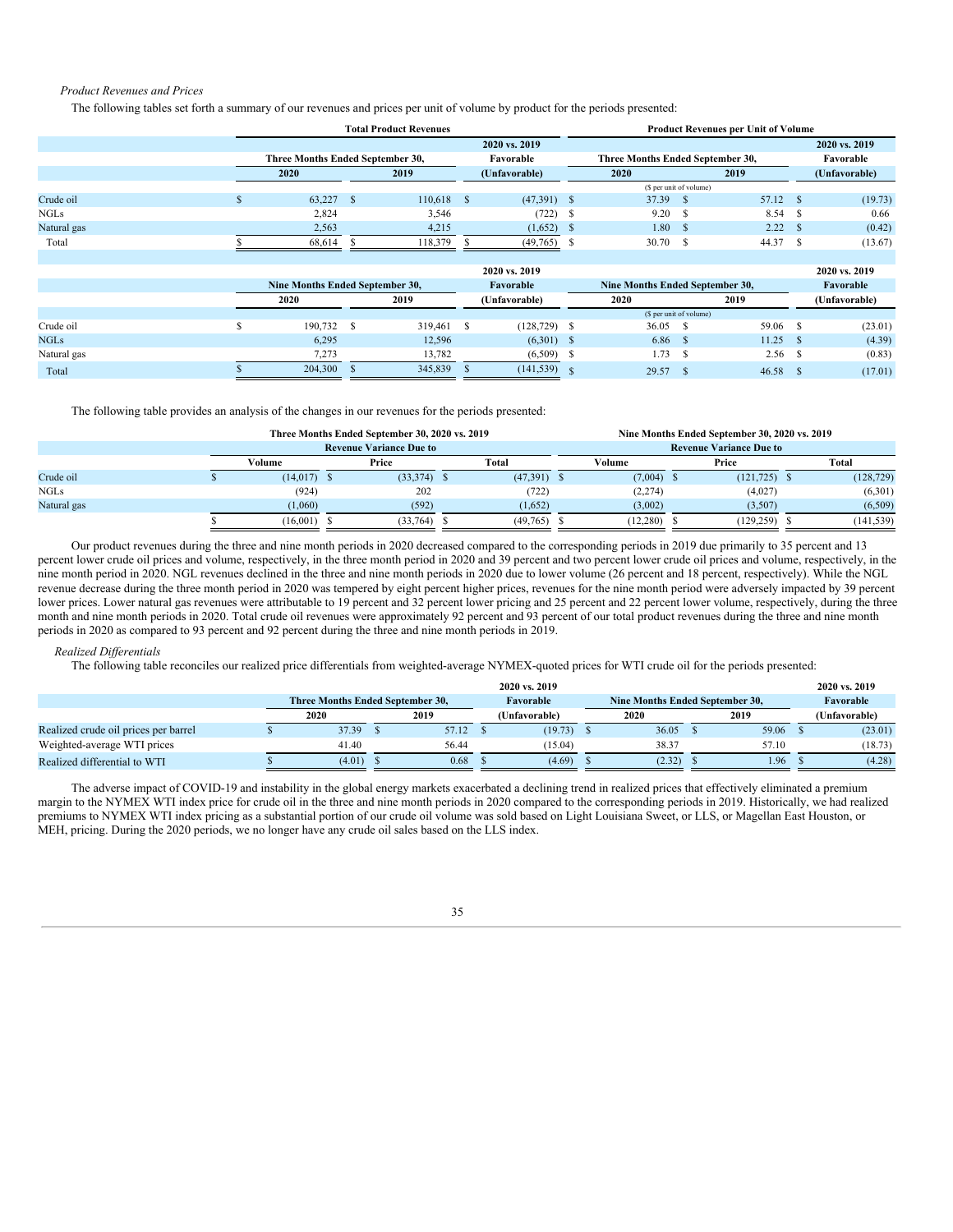## *Ef ects of Derivatives*

The following table reconciles crude oil and natural gas revenues to realized prices, as adjusted for realized derivative settlements, for the periods presented:

|                                   |    | 2020 vs. 2019                    |      |            |               |               |              |                                 |              |           | 2020 vs. 2019 |               |
|-----------------------------------|----|----------------------------------|------|------------|---------------|---------------|--------------|---------------------------------|--------------|-----------|---------------|---------------|
|                                   |    | Three Months Ended September 30, |      |            |               | Favorable     |              | Nine Months Ended September 30, |              |           |               | Favorable     |
|                                   |    | 2020                             | 2019 |            | (Unfavorable) |               |              | 2020                            |              | 2019      |               | (Unfavorable) |
| Crude oil revenues, as reported   |    | 63,227                           | -S   | 110,618    | S             | $(47,391)$ \$ |              | 190,732                         | <sup>S</sup> | 319,461   | - S           | (128, 729)    |
| Derivative settlements, net       |    | 18,430                           |      | (788)      |               | 19,218        |              | 79,347                          |              | (9,061)   |               | 88,408        |
|                                   |    | 81,657 \$                        |      | 109,830    | <sup>\$</sup> | $(28,173)$ \$ |              | 270,079                         | -S           | 310,400   | - S           | (40,321)      |
| Crude oil prices per Bbl          |    | 37.39                            | - S  | 57.12      | <sup>\$</sup> | $(19.73)$ \$  |              | 36.05                           | S            | 59.06 \$  |               | (23.01)       |
| Derivative settlements per Bbl    |    | 10.89                            |      | (0.41)     |               | 11.30         |              | 15.00                           |              | (1.68)    |               | 16.68         |
|                                   |    | 48.28                            |      | 56.71      | $\mathcal{S}$ | $(8.43)$ \$   |              | 51.05                           |              | 57.38     |               | (6.33)        |
|                                   |    |                                  |      |            |               |               |              |                                 |              |           |               |               |
| Natural gas revenues, as reported | S. | 2,563                            | - S  | $4,215$ \$ |               | $(1,652)$ \$  |              | 7,273                           | S            | 13,782 \$ |               | (6,509)       |
| Derivative settlements, net       |    | 111                              | -S   |            |               | 111           | <sup>S</sup> | 547                             | <sup>S</sup> |           |               | 547           |
|                                   |    | 2,674                            |      | 4,215      | $\mathcal{S}$ | $(1,541)$ \$  |              | 7,820                           | -8           | 13,782    |               | (5,962)       |
|                                   |    |                                  |      |            |               |               |              |                                 |              |           |               |               |
| Natural gas prices per Mcf        | Ś. | 1.80                             | - S  | 2.22       | <sup>\$</sup> | $(0.42)$ \$   |              | 1.73 S                          |              | $2.56$ \$ |               | (0.83)        |
| Derivative settlements per Mcf    |    | 0.08                             | - S  |            |               | 0.08          | S            | 0.13                            | <sup>S</sup> |           |               | 0.13          |
|                                   |    | 1.88                             |      | 2.22       |               | (0.34)        |              | 1.86                            |              | 2.56      |               | (0.70)        |
|                                   |    |                                  |      |            |               |               |              |                                 |              |           |               |               |

### *Gain on Sales of Assets*

We recognize gains and losses on the sale or disposition of assets other than our oil and gas properties upon the completion of the underlying transactions. The following table sets forth the total net gains and losses recognized for the periods presented:

|                              |      |                                  |  | 2020 vs. 2019 |                                 |      |      |           | 2020 vs. 2019 |
|------------------------------|------|----------------------------------|--|---------------|---------------------------------|------|------|-----------|---------------|
|                              |      | Three Months Ended September 30. |  | Favorable     | Nine Months Ended September 30. |      |      | Favorable |               |
|                              | 2020 | 2019                             |  | (Unfavorable) |                                 | 2020 | 2019 |           | Unfavorable)  |
| Gain on sales of assets, net | _    |                                  |  |               |                                 |      |      | 118       | (104)         |

There were insignificant net gains and losses recognized during the three and nine month periods in 2020 and 2019 primarily attributable to the disposition of certain support equipment, tubular inventory and well materials.

#### *Other Revenues, net*

Other revenues, net, includes fees for marketing and water disposal services that we charge to third parties, net of related expenses, as well as other miscellaneous revenues and credits attributable to our current operations. In addition, charges attributable to credit losses associated with our trade and joint venture partner receivables are included in this caption as a contra-revenue item.

The following table sets forth the total other revenues, net recognized for the periods presented:

|                     |        |     |                                   |     | 2020 vs. 2019 |      |       |                                        |       | 2020 vs. 2019 |
|---------------------|--------|-----|-----------------------------------|-----|---------------|------|-------|----------------------------------------|-------|---------------|
|                     | Three. |     | <b>Months Ended September 30.</b> |     | Favorable     |      |       | <b>Nine Months Ended September 30.</b> |       | Favorable     |
|                     | 2020   |     | 2019                              |     | (Unfavorable) | 2020 |       | 2019                                   |       | (Unfavorable) |
| Other revenues, net |        | 797 |                                   | 848 | (51)<br>. J 1 |      | 1.958 |                                        | 1.342 | 616           |

Our marketing fees declined in the 2020 periods due primarily to lower overall sales volume and related marketing activities. In addition, water disposal fees, net of operating costs, were \$0.7 million and \$1.7 million for the three and nine month periods in 2020, respectively, and \$0.7 million and \$0.9 million for the three and nine month periods in 2019. The higher water disposal-related net revenues during the nine month period in 2020 is due primarily to \$0.8 million of workover maintenance costs incurred during the second quarter of 2019 at our water disposal facilities. Finally, the 2020 periods include credit loss charges that were not incurred in the comparable periods in 2019.

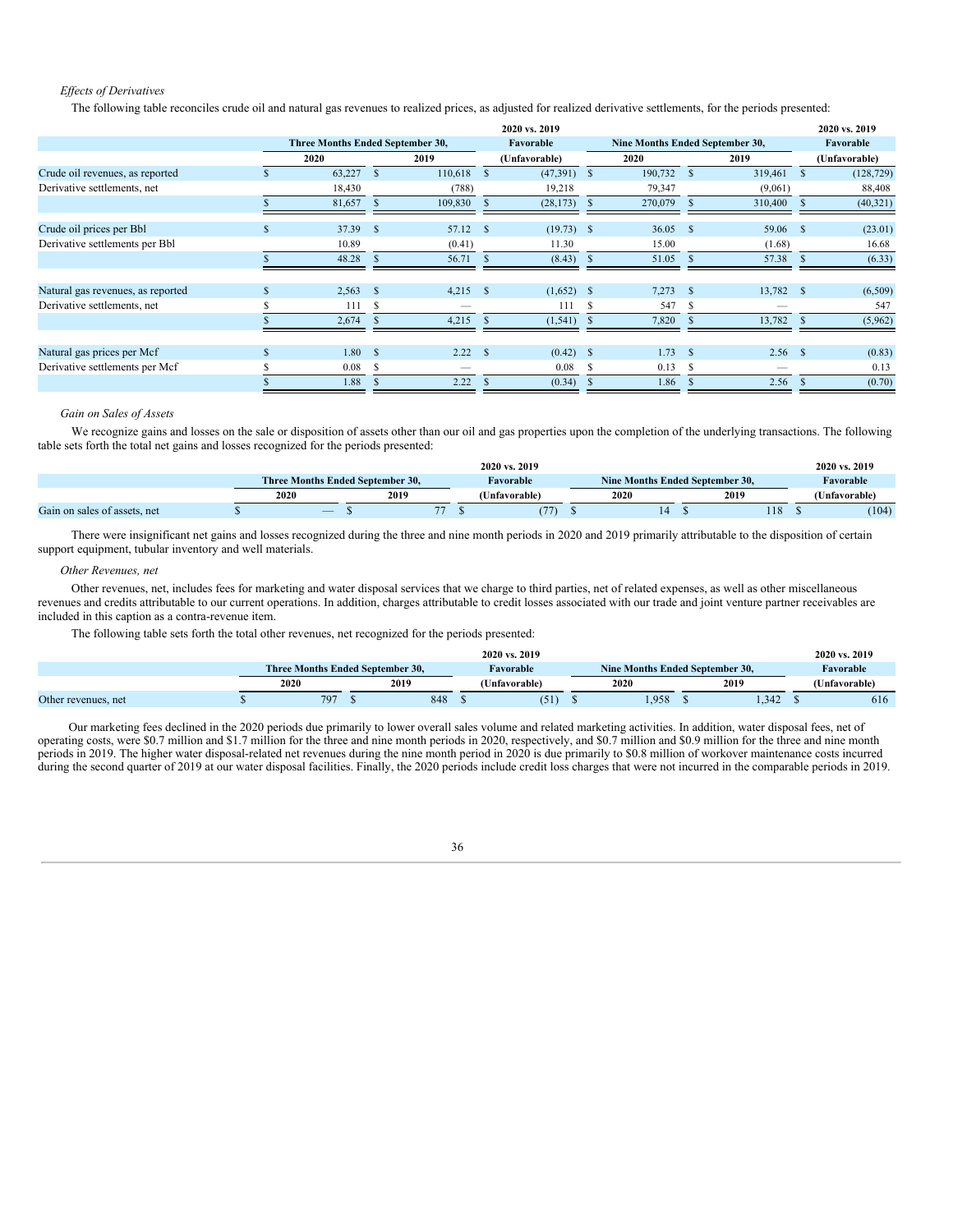#### *Lease Operating Expenses*

LOE includes costs that we incur to operate our producing wells and field operations. The most significant costs include compression and gas-lift, chemicals, water disposal, repairs and maintenance, including down-hole repairs, field labor, pumping and well-tending, equipment rentals, utilities and supplies, among others. The following table sets forth our LOE for the periods presented:

**2020 vs. 2019 2020 vs. 2019 Three Months Ended September 30, Favorable Nine Months Ended September 30, Favorable 2020 2019 (Unfavorable) 2020 2019 (Unfavorable) Lease operating** 5.333 \$ 8,275 \$ 11,868 \$ 3,593 \$ 37,901 \$ 33,234 \$ 5,333 Per unit (\$ per BOE) \$ 3.70 \$ 4.45 \$ 0.75 \$ 4.04 \$ 4.48 \$ 0.44 % change per unit  $16.9 \text{ % } 9.8 \text{ % } 9.8 \text{ % } 9.8 \text{ % } 9.8 \text{ % } 9.8 \text{ % } 9.8 \text{ % } 9.8 \text{ % } 9.8 \text{ % } 9.8 \text{ % } 9.8 \text{ % } 9.8 \text{ % } 9.8 \text{ % } 9.8 \text{ % } 9.8 \text{ % } 9.8 \text{ % } 9.8 \text{ % } 9.8 \text{ % } 9.8 \text{ % } 9.8 \text{ % } 9.8 \text{ % } 9.8 \text{ % } 9.8$ 

LOE decreased on an absolute and per unit basis during the three and nine month periods in 2020 when compared to the corresponding periods in 2019. The absolute decrease was due primarily to lower sales volume in the 2020 periods primarily resulting in lower overall compression, chemical, contract labor, environmental, utilities and repairs and maintenance costs. In addition, we experienced an overall higher level of efficiency attributable to a combination of cost-containment efforts and the application of operational improvements. These broad reductions were partially offset by higher water disposal costs associated with protective measures from offset stimulation activities in the three and nine month periods in 2020.

#### *Gathering, Processing and Transportation*

GPT expense includes costs that we incur to gather and aggregate our crude oil, NGL and natural gas production from our wells and deliver them via pipeline or truck to a central delivery point, downstream pipelines or processing plants, and blend or process, as necessary, depending upon the type of production and the specific contractual arrangements that we have with the applicable midstream operators. In addition, GPT expense includes short-term rental charges for crude oil storage tanks.

The following table sets forth our GPT expense for the periods presented:

|                                          |                                  |       | 2020 vs. 2019 |                                 |        | 2020 vs. 2019 |
|------------------------------------------|----------------------------------|-------|---------------|---------------------------------|--------|---------------|
|                                          | Three Months Ended September 30. |       | Favorable     | Nine Months Ended September 30. |        | Favorable     |
|                                          | 2020                             | 2019  | (Unfavorable) | 2020                            | 2019   | (Unfavorable) |
| Gathering, processing and transportation | 5,760                            | 6,600 | 840           | 16.797                          | 16.937 | 140           |
| Per unit (\$ per BOE)                    | 2.58                             | 2.47  | (0.11)        | 2.43                            | 2.28   | (0.15)        |
| % change per unit                        |                                  |       | $(4.5) \%$    |                                 |        | $(6.6)$ %     |

While GPT expense declined on an absolute basis during the three and nine month periods in 2020 as compared to the corresponding periods in 2019 due primarily to lower sales volumes, we did experience an increase on a per unit basis during the 2020 periods due primarily to a scheduled rate increase that became effective August 1, 2019, for crude oil gathering services. In addition to higher rates for gathering services for the entirety of the 2020 periods, the absolute decline in GPT expense was partially offset by short-term rental charges that we incurred in the 2020 periods to temporarily store a portion of our crude oil production and a shift in the mix of crude oil production sold at a central delivery point and pipeline from that sold at the wellhead which incurs no corresponding GPT expense subsequent to the achievement of required minimum crude oil volumes transported by pipeline.

#### *Production and Ad Valorem Taxes*

Production or severance taxes represent taxes imposed by the states in which we operate for the removal of resources including crude oil, NGLs and natural gas. Ad valorem taxes represent taxes imposed by certain jurisdictions, primarily counties, in which we operate, based on the assessed value of our operating properties. The assessments for ad valorem taxes are generally based on a published index prices.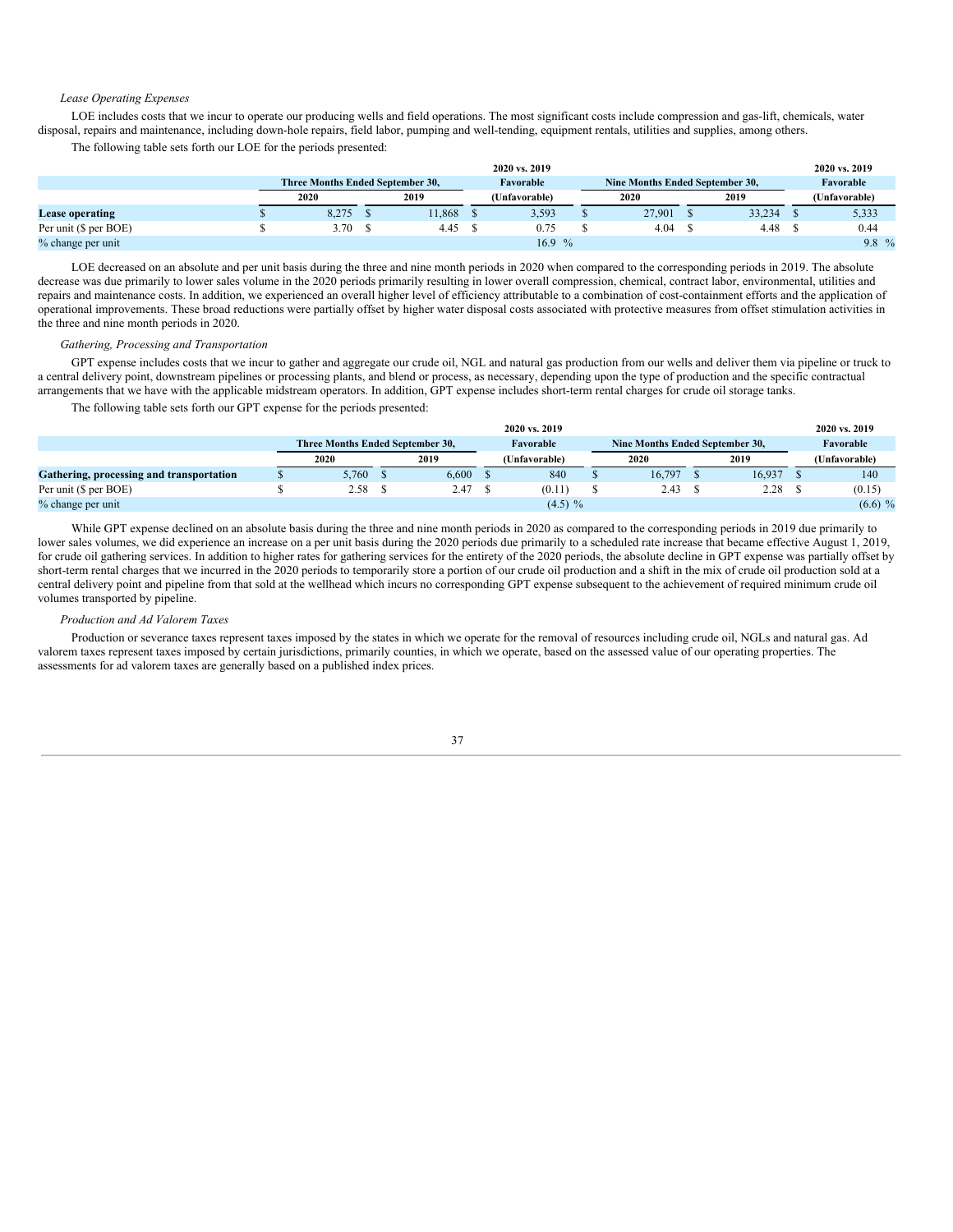The following table sets forth our production and ad valorem taxes for the periods presented:

|                                                                   |                                  |         |   | 2020 vs. 2019 |     |                                 |         | 2020 vs. 2019 |
|-------------------------------------------------------------------|----------------------------------|---------|---|---------------|-----|---------------------------------|---------|---------------|
|                                                                   | Three Months Ended September 30, |         |   | Favorable     |     | Nine Months Ended September 30, |         | Favorable     |
|                                                                   | 2020                             | 2019    |   | (Unfavorable) |     | 2020                            | 2019    | (Unfavorable) |
| Production and ad valorem taxes                                   |                                  |         |   |               |     |                                 |         |               |
| Production/severance taxes                                        | 3.074                            | 5,511   | S | 2,437         | - 8 | 8.692                           | 16.067  | 7,375         |
| Ad valorem taxes                                                  | 1,294                            | 1,890   |   | 596           |     | 4.460                           | 4,605   | 145           |
|                                                                   | 4,368                            | 7.401   |   | 3.033         |     | 13.152                          | 20.672  | 7.520         |
| Per unit (\$ per BOE)                                             | 1.95                             | 2.77    |   | 0.82          |     | 1.90 <sub>1</sub>               | 2.78    | 0.88          |
| Production/severance tax rate as a percent of product<br>revenues | 4.5 $%$                          | $4.7\%$ |   |               |     | 4.3 $%$                         | 4.6 $%$ |               |

Production taxes decreased on an absolute basis and per unit basis during the three and nine month periods in 2020 when compared to the corresponding periods in 2019 due primarily to decreases in aggregate commodity sales prices of 31 percent and 37 percent in the 2020 periods. In addition, we were able to reclassify certain wells with regulatory certification from crude oil to high cost gas which has resulted in severance tax savings being realized in each of the three and nine month periods in 2020. Beginning in the second quarter of 2020, we decreased the accruals for ad valorem taxes based on our most recent estimates for assessments which reflects the recent substantial decline in commodity prices. During the second half of 2019, we increased our ad valorem accruals due to higher commodity-price based valuation assessments experienced in the 2018 and 2019 annual assessment periods, which were reflective of indicative prices published for 2019, and the effects of growing our assessable property base and increased working interests from acquisition activity.

## *General and Administrative*

Our G&A expenses include employee compensation, benefits and other related costs for our corporate management and governance functions, rent and occupancy costs for our corporate facilities, insurance, and professional fees and consulting costs supporting various corporate-level functions, among others. In order to facilitate a meaningful discussion and analysis of our results of operations with respect to G&A expenses, we have disaggregated certain costs into three components as presented in the table below. Primary G&A encompasses all G&A costs except share-based compensation and certain significant special charges that are generally attributable to material stand-alone transactions or corporate actions that are not otherwise in the normal course.

The following table sets forth the components of our G&A for the periods presented:

|                                                                                                                          |                                  |       |    | 2020 vs. 2019 |      |                                 |        | 2020 vs. 2019 |
|--------------------------------------------------------------------------------------------------------------------------|----------------------------------|-------|----|---------------|------|---------------------------------|--------|---------------|
|                                                                                                                          | Three Months Ended September 30, |       |    | Favorable     |      | Nine Months Ended September 30, |        | Favorable     |
|                                                                                                                          | 2020                             | 2019  |    | (Unfavorable) |      | 2020                            | 2019   | (Unfavorable) |
| Primary G&A                                                                                                              | 5,913                            | 5,830 | Ъ. | (83)          | -S   | 19,322                          | 16,272 | (3,050)       |
| Share-based compensation                                                                                                 | 775                              | 1,046 |    | 271           |      | 2,582                           | 3,101  | 519           |
| Significant special charges:                                                                                             |                                  |       |    |               |      |                                 |        |               |
| Organizational restructuring, including severance                                                                        | 1,372                            |       |    | (1,372)       |      | 1,372                           |        | (1, 372)      |
| Acquisition, divestiture and strategic transaction<br>costs                                                              | 525                              |       |    | (525)         |      | 525                             | 800    | 275           |
| Total G&A                                                                                                                | 8,585                            | 6,876 |    | (1,709)       |      | 23,801                          | 20,173 | (3,628)       |
| Per unit (\$ per BOE)                                                                                                    | 3.84                             | 2.58  |    | (1.26)        | - \$ | 3.45                            | 2.72   | (0.73)        |
| Per unit of excluding share-based compensation and<br>other significant special charges identified above (\$<br>per BOE) | 2.65                             | 2.18  |    | (0.47)        |      | 2.80                            | 2.19   | (0.61)        |

Our primary G&A expenses increased on an absolute and per unit basis during the three and nine month periods in 2020 compared to the corresponding periods in 2019. The absolute increases are due primarily to a lower level of capitalized labor attributable to the suspension of our drilling program in the 2020 periods. In addition, we incurred higher information technology support, occupancy and consulting costs and professional fees in the 2020 periods. These increases were partially offset by lower incentive compensation accruals and the absence of cost-of-living and similar adjustments to salaries and wages in the 2020 periods. The increase in per unit costs was exacerbated by the effect of lower overall production volume in the 2020 periods.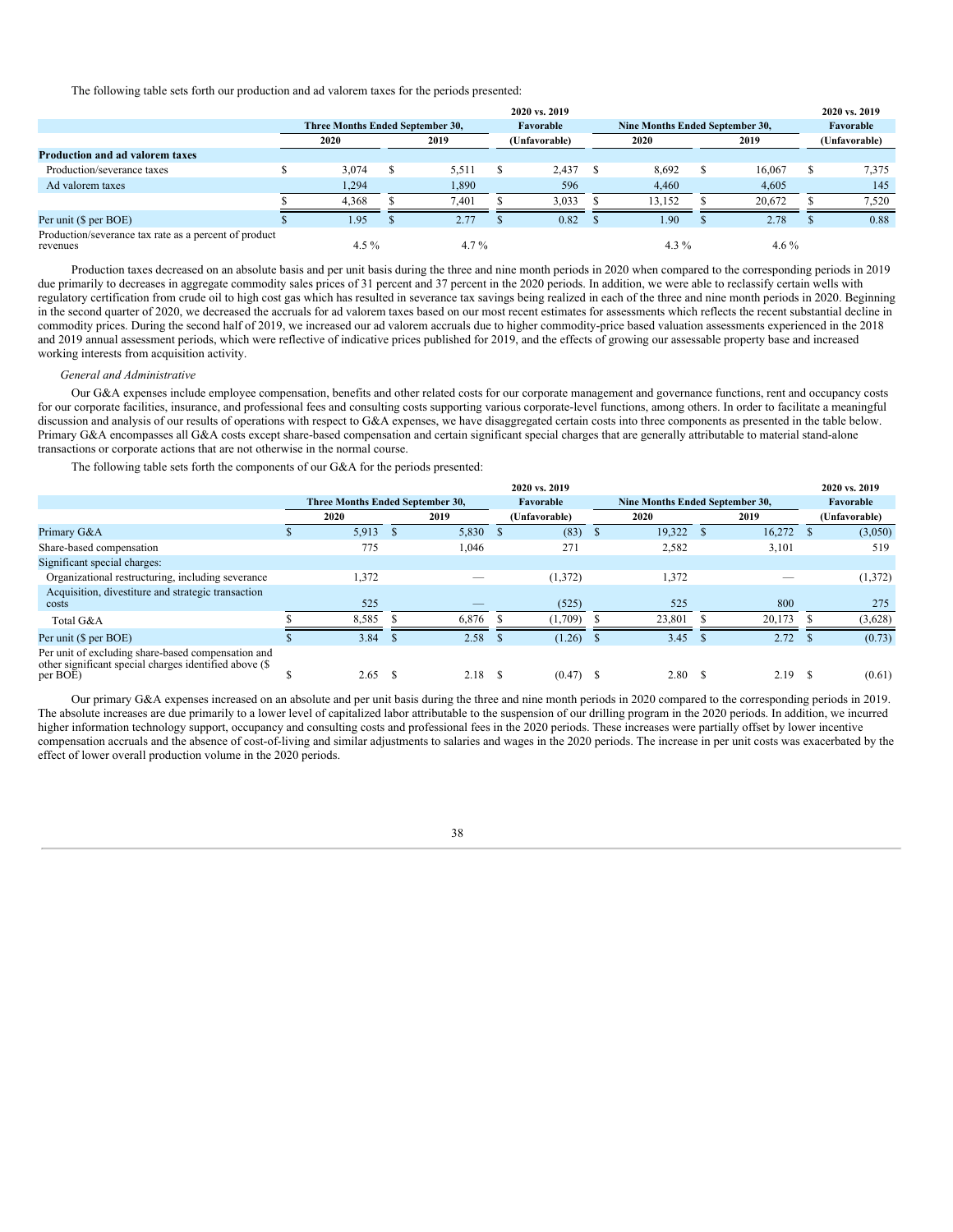Share-based compensation charges during the periods presented are attributable to the amortization of compensation cost, net of forfeitures, associated with the grants of time-vested restricted stock units, or RSUs, and performance-based restricted stock units, or PRSUs. The grants of RSUs and PRSUs are described in greater detail in Note 14 to the Condensed Consolidated Financial Statements included in Part I, Item 1, "Financial Statements." A substantial portion of the share-based compensation expense is attributable to the RSU and PRSU grants made in the normal course in March of 2020 and January of 2017. The remainder is attributable to grants of RSUs and PRSUs to certain employees upon their hiring or as a result of promotion in 2018 and 2019. All of our share-based compensation represents non-cash expenses.

In connection with the appointment of our new CEO and the related executive transition, we incurred certain incremental G&A costs. In July 2020, we also initiated a limited reduction-in-force, or  $\overrightarrow{RIF}$ , action resulting in the payment of employee termination and severance benefits. Collectively, we have characterized these costs broadly as an organizational restructuring for which we incurred approximately \$1.4 million of costs. During the third quarter of 2020, we incurred certain professional fees and consulting costs of approximately \$0.5 million in connection with our previously announced strategic transaction with Juniper. During the first half of 2019, we incurred consulting and other costs, including legal and other professional fees, primarily associated with a merger transaction which was mutually terminated by us and the counterparty in March 2019.

#### *Depreciation, Depletion and Amortization*

DD&A expense includes charges for the allocation of property costs based on the volume of production, depreciation of fixed assets other than oil and gas assets as well as the accretion of our asset retirement obligations.

The following table sets forth total and per unit costs for DD&A for the periods presented:

|                                  |                                  |  |        | 2020 vs. 2019 |                                 |         | 2020 vs. 2019 |
|----------------------------------|----------------------------------|--|--------|---------------|---------------------------------|---------|---------------|
|                                  | Three Months Ended September 30. |  |        | Favorable     | Nine Months Ended September 30. |         | Favorable     |
|                                  | 2020                             |  | 2019   | (Unfavorable) | 2020                            | 2019    | (Unfavorable) |
| DD&A expense                     | 37.038                           |  | 46.519 | 9.481         | 114.891                         | 129,687 | 14,796        |
| DD&A rate $(S \text{ per } BOE)$ | 16.57                            |  | 17.43  | 0.86          | 16.63                           | 17.47   | 0.84          |

DD&A decreased on an absolute and a per unit basis during the three and nine month periods in 2020 when compared to the corresponding periods in 2019. Lower production volume provided for decreases of \$7.5 million and \$9.0 million and lower DD&A rates resulted in decreases of \$1.9 million and \$5.8 million in the 2020 periods, respectively. The lower DD&A rates in the 2020 periods are primarily attributable to the effect of adding additional reserves in the fourth quarter of 2019 and the impairment recorded in the second quarter of 2020 referenced below.

#### *Impairment of Oil and Gas Properties*

We assess our oil and gas properties on a quarterly basis based on the results of a Ceiling Test in accordance with the full cost method of accounting for oil and gas properties.

|                                      |                                  |        | 2020 vs. 2019 |                                 |      |                          | 2020 vs. 2019 |
|--------------------------------------|----------------------------------|--------|---------------|---------------------------------|------|--------------------------|---------------|
|                                      | Three Months Ended September 30. |        | Favorable     | Nine Months Ended September 30. |      |                          | Favorable     |
|                                      | 2020                             | 2019   | Unfavorable)  | 2020                            | 2019 |                          | (Unfavorable) |
| Impairment of oil and gas properties | 235,989                          | $\sim$ | (235.989)     | 271,498                         |      | $\overline{\phantom{a}}$ | (271, 498)    |

The three and nine months ended September 30, 2020 reflect impairments of our oil and gas properties of \$236.0 million and \$35.5 million recorded during the third and second quarters, respectively, a result of a decline in the twelve-month average prices of crude oil, NGLs and natural gas as indicated by our Ceiling Test under the full cost method of accounting for oil and gas properties.

#### *Interest Expense*

Interest expense includes charges for outstanding borrowings under the Credit Facility and the Second Lien Facility, derived from internationally-recognized interest rates with a premium based on our credit profile and the level of credit outstanding. In addition, we are assessed certain fees for the overall credit commitments provided to us as well as fees for credit utilization and letters of credit. Also included is the accretion of original issue discount on the Second Lien Facility and the amortization of issuance costs capitalized attributable to the Credit Facility and the Second Lien Facility. These costs are partially offset by interest amounts that we capitalize on unproved property costs while we are engaged in the evaluation of projects for the underlying acreage.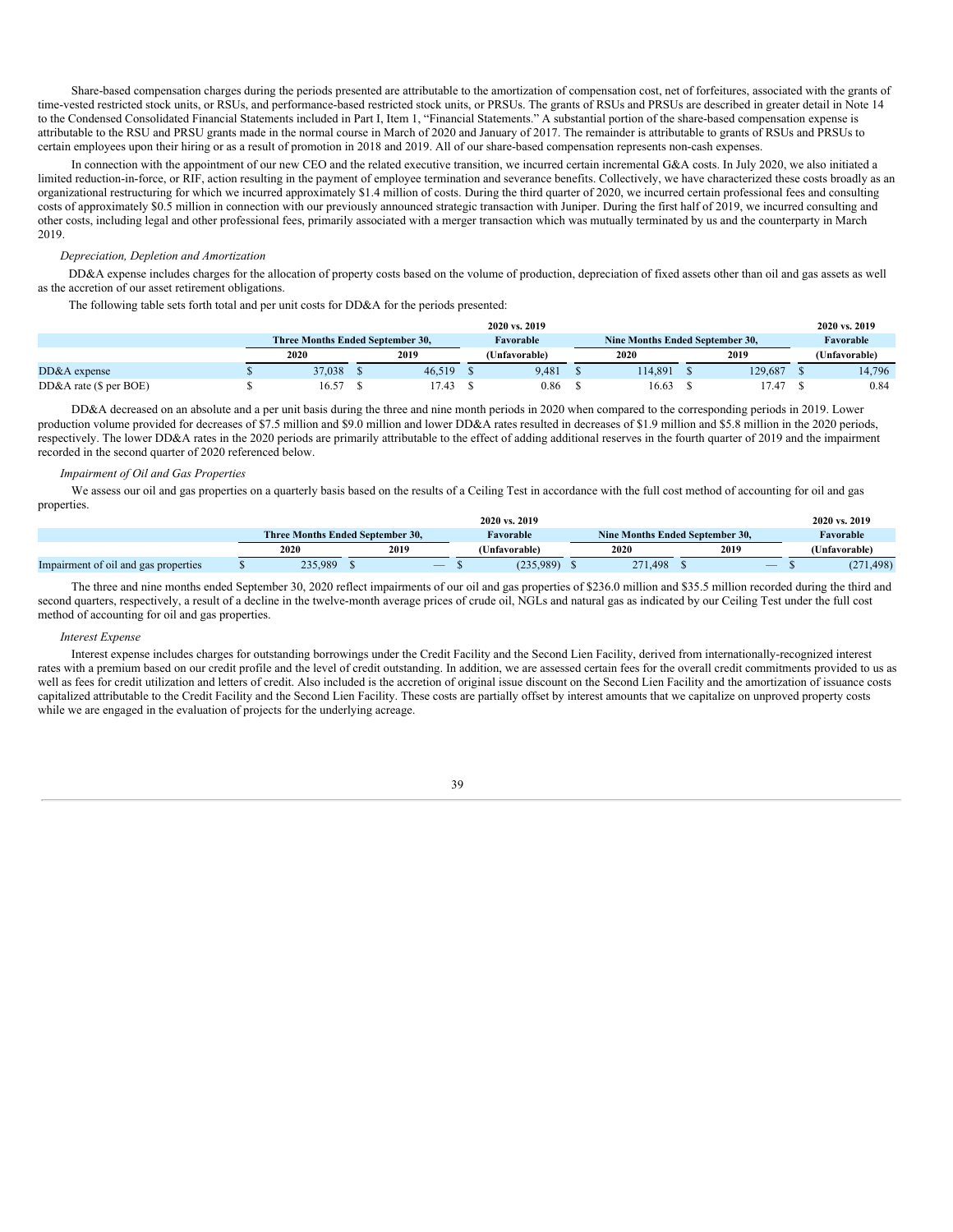The following table summarizes the components of our interest expense for the periods presented:

|                                         |                                  |  |         | 2020 vs. 2019 |                                 |         | 2020 vs. 2019 |
|-----------------------------------------|----------------------------------|--|---------|---------------|---------------------------------|---------|---------------|
|                                         | Three Months Ended September 30, |  |         | Favorable     | Nine Months Ended September 30, |         | Favorable     |
|                                         | 2020                             |  | 2019    | (Unfavorable) | 2020                            | 2019    | (Unfavorable) |
| Interest on borrowings and related fees | $7,375$ \$                       |  | 8.945   | 1,570         | 22,944                          | 27,960  | 5,016         |
| Accretion of original issue discount    | 205                              |  | 188     | (17)          | 602                             | 551     | (51)          |
| Amortization of debt issuance costs     | 594                              |  | 608     | 14            | 2.734                           | 1,993   | (741)         |
| Capitalized interest                    | (677)                            |  | (1.005) | (328)         | (2.067)                         | (3,234) | (1,167)       |
|                                         | 7.497                            |  | 8.736   | 1,239         | 24.213                          | 27,270  | 3,057         |

Interest expense decreased during the three and nine month periods in 2020 as compared to the corresponding periods in 2019 due primarily to the effect of lower interest rates partially offset by higher outstanding balances under the Credit Facility during the nine month period in 2020. The weighted-average balances under the Credit Facility were lower in the three month period in 2020 compared to the 2019 period by approximately \$14 million and higher in the nine month period in 2020 compared to the 2019 period by approximately \$28 million. The weighted-average interest rates were lower during the same periods by 68 basis points and 146 basis points, respectively. The accretion of original issue discount is entirely attributable to the Second Lien Facility and the amortization of debt issuance costs includes amounts attributable to both the Credit Facility and Second Lien Facility. We wrote off approximately \$1 million of debt issuance costs associated with the Credit Facility in the second quarter of 2020 commensurate with the reduction in the borrowing base. We capitalized a smaller portion of interest during the 2020 periods as we maintained a smaller portion of unproved property as compared to the corresponding periods in 2019.

#### *Derivatives*

The gains and losses for our derivatives portfolio reflect changes in the fair value attributable to changes in market values relative to our hedged commodity prices and interest rate swaps.

The following table summarizes the gains and (losses) attributable to our commodity derivatives portfolio and interest rate swaps for the periods presented:

|                                     |                                  |                   | 2020 vs. 2019 |                                 |                          | 2020 vs. 2019 |
|-------------------------------------|----------------------------------|-------------------|---------------|---------------------------------|--------------------------|---------------|
|                                     | Three Months Ended September 30. |                   | Favorable     | Nine Months Ended September 30. |                          | Favorable     |
|                                     | 2020                             | 2019              | (Unfavorable) | 2020                            | 2019                     | (Unfavorable) |
| Commodity derivative gains (losses) | (6,923)                          | 24.248            | (31, 171)     | 117,406                         | (30, 166)                | 147,572       |
| Interest rate swap gains (losses)   | 32                               | $\hspace{0.05cm}$ | 32            | (7,527)                         | $\overline{\phantom{a}}$ | (7,527)       |
|                                     | (6,891)                          | 24.248            | (31, 139)     | 109,879                         | (30, 166)                | 140,045       |
|                                     |                                  |                   |               |                                 |                          |               |

In the nine month period in 2020, commodity prices collapsed dramatically compared to the prior year due primarily to the economic slowdown associated with the COVID-19 pandemic and the disruptions in the global energy markets. Accordingly, we substantially expanded our commodity hedging program and actively added put hedge contracts that allowed us to benefit from falling prices primarily in the earlier portion of the second quarter of 2020. Realized settlement receipts for crude oil and natural gas derivatives were \$18.5 million and \$79.9 million during the three and nine month periods in 2020 as compared to the realized settlement payments for crude oil of \$0.8 million and \$9.1 million in the three and nine month periods in 2019.

In 2020, we began hedging a portion of our exposure to variable interest rates associated with our Credit Facility and Second Lien Facility. For the three and nine month periods in 2020, we paid \$0.9 million and \$1.3 million of net settlements from our interest rate swaps as the benchmark rate declined relative to our weighted-average hedged rate and we recognized mark-to-market losses as well.

### *Other, net*

Other, net includes interest income, non-service costs associated with our retiree benefit plans and miscellaneous items of income and expense that are not directly associated with our current operations, including certain recoveries and write-offs attributable to prior years and properties that have been divested.

The following table sets forth the other income (expense), net recognized for the periods presented:

|            |              |          |                              | 2020 vs. 2019 |                                 |      |       | 2020 vs. 2019               |
|------------|--------------|----------|------------------------------|---------------|---------------------------------|------|-------|-----------------------------|
|            | <b>Three</b> |          | e Months Ended September 30. | Favorable     | Nine Months Ended September 30. |      |       | Favorable                   |
|            | 2020         |          | 2019                         | (Unfavorable) | 2020                            | 2019 |       | (Unfavorable)               |
| Other, net |              | $\sim$ 1 | (248)                        | 269           | (42)                            |      | (134) | Q <sub>2</sub><br><i>74</i> |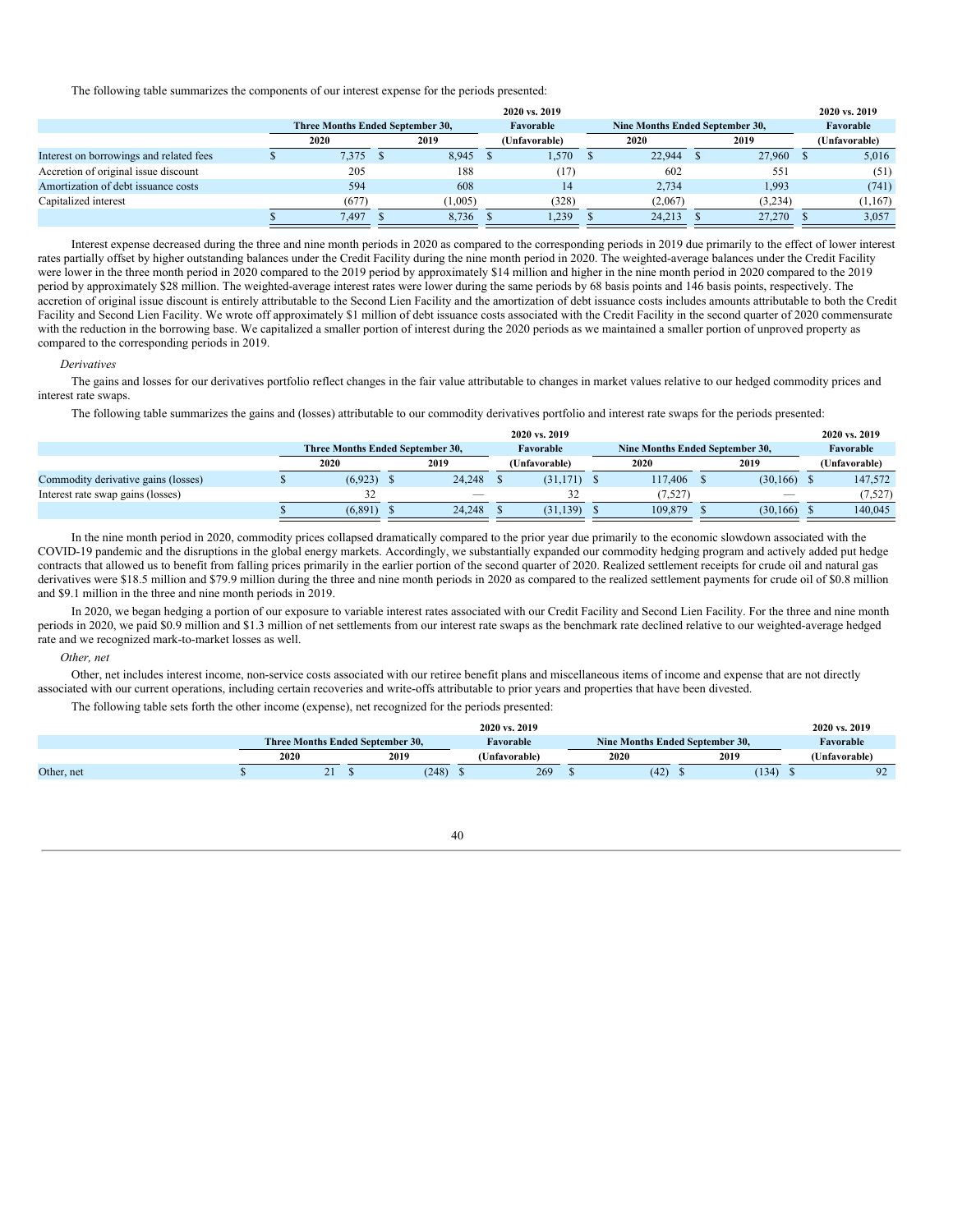Other, net income (expense) increased during the three and nine month periods in 2020 as compared to the corresponding periods in 2019 due primarily to the write-off in the 2019 three month period of \$0.2 million attributable to acquisition transactions in prior years that were no longer deemed recoverable. This charge was partially offset in three and nine month periods in 2019 by recovery of sales and use taxes attributable to previously divested properties. Each of the periods in 2020 and 2019 includes comparable charges of less than \$0.1 million associated with our retiree benefit plans.

#### *Income Taxes*

Income taxes represent our income tax provision as determined in accordance with generally accepted accounting principles. It considers taxes attributable to our obligations for federal taxes under the Internal Revenue Code as well as to the various states in which we operate, primarily Texas, or otherwise have continuing involvement. The following table summarizes our income tax expense for the periods presented:

|                              |                                         |  |       |               | 2020 vs. 2019 |                                 |               | 2020 vs. 2019 |
|------------------------------|-----------------------------------------|--|-------|---------------|---------------|---------------------------------|---------------|---------------|
|                              | <b>Three Months Ended September 30.</b> |  |       |               | Favorable     | Nine Months Ended September 30. |               | Favorable     |
|                              | 2019<br>2020                            |  |       | (Unfavorable) | 2020          | 2019                            | (Unfavorable) |               |
| Income tax (expense) benefit | 1,558                                   |  | (942) |               | 2.500         | 1,110                           | (1.736)       | 2,846         |
| Effective tax rate           | $0.6\%$                                 |  | $7\%$ |               | $0.6\%$       | $2.5\%$                         |               |               |

We recognized a federal and state income tax expense for the nine months ended September 30, 2020 at the blended rate of 21.6%. The federal and state tax expense was offset by an adjustment to the valuation allowance against our net deferred tax assets resulting in an effective tax rate of 0.6%, which is fully attributable to the State of Texas. The provision also reflects a reclassification of \$1.2 million from deferred tax assets for our remaining refundable alternative minimum tax, or AMT, credit carryforwards, which were accelerated due to certain income tax provisions provided in the CARES Act. In June 2020, we received a refund of \$2.5 million for the aforementioned AMT credit carryforwards. Our net deferred income tax liability balance of \$1.4 million as of September 30, 2020 is fully attributable to the State of Texas and primarily related to property and equipment.

We recognized a federal and state income tax benefit for the nine months ended September 30, 2019 at the blended rate of 21.6%; however, the federal and state tax expense was offset by an adjustment to the valuation allowance against our net deferred tax assets resulting in an effective tax rate of 2.5%.

#### <span id="page-40-0"></span>**Off Balance Sheet Arrangements**

As of September 30, 2020, we had no off-balance sheet arrangements other than information technology licensing, service agreements, in-kind commodity recovery arrangements for imbalances and letters of credit, all of which are customary in our business.

## **Critical Accounting Estimates**

The process of preparing financial statements in accordance with accounting principles generally accepted in the United States of America, or GAAP, requires our management to make estimates and judgments regarding certain items and transactions. It is possible that materially different amounts could be recorded if these estimates and judgments change or if the actual results differ from these estimates and judgments. Disclosure of our most critical accounting estimates that involve the judgment of our management can be found in our Annual Report on Form 10-K for the year ended December 31, 2019.

As described in this Quarterly Report on Form 10-Q as well as the Critical Accounting Estimates disclosures in the Annual Report on Form 10-K, we apply the full cost method to account for our oil and gas properties. At the end of each quarterly reporting period, we perform a Ceiling Test in order to determine if our oil and gas properties have been impaired. For purposes of the Ceiling Test, estimated discounted future net revenues are determined using the prior 12-month's average price based on closing prices on the first day of each month, adjusted for differentials, discounted at 10%. The calculation of the Ceiling Test and provision for DD&A are based on estimates of proved reserves. There are significant uncertainties inherent in estimating quantities of proved reserves and projecting future rates of production, timing and plan of development.

As of September 30, 2020, the carrying value of our proved oil and gas properties exceeded the limit determined by the Ceiling Test by \$236 million which resulted in our recording an impairment charge for the period then ended. Because the Ceiling Test utilizes commodity prices based on a trailing twelve month average, it does not fully reflect the substantial decline in commodity prices due to the economic impact of the COVID-19 pandemic and the ongoing disruption in global energy markets. If current commodity prices continue at these levels or decline further, it is likely that we will experience an additional impairment in the carrying value of our oil and gas properties during the fourth quarter of 2020 and into the first quarter of 2021.

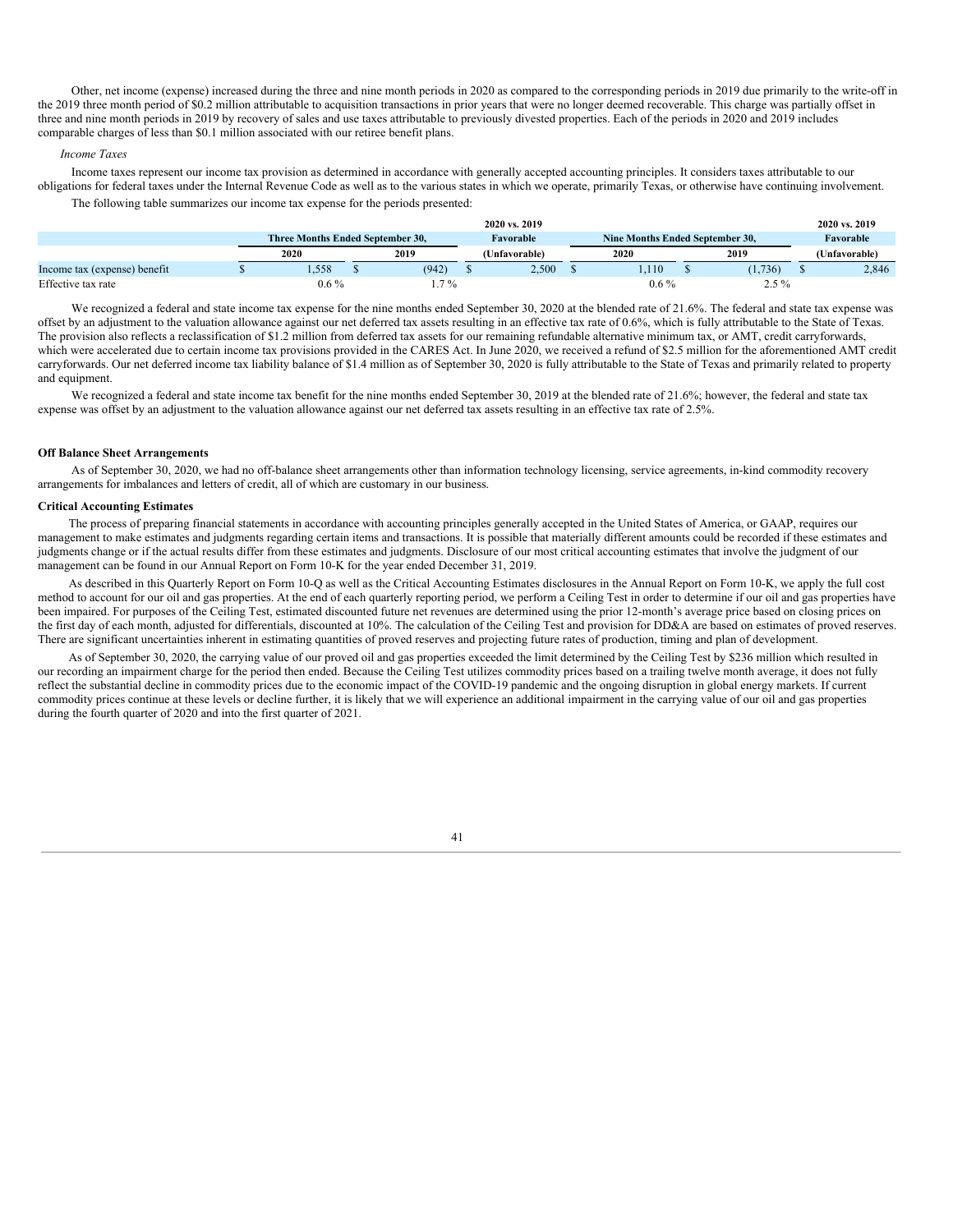### <span id="page-41-0"></span>**Item 3.** *Quantitative and Qualitative Disclosures About Market Risk.*

Market risk is the risk of loss arising from adverse changes in market rates and prices. The principal market risks to which we are exposed are interest rate risk and commodity price risk.

### *Interest Rate Risk*

All of our long-term debt instruments are subject to variable interest rates. As of September 30, 2020, we had borrowings of \$324.4 million under the Credit Facility and \$200 million under the Second Lien Facility at interest rates of 3.41% and 8.00%, respectively. Assuming a constant borrowing level under the Credit Facility and Second Lien Facility, an increase (decrease) in the interest rate of one percent would result in an increase (decrease) in aggregate interest payments of approximately \$5.2 million on an annual basis, excluding the offsetting impact of our interest rate swap derivatives.

#### *Commodity Price Risk*

We produce and sell crude oil, NGLs and natural gas. As a result, our financial results are affected when prices for these commodities fluctuate. Our price risk management programs permit the utilization of derivative financial instruments (such as swaps) to seek to mitigate the price risks associated with fluctuations in commodity prices as they relate to a portion of our anticipated production. The derivative instruments are placed with major financial institutions that we believe to be of acceptable credit risk. The fair values of our derivative instruments are significantly affected by fluctuations in the prices of crude oil. We have not typically entered into derivative instruments with respect to NGLs, although we may do so in the future.

As of September 30, 2020, our commodity derivative portfolio was in a net assets position. The contracts associated with this position are with seven counterparties, all of which are investment grade financial institutions. This concentration may impact our overall credit risk, either positively or negatively, in that these counterparties may be similarly affected by changes in economic or other conditions. We neither paid nor received collateral with respect to our derivative positions.

During the nine months ended September 30, 2020, we reported net commodity derivative gains of \$117.4 million. We have experienced and could continue to experience significant changes in the estimate of derivative gains or losses recognized due to fluctuations in the value of our derivative instruments. Our results of operations are affected by the volatility of unrealized gains and losses and changes in fair value, which fluctuate with changes in crude oil, NGL and natural gas prices. These fluctuations could be significant in a volatile pricing environment. See Note 5 to the Condensed Consolidated Financial Statements for a further description of our price risk management activities.

The following table sets forth our commodity derivative positions as of September 30, 2020:

|                                                  |              | 4Q2020 |              | 1Q2021 |               | 2Q2021 |               | 3Q2021 |               | 4Q2021 |
|--------------------------------------------------|--------------|--------|--------------|--------|---------------|--------|---------------|--------|---------------|--------|
| <b>NYMEX WTI Crude Swaps</b>                     |              |        |              |        |               |        |               |        |               |        |
| Average Volume Per Day (barrels)                 |              | 10,174 |              | 3,333  |               | 3,297  |               |        |               |        |
| Weighted Average Swap Price (\$/barrel)          | S            | 57.59  | S            | 55.89  | <sup>\$</sup> | 55.89  |               |        |               |        |
| <b>NYMEX WTI Purchased Puts/Sold Calls</b>       |              |        |              |        |               |        |               |        |               |        |
| Average Volume Per Day (barrels)                 |              | 2,000  |              | 6,667  |               | 6,593  |               | 4,891  |               | 4,891  |
| Weighted Average Purchased Put Price (\$/barrel) | $\mathbb{S}$ | 48.00  | $\mathbf{s}$ | 44.50  | $\mathcal{S}$ | 44.50  | $\mathcal{S}$ | 40.67  | $\mathcal{S}$ | 40.67  |
| Weighted Average Sold Call (\$/barrel)           | S            | 57.10  | S            | 53.53  | -S            | 53.53  | -S            | 53.50  | S             | 53.50  |
| <b>NYMEX WTI Sold Puts</b>                       |              |        |              |        |               |        |               |        |               |        |
| Average Volume Per Day (barrels)                 |              | 3,783  |              | 11,667 |               | 11,538 |               | 4,891  |               | 4,891  |
| Weighted Average Sold Put Price (\$/barrel)      | $\mathbb{S}$ | 43.55  | <sup>S</sup> | 36.93  | -S            | 36.93  | -S            | 35.00  | <sup>\$</sup> | 35.00  |
| <b>MEH-WTI Basis Swaps</b>                       |              |        |              |        |               |        |               |        |               |        |
| Average Volume Per Day (barrels)                 |              | 6,348  |              |        |               |        |               |        |               |        |
| Weighted Average Fixed Basis Price (\$/barrel)   | \$           | 1.31   |              |        |               |        |               |        |               |        |
| <b>NYMEX WTI Crude CMA Roll Basis Swaps</b>      |              |        |              |        |               |        |               |        |               |        |
| Average Volume Per Day (barrels)                 |              | 2,174  |              |        |               |        |               |        |               |        |
| Weighted Average Swap Price (\$/barrel)          | $\mathbb{S}$ | (0.42) |              |        |               |        |               |        |               |        |
| <b>NYMEX HH Purchased Puts/Sold Calls</b>        |              |        |              |        |               |        |               |        |               |        |
| Average Volume Per Day (MMBtus)                  |              | 12,804 |              | 10,000 |               | 9,890  |               | 9,783  |               | 9,783  |
| Weighted Average Purchased Put (\$/MMBtu)        | \$           | 2.00   | S            | 2.61   | <sup>\$</sup> | 2.61   | S             | 2.61   | \$.           | 2.61   |
| Weighted Average Sold Call (\$/MMBtu)            | $\mathbb{S}$ | 2.21   | <sup>S</sup> | 3.12   | <sup>\$</sup> | 3.12   | \$            | 3.12   | $\mathcal{S}$ | 3.12   |
| <b>NYMEX HH Sold Puts</b>                        |              |        |              |        |               |        |               |        |               |        |
| Average Volume Per Day (MMBtus)                  |              |        | S            | 6,667  | <sup>\$</sup> | 6,593  | -S            | 6,522  | <sup>\$</sup> | 6,522  |
| Weighted Average Sold Put Price (\$/MMBtus)      |              |        | S            | 2.00   | S             | 2.00   | S             | 2.00   | S             | 2.00   |

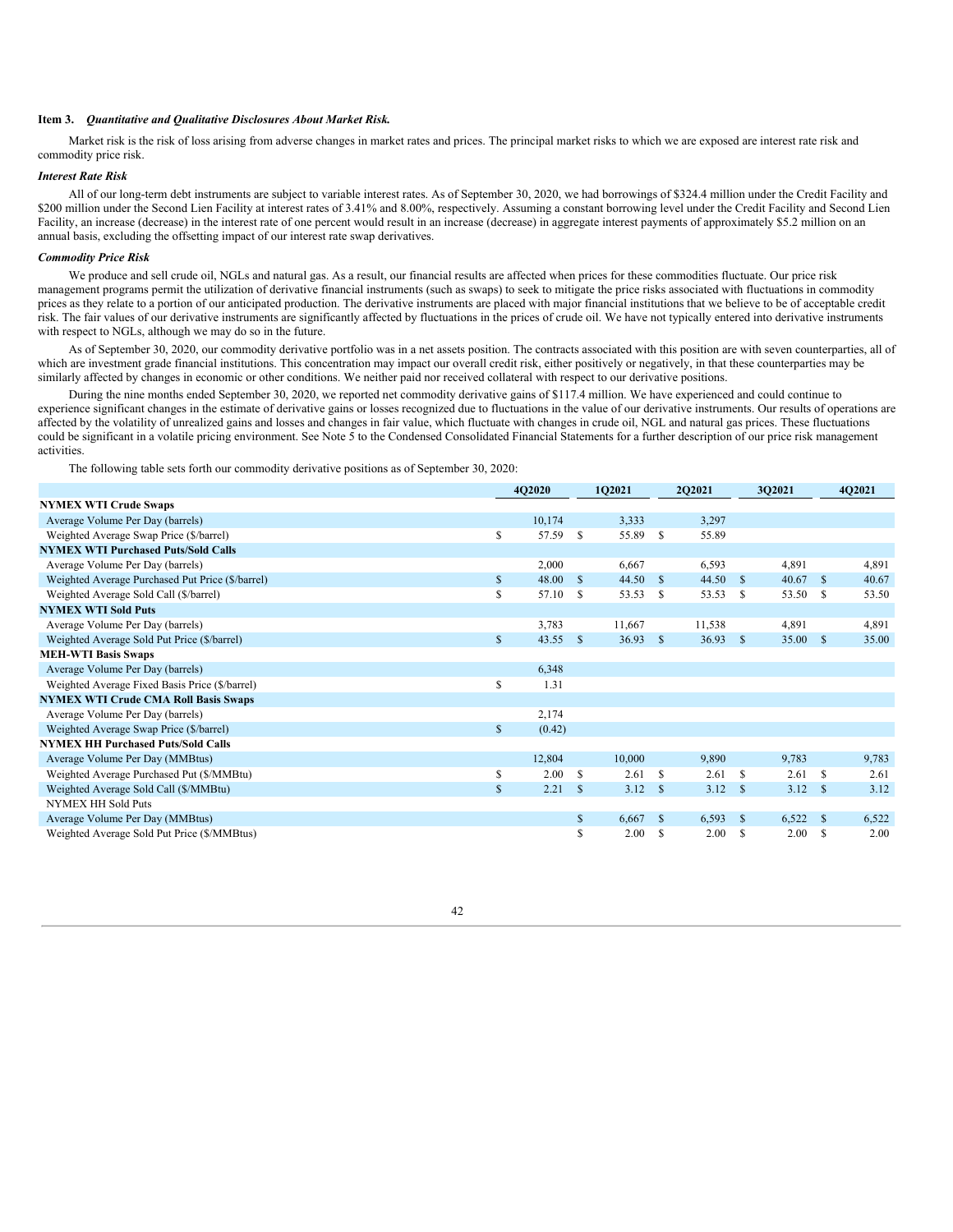The following table illustrates the estimated impact on the fair values of our derivative financial instruments and operating income attributable to hypothetical changes in the underlying commodity prices. This illustration assumes that crude oil and natural gas prices and production volumes remain constant at anticipated levels. The estimated changes in operating income exclude potential cash receipts or payments in settling these derivative positions.

|                                                                                                                   | Change of 10% per Bbl of Crude Oil<br>(\$ in millions) |          |  |          |
|-------------------------------------------------------------------------------------------------------------------|--------------------------------------------------------|----------|--|----------|
|                                                                                                                   |                                                        | Increase |  | Decrease |
| Effect on the fair value of crude oil derivatives $1$                                                             |                                                        | (9.8)    |  | 7.8      |
| Effect of crude oil price changes for the remainder of 2020 on operating income, excluding derivatives $2\degree$ |                                                        | 5.0      |  | (4.0)    |

 $\overline{a}$  Based on derivatives outstanding as of September 30, 2020. 1

<sup>2</sup> These sensitivities are subject to significant change.

#### <span id="page-42-0"></span>**Item 4.** *Controls and Procedures.*

#### (a) Disclosure Controls and Procedures

Our management, with the participation of our Chief Executive Officer and our Chief Financial Officer, performed an evaluation of the design and operation of our disclosure controls and procedures (as defined in Rule 13a-15(e) of the Exchange Act) as of September 30, 2020. Our disclosure controls and procedures are designed to ensure that information required to be disclosed by us in the reports we file or submit under the Exchange Act is recorded, processed, summarized and reported on a timely basis and that such information is accumulated and communicated to management, including our Chief Executive Officer and our Chief Financial Officer, as appropriate, to allow timely decisions regarding required disclosure. Based on that evaluation, our Chief Executive Officer and our Chief Financial Officer concluded that, as of September 30, 2020, such disclosure controls and procedures were effective.

(b) Changes in Internal Control Over Financial Reporting

During the quarter ended September 30, 2020, there were no changes to our internal control over financial reporting that have materially affected, or are reasonably likely to materially affect, our internal control over financial reporting.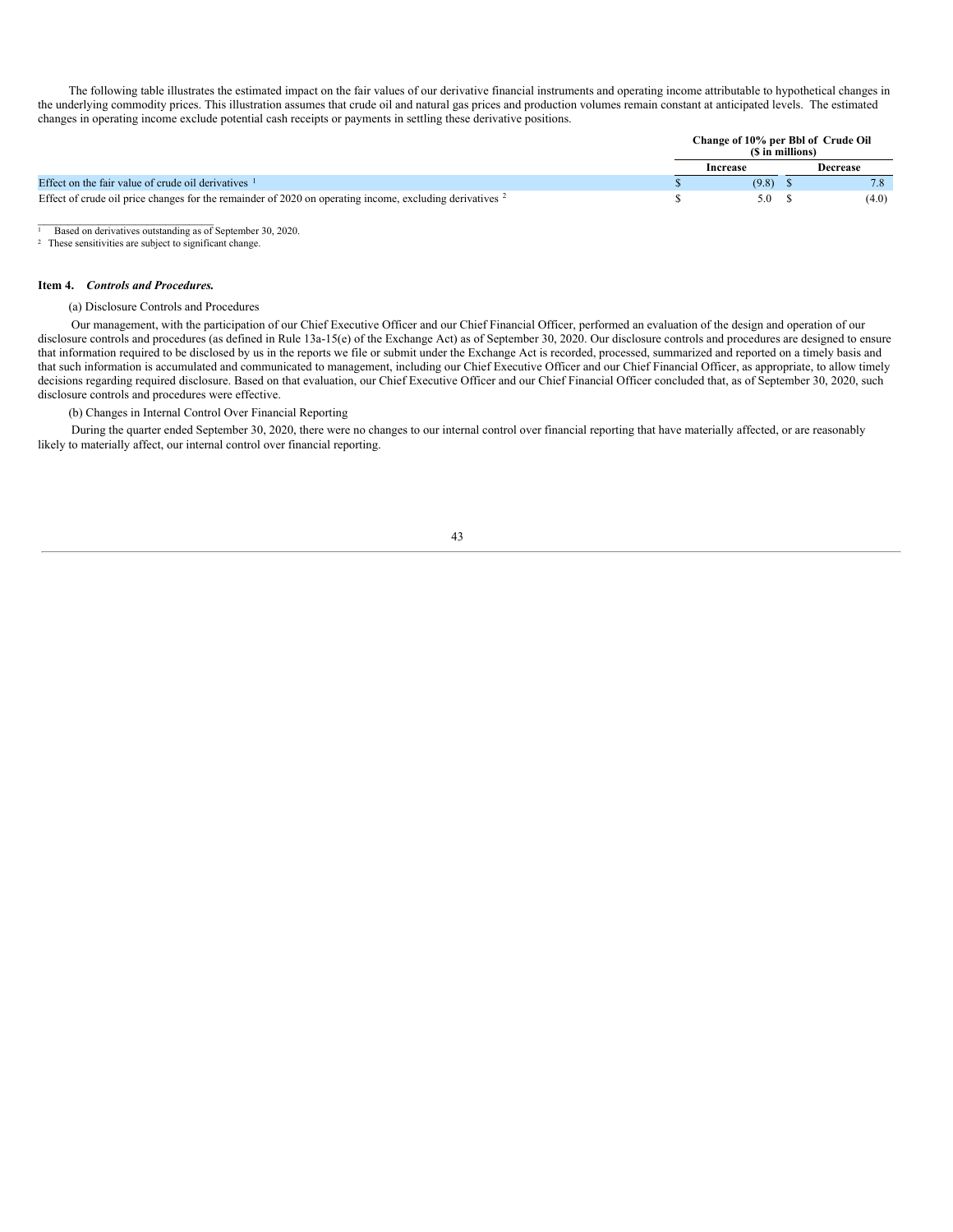### **Part II. OTHER INFORMATION**

#### <span id="page-43-0"></span>**Item 1.** *Legal Proceedings.*

We are not aware of any material pending legal or governmental proceedings against us, any material proceedings by governmental officials against us that are pending or contemplated to be brought against us and no such proceedings have been terminated during the period covered by this quarterly report on Form 10-Q. See Note 12 to our Condensed Consolidated Financial Statements included in Part I, Item 1, "Financial Statements" for additional information regarding our legal and regulatory matters.

#### <span id="page-43-1"></span>**Item 1A.** *Risk Factors.*

There have been no material changes to the risk factors disclosed in Part I, Item 1A of our Annual Report on Form 10-K for the year ended December 31, 2019 and Part II, Item 1A of our Quarterly Report on Form 10-Q for the quarterly period ended March 31, 2020, except as follows:

#### We will be subject to certain uncertainties while the Transactions are pending, which could adversely affect our business.

Uncertainty about the effect of the Transactions on employees and those that do business with us or invest in our securities may have an adverse effect on the Company or the trading price of our common stock. These uncertainties may impair our ability to attract, retain and motivate key personnel until the Transactions are completed and for a period of time thereafter, and could cause those that transact with us to seek to change their existing business relationships with us. During the pendency of the Transactions, management and other personnel will be required to dedicate time and attention to execution of the Transactions, which may partially divert their attention from the Company's business. The Company will also incur significant transaction expenses, currently estimated at \$17-19 million, regardless of whether the Transactions are consummated or beneficial, and such expenses may be more than anticipated, particularly if the Transactions are not completed on the expected timeline.

In addition, the agreements entered into in connection with the Transactions restrict us from entering into certain corporate transactions, entering into certain material contracts, making certain changes to our capital budget, incurring certain indebtedness and taking other specified actions without the consent of Juniper, and generally require us to continue our operations in the ordinary course of business during the pendency of the Transactions. These restrictions may prevent us from pursuing attractive business opportunities or adjusting our capital plan prior to the completion of the Transactions.

#### We may be subject to lawsuits relating to the Transactions, which could adversely affect our business, financial condition and operating results.

Lawsuits may be filed challenging the Transactions, which could prevent the Transactions from being completed, or could result in a material delay in, or the abandonment of, the Transactions. Even if the lawsuits are without merit, defending against these claims can result in substantial costs and divert management time and resources. An adverse judgment could result in monetary damages, which could have a negative impact on our liquidity and financial condition. Additionally, if a plaintiff is successful in obtaining an injunction prohibiting completion of the Transactions, then that injunction may delay or prevent the Transactions from being completed, which may adversely affect our business, financial position and results of operations.

#### The termination of the agreements entered into in connection with the Transactions could negatively impact our business or result in our having to pay a termination *fee.*

The Transactions are subject to a number of conditions that must be satisfied, including the approval by the Company's stockholders relating to the issuance of equity securities in connection with the Transactions, or waived, in each case prior to the completion of the Transactions. These conditions to the completion of the Transactions, some of which are beyond the control of the Company, may not be satisfied or waived in a timely manner or at all, and, accordingly, the Transactions may be delayed or may not be completed. The agreements entered into in connection with the Transactions may also be terminated under certain circumstances. If the Transactions are not completed for any reason, the Company's ongoing businesses and financial results may be adversely affected.

Additionally, if the agreements entered into in connection with the Transactions are terminated under certain circumstances, we may be required to pay termination fees of approximately \$9.4 million in the aggregate or reimburse certain expenses in an amount up to \$2.8 million in the aggregate, which would have a negative impact on our liquidity and financial condition.

#### Following the Transactions, Juniper and its affiliates will control the Company and their interests may conflict with the Company's and its stockholders' interests in the *future.*

Following the completion of the Transactions, Juniper and its affiliates are expected to own approximately 59% of our voting securities. As a result, Juniper will be able to control the election and removal of our directors and thereby control our policies and operations, including the appointment of management, future issuances of our common stock or other securities, payment of dividends, if any, on our common stock, the incurrence or modification of indebtedness by us, amendment of our organizational documents and the entering into of extraordinary transactions, and their interests may not in all cases be aligned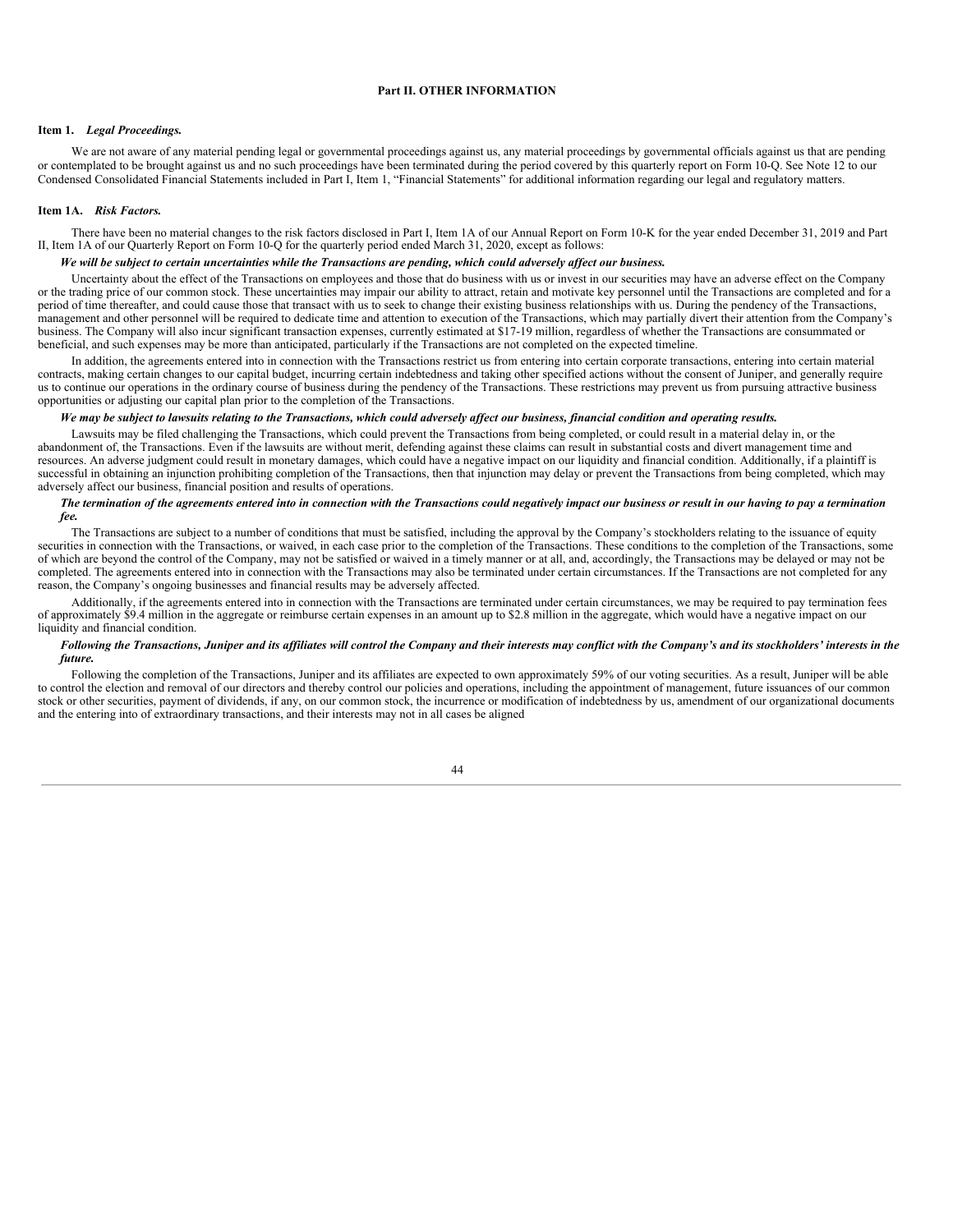with other stockholders' interests. In addition, Juniper and its affiliates may have an interest in pursuing acquisitions, divestitures and other transactions that, in their judgment, could enhance their investment, even though such transactions might involve risks to other stockholders. For example, Juniper could cause us to make acquisitions that increase our indebtedness or cause us to sell revenue-generating assets.

In addition, Juniper and its affiliates will be able to determine the outcome of all matters requiring stockholder approval and will be able to cause or prevent a change of control of the Company or a change in the composition of our Board of Directors and could preclude any acquisition of the Company. This concentration of voting control could deprive stockholders of an opportunity to receive a premium for their shares of common stock as part of a sale of the Company and ultimately might affect the market price of our common stock.

Moreover, upon the closing of the Transactions, Juniper will have certain director designation rights and, at the time of the closing of the Transactions, Juniper will be entitled to appoint five directors for so long as it and its affiliates beneficially own at least 50% of the Total Shares (as defined below). For so long as Juniper and its affiliates own at least 10% of the Total Shares, Juniper will have the right to designate for nomination one director to our Board. "Total Shares" means (i) the number of shares of Penn Virginia common stock issuable upon redemption or exchange of common units of the Partnership for common stock plus (ii) the number of shares of Penn Virginia common stock then-outstanding.

### The market value of our common stock could decline if large amounts of our equity securities are sold following the Transactions.

If the Transactions are consummated, the Company will issue shares of preferred stock to Juniper and its affiliates and Juniper and its affiliates will also receive common units of the Partnership, which are exchangeable for shares of our common stock at the election of the holder for no additional consideration. Although Juniper and its affiliates will be restricted from selling any of its equity securities in Penn Virginia for six months following the closing of the Transactions, Juniper and its affiliates may decide to reduce its investment in the Company after such time. Any such sales of Penn Virginia equity securities, or expectations thereof, could have the effect of depressing the market price for our common stock.

#### *We may not achieve the anticipated benefits of the Transactions.*

The success of the Transactions will depend, in part, on our ability to realize the anticipated benefits of the Transactions. The anticipated benefits of the Transactions may not be fully realized or may take longer to realize for various reasons, including difficulties integrating operations, higher than expected integration and operating costs or other difficulties and fluctuations in market prices. Additionally, there are numerous uncertainties inherent in estimating quantities of proved oil and gas reserves, actual future production rates and associated costs and the assumption of potential liabilities with respect to the assets contributed by Rocky Creek. Actual results may vary substantially from those assumed in our estimates. A customary review of such properties will not necessarily reveal all existing or potential problems. An inability to realize the full extent of the anticipated benefits of the Transactions could have an adverse effect upon our revenues, level of expenses and results of operations.

#### The Transactions may be completed even though material adverse changes subsequent to the announcement of the Transactions, such as industry-wide changes or *other events, may occur.*

In general, the parties to the Transactions can refuse to complete the Transactions if there is a material adverse change affecting the other party. However, some types of changes do not permit the Company to refuse to complete the Transactions, even if such changes would have a material adverse effect on any of the parties involved in the Transactions. For example, if the assets to be contributed by Rocky Creek are adversely impacted as a result of a decrease in commodity prices or general economic conditions, the Company would not have the right to refuse to complete the Transactions. If adverse changes occur that affect the assets to be contributed by Rocky Creek but the parties are still required to complete the Transactions, the Company's share price, business and financial results after the completion of the Transactions may suffer.

## *The COVID-19 outbreak may adversely af ect the Company's ability to timely consummate the Transactions.*

COVID-19 and the various precautionary measures attempting to limit its spread taken by many governmental authorities worldwide has had a severe effect on global markets and the global economy. The extent to which the COVID-19 pandemic impacts the Company's business operations will depend on future developments, which are highly uncertain and cannot be predicted, including new information which may emerge concerning the severity of COVID-19 and the nature and extent of governmental actions taken to contain it or treat its impact, among others. COVID-19 and official actions in response to it have made it more challenging for the Company and relevant third parties to adequately staff its and their respective businesses and operations, and may cause delay in the Company's ability to obtain the relevant approvals required for the completion of the Transactions.

#### <span id="page-44-0"></span>**Item 5.** *Other Information.*

<span id="page-44-1"></span>None.

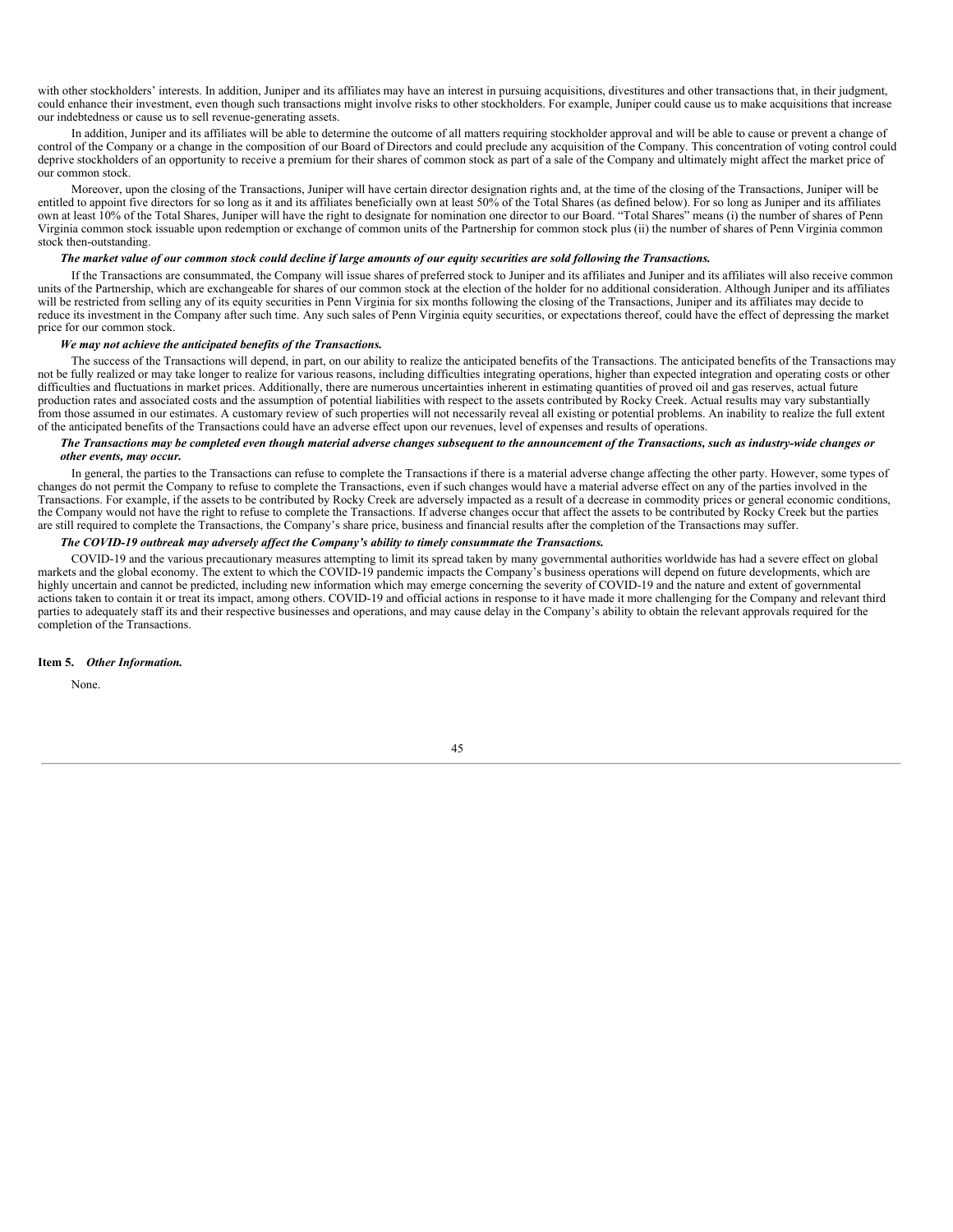#### **Item 6.** *Exhibits.*

[\(10.1](http://www.sec.gov/Archives/edgar/data/77159/000119312520225747/d17417dex101.htm)) Separation Agreement, dated as of August 17, 2020, by and between Penn Virginia Corporation and John A. Brooks (incorporated by reference to Exhibit 10.1 to Registrant's Current Report on Form 8-K filed on August 21, 2020). Penn Virginia 2017 Special Severance Plan, Amended and Restated Effective August 17, 2020 (incorporated by reference to Exhibit 10.2 to Registrant's Current<br>Report on Form 8-K filed on August 21, 2020). [\(10.3](http://www.sec.gov/Archives/edgar/data/77159/000119312520225747/d17417dex103.htm)) Form of Officer Indemnification Agreement (incorporated by reference to Exhibit 10.3 to Registrant's Current Report on Form 8-K filed on August 21, 2020). [\(10.4](#page-56-0))\* Agreement and Amendment No.8 to Credit Agreement, dated as of July 8, 2020, among Penn Virginia Holding Corp., as borrower, Penn Virginia Corporation, as parent, the subsidiaries of the borrower thereto, the lenders party thereto and Wells Fargo Bank, National Association, as administrative agent. [\(31.1](#page-66-0)) \* Certification Pursuant to Rule 13a-14(a), as Adopted Pursuant to Section 302 of the Sarbanes-Oxley Act of 2002. [\(31.2](#page-67-0)) \* Certification Pursuant to Rule 13a-14(a), as Adopted Pursuant to Section 302 of the Sarbanes-Oxley Act of 2002. [\(32.1](#page-68-0)) † Certification Pursuant to 18 U.S.C. Section 1350, as Adopted Pursuant to Section 906 of the Sarbanes-Oxley Act of 2002. [\(32.2](#page-69-0)) † Certification Pursuant to 18 U.S.C. Section 1350, as Adopted Pursuant to Section 906 of the Sarbanes-Oxley Act of 2002. (101.INS) \* Inline XBRL Instance Document - the instance document does not appear in the Interactive Data File because its XBRL tags are embedded within the Inline XBRL document. (101.SCH) \* Inline XBRL Taxonomy Extension Schema Document (101.CAL) \* Inline XBRL Taxonomy Extension Calculation Linkbase Document (101.DEF) \* Inline XBRL Taxonomy Extension Definition Linkbase Document (101.LAB) \* Inline XBRL Taxonomy Extension Label Linkbase Document (101.PRE) \* Inline XBRL Taxonomy Extension Presentation Linkbase Document

(104) \* The cover page of Penn Virginia Corporation's Quarterly Report on Form 10-Q for the quarter ended September 30, 2020, formatted in Inline XBRL (included within the Exhibit 101 attachments).

\* Filed herewith.

<span id="page-45-0"></span>† Furnished herewith.

\_\_\_\_\_\_\_\_\_\_\_\_\_\_\_\_\_\_\_\_\_\_\_\_\_\_\_\_\_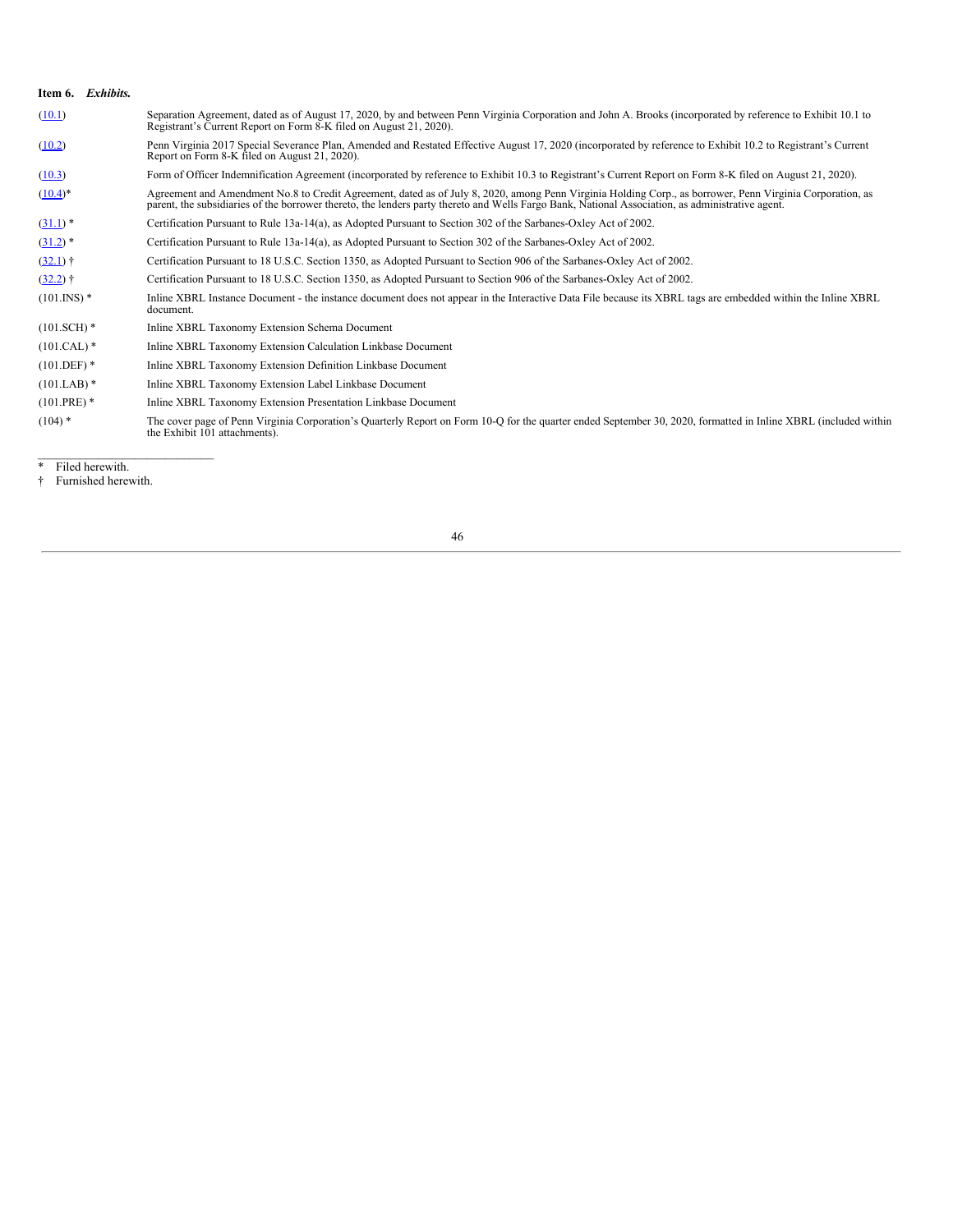#### **SIGNATURES**

Pursuant to the requirements of the Securities Exchange Act of 1934, the Registrant has duly caused this report to be signed on its behalf by the undersigned, thereunto duly authorized.

## **PENN VIRGINIA CORPORATION**

November 6, 2020 By: /s/ RUSSELL T KELLEY, JR.

**Russell T Kelley, Jr. Senior Vice President, Chief Financial Officer and Treasurer (Principal Financial Officer)**

November 6, 2020 By: /s/ TAMMY L. HINKLE

**Tammy L. Hinkle Vice President and Controller (Principal Accounting Officer)**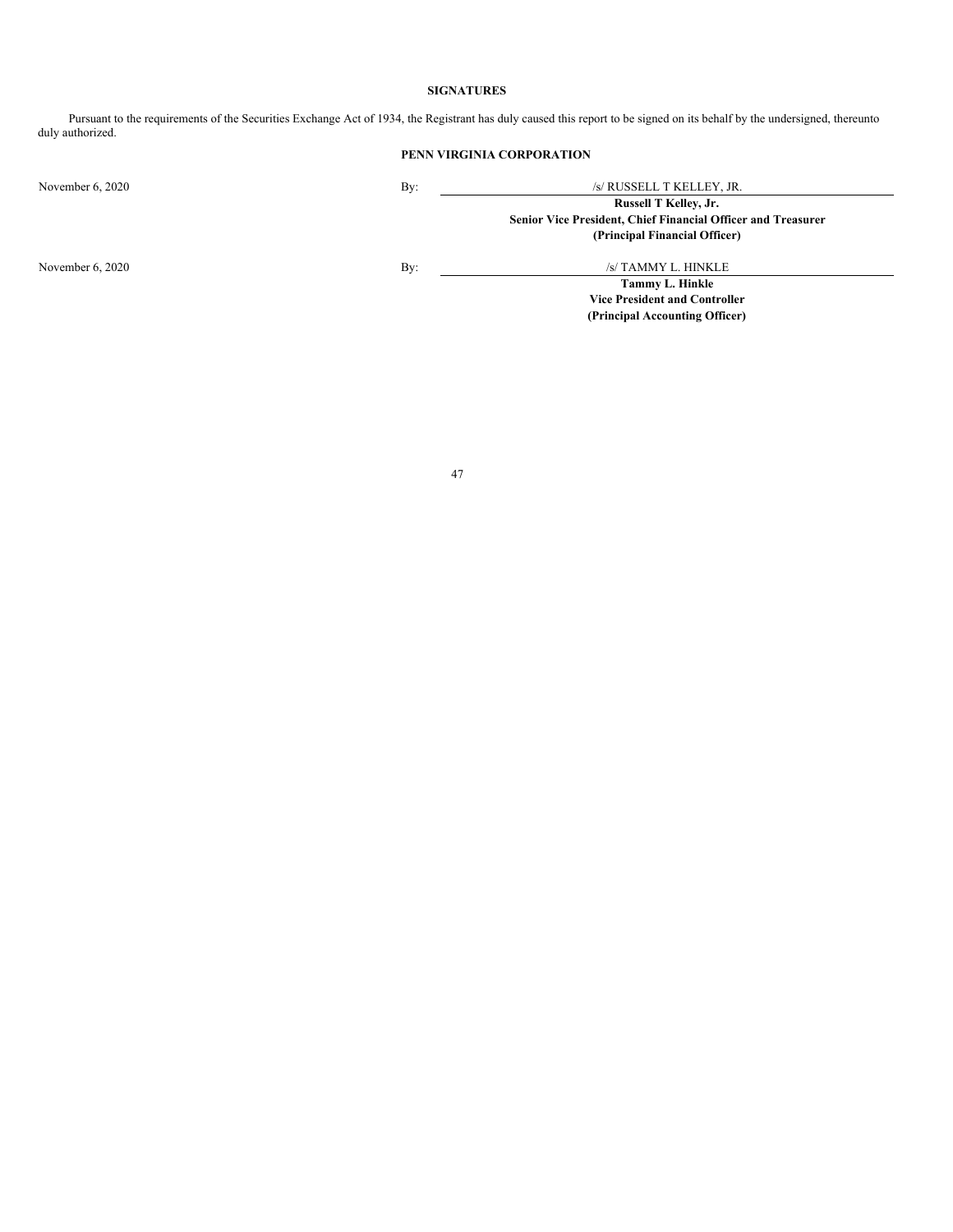## **AGREEMENT AND AMENDMENT NO. 8 TO CREDIT AGREEMENT**

This AGREEMENT AND AMENDMENT NO. 8 TO CREDIT AGREEMENT ("Agreement") dated as of July 8, 2020 (the "Effective Date"), is among Penn Virginia Holding Corp., a Delaware corporation (the "Borrower"), Penn Virginia Corporation, a Virginia corporation (the "Parent"), the subsidiaries of the Borrower party hereto (together with the Parent, each a "Guarantor" and collectively, the "Guarantors"), the Lenders (as defined below) party hereto, and Wells Fargo Bank, National Association, as administrative agent (in such capacity, the "Administrative Agent") for the Lenders and as issuing lender (in such capacity, the "Issuing Lender").

## **RECITALS**

A. The Parent, the Borrower, the Administrative Agent, the Issuing Lender, and the financial institutions party thereto from time to time, as lenders (the "Lenders") are parties to that certain Credit Agreement dated as of September 12, 2016, as amended by that certain Amendment No. 1 to Credit Agreement dated as of March 13, 2017, that certain Master Assignment, Agreement and Amendment No. 2 to Credit Agreement dated as of June 27, 2017, that certain Master Assignment, Agreement and Amendment No. 3 to Credit Agreement dated as of September 29, 2017, that certain Master Assignment, Agreement and Amendment No. 4 to Credit Agreement dated as of March 1, 2018, that certain Borrowing Base Increase Agreement and Amendment No. 5 to Credit Agreement dated as of October 26, 2018, that certain Master Assignment, Borrowing Base Increase Agreement, and Amendment No. 6 to Credit Agreement dated as of May 7, 2019, and that certain Borrowing Base Redetermination Agreement and Amendment No. 7 to Credit Agreement dated as of April 30, 2020 (as so amended, the "Credit Agreement").

B. The parties hereto wish to, subject to the terms and conditions set forth herein, amend the Credit Agreement as provided herein.

NOW THEREFORE, in consideration of the premises and the mutual covenants, representations and warranties contained herein, and for other good and valuable consideration, the receipt and sufficiency of which are hereby acknowledged, the parties hereto hereby agree as follows:

Section 1. **Defined Terms.** As used in this Agreement, each of the terms defined in the opening paragraph and the Recitals above shall have the meanings assigned to such terms therein. Each term defined in the Credit Agreement and used herein without definition shall have the meaning assigned to such term in the Credit Agreement, unless expressly provided to the contrary.

Section 2. **Other Definitional Provisions**. The definitions of terms herein shall apply equally to the singular and plural forms of the terms defined. Whenever the context may require, any pronoun shall include the corresponding masculine, feminine and neuter forms. The words "include," "includes" and "including" shall be deemed to be followed by the phrase "without limitation." The word "will" shall be construed to have the same meaning and effect as the word "shall." Unless the context requires otherwise (a) any definition of or reference to any agreement, instrument or other document herein shall be construed as referring to such agreement, instrument or other document as from time to time amended, supplemented or otherwise modified (subject to any restrictions on such amendments, supplements or modifications set forth herein), (b) any reference herein to any Person shall be construed to include such Person's successors and assigns, (c) the words "herein," "hereof" and "hereunder," and words of similar import, shall be construed to refer to this Agreement in its entirety and not to any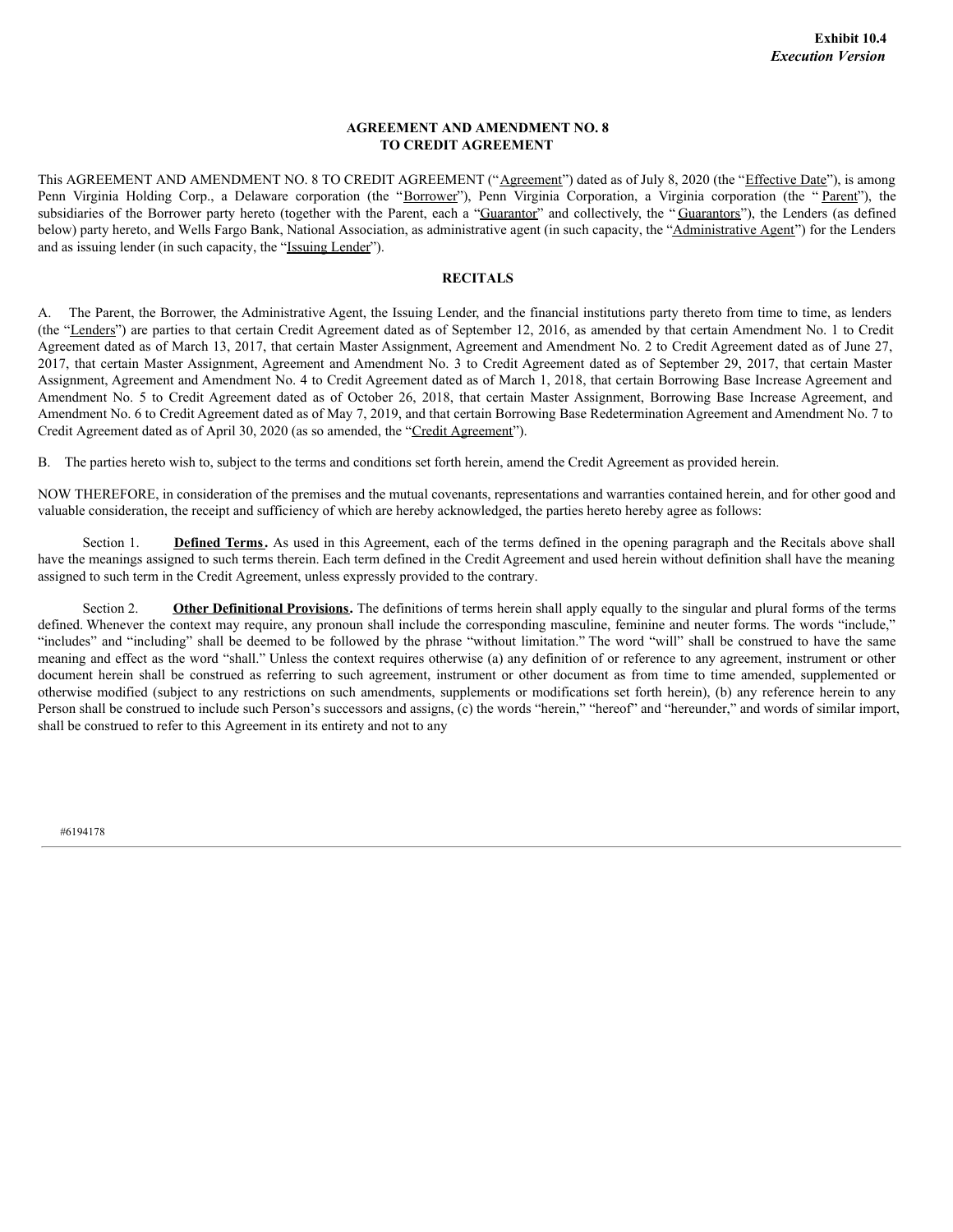particular provision hereof, (d) all references herein to Articles, Sections, Exhibits and Schedules shall be construed to refer to Articles and Sections of, and Exhibits and Schedules to, this Agreement, (e) any reference to any law or regulation herein shall, unless otherwise specified, refer to such law or regulation as amended, modified or supplemented from time to time, and (f) the words "asset" and "property" shall be construed to have the same meaning and effect and to refer to any and all tangible and intangible assets and properties, including cash, securities, accounts and contract rights. Titles and captions of Articles, Sections and subsections in this Agreement are for convenience only, and neither limit nor amplify the provisions of this Agreement.

## Section 3. **Amendments to Credit Agreement.**

(a) Section 1.01 (*Certain Defined Terms*) of the Credit Agreement is hereby amended by adding the following new definition in alphabetical order therein:

"Non-Commercial Bank" means any Person other than a commercial bank engaged in oil and gas reserve-based lending as part *of its business.*

(b) Section 9.07(b) (*Assignment by Lenders*) of the Credit Agreement is hereby amended by replacing clause (iii) therein in its entirety with the following:

(iii) Required Consents. No consent shall be required for any assignment except to the extent required by paragraph  $(b)(i)$  of this *Section and, in addition:*

(A) the consent of the Borrower (such consent not to be unreasonably withheld or delayed) shall be required unless  $(x)$ an Event of Default has occurred and is continuing at the time of such assignment or  $(y)$  such assignment is to a Lender, an Affiliate of a Lender or an Approved Fund; provided that (1) the Borrower shall be deemed to have consented to any such assignment unless it shall object thereto by written notice to the Administrative Agent within 5 Business Days after having received notice thereof, and (2) notwithstanding the foregoing but subject to the foregoing clause (1), unless an Event of Default has occurred and is continuing, the consent of the Borrower is required if such assignment is to a Non-Commercial Bank regardless of whether such Non-Commercial Bank is *a Lender, an Af iliate of a Lender or an Approved Fund;*

(B) the consent of the Administrative Agent (such consent not to be unreasonably withheld or delayed) shall be required for assignments to a Person that is not a Lender and for assignments to any Lender that is a Non-Commercial Bank; and

(C) the consent of the Issuing Lender shall be required for any such assignment to a Person that is not a Lender and for *assignments to any Lender that is a Non-Commercial Bank.*

Section 4. **Representations and Warranties.** Each Loan Party hereby represents and warrants that:

(a) before and after giving effect hereto, the representations and warranties contained in Article IV of the Credit Agreement and the representations and warranties contained in the Security Instruments, the Guaranty, and each of the other Loan Documents are true and correct in all material respects (unless already qualified by materiality or Material Adverse Change in the text thereof, in which

2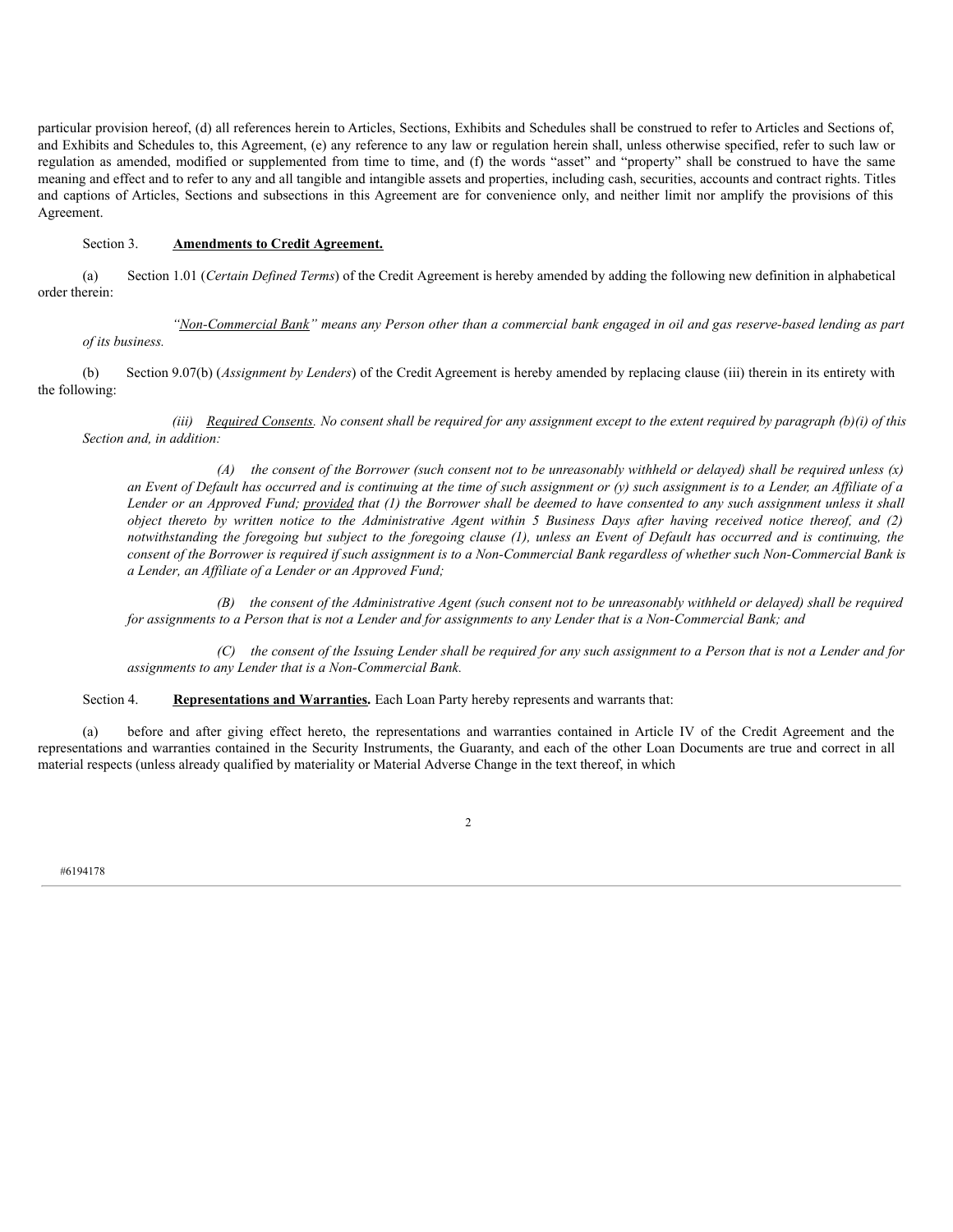case, such representations and warranties shall be true and correct in all respects) on and as of the date hereof, as though made on and as of such date, except to the extent that any such representation or warranty expressly relates solely to an earlier date, in which case it shall have been true and correct in all material respects (unless already qualified by materiality or Material Adverse Change in the text thereof, in which case, such representations and warranties shall be true and correct in all respects) as of such earlier date;

(b) all conditions required under Section 6 of this Agreement have been met other than such conditions which have been waived by the Lenders; *provided* that (1) for items which require the satisfaction of the Administrative Agent or Lenders, the Borrower may assume such satisfaction and (2) any Responsible Officer of the Borrower may assume that any signatures of any party other than a Loan Party have been received by the Administrative Agent and are genuine and authorized by all requisite actions;

(c) before and after giving effect hereto, no Default or Event of Default has occurred and is continuing;

(d) the execution, delivery and performance of this Agreement by such Loan Party are within its corporate, partnership, or limited liability company power and authority, as applicable, and have been duly authorized by all necessary corporate, partnership, or limited liability company action, as applicable;

(e) this Agreement constitutes the legal, valid and binding obligation of such Loan Party enforceable in accordance with its terms, except as limited by applicable Debtor Relief Laws affecting the rights of creditors generally and general principles of equity whether applied by a court of law or equity;

(f) there are no governmental or other third party consents, licenses and approvals required in connection with the execution, delivery, performance, validity and enforceability of this Agreement;

(g) the Collateral is unimpaired by this Agreement and the Loan Parties have granted to the Administrative Agent an Acceptable Security Interest in the Collateral covered by the Security Instruments and such Liens are not subject to avoidance, subordination, recharacterization, recovery, attack, offset, counterclaim, or defense of any kind; and

(h) as of the Effective Date, no action, suit, investigation or other proceeding by or before any arbitrator or any Governmental Authority is threatened or pending and no preliminary or permanent injunction or order by a state or federal court has been entered in connection with this Agreement or any other Loan Document.

Section 5. Conditions to Effectiveness. This Agreement shall become effective on the Effective Date and enforceable against the parties hereto upon the occurrence of the following conditions which may occur prior to or concurrently with the closing of this Agreement:

(a) the Administrative Agent shall have received this Agreement executed by duly authorized officers of the Parent, the Borrower, each Guarantor, the Administrative Agent, and the Majority Lenders; and

(b) the Borrower shall have paid all fees and expenses of the Administrative Agent's outside legal counsel pursuant to all invoices presented for payment prior to the Effective Date (unless the Administrative Agent consents to the payment of such fees post-closing).

3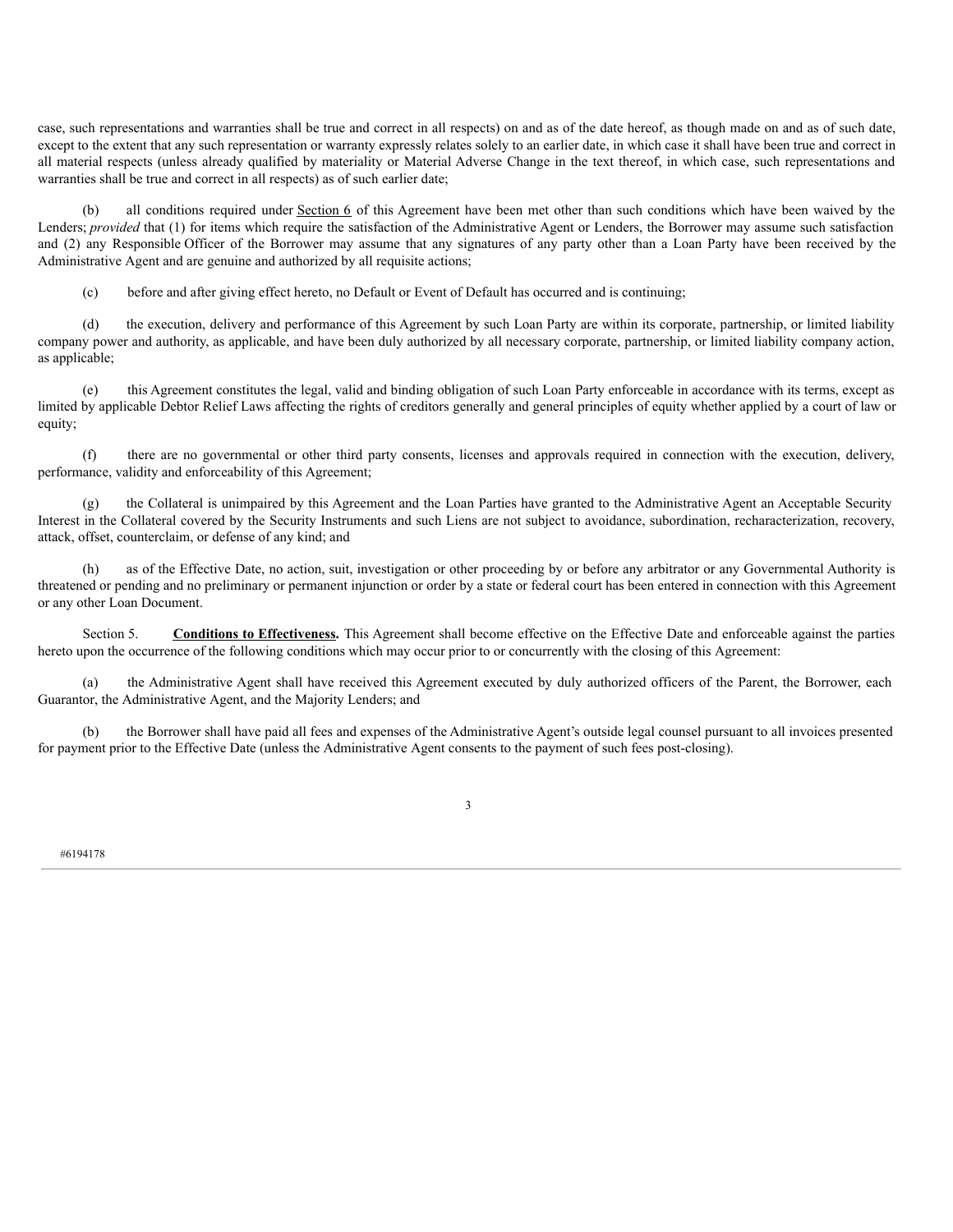## Section 6. **Acknowledgments and Agreements.**

(a) Each Loan Party acknowledges that on the date hereof all outstanding Obligations are payable in accordance with their terms and each Loan Party waives any defense, offset, counterclaim or recoupment (other than a defense of payment or performance) with respect thereto.

(b) The Parent, Borrower, each Guarantor, the Administrative Agent, the Issuing Lender, and each Lender party hereto does hereby adopt, ratify, and confirm the Credit Agreement, as amended hereby, and acknowledges and agrees that the Credit Agreement, as amended hereby, is and remains in full force and effect, and acknowledge and agree that their respective liabilities and obligations under the Credit Agreement, as amended hereby, the Guaranty, and the other Loan Documents, are not impaired in any respect by this Agreement.

Nothing herein shall constitute a waiver or relinquishment of (i) any Default or Event of Default under any of the Loan Documents, (ii) any of the agreements, terms or conditions contained in any of the Loan Documents, (iii) any rights or remedies of the Administrative Agent or any Lender with respect to the Loan Documents, or (iv) the rights of the Administrative Agent, the Issuing Lender, or any Lender to collect the full amounts owing to them under the Loan Documents.

(d) From and after the Effective Date, all references to the Credit Agreement and the Loan Documents shall mean the Credit Agreement and such Loan Documents, as amended by this Agreement. This Agreement is a Loan Document for the purposes of the provisions of the other Loan **Documents** 

Section 7. **Reaffirmation of Security Instruments.** Each Loan Party (a) reaffirms the terms of and its obligations (and the security interests granted by it) under each Security Instrument to which it is a party, and agrees that each such Security Instrument will continue in full force and effect to secure the Secured Obligations as the same may be amended, supplemented, or otherwise modified from time to time, and (b) acknowledges, represents, warrants and agrees that the Liens and security interests granted by it pursuant to the Security Instruments are valid, enforceable and subsisting and create a security interest to secure the Secured Obligations.

Section 8. **Reaffirmation of the Guaranty.** Each Guarantor hereby ratifies, confirms, acknowledges and agrees that its obligations under the Guaranty are in full force and effect and that such Guarantor continues to unconditionally and irrevocably guarantee the full and punctual payment, when due, whether at stated maturity or earlier by acceleration or otherwise, all of the Guaranteed Obligations (as defined in the Guaranty), as such Guaranteed Obligations may have been amended by this Agreement, and its execution and delivery of this Agreement does not indicate or establish an approval or consent requirement by such Guarantor under the Guaranty, in connection with the execution and delivery of amendments, consents or waivers to the Credit Agreement or any of the other Loan Documents.

Section 9. **Counterparts.** This Agreement may be signed in any number of counterparts and by different parties hereto in separate counterparts, each of which when so executed shall be deemed to be an original and all of which, taken together, constitute one and the same agreement. Delivery of an executed counterpart of a signature page of this Agreement by facsimile or by e-mail "PDF" copy shall be effective as delivery of a manually executed counterpart of this Agreement.

Section 10. **Successors and Assigns.** This Agreement shall be binding upon and inure to the benefit of the parties hereto and their respective successors and assigns permitted pursuant to the Credit Agreement.

4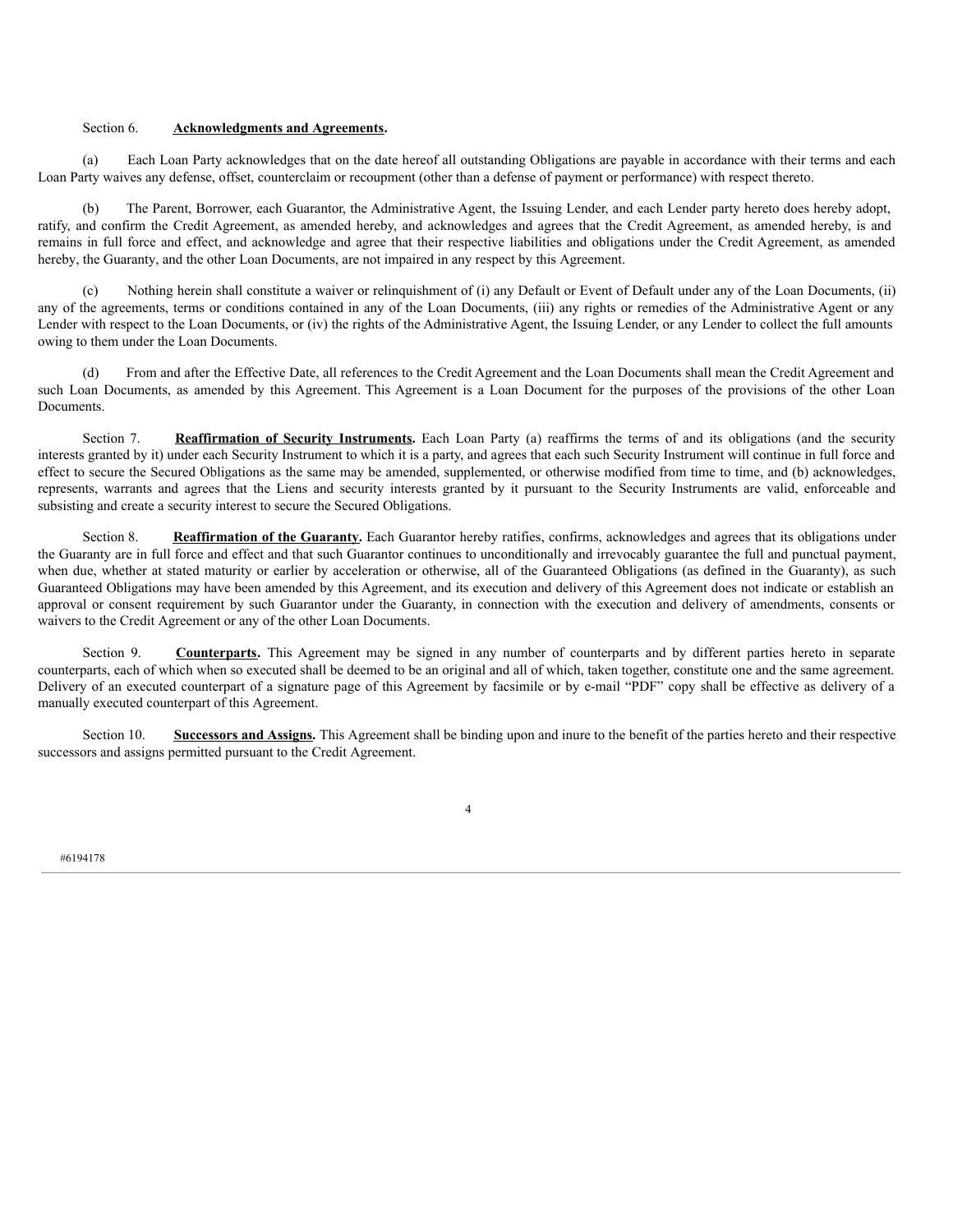Section 11. **Invalidity.** In the event that any one or more of the provisions contained in this Agreement shall be held invalid, illegal or unenforceable in any respect under any applicable Legal Requirement, the validity, legality, and enforceability of the remaining provisions contained herein or therein shall not be affected or impaired thereby.

Section 12. **Governing Law.** This Agreement and any claim, controversy, dispute or cause of action (whether in contract or tort or otherwise) based upon, arising out of or relating to this Agreement or any other Loan Document (except, as to any other Loan Document, as expressly set forth therein) and the transactions contemplated hereby and thereby shall be governed by, and construed in accordance with, the law of the State of New York (including Section 5-1401 and Section 5-1402 of the General Obligations Law of the State of New York), without reference to any other conflicts or choice of law principles thereof.

## Section 13. **Entire Agreement. THIS WRITTEN AGREEMENT AND THE OTHER LOAN DOCUMENTS REPRESENT THE FINAL AGREEMENT AMONG THE PARTIES AND MAY NOT BE CONTRADICTED BY EVIDENCE OF PRIOR, CONTEMPORANEOUS, OR SUBSEQUENT ORAL AGREEMENTS OF THE PARTIES.**

## **THERE ARE NO UNWRITTEN ORAL AGREEMENTS AMONG THE PARTIES.**

**[SIGNATURES BEGIN ON NEXT PAGE]**

5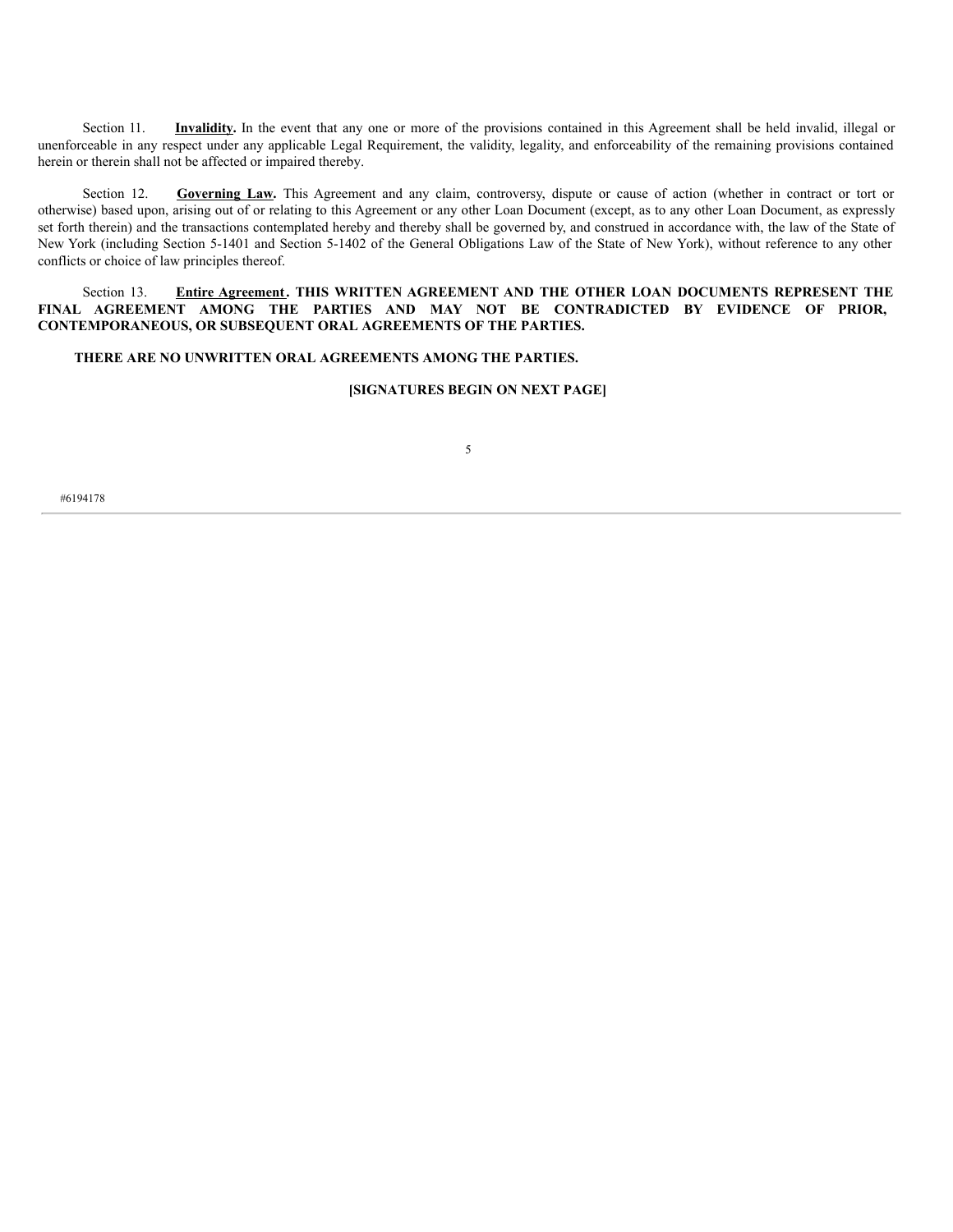IN WITNESS WHEREOF, the parties hereto have caused this Agreement to be executed by their respective officers thereunto duly authorized as of the day and year first above written.

## BORROWER:

## **PENN VIRGINIA HOLDING CORP.**

By: /s/ RUSSELL T. KELLEY, JR. Name: Russell T. Kelley, Jr. Title: Senior Vice President, Chief Financial Officer and Treasurer

### PARENT:

## **PENN VIRGINIA CORPORATION**

By: /s/ RUSSELL T. KELLEY, JR. Name: Russell T. Kelley, Jr. Title: Senior Vice President, Chief Financial Officer and Treasurer

## GUARANTORS:

## **PENN VIRGINIA OIL & GAS CORPORATION PENN VIRGINIA OIL & GAS GP LLC PENN VIRGINIA OIL & GAS LP LLC PENN VIRGINIA MC CORPORATION PENN VIRGINIA MC ENERGY L.L.C. PENN VIRGINIA MC GATHERING COMPANY L.L.C. PENN VIRGINIA MC OPERATING COMPANY L.L.C. PENN VIRGINIA RESOURCE HOLDINGS CORP.**

Each By: /s/ RUSSELL T. KELLEY, JR. Name: Russell T. Kelley, Jr. Title: Senior Vice President, Chief Financial Officer and Treasurer

### **PENN VIRGINIA OIL & GAS, L.P.**

By: Penn Virginia Oil & Gas GP LLC, its general partner

By: /s/ RUSSELL T. KELLEY, JR. Name: Russell T. Kelley, Jr. Title: Senior Vice President, Chief Financial Officer and Treasurer

> Signature Page to Agreement and Amendment No. 8 to Credit Agreement (Penn Virginia Holdng Corp.)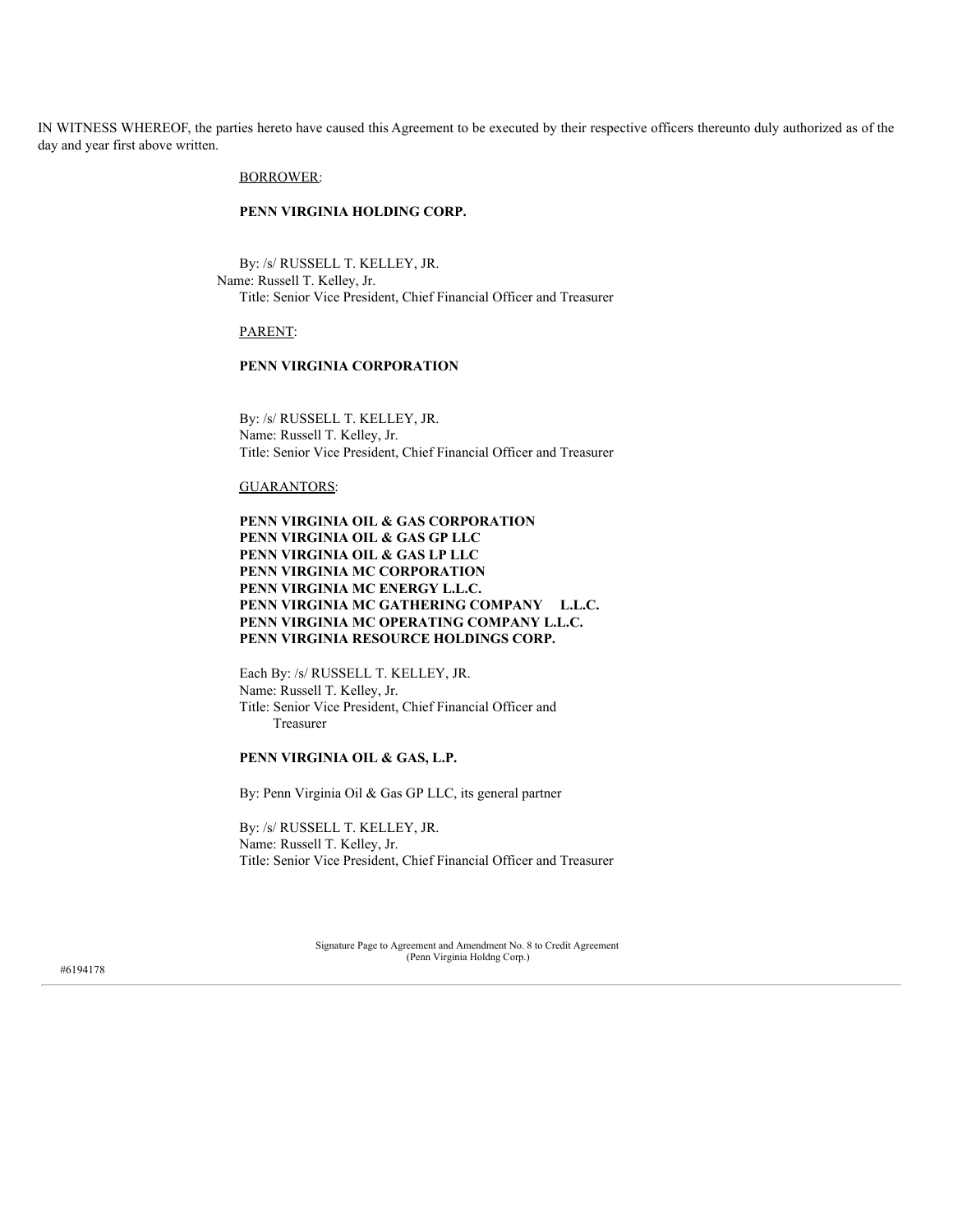## ADMINISTRATIVE AGENT:

## **WELLS FARGO BANK, NATIONAL ASSOCIATION**, as Administrative Agent, Issuing Lender, and a Lender

By: /s/ DAVID DODD Name: David Dodd Title: Managing Director

Signature Page to Agreement and Amendment No. 8 to Credit Agreement (Penn Virginia Holdng Corp.)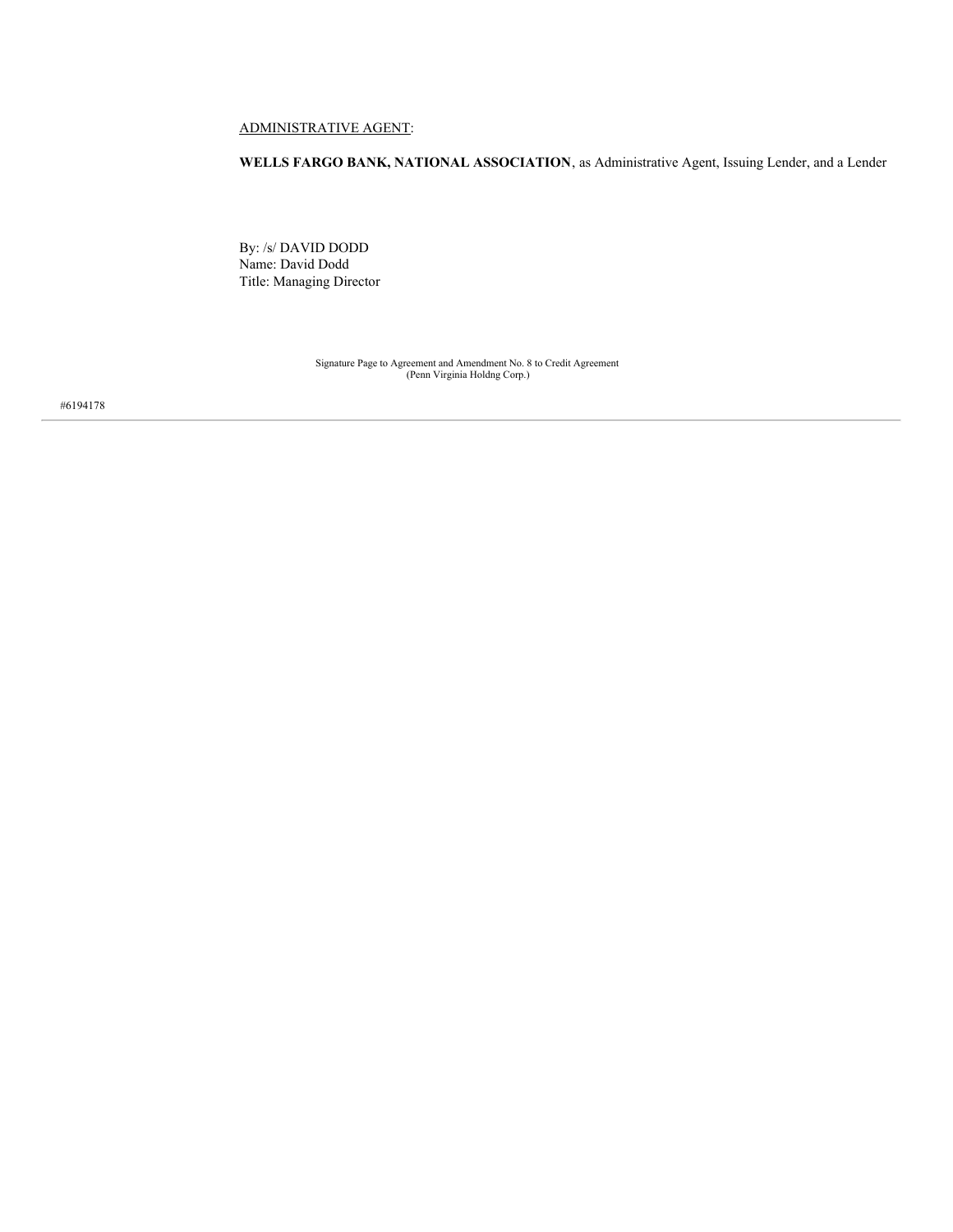## **CITIBANK, N.A.**, as a Lender

By: /s/ WILLIAM MCNEELY Name: William McNeely Title: Senior Vice President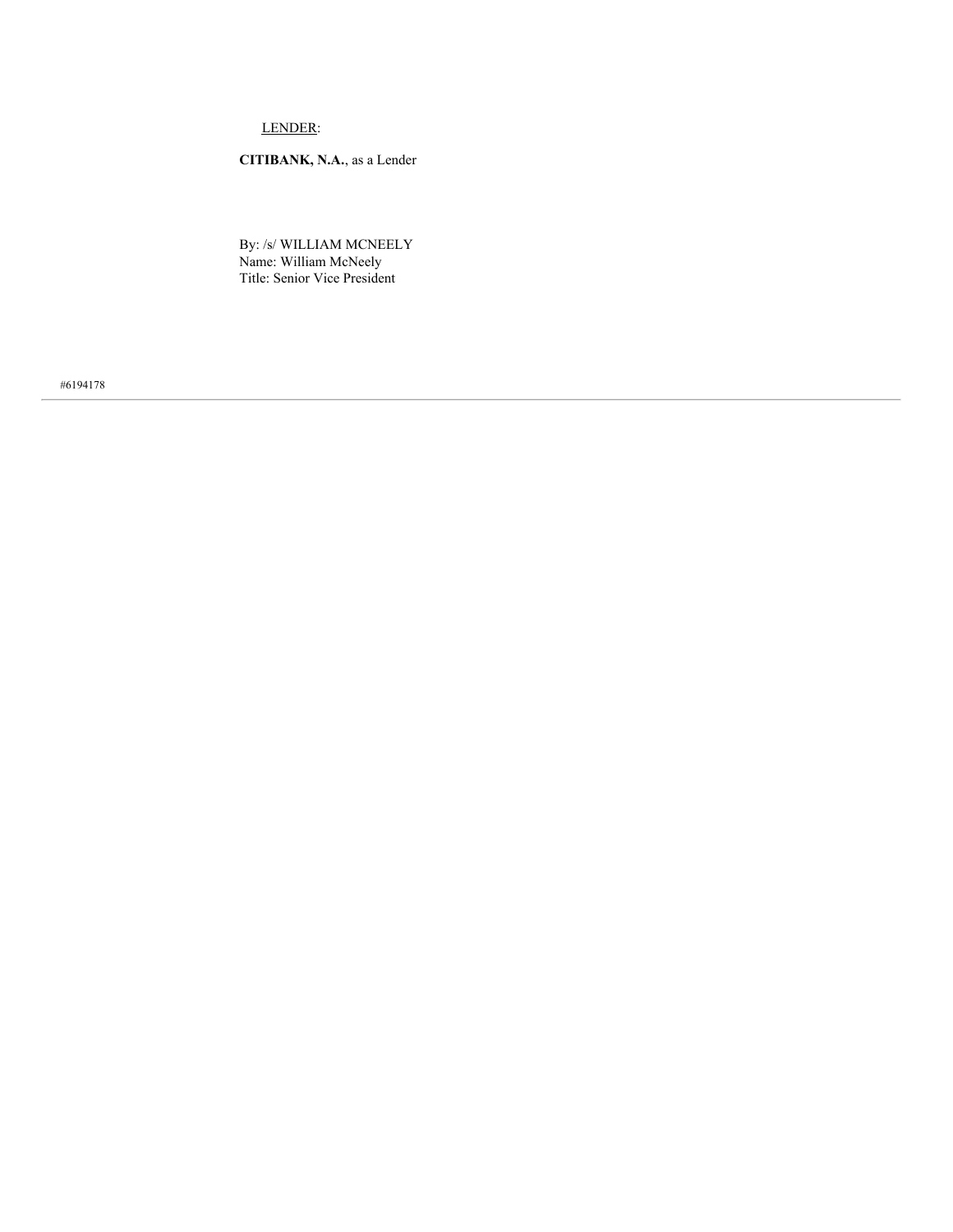## **ROYAL BANK OF CANADA**, as a Lender

By: /s/ GRACE GARCIA Name: Grace Garcia Title: Authorized Signatory

Signature Page to Agreement and Amendment No. 8 to Credit Agreement (Penn Virginia Holdng Corp.)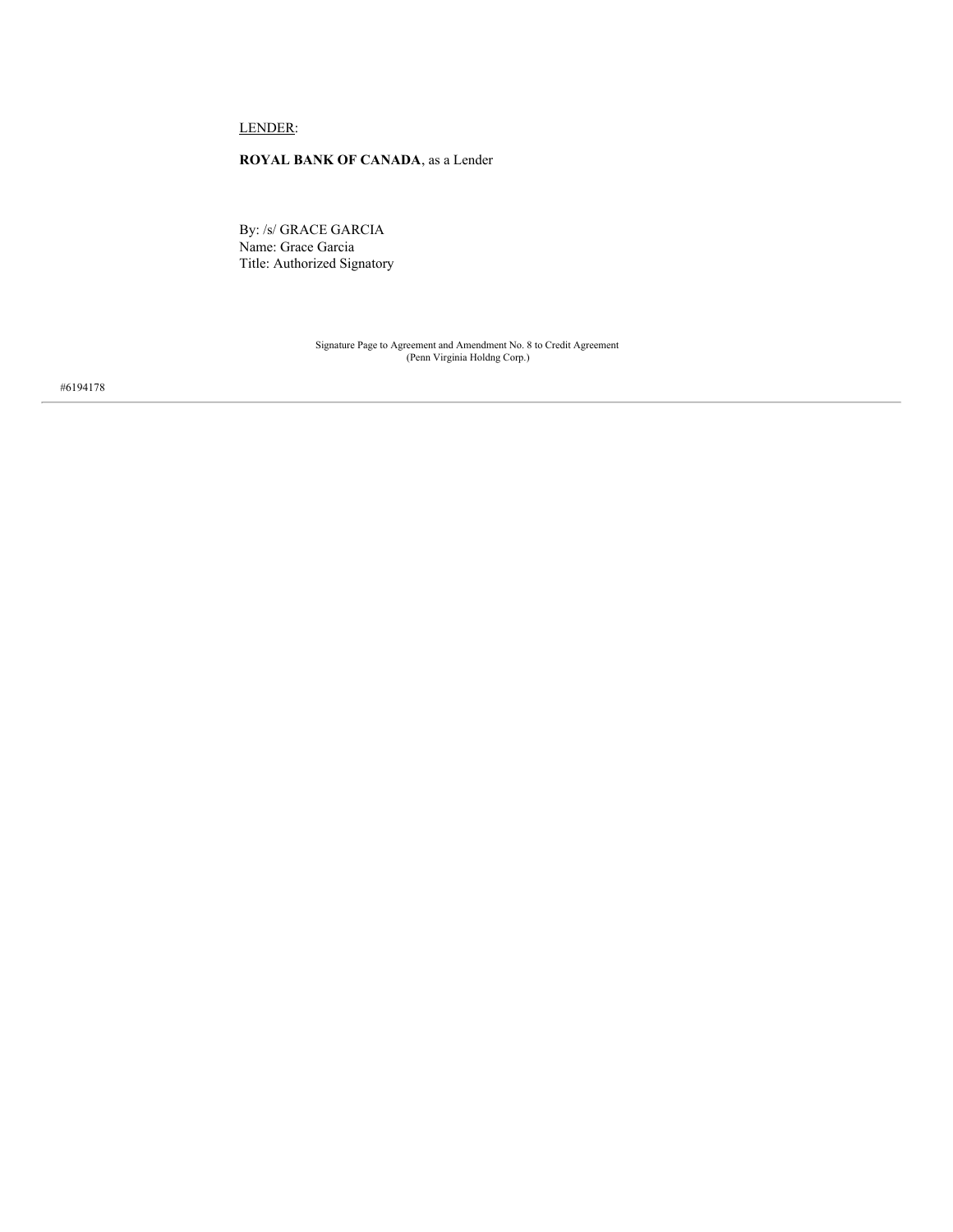<span id="page-56-0"></span>**TRUIST BANK, as successor by merger to SUNTRUST BANK**, as a Lender

By: /s/ GREG KRABLIN Name: Greg Krablin Title: Senior Vice President

Signature Page to Agreement and Amendment No. 8 to Credit Agreement (Penn Virginia Holdng Corp.)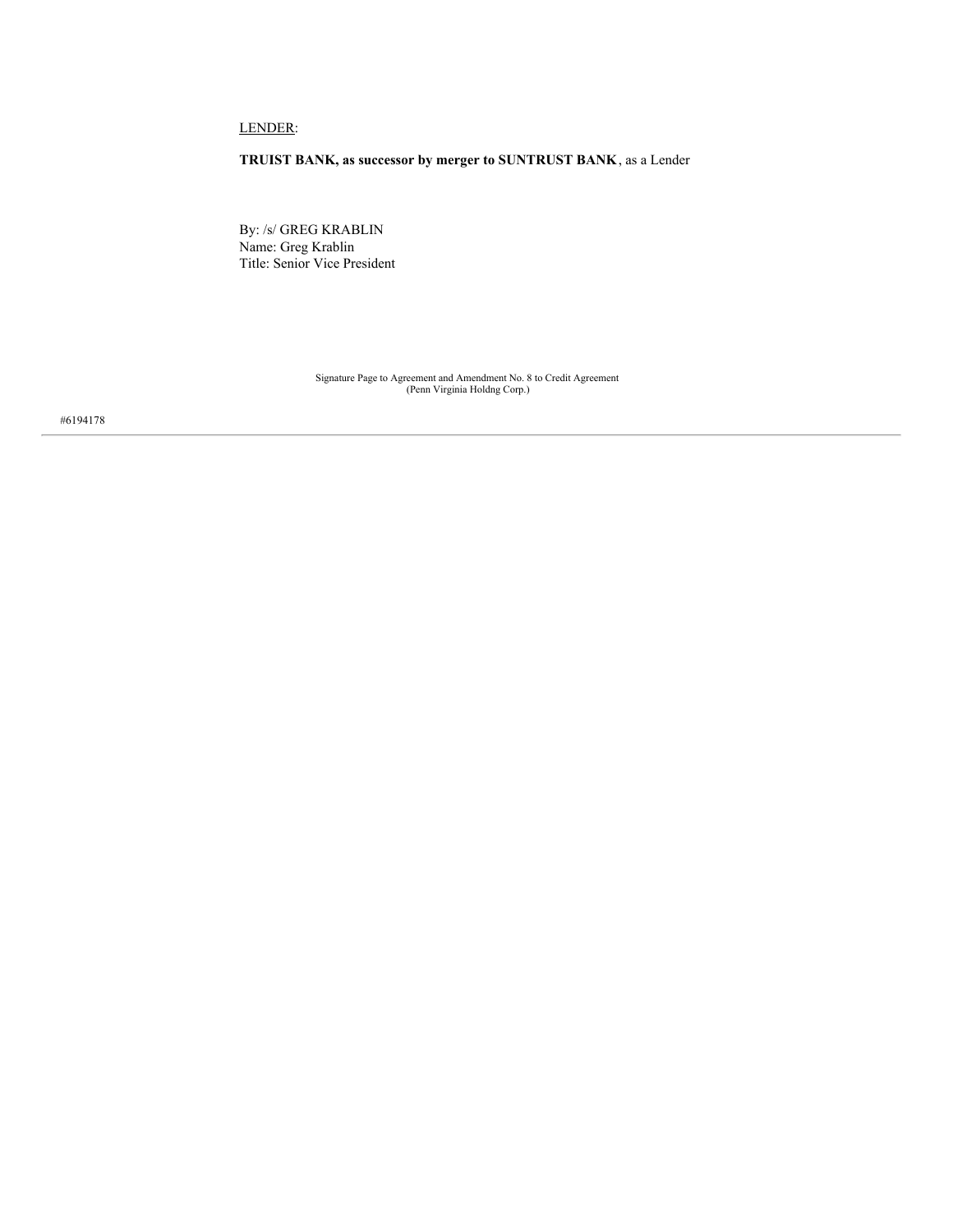## **CAPITAL ONE, NATIONAL ASSOCIATION**, as a Lender

By: /s/ CHRISTOPHER KUNA Name: Christopher Kuna Title: Senior Director

Signature Page to Agreement and Amendment No. 8 to Credit Agreement (Penn Virginia Holdng Corp.)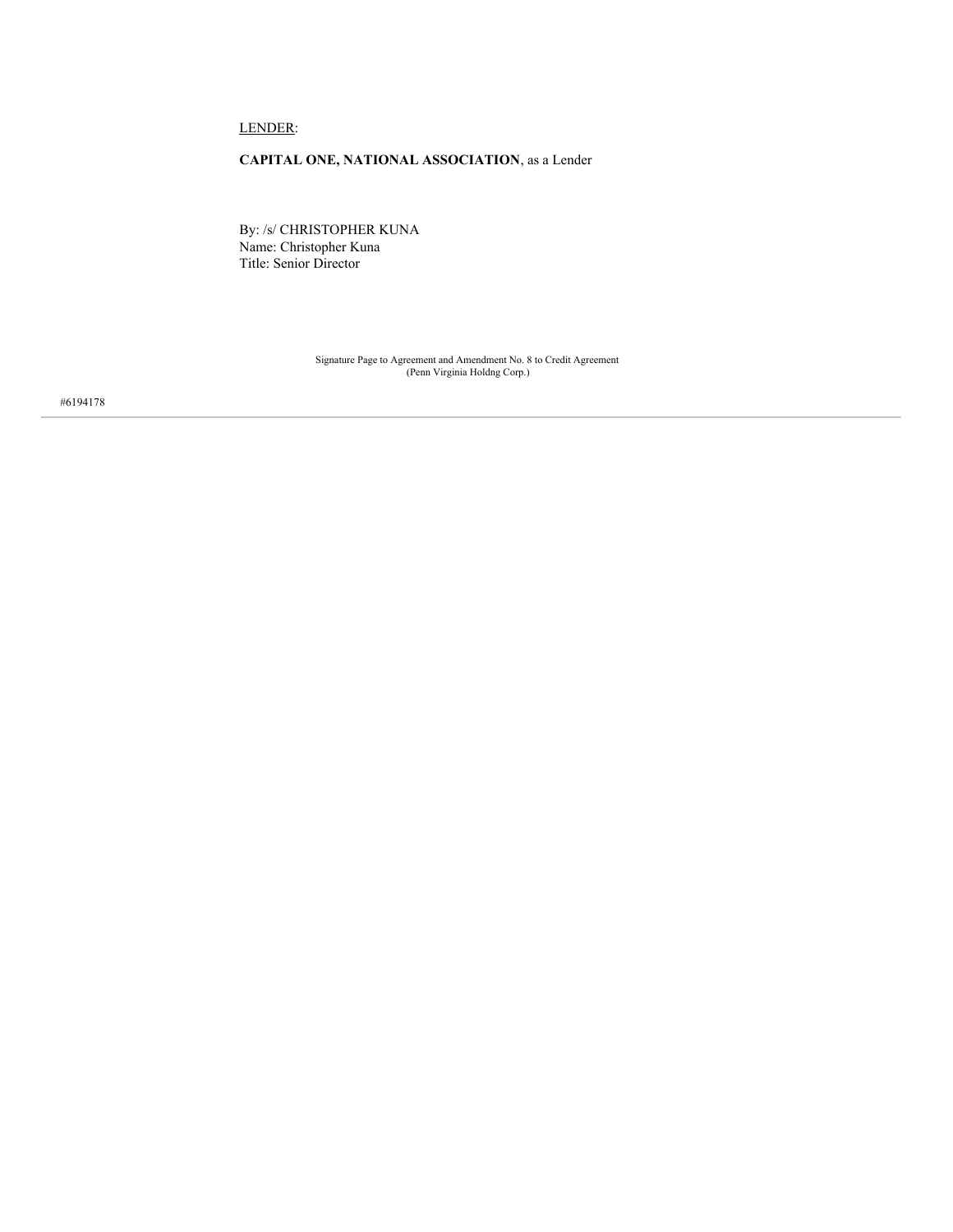## **TRUIST BANK, formerly known as BRANCH BANKING AND TRUST COMPANY**, as a Lender

By: /s/ GREG KRABLIN Name: Greg Krablin Title: Senior Vice President

Signature Page to Agreement and Amendment No. 8 to Credit Agreement (Penn Virginia Holdng Corp.)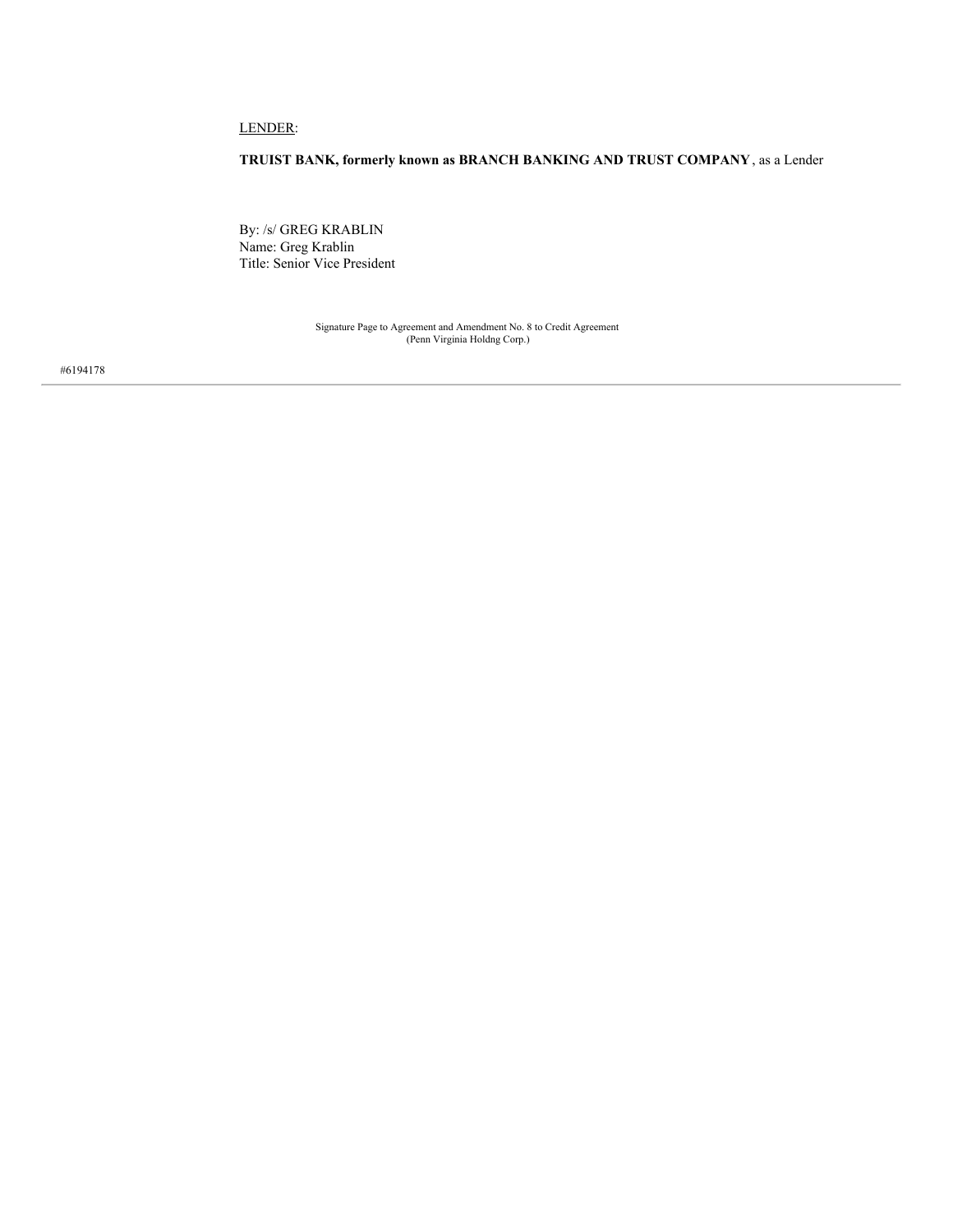## **BANK OF AMERICA, N.A.**, as a Lender

By: /s/ KIMBERLY MILLER Name: Kimberly Miller Title: Vice President

Signature Page to Agreement and Amendment No. 8 to Credit Agreement (Penn Virginia Holdng Corp.)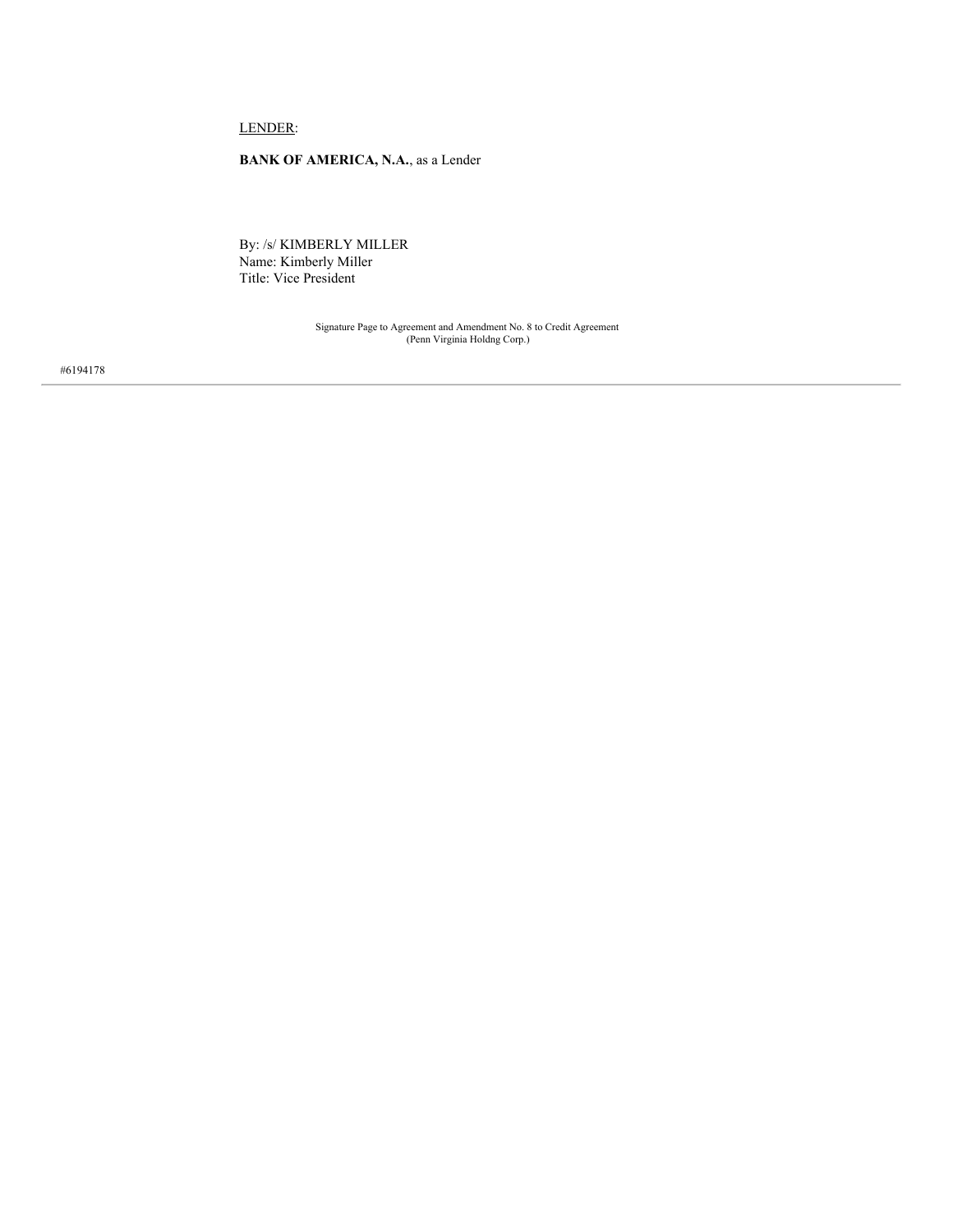## **CANADIAN IMPERIAL BANK OF COMMERCE, NEW YORK BRANCH** ,as a Lender

By: /s/ TRUDY NELSON Name: Trudy Nelson Title: Authorized Signatory

By: /s/ SCOTT W. DANVERS Name: Scott W. Danvers Title: Authorized Signatory

Signature Page to Agreement and Amendment No. 8 to Credit Agreement (Penn Virginia Holdng Corp.)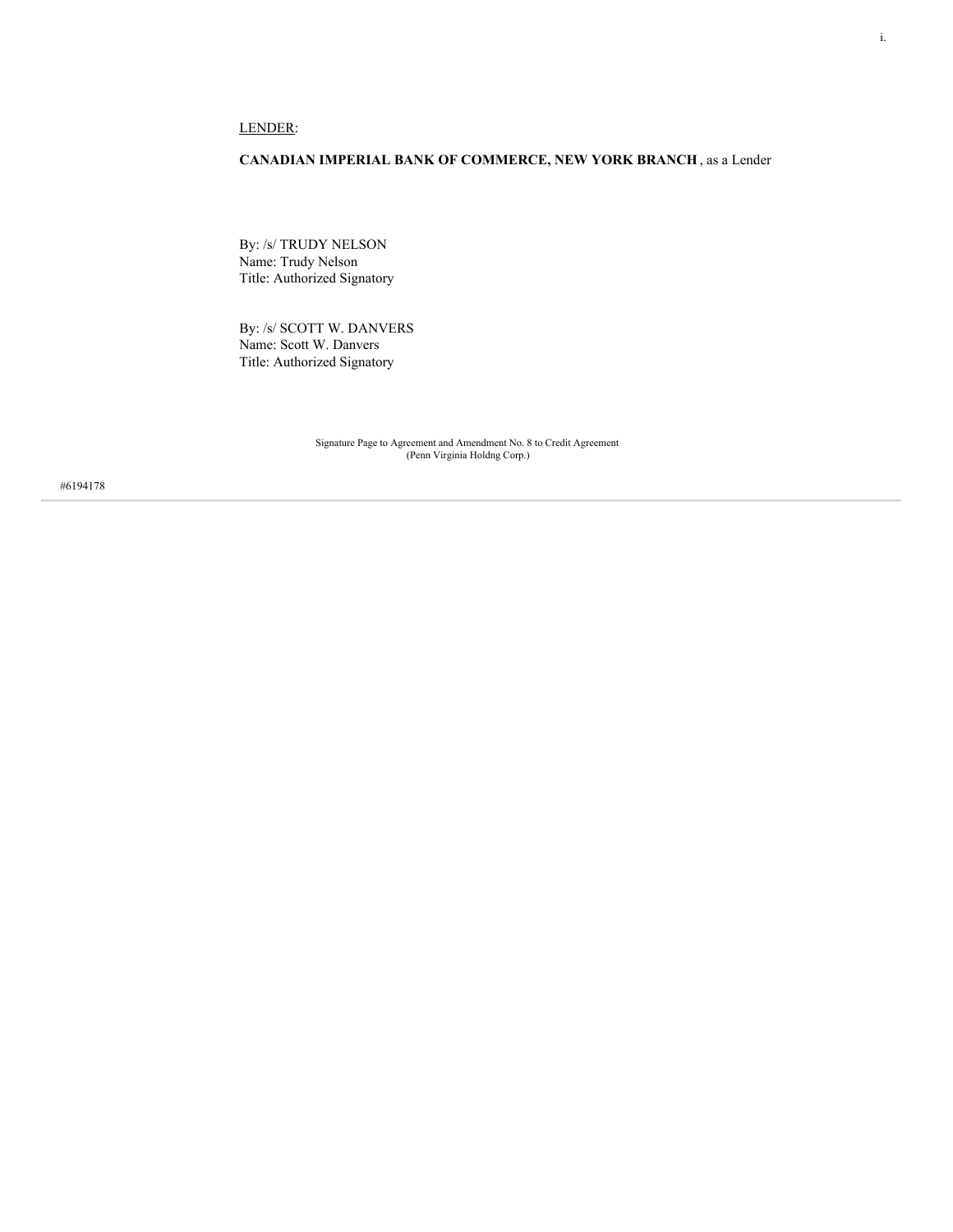# **Comerica BANK**, as a Lender

By: Name: Title: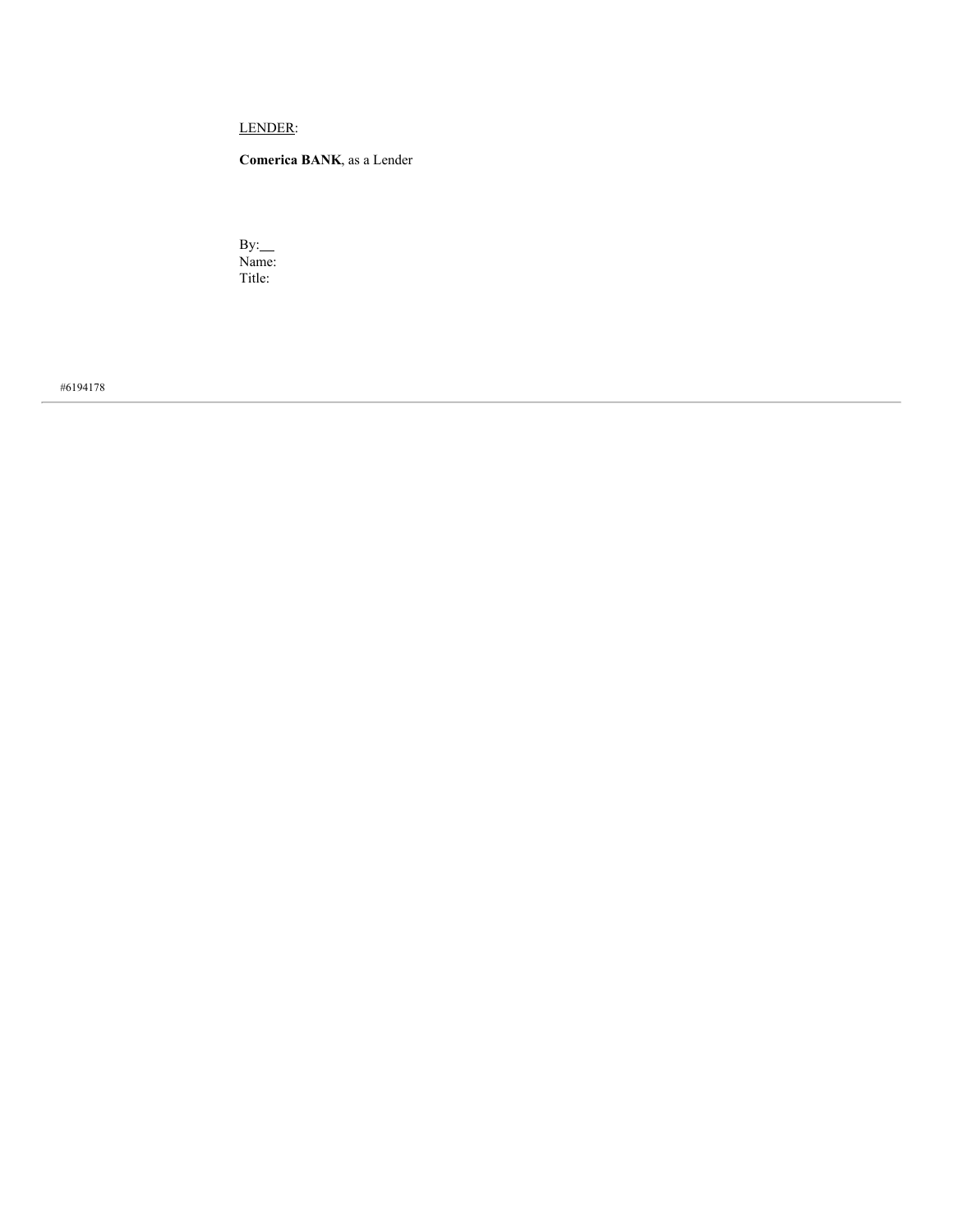## **EAST WEST BANK**, as a Lender

By: Name: Title:

#### i.Signature Page to Agreement and Amendment No. 8 to Credit Agreement ii.(Penn Virginia Holdng Corp.)

i.#6194178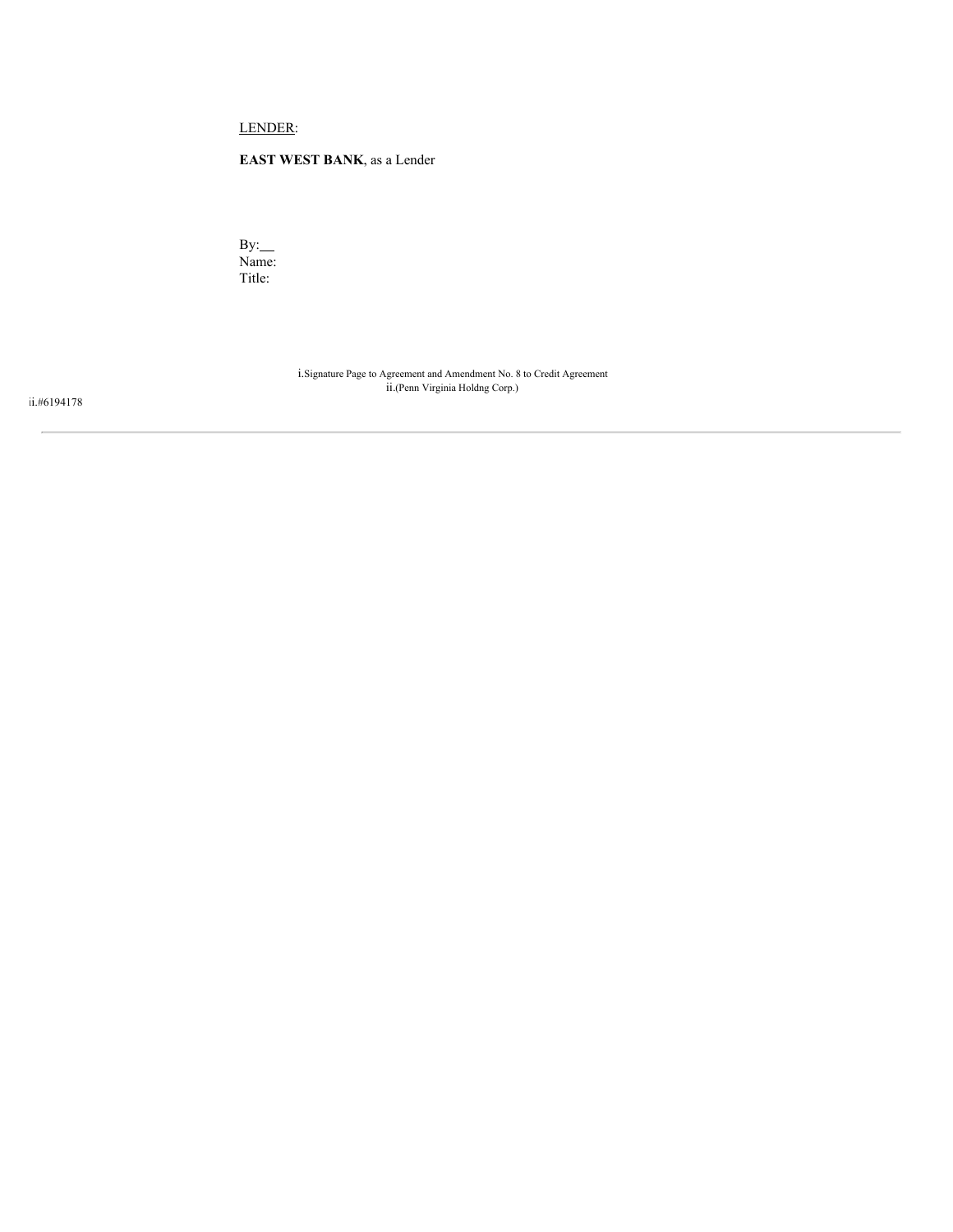## **THE HUNTINGTON NATIONAL BANK**, as a Lender

By: Name: Title:

Signature Page to Agreement and Amendment No. 8 to Credit Agreement (Penn Virginia Holdng Corp.)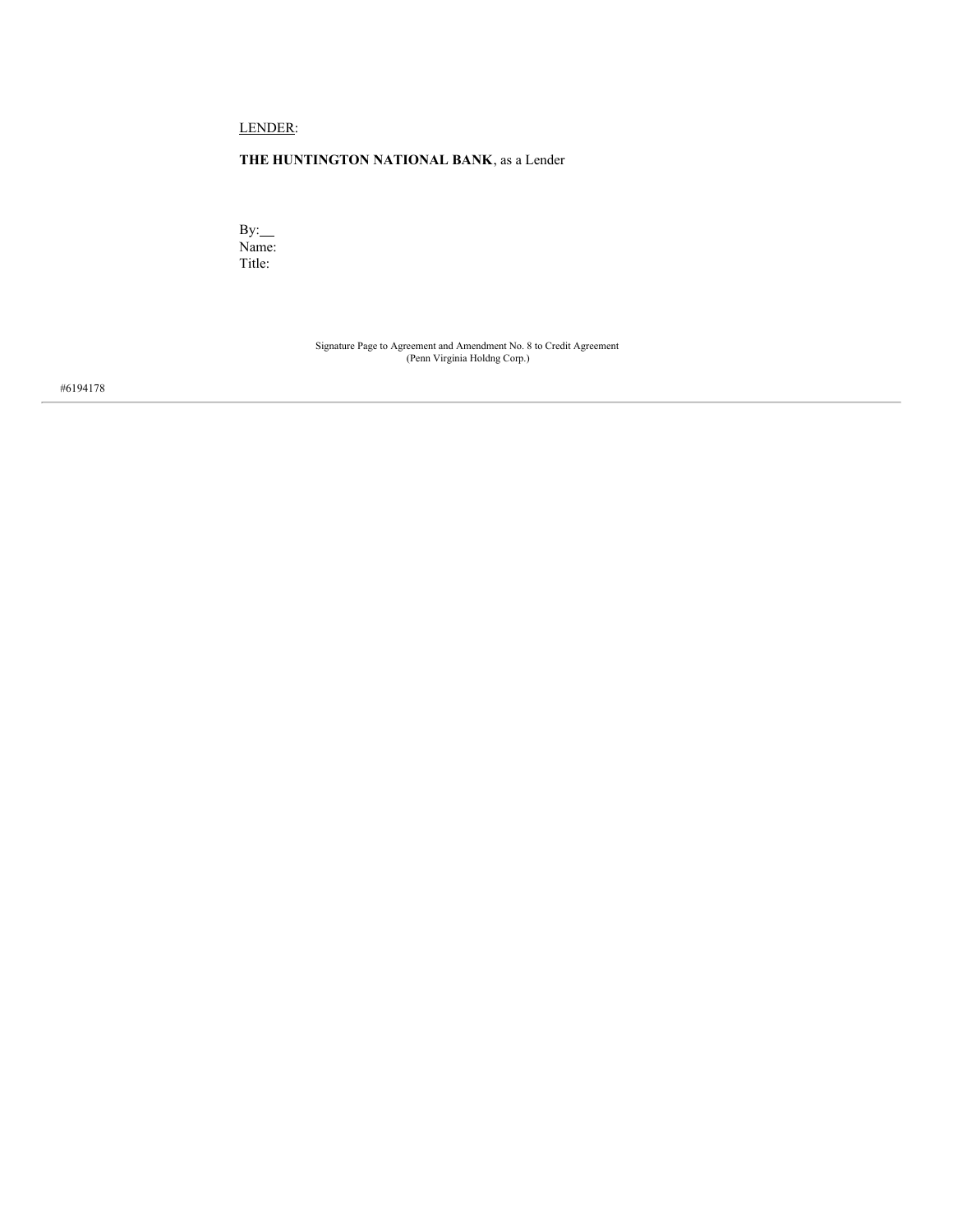# **SOCIÉTÉ GÉNÉRALE**, as a Lender

By: Name: Title:

Signature Page to Agreement and Amendment No. 8 to Credit Agreement (Penn Virginia Holdng Corp.)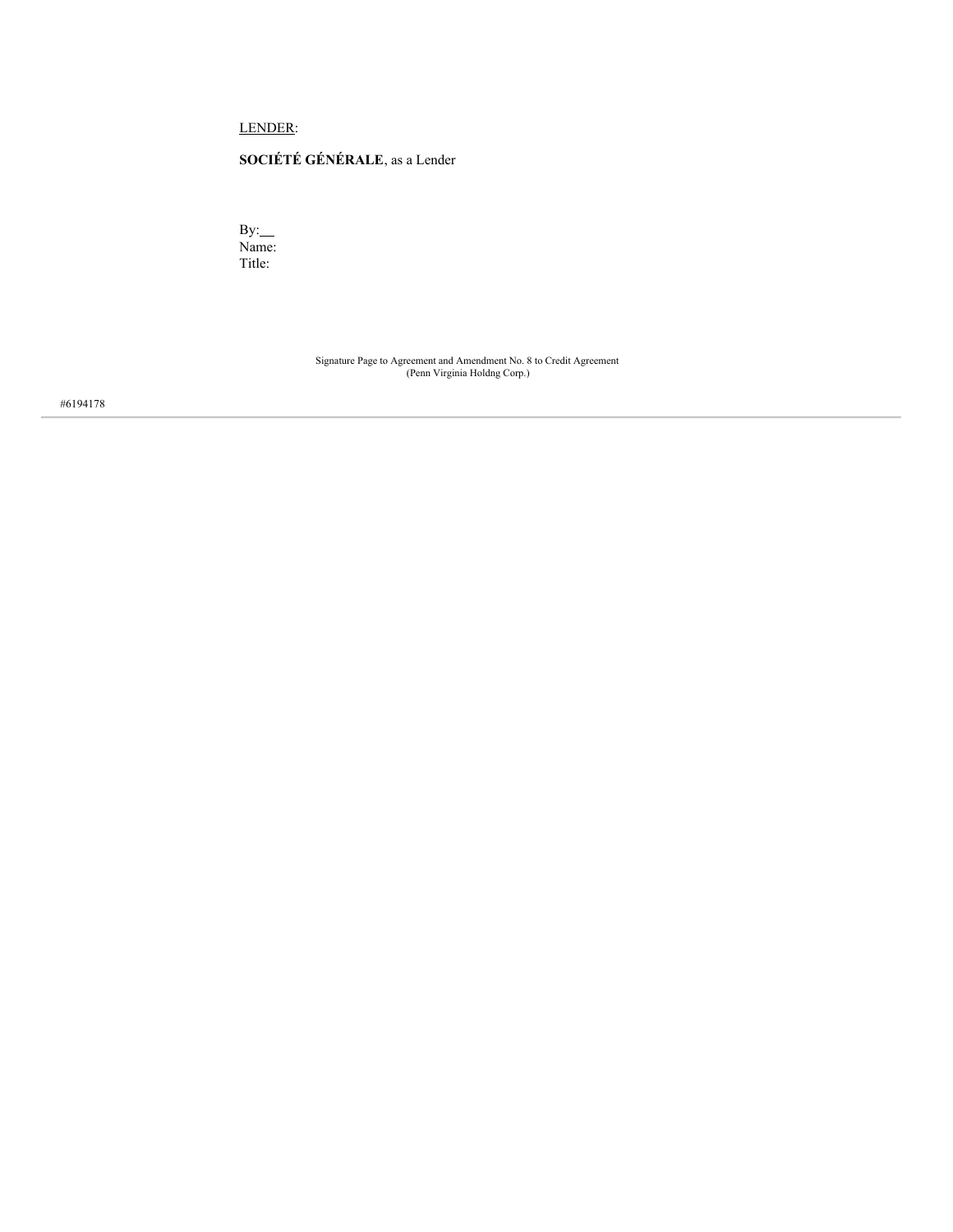## **WEST TEXAS NATIONAL BANK**, as a Lender

By: /s/ THOMAS E STELMAR, JR. Name: Thomas E. Stelmar, Jr. Title: Senior Vice President

Signature Page to Agreement and Amendment No. 8 to Credit Agreement (Penn Virginia Holdng Corp.)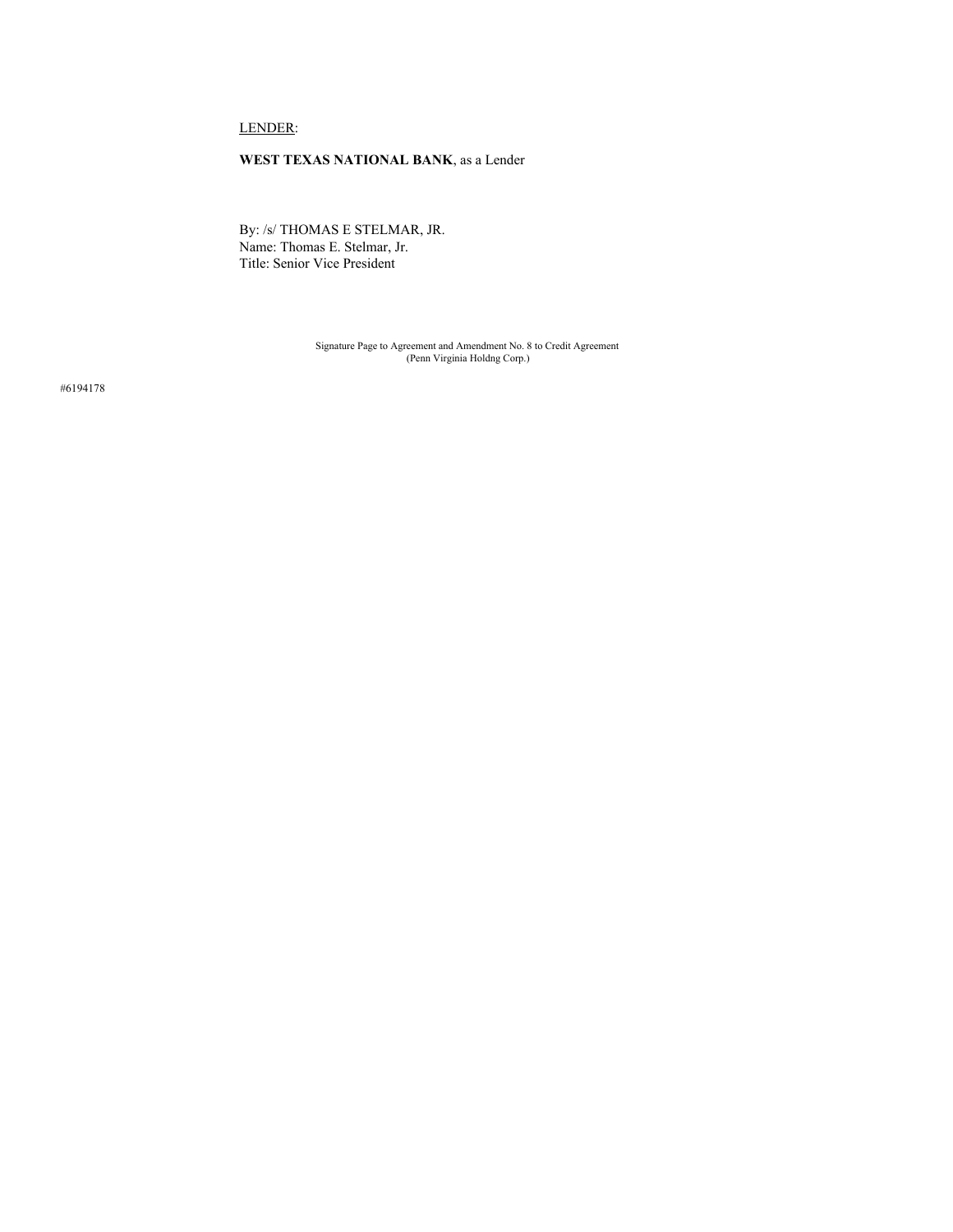### **CERTIFICATION PURSUANT TO SECTION 302 OF THE SARBANES-OXLEY ACT OF 2002**

<span id="page-66-0"></span>I, Darrin Henke, President and Chief Executive Officer of Penn Virginia Corporation (the "Registrant"), certify that:

- 1. I have reviewed this Quarterly Report on Form 10-Q of the Registrant (this "Report");
- 2. Based on my knowledge, this Report does not contain any untrue statement of a material fact or omit to state a material fact necessary to make the statements made, in light of the circumstances under which such statements were made, not misleading with respect to the period covered by this Report;
- 3. Based on my knowledge, the financial statements, and other financial information included in this Report, fairly present in all material respects the financial condition, results of operations and cash flows of the Registrant as of, and for, the periods presented in this Report;
- 4. The Registrant's other certifying officer and I are responsible for establishing and maintaining disclosure controls and procedures (as defined in Exchange Act Rules 13a-15(e) and 15d-15(e)) and internal control over financial reporting (as defined in Exchange Act Rules 13a-15(f) and 15d-15(f)) for the Registrant and have:
	- (a) Designed such disclosure controls and procedures, or caused such disclosure controls and procedures to be designed under our supervision, to ensure that material information relating to the Registrant, including its consolidated subsidiaries, is made known to us by others within those entities, particularly during the period in which this Report is being prepared;
	- (b) Designed such internal control over financial reporting, or caused such internal control over financial reporting to be designed under our supervision, to provide reasonable assurance regarding the reliability of financial reporting and the preparation of financial statements for external purposes in accordance with generally accepted accounting principles;
	- (c) Evaluated the effectiveness of the Registrant's disclosure controls and procedures and presented in this Report our conclusions about the effectiveness of the disclosure controls and procedures, as of the end of the period covered by this Report based on such evaluation; and
	- (d) Disclosed in this Report any change in the Registrant's internal control over financial reporting that occurred during the Registrant's most recent fiscal quarter (the Registrant's fourth fiscal quarter in the case of an annual report) that has materially affected, or is reasonably likely to materially affect, the Registrant's internal control over financial reporting; and
- 5. The Registrant's other certifying officer and I have disclosed, based on our most recent evaluation of internal control over financial reporting, to the Registrant's auditors and the audit committee of the Registrant's board of directors (or persons performing the equivalent functions):
	- (a) All significant deficiencies and material weaknesses in the design or operation of internal control over financial reporting which are reasonably likely to adversely affect the Registrant's ability to record, process, summarize and report financial information; and
	- (b) Any fraud, whether or not material, that involves management or other employees who have a significant role in the Registrant's internal control over financial reporting.

Date: November 6, 2020

/s/ DARRIN HENKE

**Darrin Henke President and Chief Executive Officer**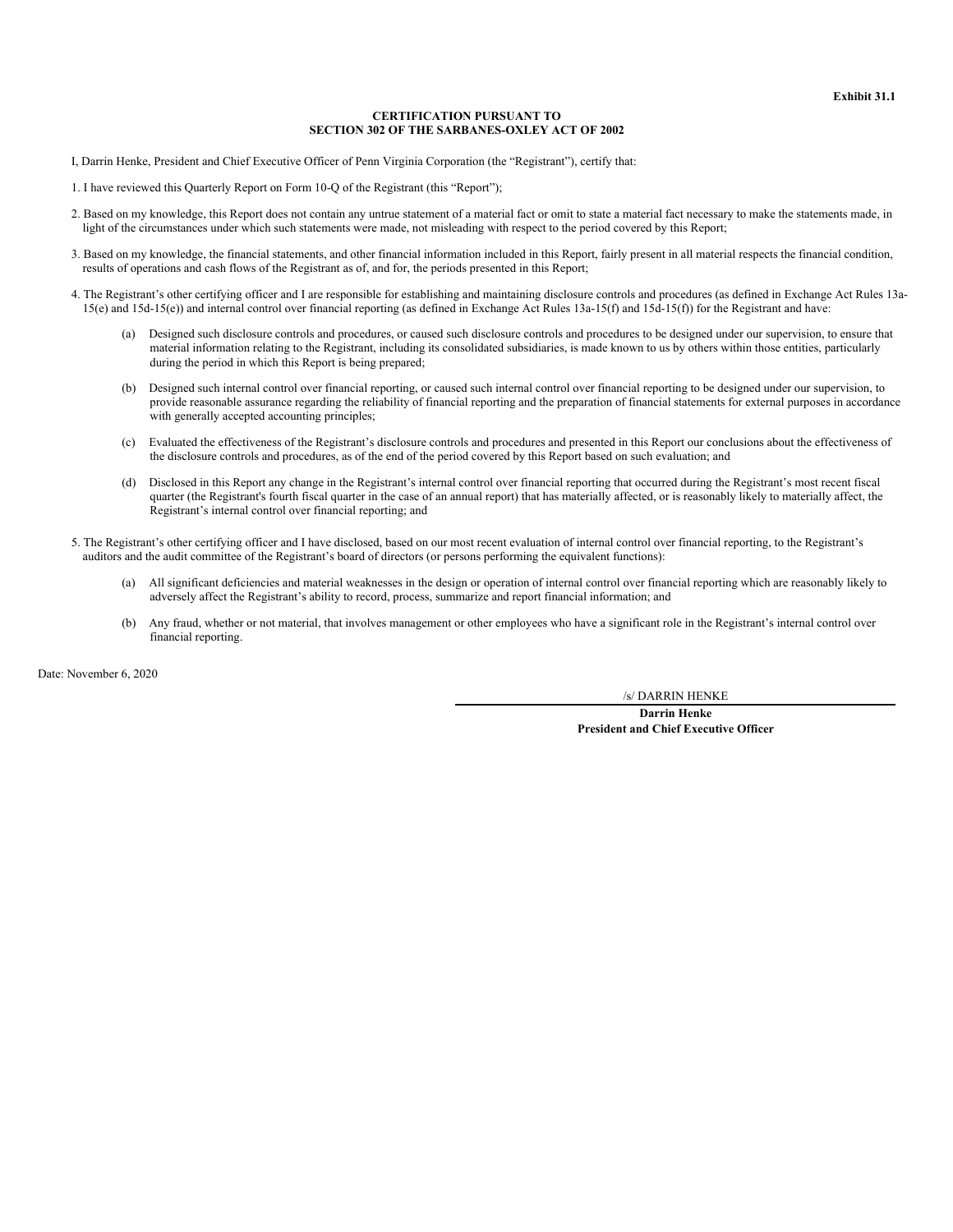### **CERTIFICATION PURSUANT TO SECTION 302 OF THE SARBANES-OXLEY ACT OF 2002**

- <span id="page-67-0"></span>I, Russell T Kelley, Jr., Senior Vice President, Chief Financial Officer and Treasurer of Penn Virginia Corporation (the "Registrant"), certify that:
- 1. I have reviewed this Quarterly Report on Form 10-Q of the Registrant (this "Report");
- 2. Based on my knowledge, this Report does not contain any untrue statement of a material fact or omit to state a material fact necessary to make the statements made, in light of the circumstances under which such statements were made, not misleading with respect to the period covered by this Report;
- 3. Based on my knowledge, the financial statements, and other financial information included in this Report, fairly present in all material respects the financial condition, results of operations and cash flows of the Registrant as of, and for, the periods presented in this Report;
- 4. The Registrant's other certifying officer and I are responsible for establishing and maintaining disclosure controls and procedures (as defined in Exchange Act Rules 13a-15(e) and 15d-15(e)) and internal control over financial reporting (as defined in Exchange Act Rules 13a-15(f) and 15d-15(f)) for the Registrant and have:
	- (a) Designed such disclosure controls and procedures, or caused such disclosure controls and procedures to be designed under our supervision, to ensure that material information relating to the Registrant, including its consolidated subsidiaries, is made known to us by others within those entities, particularly during the period in which this Report is being prepared;
	- (b) Designed such internal control over financial reporting, or caused such internal control over financial reporting to be designed under our supervision, to provide reasonable assurance regarding the reliability of financial reporting and the preparation of financial statements for external purposes in accordance with generally accepted accounting principles;
	- (c) Evaluated the effectiveness of the Registrant's disclosure controls and procedures and presented in this Report our conclusions about the effectiveness of the disclosure controls and procedures, as of the end of the period covered by this Report based on such evaluation; and
	- (d) Disclosed in this Report any change in the Registrant's internal control over financial reporting that occurred during the Registrant's most recent fiscal quarter (the Registrant's fourth fiscal quarter in the case of an annual report) that has materially affected, or is reasonably likely to materially affect, the Registrant's internal control over financial reporting; and
- 5. The Registrant's other certifying officer and I have disclosed, based on our most recent evaluation of internal control over financial reporting, to the Registrant's auditors and the audit committee of the Registrant's board of directors (or persons performing the equivalent functions):
	- (a) All significant deficiencies and material weaknesses in the design or operation of internal control over financial reporting which are reasonably likely to adversely affect the Registrant's ability to record, process, summarize and report financial information; and
	- (b) Any fraud, whether or not material, that involves management or other employees who have a significant role in the Registrant's internal control over financial reporting.

Date: November 6, 2020

/s/ RUSSELL T KELLEY, JR.

**Russell T Kelley, Jr. Senior Vice President, Chief Financial Officer and Treasurer**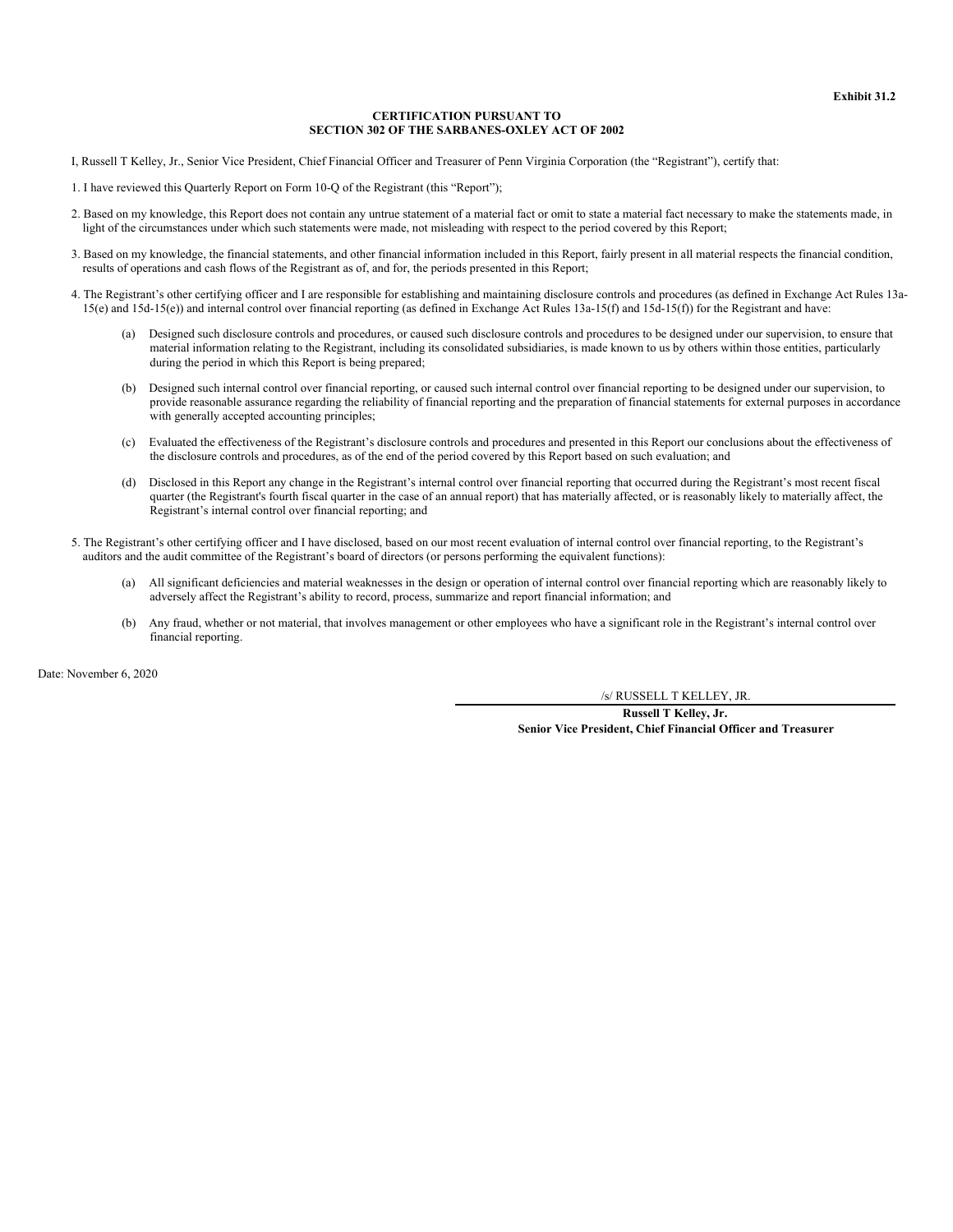### **CERTIFICATION PURSUANT TO 18 U.S.C. SECTION 1350, AS ADOPTED PURSUANT TO SECTION 906 OF THE SARBANES-OXLEY ACT OF 2002**

<span id="page-68-0"></span>In connection with the Quarterly Report of Penn Virginia Corporation (the "Company") on Form 10-Q for the quarter ended September 30, 2020, as filed with the Securities and Exchange Commission on the date hereof (the "Report"), I, Darrin Henke, President and Chief Executive Officer of the Company, certify, pursuant to 18 U.S.C. Section 1350, as adopted pursuant to Section 906 of the Sarbanes-Oxley Act of 2002, to the best of my knowledge, that:

- 1. The Report fully complies with the requirements of Section 13(a) or 15(d) of the Securities Exchange Act of 1934; and
- 2. The information contained in the Report fairly presents, in all material respects, the financial condition and results of operations of the Company.

Date: November 6, 2020

/s/ DARRIN HENKE **Darrin Henke**

**President and Chief Executive Officer**

This written statement is being furnished to the Securities and Exchange Commission as an exhibit to the Report. A signed original of this written statement required by Section 906 has been provided to the Company and will be retained by the Company and furnished to the Securities and Exchange Commission or its staff upon request.